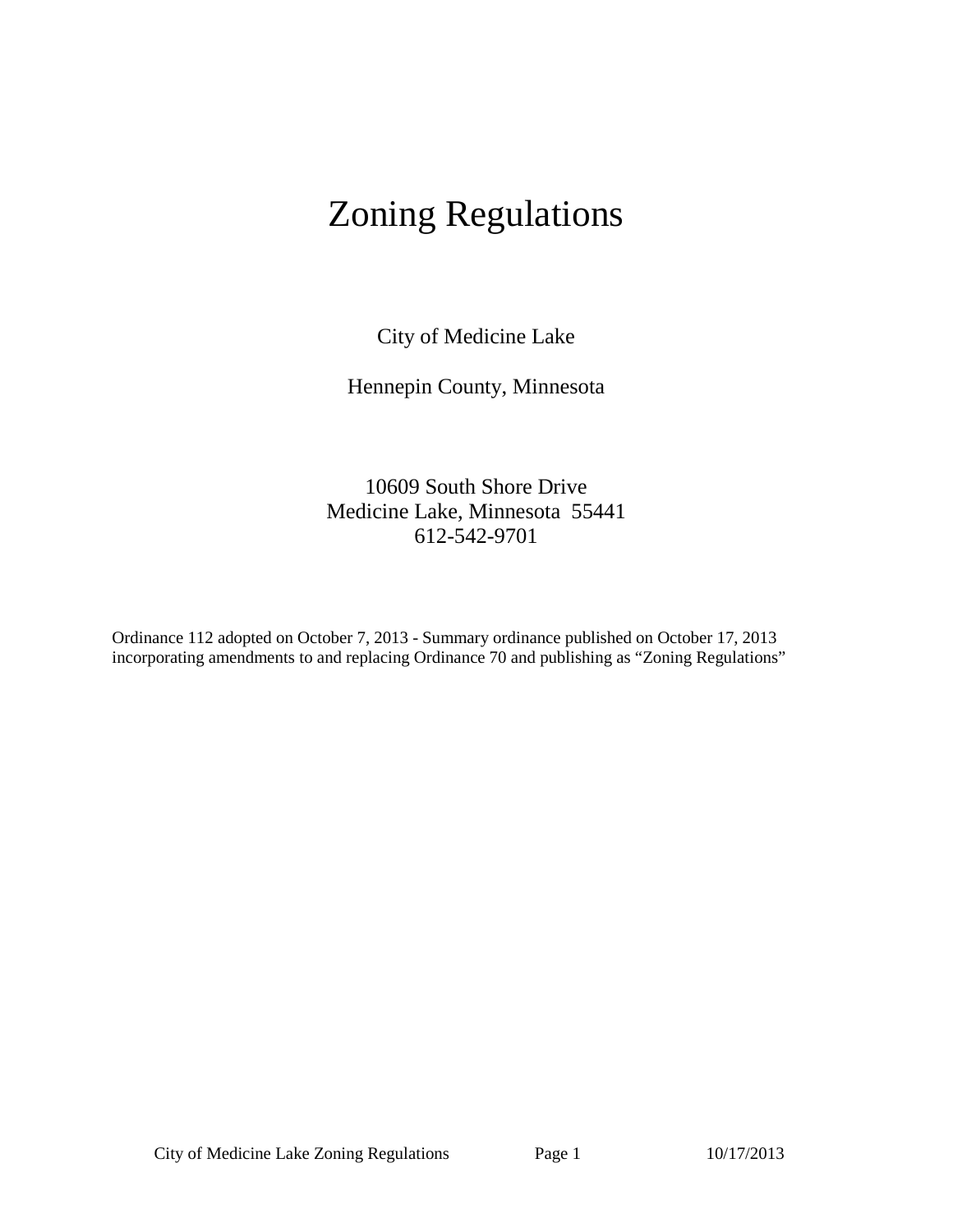# **Table of Contents**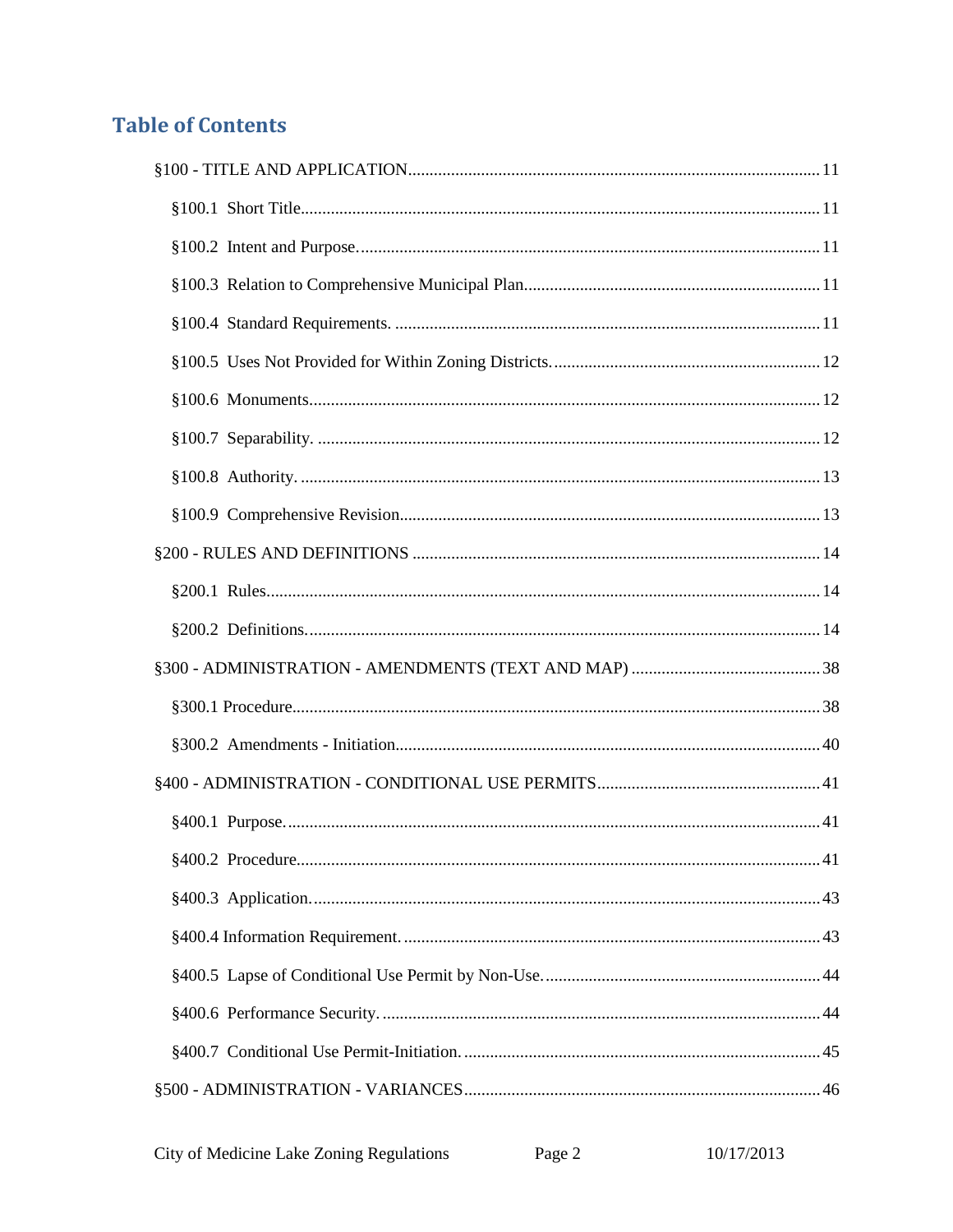|        | §700 - ADMINISTRATION - CERTIFICATE OF OCCUPANCY OF ZONING 51     |  |
|--------|-------------------------------------------------------------------|--|
|        |                                                                   |  |
|        |                                                                   |  |
|        |                                                                   |  |
|        |                                                                   |  |
|        |                                                                   |  |
|        |                                                                   |  |
|        |                                                                   |  |
|        |                                                                   |  |
|        |                                                                   |  |
| §900.4 |                                                                   |  |
|        |                                                                   |  |
|        |                                                                   |  |
| §900.7 | Non-conforming lots of record and construction of new dwellings59 |  |
|        |                                                                   |  |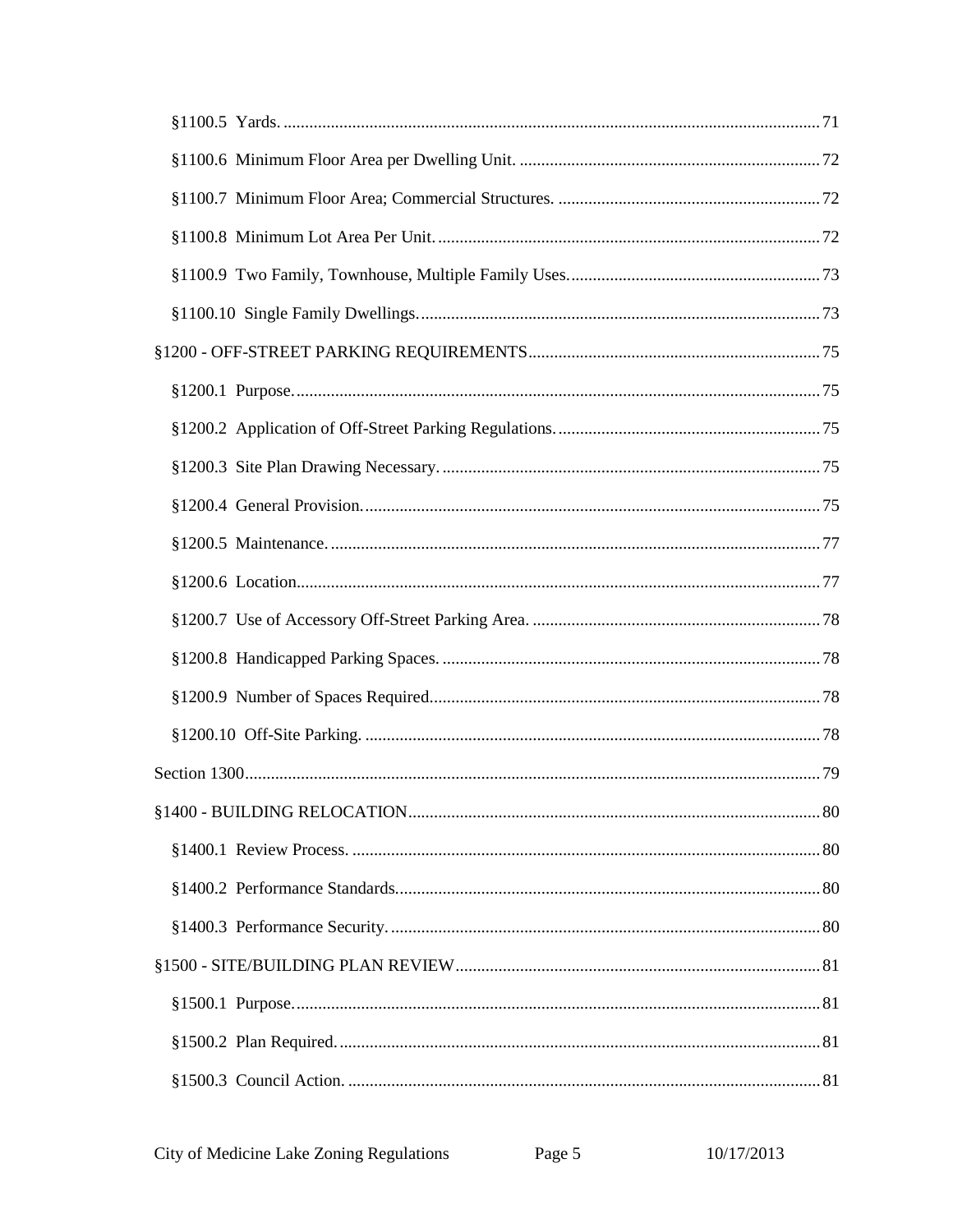| 1700.9 Notification of Failure of the Storm Water Pollution Control Plan and/or NPDES Permit. |        |            |
|-----------------------------------------------------------------------------------------------|--------|------------|
|                                                                                               |        |            |
|                                                                                               |        |            |
|                                                                                               |        |            |
|                                                                                               |        |            |
|                                                                                               |        |            |
|                                                                                               |        |            |
|                                                                                               |        |            |
|                                                                                               |        |            |
|                                                                                               |        |            |
|                                                                                               |        |            |
| City of Medicine Lake Zoning Regulations                                                      | Page 6 | 10/17/2013 |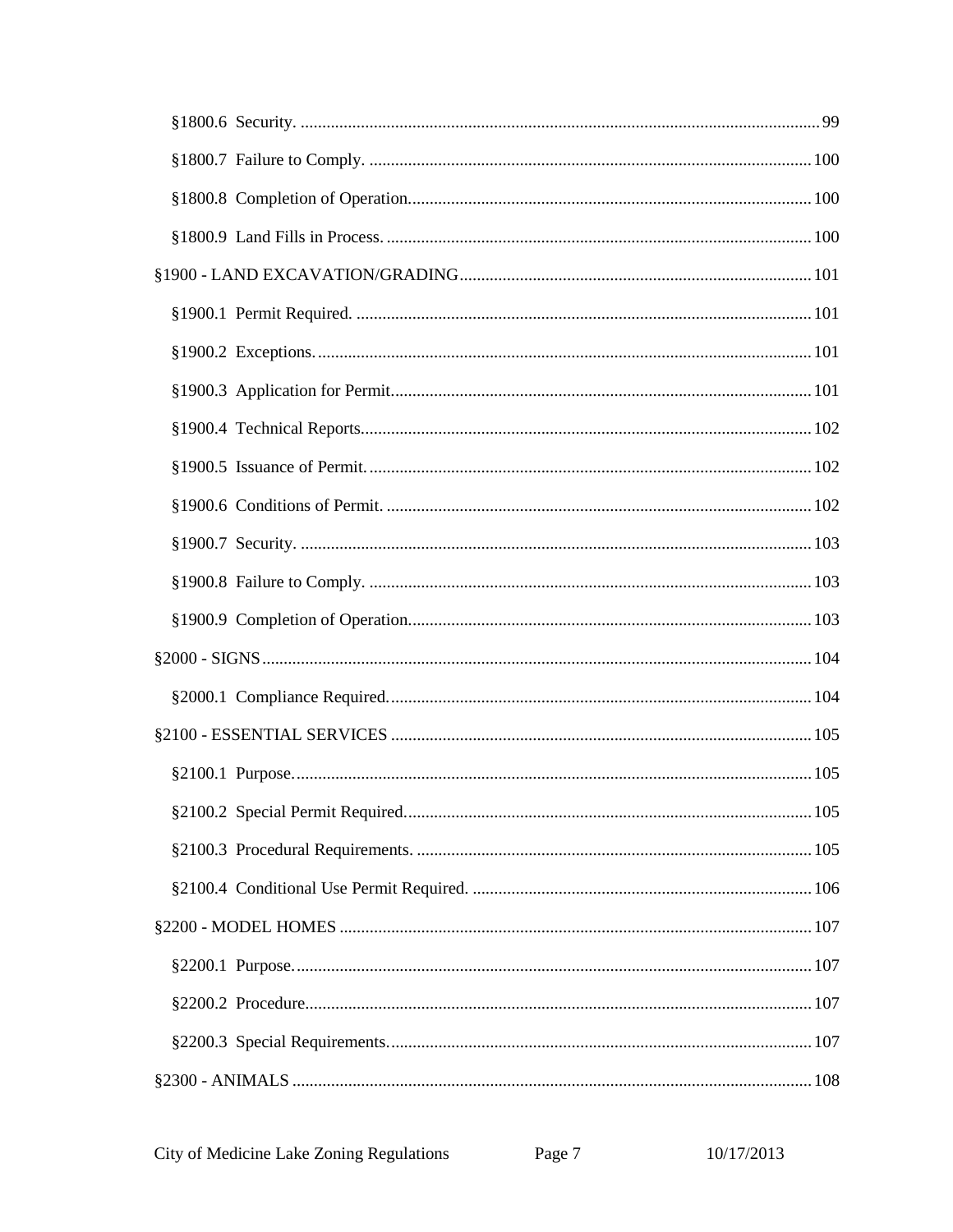| §2500 - COMMUNICATION RECEPTION/TRANSMISSION DEVICES  111     |
|---------------------------------------------------------------|
|                                                               |
|                                                               |
|                                                               |
|                                                               |
|                                                               |
|                                                               |
|                                                               |
|                                                               |
|                                                               |
|                                                               |
|                                                               |
|                                                               |
|                                                               |
|                                                               |
|                                                               |
|                                                               |
|                                                               |
|                                                               |
|                                                               |
|                                                               |
| §3200 - "R-2" RESIDENTIAL SINGLE AND TWO FAMILY DISTRICT  119 |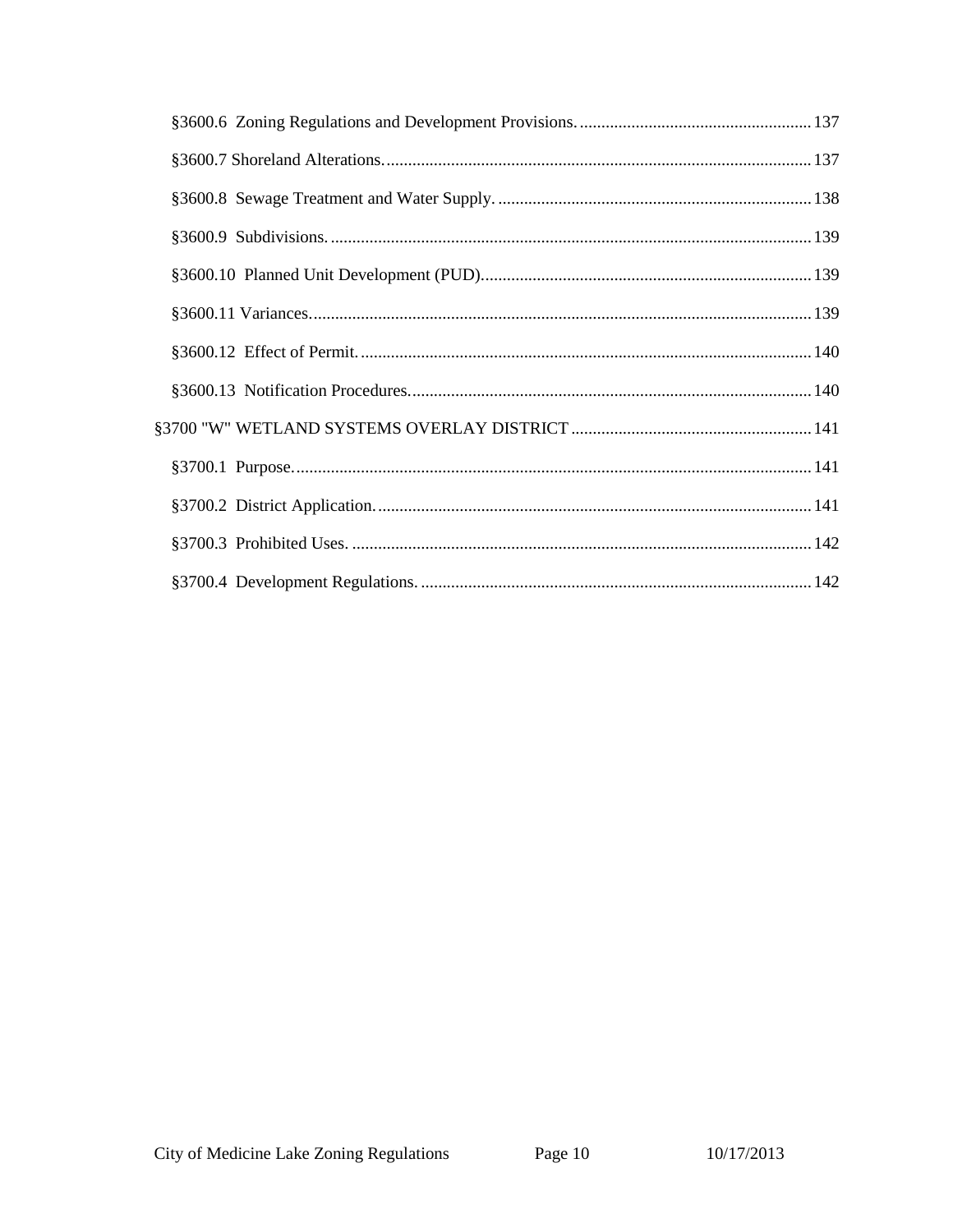# **§100 - TITLE AND APPLICATION**

<span id="page-10-0"></span>[§100.1 Short Title](#page-10-1) [§100.2 Intent and Purpose](#page-10-2) [§100.3 Relation to Comprehensive Municipal Plan](#page-10-3) [§100.4 Standard Requirements](#page-10-4) [§100.5 Uses Not Provided For Within Zoning Districts](#page-11-0) [§100.6 Monuments](#page-11-1) [§100.7 Separability](#page-11-2) [§100.8 Authority](#page-12-0) [§100.9 Comprehensive Revision](#page-12-1)

## <span id="page-10-1"></span>§100.1 Short Title.

This Chapter shall be known, cited and referred to as the Medicine Lake Zoning Regulations (except as referred to herein, where it shall be known as this Chapter).

## <span id="page-10-2"></span>§100.2 Intent and Purpose.

The intent of this Chapter is to protect the public health, safety and general welfare of the community and its people through the establishment of minimum regulations in regard to location, erection, construction, alteration and use of structures and land. Such regulations are established to protect such use areas; to promote orderly development and redevelopment; to provide adequate light, air and convenience of access to property; to prevent congestion in the public right-of-way; to prevent overcrowding of land and undue concentration of structures by regulating land, building, yards and density of population; to provide for compatibility of different land uses; to provide for the orderly transition from a rural to an urban or suburban environment; to provide for administration of this Chapter, to provide for amendments; to prescribe penalties for violation of such regulations; and to define powers and duties of the City staff, the Board of Adjustment and Appeals, the Planning Commission, and the City Council in relation to the Zoning Regulations.

## <span id="page-10-3"></span>§100.3 Relation to Comprehensive Municipal Plan.

It is the policy of the City of Medicine Lake that the enforcement, amendment, and administration of this Chapter be accomplished with due consideration of the recommendations contained in the City Comprehensive Plan as developed and amended from time to time by the Planning Commission and City Council of the City. The Council recognizes the City Comprehensive Plan as the policy to regulate land use and development in accordance with the policies and purpose herein set forth.

## <span id="page-10-4"></span>§100.4 Standard Requirements.

- (a) Where the conditions imposed by any provision of this chapter are either more or less restrictive than comparable conditions imposed by other law, ordinance, rule or regulation of the City, the law, ordinance, rule or regulation which imposes the more restrictive condition, standard, or requirement shall prevail.
- (b) In their interpretation and application, the provisions of the Zoning Regulations shall be held to be the minimum requirements for the promotion of the public health, safety and general welfare.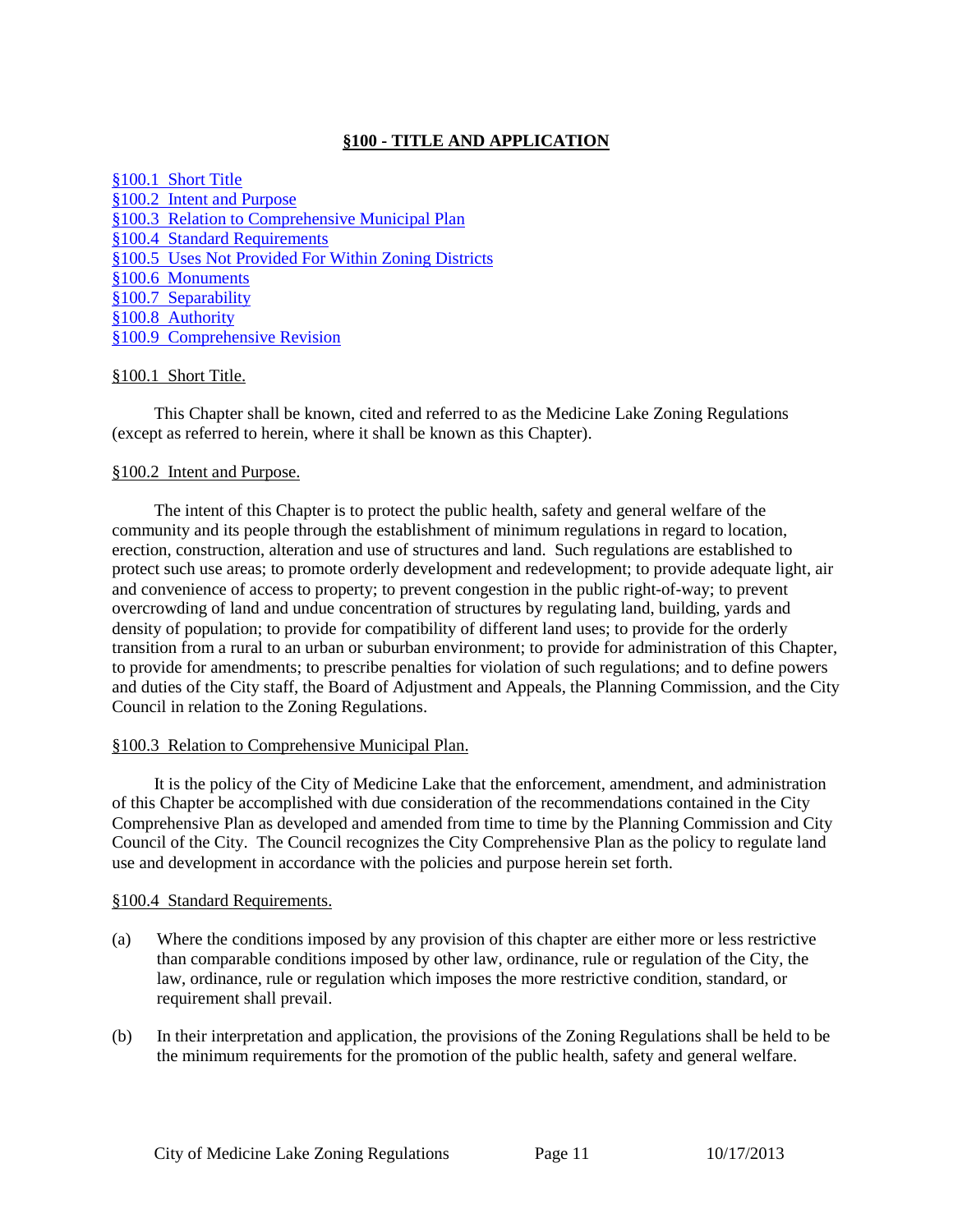- (c) No structure shall be erected, converted, enlarged, reconstructed or altered, and no structure or land shall be used for any purpose nor in any manner which is not in conformity with the provisions of this Chapter.
- (d) Except as herein provided, no building, structure or premises shall hereafter be used or occupied and no building permit shall be granted that does not conform to the requirements of this Chapter.
- (e) No yard or lot existing in the time of passage of this Chapter shall be reduced in dimension or area below the minimum requirements set forth herein. Yards or lots created after the effective date of this Chapter shall meet at least the minimum requirements established by this Chapter.
- (f) In their application, these regulations shall not abrogate any easement, covenant, or any other private agreement where such is legally enforceable, provided, that where the regulations of this Chapter are more restrictive, or impose higher standards or requirements than such easements, covenants, or other private agreements, the requirements of this Chapter shall be controlling.

## <span id="page-11-0"></span>§100.5 Uses Not Provided for Within Zoning Districts.

Whenever in any zoning district a use is neither specifically permitted nor denied, the use shall be considered prohibited. In such cases, the City Council or the Planning Commission, on their own initiative or upon request, may conduct a study to determine if the use is acceptable and if so what zoning district would be most appropriate and the determination as to conditions and standards relating to development of the use. The City Council, Planning Commission or property owner, upon receipt of the staff study shall, if appropriate, initiate an amendment to the Zoning Regulations to provide for the particular use under consideration or shall find that the use is not compatible for development within the City. The provisions of this chapter shall not apply to railroad and other public rights-of-way.<sup>[1](#page-11-3)</sup>

#### <span id="page-11-1"></span>§100.6 Monuments.

For the purpose of this Chapter, all international, federal, state, county and other official monuments, benchmarks, triangulation points, and stations shall be preserved in their precise locations; and it shall be the responsibility of the applicant to insure that these markers are maintained in good condition during and following construction and development. All section, 1/4 section and 1/16 section corners shall be duly described and tied.

## <span id="page-11-2"></span>§100.7 Separability.

 $\overline{a}$ 

It is hereby declared to be the intention of the City that the several provisions of this Chapter are separable in accordance with the following:

(a) If any court of competent jurisdiction shall adjudge any provision of this Chapter to be invalid, such judgment shall not affect any other provisions of this Chapter not specifically included in said judgment.

<span id="page-11-3"></span>*<sup>1</sup> Section §100.5 amended by Ordinance 92, March 6, 2006.*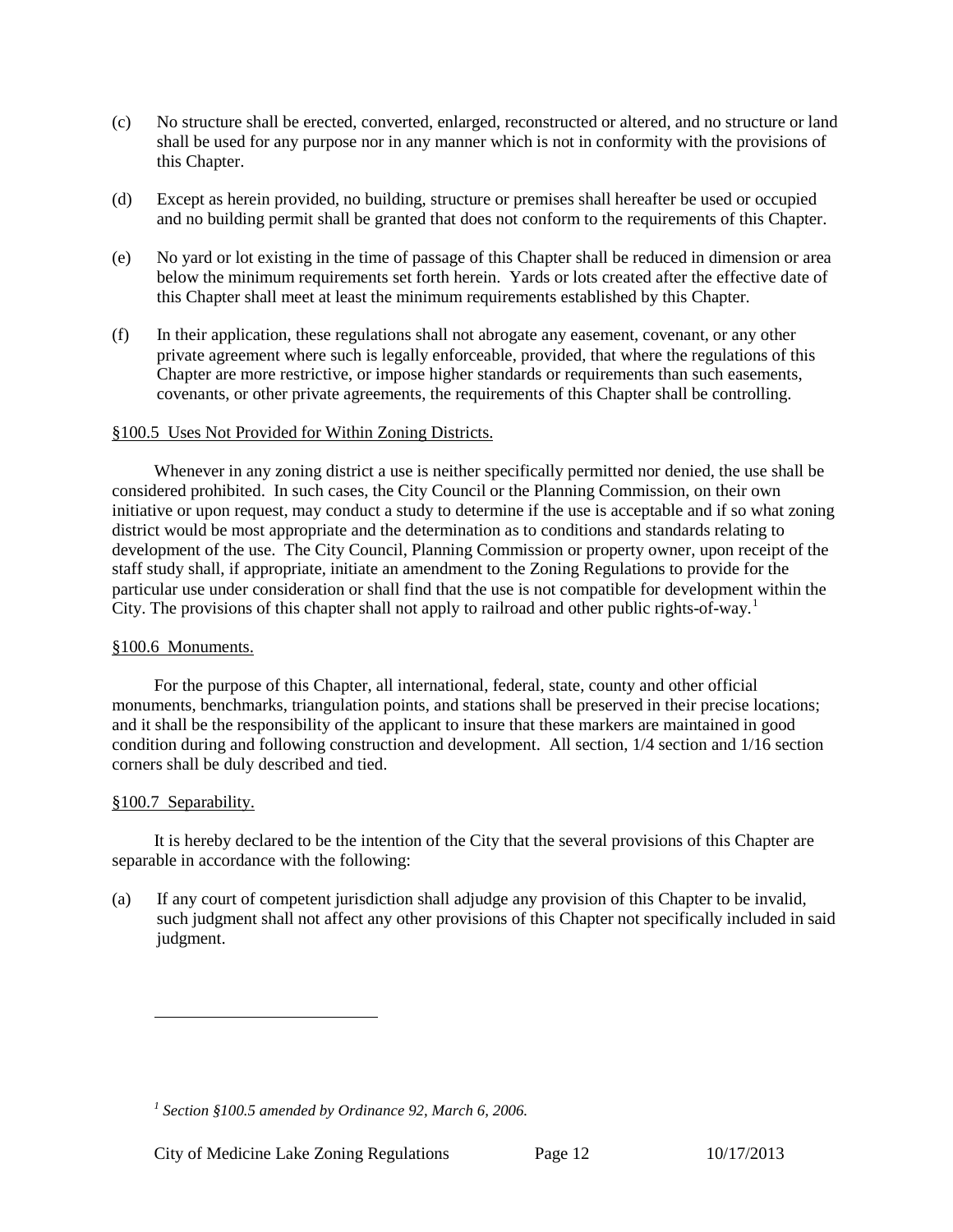(b) If any court of competent jurisdiction shall adjudge invalid the application of any provision of this Chapter to a particular property, building, or other structure, such judgment shall not affect the application of said provision to any other property, building, or structure not specifically included in said judgment.

## <span id="page-12-0"></span>§100.8 Authority.

This Chapter is enacted pursuant to the authority granted by the Municipal Planning Act, Minnesota Statutes, §462.351 to §462.363.

#### <span id="page-12-1"></span>§100.9 Comprehensive Revision.

The Council intends this Chapter to be a comprehensive revision to Ordinance No. 61 and all other ordinances inconsistent with this Chapter, as amended. Any act done, offense committed, or rights accruing or accrued, or liability, penalty incurred or imposed prior to the effective date of this Chapter is not affected by its adoption.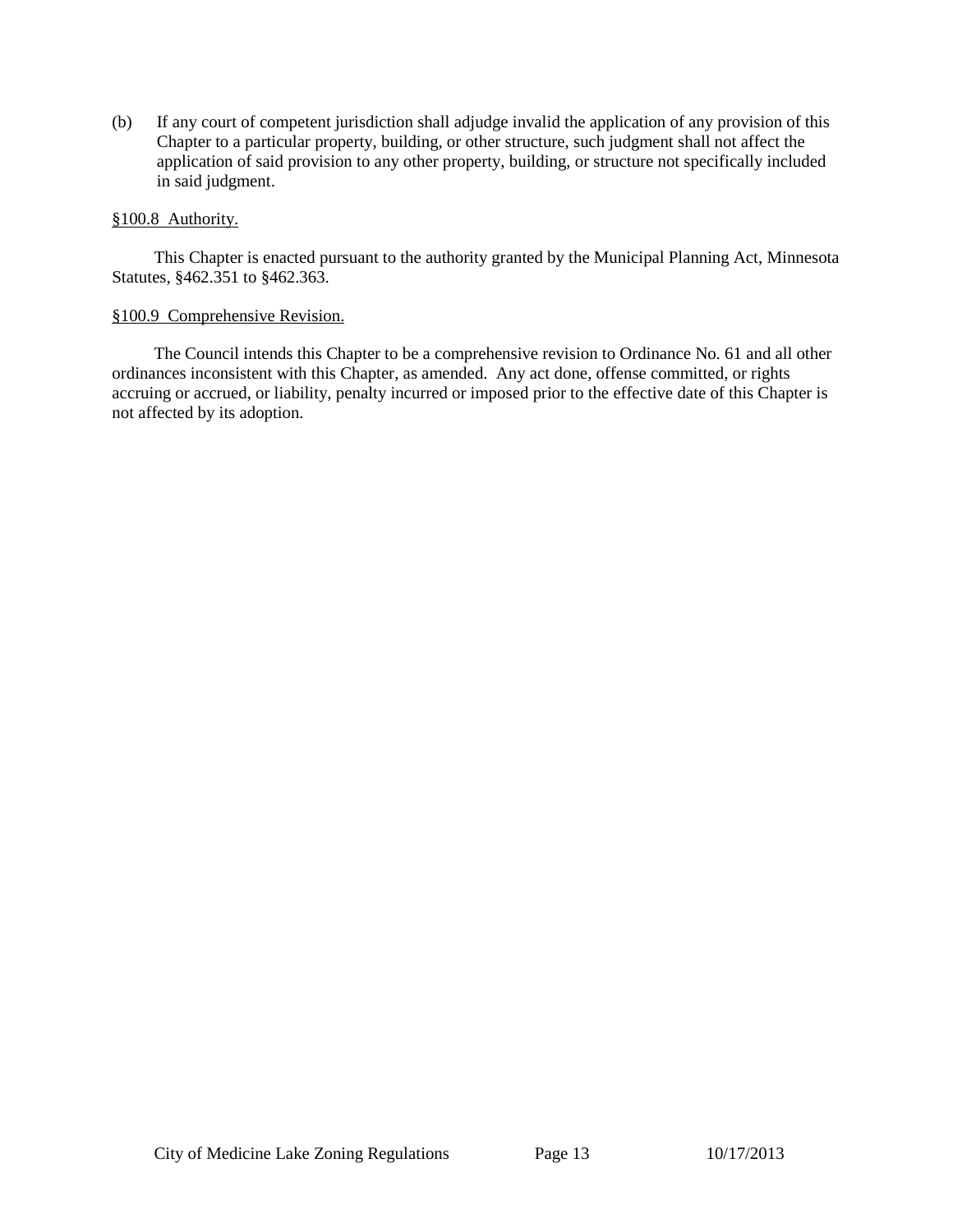# **§200 - RULES AND DEFINITIONS**

#### <span id="page-13-0"></span>[§200.1 Rules](#page-13-1) [§200.2 Definitions](#page-13-2)

#### <span id="page-13-1"></span>§200.1 Rules.

The language set forth in the text of this Chapter shall be interpreted in accordance with the following rules of construction:

- (1) The singular number includes the plural, and the plural the singular.
- (2) The present tense includes the past and the future tenses, and the future the present.
- (3) The word "shall" is mandatory while the word "may" is permissive.
- (4) The masculine gender includes the feminine and neuter.
- (5) Whenever a word or term defined hereinafter appears in the text of this Chapter, its meaning shall be construed as set forth in such definition thereof.
- (6) All measured distances expressed in feet shall be to the nearest tenth of a foot.
- (7) Whenever a calculation is made based upon the provisions herein, if a fraction of a number results, the more restrictive rounding to a whole number shall apply.

#### <span id="page-13-2"></span>§200.2 Definitions.

The following words and terms, wherever they occur in this Chapter, shall be interpreted as herein defined:

- (1) Abandonment: To cease or discontinue a use or activity for any reason, but excluding temporary interruptions to the use during periods of building or remodeling where a valid building permit has been issued or during periods of routine seasonal closure.
- (2) Abutting: Making contact with or separated only by public right-of-way, railroad, public utility right-of-way or navigable waters.
- (3) Accessory Building or Use: A subordinate building, structure or use which is located on the same lot on which the main building or use is situated and which is reasonably necessary and incidental to the conduct of the primary use of such building or main use.
- (4) Addition: A physical enlargement of an existing structure.
- (5) Alley: A public or private right-of-way primarily designed to serve as secondary access to the side or rear of those properties whose principal frontage is on a street.
- (6) Alteration: Any change, addition, or modification in construction or occupancy of an existing structure or modification to the surface of the ground.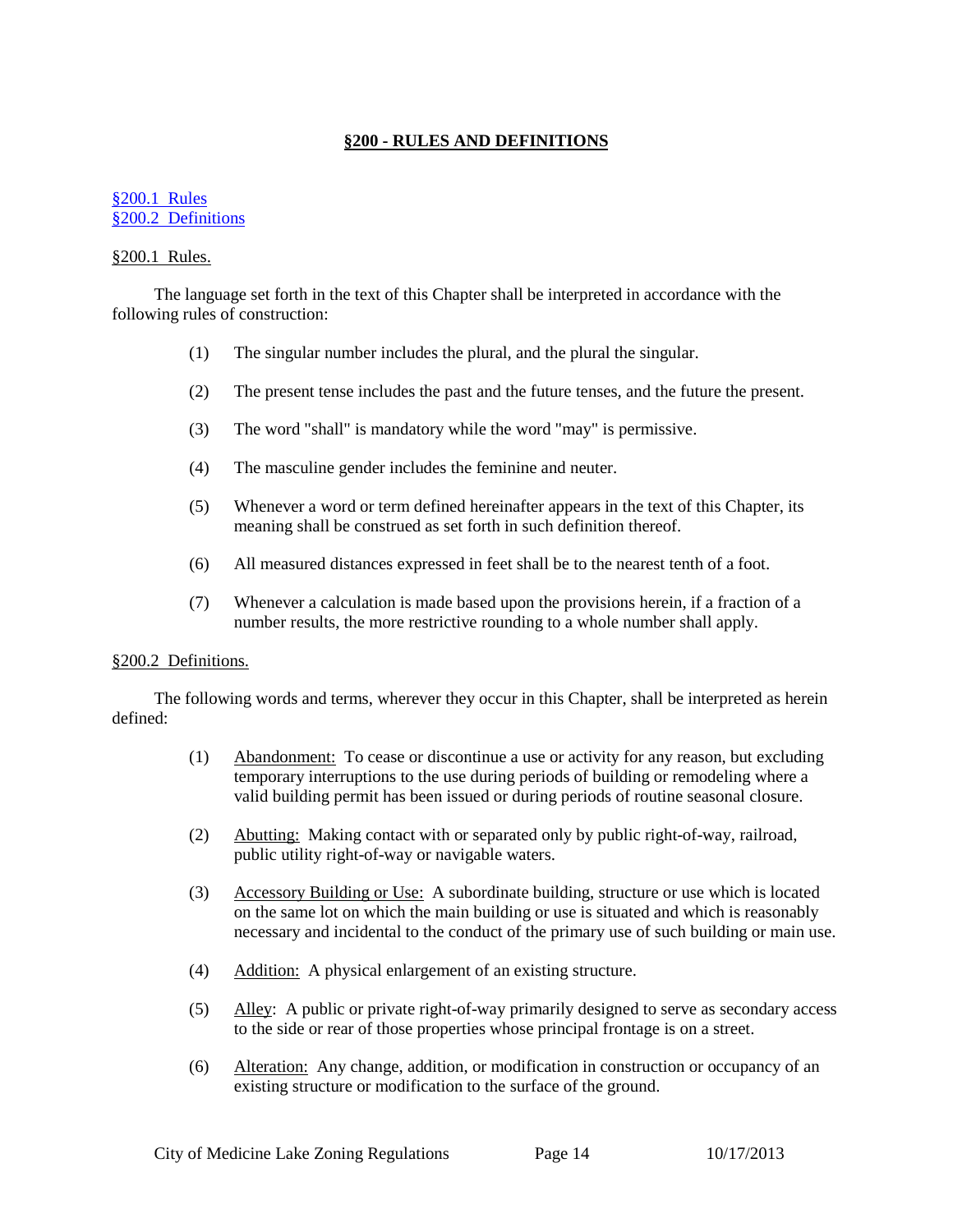# (7) Animals:

- (a) Domestic Animals: For purposes of this Chapter, domestic animals shall be defined as house pets such as dogs, cats, and birds which can be contained within a principal structure throughout the entire year, provided that the containment can be accomplished without special modification to the structure requiring a building permit from the City. In addition, it includes birds and rabbits normally sheltered outside the home.
- (b) Farm Animals: Cattle, hogs, bees, sheep, goats, chickens, turkeys, horses and other animals commonly accepted as farm animals in the State of Minnesota.
- (c) Wild Animals: Animals that are not domestic or farm animals ordinarily wild such as squirrels, raccoons, deer, foxes, and the like.
- (8) Apartment: A portion of a building consisting of a room or suite of rooms which is designed for, intended for, or used as a residence by a single family or an individual, and is equipped with cooking facilities. Includes dwelling unit and efficiency unit.
- (9) Applicant: The owner, their agent or person having legal control of, ownership and/or interest in land which the provisions of this Chapter are being considered for or reviewed, including permits, variances, amendments or appeals. The term "applicant" also includes agents, employees and others acting under the direction of the entity having legal control of, ownership and/or interest in said land.<sup>[1](#page-14-0)</sup>
- (10) Automobile Repair Major: General repair, rebuilding or reconditioning engines, motor vehicles or trailers; collision service, including body, frame or fender straightening or repair; overall painting or paint job; vehicle steam cleaning.
- (11) Automobile Repair Minor: Minor repairs, incidental body and fender work, painting and upholstering, replacement of parts and motor services to passenger automobiles and trucks not exceeding twelve thousand (12,000) pounds gross weight, but not including any operetta specified under "Automobile Repair - Major."
- (12) Basement: That portion of a building between floor and ceiling, which is partly below and partly above grade, but so located that the vertical distance from grade to the floor below is less than the vertical distance from grade to ceiling (see Story).
- (13) Bay: Cantilevered area of a room.
- (14) Best Management Practices (BMPs): Erosion and sediment control and water quality management practices that are the most effective and practicable means of controlling, preventing, and minimizing the degradation of surface water, including construction-

City of Medicine Lake Zoning Regulations Page 15 10/17/2013

<span id="page-14-0"></span>*<sup>1</sup> Section §200.2 amended by Ordinance 108, January 9, 2012.*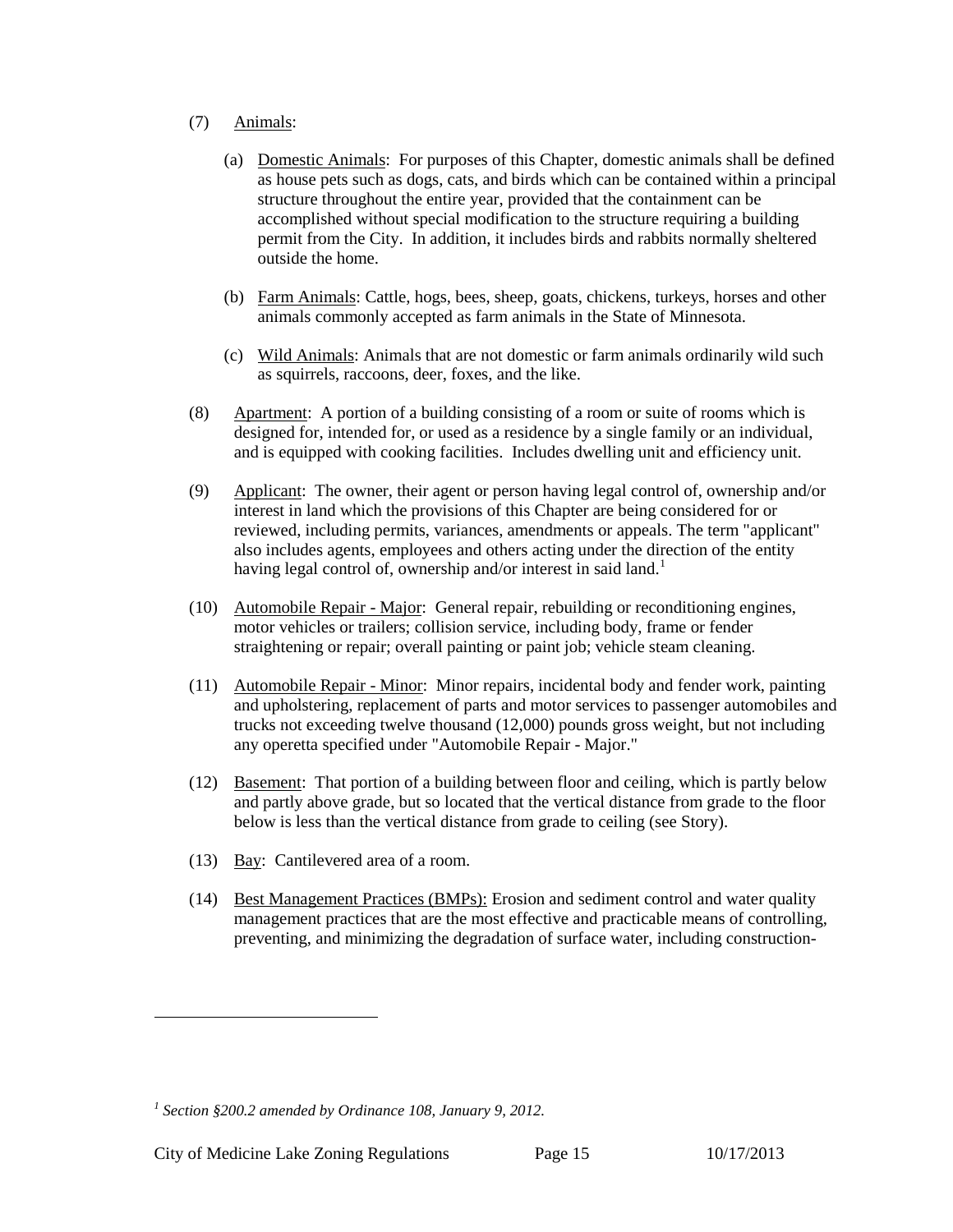phasing, minimizing the length of time soil areas are exposed, prohibitions, and other management practices published by state or designated area-wide planning agencies.<sup>[1](#page-15-0)</sup>

- (15) Boarding (House) Home Foster Children: A family dwelling where children out of their own homes are cared for.
- (16) Boarding (Lodging) House: A building other than a hotel where, for compensation and by prearrangement for definite periods, meals or lodging and meals are provided to three (3) or more persons, not of the principal family therein, pursuant to previous arrangements and not to anyone who may apply, but not including a building providing these services for more than eight (8) persons.
- (17) Boathouse: A structure used principally for the storage of boats or boating equipment.
- (18) Buffer: The use of land, topography, difference in elevation, space, fences, or landscape plantings to screen or partially screen a use or property from the vision of another use or property.
- (19) Buffer Strip: A protective vegetated strip located adjacent to a natural resource, such as a water of the state, that is subject to direct or indirect human alteration. Such a buffer strip is an integral part of protecting an aquatic ecosystem through trapping sheet erosion, filtering pollutants, reducing channel erosion and providing adjacent habitat. The buffer strip begins at the "ordinary high water mark" for wetlands. This start point corresponds to the Minnesota Department of Natural Resources' definition of a "shoreline" in Minnesota Rules 6115.0030. Acceptable buffer vegetation includes preserving existing pre-development vegetation and/or planting locally distributed native Minnesota trees, shrubs and grassy vegetation.<sup>[2](#page-15-1)</sup>
- (20) Buildable Area: The space remaining on a lot after the minimum setback and open space requirements of this Chapter have been met.
- (21) Building: Any structure having a roof and built for the support, shelter, or enclosure of persons, animals, chattels, or moveable property of any kind and includes structure.
- (22) Building Height: The vertical distance from the average of the highest and lowest point of grade for that portion of the lot covered by the building to the highest point of the roof for flat roofs, to the roof deck line of mansard roofs, and to the uppermost point on all other roof types.
- (23) Building Line: A line parallel to the roadway pavement edge and a line parallel to the ordinary high water mark on lakeshore lots at any story level of a building and representing the minimum distance which all or any part of the building is setback from said roadway pavement edge or high water mark. Building line is also affected by the line of sight.

City of Medicine Lake Zoning Regulations Page 16 10/17/2013

<span id="page-15-0"></span>*<sup>1</sup> Section §200.2 amended by Ordinance 108, January 9, 2012. <sup>2</sup> Section §200.2 amended by Ordinance 108, January 9, 2012.*

<span id="page-15-1"></span>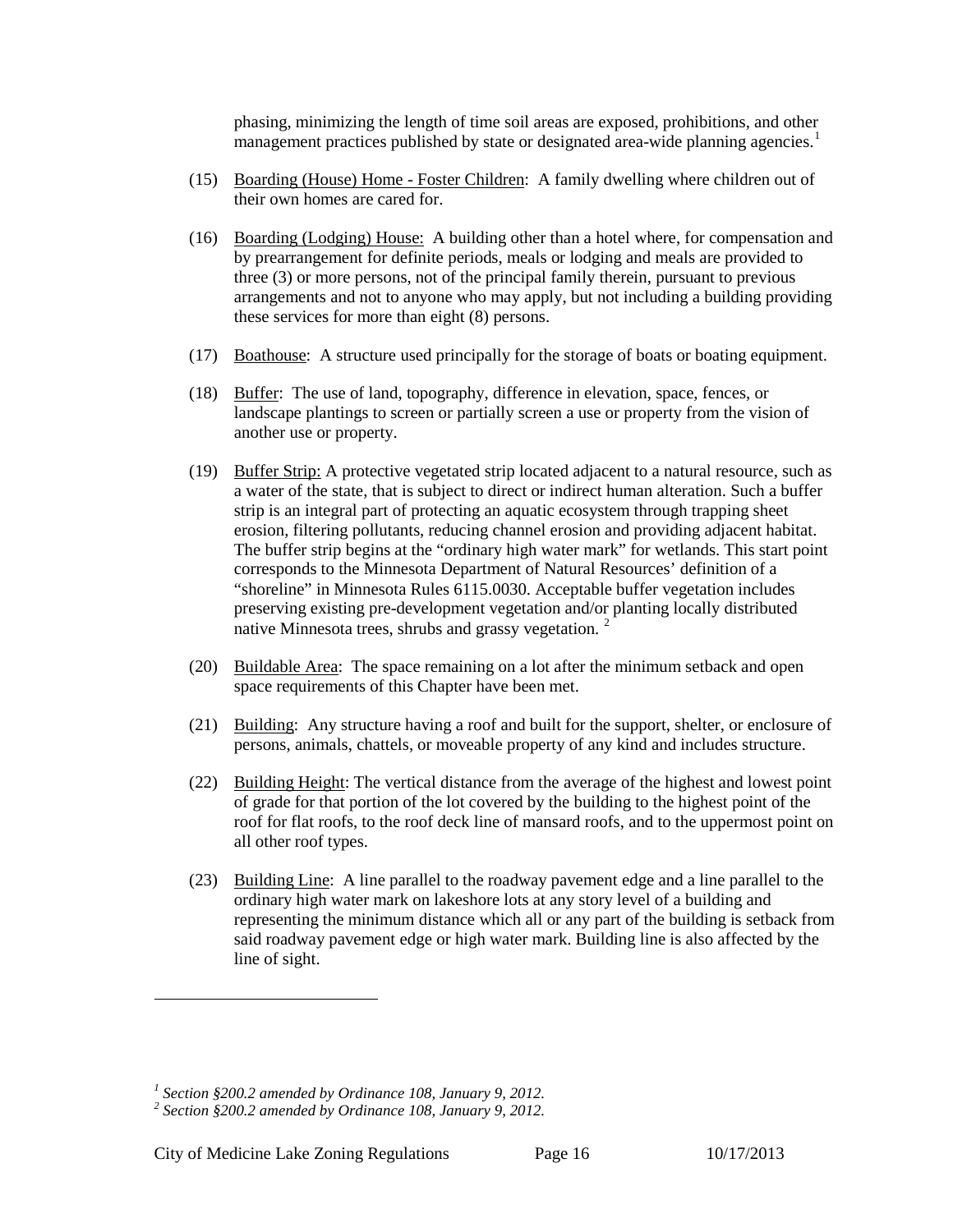- (24) Building Setback: The minimum horizontal distance between the building and any combination of the following: the lot line, ordinary high water mark (OHW), or roadway pavement edge.
- (25) Business: Any establishment, occupation, employment or enterprise where merchandise is manufactured, exhibited or sold, or where services are offered for compensation.
- (26) Carport: A canopy constructed of metal or other materials supported by posts either ornamental or solid and completely open on one (1) or more sides.
- (27) Cellar: That portion of a building between floor and ceiling which is wholly or partly below grade and so located that the vertical distance from grade to floor below is equal to or greater than the vertical distance from grade to ceiling.
- (28) Channel: A natural or artificial depression of perceptible extent, with definite bed and banks to confine and conduct water either continuously or periodically.
- (29) City Council: The governing body for the City of Medicine Lake.
- (30) Clear Cutting: The removal of an entire stand of trees and/or vegetation.
- (31) Club or Lodge: A non-profit association of persons who are bonafide members paying annual dues, use of premise being restricted to members and their guests.
- (32) Cluster Development: The development patterns and technique whereby structures are arranged in closely related groups to make the most efficient use of the natural amenities of the land as accomplished through a planned unit development.
- (33) Commercial Recreation: Bowling alley, cart track, junior center, golf, billiards (pool) hall, vehicle racing or amusement, dance hall, skating, trampoline, boat rental, campgrounds, park, and similar uses.
- (34) Common Open Space: Any open space including parks, nature areas, playgrounds, trails, and recreational buildings and structures which is an integral part of a development and is not owned on an individual basis by each owner of the dwelling unit.
- (35) Common Plan of Development or Sale: A contiguous area where multiple separate and distinct land disturbance activities may be taking place at different times, or on different schedules, but under one proposed plan. "One proposed plan" is broadly defined to include design, permit application, advertisement, or physical demarcation indicating that land disturbance activities may occur.<sup>[1](#page-16-0)</sup>

<span id="page-16-0"></span>*<sup>1</sup> Section §200.2 amended by Ordinance 108, January 9, 2012.*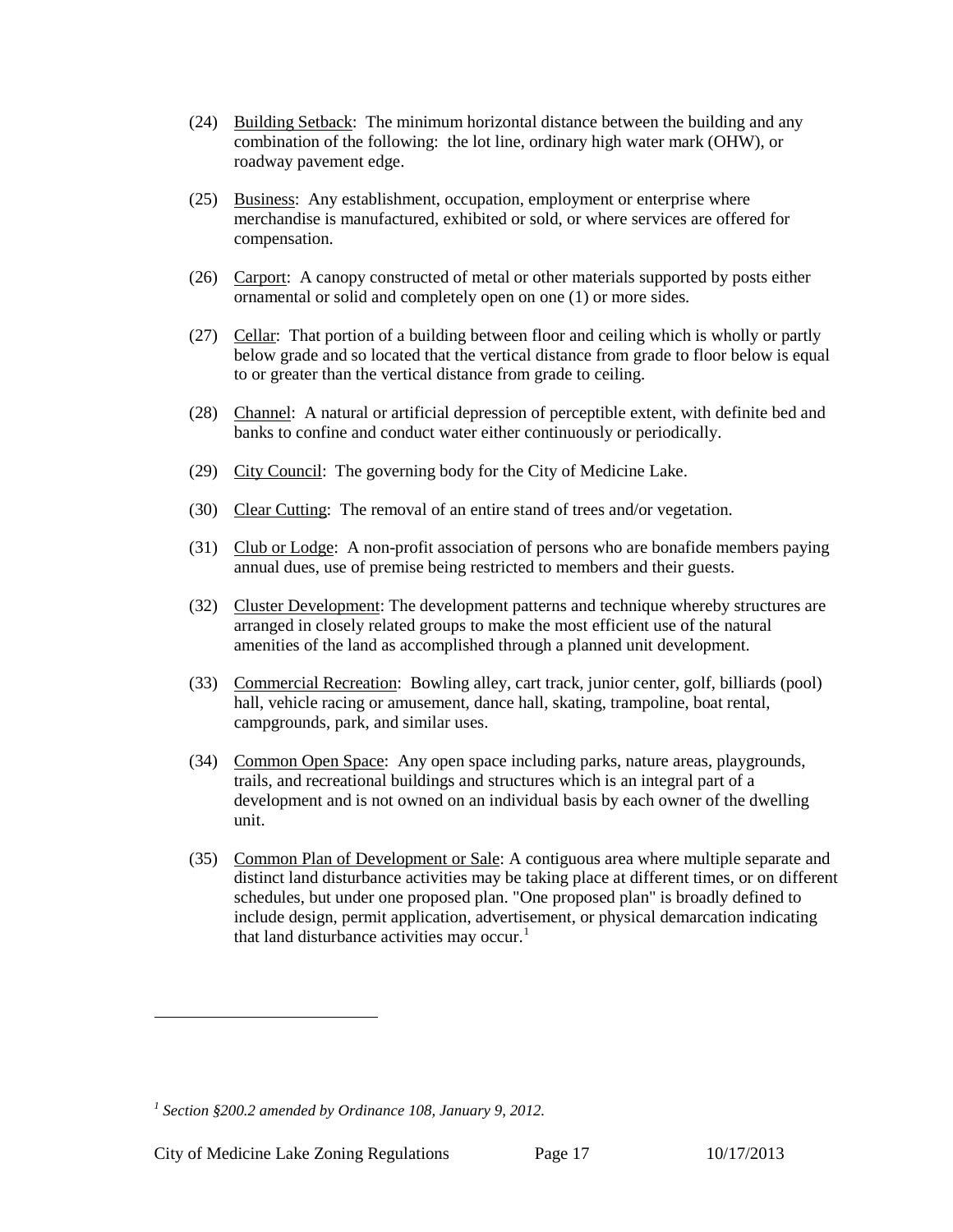- (36) Comprehensive Plan: A comprehensive plan prepared by the City, including a compilation of policy statement goals, standards and maps indicating the general locations recommended for the various functional classes of land use, places and structures, and for the general physical development of the City, including any unit or part of such plan separately adopted and any amendment to such plan or parts thereof.
- (37) Concept Plan: A report in map and text form submitted as the first phase of a Planned Unit Development (PUD) proposal, depicting the location, general purpose, general type of land use and circulation patterns, primary relationships between site elements and between the proposed development and surrounding development, proposed general schedule of development, and information on the applicant.
- (38) Conditional Use: Those occupations, vocations, skills, arts, businesses, professions, or uses specifically designated in each zoning use district, which for the respective conduct or performance in such designated use districts may require reasonable, but special, peculiar, unusual or extraordinary limitations facilities, plans, structures, conditions, modification, or regulations in such use district for the promotion or preservation of the general public welfare, health, convenience and the integrity of the City Comprehensive Plan.
- (39) Conditional Use Permit: A permit issued by the City Council in accordance with procedures specified in this Chapter, as a flexibility device to enable the City Council to assign dimensions to a proposed use or conditions surrounding it after consideration of adjacent uses and their functions and the special problems which the proposed use presents.
- (40) Condominium: A multiple dwelling or development containing individually owned dwelling units and jointly owned and shared areas and facilities, which dwelling or development is subject to the provisions of the Minnesota Condominium Law, Minnesota Statutes, §515.A.1-101 to §515.A.4-118.
- (41) Cooperative (Housing): A multiple family dwelling owned and maintained by the residents and subject to the provisions of Minnesota Statutes §290.09 and §290.13. The entire structure and real property is under common ownership as contrasted to a condominium dwelling where individual units are under separate individual occupant ownership.
- (42) Court: An unoccupied open space other than a yard which is bounded on two (2) or more sides by the walls of the buildings.
- (43) Curb Level: The elevation of the established curb in front of a building measured at the center of such front. Where no curb level has been established, the City Building Inspector shall determine a curb level or its equivalent for the purpose of this Chapter.
- (44) Day Care Facility: Any state licensed facility, public or private, which for gain or otherwise regularly provides one or more persons with care, training, supervision, habitation, rehabilitation, or developmental guidance on a regular basis, for periods of less than twenty-four (24) hours per day, in a place other than the person's own home. Day care facilities include, but are not limited to: family day care homes, group family day care homes, day care centers, day nurseries, nursery schools, daytime activity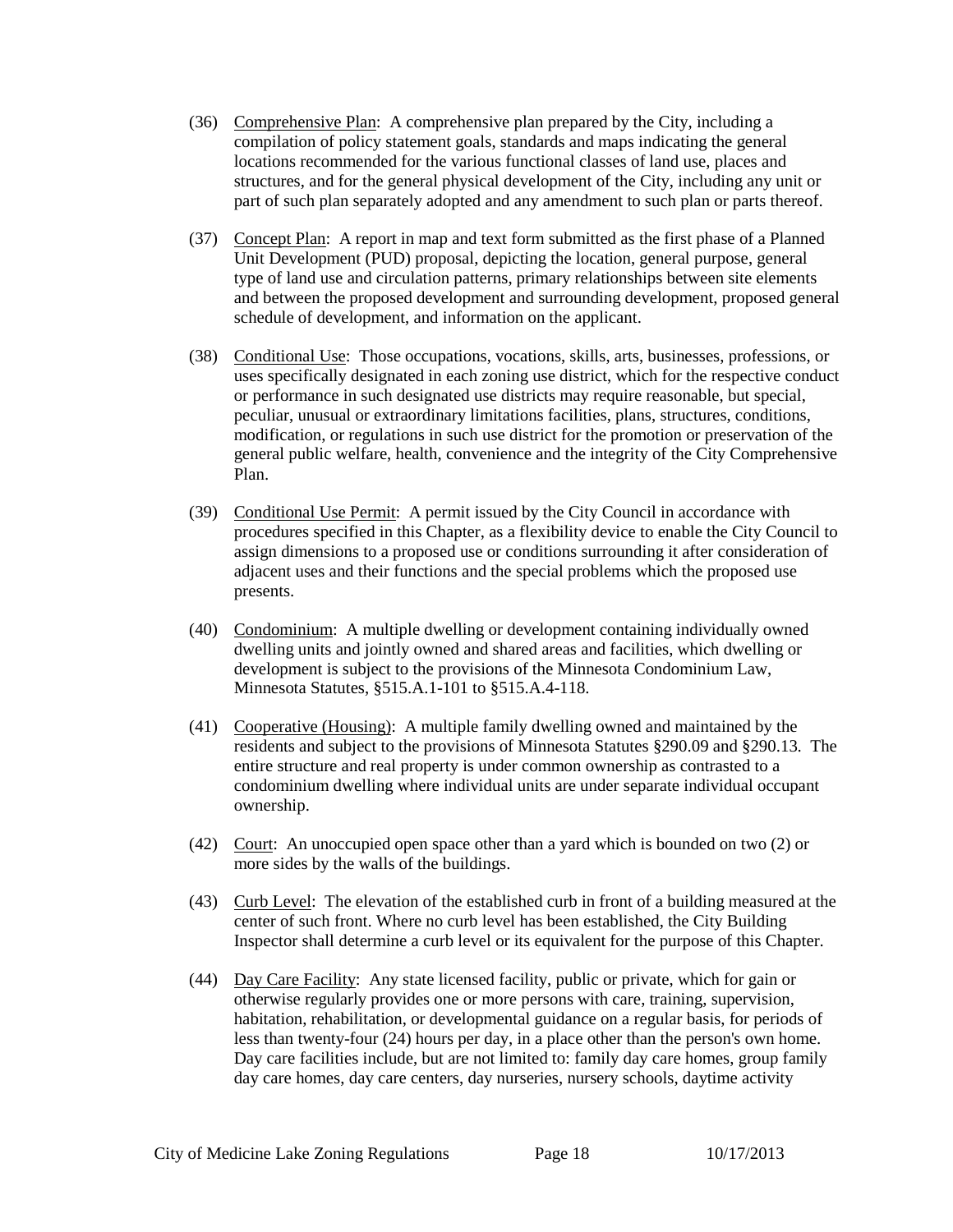centers, day treatment programs, and day services as defined by Minnesota Statute §245.782.

- (45) Density, Residential: A number expressing the relationship of the number of dwellings to an acre of land as established in the comprehensive plan.
- (46) Deposition: Any rock, soil, gravel, sand or other material deposited naturally or by man into a water body, watercourse, flood plains or wetlands.
- (47) Developer: Any person, group, firm, corporation, sole proprietorship, partnership, state agency, or political subdivision thereof engaged in development of land.<sup>[1](#page-18-0)</sup>
- (48) Development: All structures, land uses, land disturbance activities, and other modifications of the existing landscape above and below ground or water, on a single parcel, or on more than one parcel if covered by a single PUD or conditional use permit.<sup>[2](#page-18-1)</sup>
- (49) Discharge: The release, conveyance, channeling, runoff, or drainage of storm water, including snowmelt, from a development site.<sup>[3](#page-18-2)</sup>
- (50) Draining: The removal of surface water or ground water from land.
- (51) Dredging: To enlarge or clean-out a water body, watercourse or wetland.
- (52) Dwelling: A building or portion thereof, designated exclusively for residential occupancy, including one-family, two-family, and multiple family dwellings, but not including hotels, motels, boarding houses, or manufactured housing, motels, nursing homes, trailers, tents, or trailer coaches.
- (53) Dwelling, Multiple (Apartment): A building designed with three (3) or more dwelling units exclusively for occupancy by three (3) or more families living independently of each other, but sharing hallways and main entrances and exits.
- (54) Dwelling, Single Family: A dwelling unit designed exclusively for occupancy by one (1) family.
	- (a) Attached: A dwelling which is joined to another at one or more sides by a party wall.
	- (b) Detached: A dwelling unit not attached to another dwelling or structure or is entirely surrounded by open space.

<span id="page-18-1"></span><span id="page-18-0"></span>*<sup>1</sup> Section §200.2 amended by Ordinance 108, January 9, 2012. <sup>2</sup> Section §200.2 amended by Ordinance 108, January 9, 2012. <sup>3</sup> Section §200.2 amended by Ordinance 108, January 9, 2012.*

<span id="page-18-2"></span>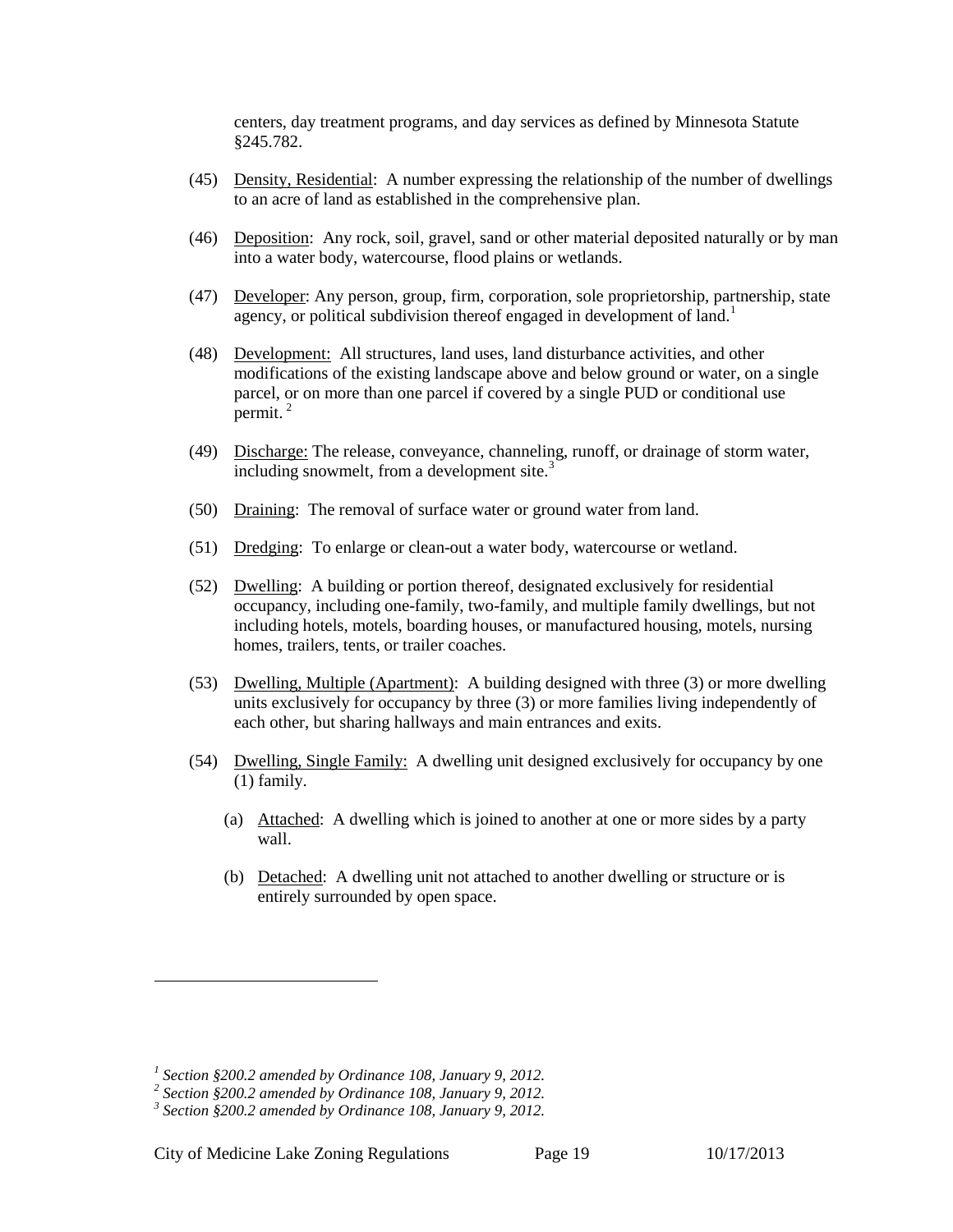- (55) Dwelling, Two-Family: A dwelling designed exclusively for occupancy by two (2) families living independently of each other.
	- (a) Double Bungalow: A two-family dwelling with two (2) units side-by-side.
	- (b) Duplex: A two-family dwelling unit with one (1) unit above the other.
- (56) Dwelling Unit: A residential building or portion thereof intended for occupancy by one (1) family with facilities for living, sleeping, cooking, and eating, but not including hotels, motels, nursing homes, seasonal cabins, boarding or rooming houses, motor homes or travel trailers.
- (57) Easement: A grant by a property owner for the use of a strip of land by the public or any person for any specific purpose or purposes.
- (58) Elderly (Senior Citizen) Housing: A public agency owned or controlled multiple dwelling building with open occupancy limited to persons over sixty (60) years of age.
- (59) Efficiency Apartment: A dwelling unit consisting of one (1) principal room exclusive of bathroom, hallway, closets, or dining alcove.
- (60) Engineer: The professional engineer engaged by the City Council.
- (61) Erosion: Any process that wears away the surface of the land by the action of water, wind, ice, or gravity. Erosion can be accelerated by the activities of people and nature.<sup>[1](#page-19-0)</sup>
- (62) Erosion Control: Methods employed to prevent erosion, such as soil stabilization practices, horizontal slope grading, temporary or permanent cover, and construction  $phasing^2$  $phasing^2$ .
- (63) Essential Services: Overhead or underground electrical, gas, steam or water distribution systems and structures or collection, communication, supply or disposal systems and structures used by public utilities or governmental departments or commissions or as are required for the protection of the public health, safety, or general welfare, including towers, poles, wires, mains, drains, sewers, pipes, conduits, cables, fire alarm boxes, police call boxes, and accessories in connection therewith but not including buildings.
- (64) Essential Service Structures: Structures and buildings necessary for the operation of essential services, including but not limited to telephone buildings, telephone booths, gas regulator stations, substations, electrical stations, water tanks, lift stations.
- (65) Expansion Permit: A permit which is granted by the City Council for the expansion or enlargement of a non-conforming structure in accordance with Section §900.6.

City of Medicine Lake Zoning Regulations Page 20 10/17/2013

<span id="page-19-1"></span><span id="page-19-0"></span>*<sup>1</sup> Section §200.2 amended by Ordinance 108, January 9, 2012. <sup>2</sup> Section §200.2 amended by Ordinance 108, January 9, 2012.*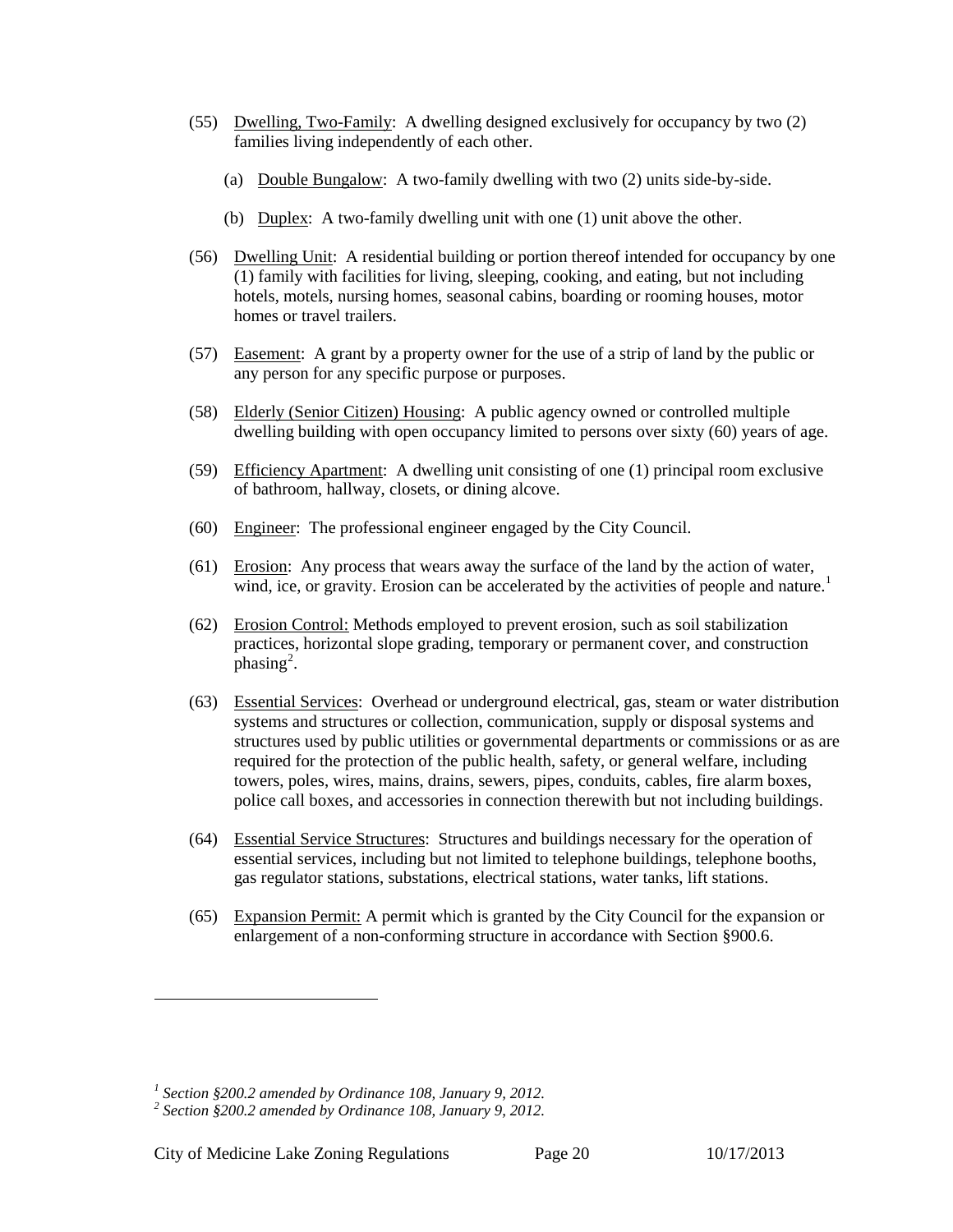- (66) Exposed Soil Areas: All areas of the development site where the vegetation (trees, shrubs, brush, grasses, etc.) or impervious surface have been removed, thus rendering the soil more prone to erosion. This includes topsoil stockpile areas, which are borrow areas and disposal areas within the construction site. It does not include temporary stockpiles or surcharge areas of clean sand, gravel, concrete or bituminous, which have less stringent protection. Once soil is exposed, it is considered "exposed soil," until it meets the definition of "final stabilization."<sup>[1](#page-20-0)</sup>
- (67) Exterior Storage: The storage of goods, materials, equipment, manufactured products and similar items not fully enclosed by a building.
- (68) Family: An individual or two (2) or more persons each related to the other by blood, marriage, adoption, or foster care, or a group of not more than three (3) persons not so related maintaining a common household and using common cooking and kitchen facilities.
- (69) Fence: A fence is defined for the purpose of this Chapter as any partition, structure, wall, hedgeline, plantings or gate erected as a dividing mark, barrier or enclosure.
	- (a) Fence Boundary Line: All fences located within five (5) feet of a property line
	- (b) Fence Interior Yard: All fences located five (5) feet beyond a property line.
- (70) Filling: The act of depositing any rock, soil, gravel, sand or other material so as to fill a waterbody, watercourse, or wetland.
- (71) Filter Strips: A vegetated section of land designed to treat runoff as overland sheet flow from adjacent impervious surface areas. They may be designed in any natural vegetated form from a grassy meadow to a small forest. Their dense vegetated cover facilitates pollutant removal and infiltration.<sup>[2](#page-20-1)</sup>
- (72) Final Stabilization: All soil disturbance activities at the site have been completed and a uniform (evenly distributed, e.g., without large bare areas) perennial vegetative cover with a density of seventy-five (75) percent of the cover for unpaved areas and areas not covered by permanent structures has been established, or equivalent permanent stabilization measures have been employed. Simply sowing grass seed is not considered final stabilization.[3](#page-20-2)
- (73) Floor Area: The sum of the gross horizontal areas of the several floors of the building or portion thereof devoted to a particular use, including accessory storage areas located within living, selling or working space or other such activities, to the production or processing of goods, or to business or professional offices. Measurable floor area is limited to floors with a minimum ceiling height of seven (7) feet.

City of Medicine Lake Zoning Regulations Page 21 10/17/2013

<span id="page-20-1"></span><span id="page-20-0"></span>*<sup>1</sup> Section §200.2 amended by Ordinance 108, January 9, 2012. <sup>2</sup> Section §200.2 amended by Ordinance 108, January 9, 2012. <sup>3</sup> Section §200.2 amended by Ordinance 108, January 9, 2012.*

<span id="page-20-2"></span>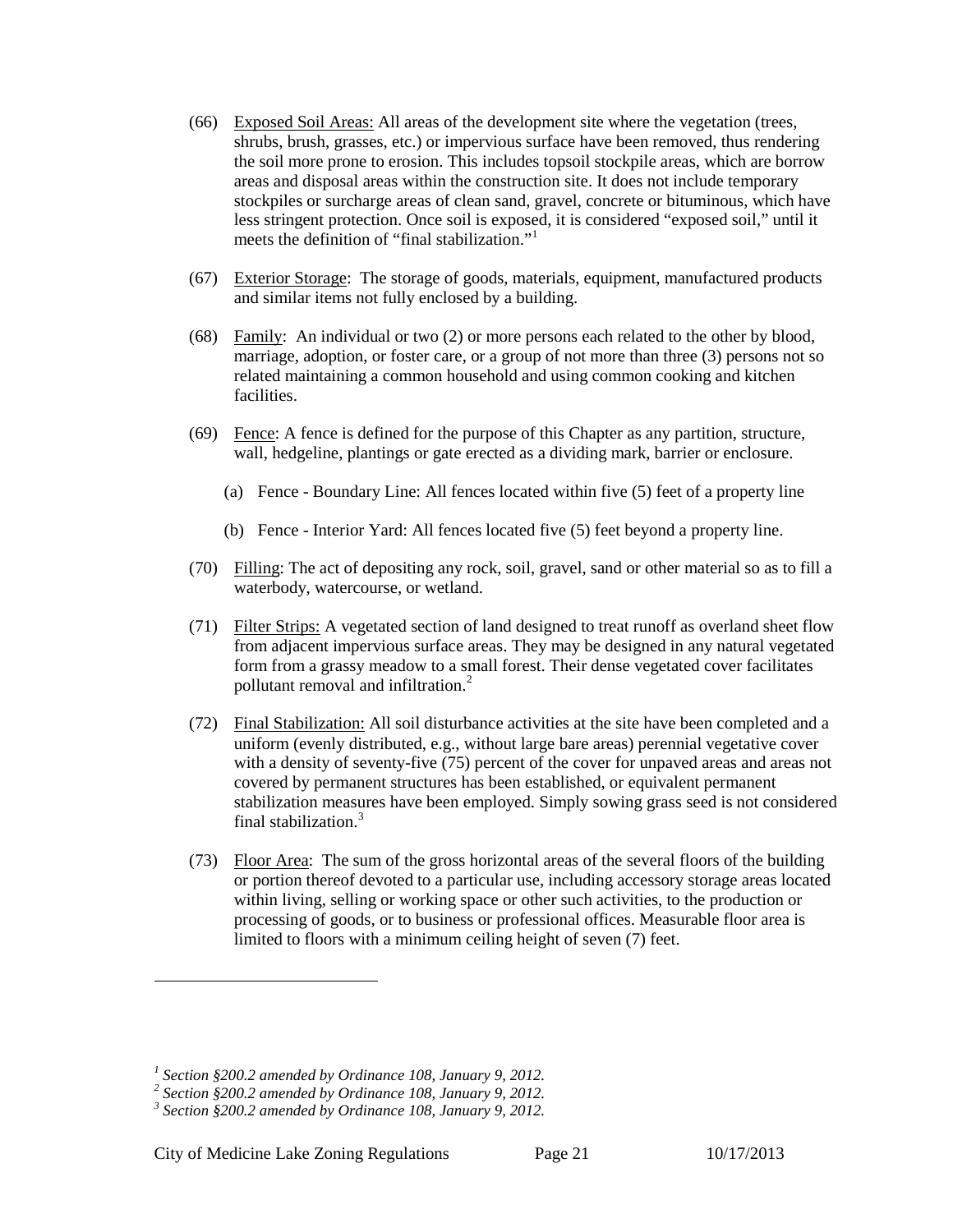- (74) Flood Plain: The flood plain means those areas within the City that are subject to flooding in the 100 year flooding events and which lie below the elevations shown on the official Flood Insurance Rate Map (Community Panel No. 27069000001A effective date: April 15, 1982) and generally lying below elevation 890.2 feet.
- (75) Garage Private: An accessory building or accessory portion of the principal building which is intended for and used to store the private passenger vehicles and trucks not exceeding twelve thousand (12,000) pounds gross weight, of the family or families resident upon the premises, and in which no business service or industry is carried on.
- (76) Garage Public: A building or portion of a building, except any herein defined as private garage or as a repair garage, used for the storage of motor vehicles, or where any such vehicles are kept for enumeration or hire and in which any sale of gasoline, oil and accessories is only incidental to the principal use (see also automobile repair - minor and major).
- (77) Grade (Adjacent Ground Elevation): The lowest point of elevation of the finished surface of the ground, paving or sidewalk within the area between the building and the property line, or when the property line is more than five (5) feet from the building, between the building and a line five (5) feet from the building.
- (78) Grading: Changing the natural or existing topography of land.
- (79) Ground Floor Area: The lot area covered by a building or buildings measured from the exterior faces of exterior walls but excluding decks and terraces and detached garages which do not exceed twelve (12) feet in height.
- (80) Guest Room: A room occupied by one (1) or more guests for compensation and in which no provision is made for cooking.
- (81) Hedge: A landscape barrier consisting of a continuous, dense planting of shrubs.
- (82) Home Occupation: Any occupation or profession engaged in by the occupant of a residential dwelling unit, which is clearly incidental and secondary to the residential use of the premises and does not change the character of said premises.
- (83) Hydric Soils: Soils that are saturated, flooded, or ponded long enough during the growing season to develop anaerobic conditions in the upper part.
- (84) Hydrophytic Vegetation: Macrophytic (large enough to be observed by the naked eye) plant life growing in water, soil or on a substrate that is at least periodically deficient in oxygen as a result of excessive water content.<sup>[2](#page-21-1)</sup>
- (85) Illicit Connection: An illicit connection is defined as either of the following:

<span id="page-21-1"></span><span id="page-21-0"></span>*<sup>1</sup> Section §200.2 amended by Ordinance 108, January 9, 2012. <sup>2</sup> Section §200.2 amended by Ordinance 108, January 9, 2012.*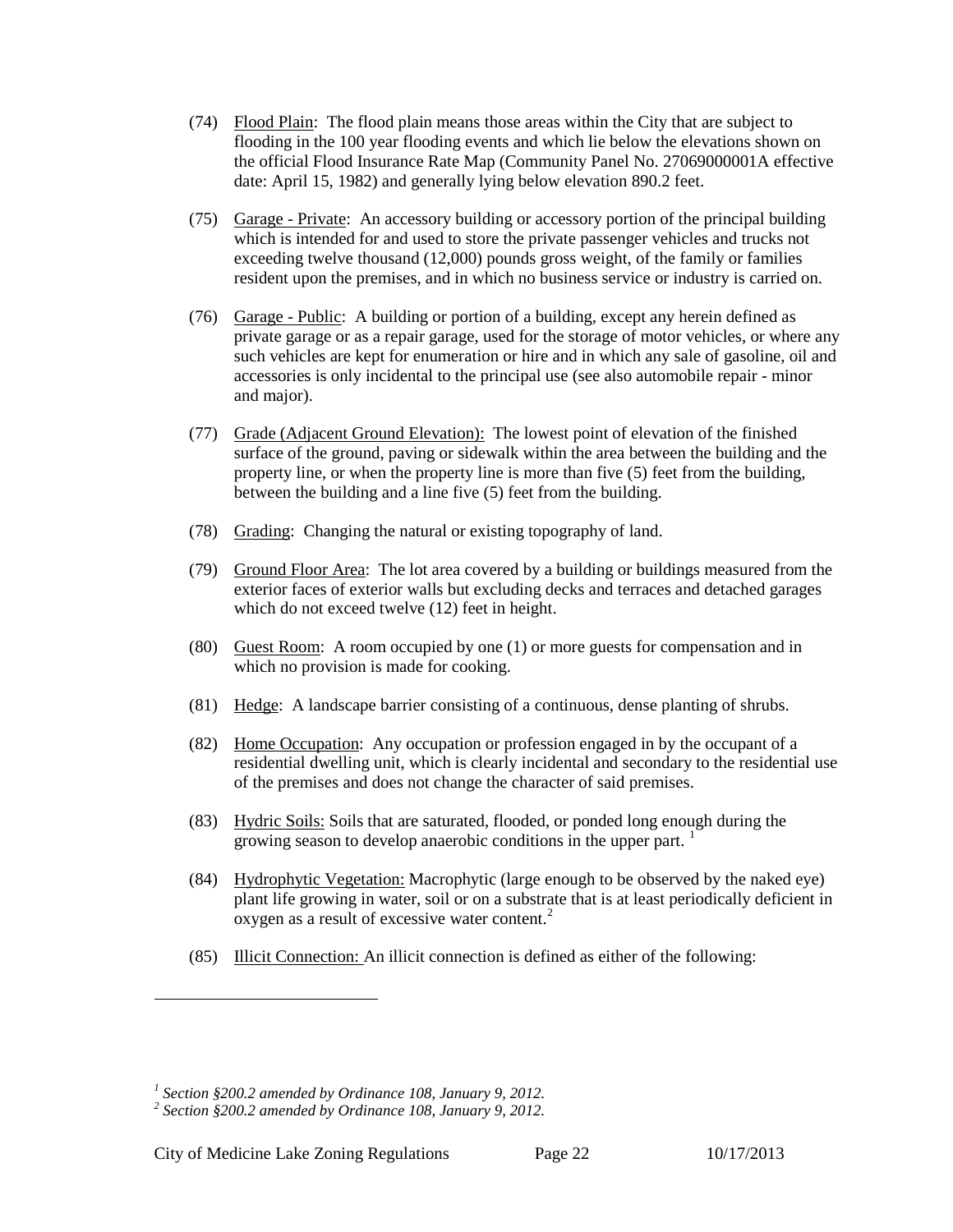- (a) Any drain or conveyance, whether on the surface or subsurface that allows an illegal discharge to enter the storm drain system including but not limited to any conveyances that allow any non-storm water discharge including sewage, process wastewater, and wash water to enter the storm drain system and any connections to the storm drain system from indoor drains and sinks, regardless of whether said drain or connection had been previously allowed, permitted, or approved by an authorized enforcement agency or,
- (b) Any drain or conveyance connected from a commercial or industrial land use to the storm drain system that has not been documented in plans, maps, or equivalent records and approved by an authorized enforcement agency.<sup>[1](#page-22-0)</sup>
- (86) Illicit Discharge: Any direct or indirect non-storm water discharge to the storm drain system, except as exempted in Section 1700.3 of this ordinance.<sup>[2](#page-22-1)</sup>
- (87) Impervious Surface: A surface that has been compacted or covered with a layer of material that either prevents or retards infiltration of water into the soil, causing water to run off the surface in greater quantities and at a faster rate of flow than existed prior to development.. It includes surfaces such as compacted sand, limerock, or clay, as well as most conventionally surfaced streets, rooftops, sidewalks, parking lots, driveways, patios, and storage areas.<sup>[3](#page-22-2)</sup>
- (88) Irrigation System: A permanent, artificial watering system designed to transport and distribute water to plant.
- (89) Junk Yard: An open area where waste, used, or second hand materials are bought, sold, exchanged, stored, baled, packed,. disassembled or handled; including but not limited to, scrap iron and other materials, paper, rags, rubber, tires, lumber, and bottles. A junk yard includes an auto wrecking yard, but does not include uses established entirely within closed buildings nor sanitary land fills.
- (90) Kennel: Any place where more than three (3) animals over three (3) months of age are kept or harbored, such animals being owned or kept by the owner or lessee of the premises wherein or whereupon the animals are kept or harbored. A commercial kennel is any place where a person, firm, or corporation accepts animals from the general public and where such animals are kept for the purpose of selling, boarding, breeding, training, treating or grooming, except a veterinary clinic.
- (91) Land Disturbance Activity: Any manmade land change that may result in soil erosion from water, wind, ice or gravity and the movement of sediments into or upon waters or lands within this government's jurisdiction, including construction, clearing  $\&$ grubbing, grading, excavating, transporting and filling of land. Within the context of this ordinance, land disturbance activity does not mean.

City of Medicine Lake Zoning Regulations Page 23 10/17/2013

<span id="page-22-1"></span><span id="page-22-0"></span>*<sup>1</sup> Section §200.2 amended by Ordinance 108, January 9, 2012. <sup>2</sup> Section §200.2 amended by Ordinance 108, January 9, 2012. <sup>3</sup> Section §200.2 amended by Ordinance 108, January 9, 2012.*

<span id="page-22-2"></span>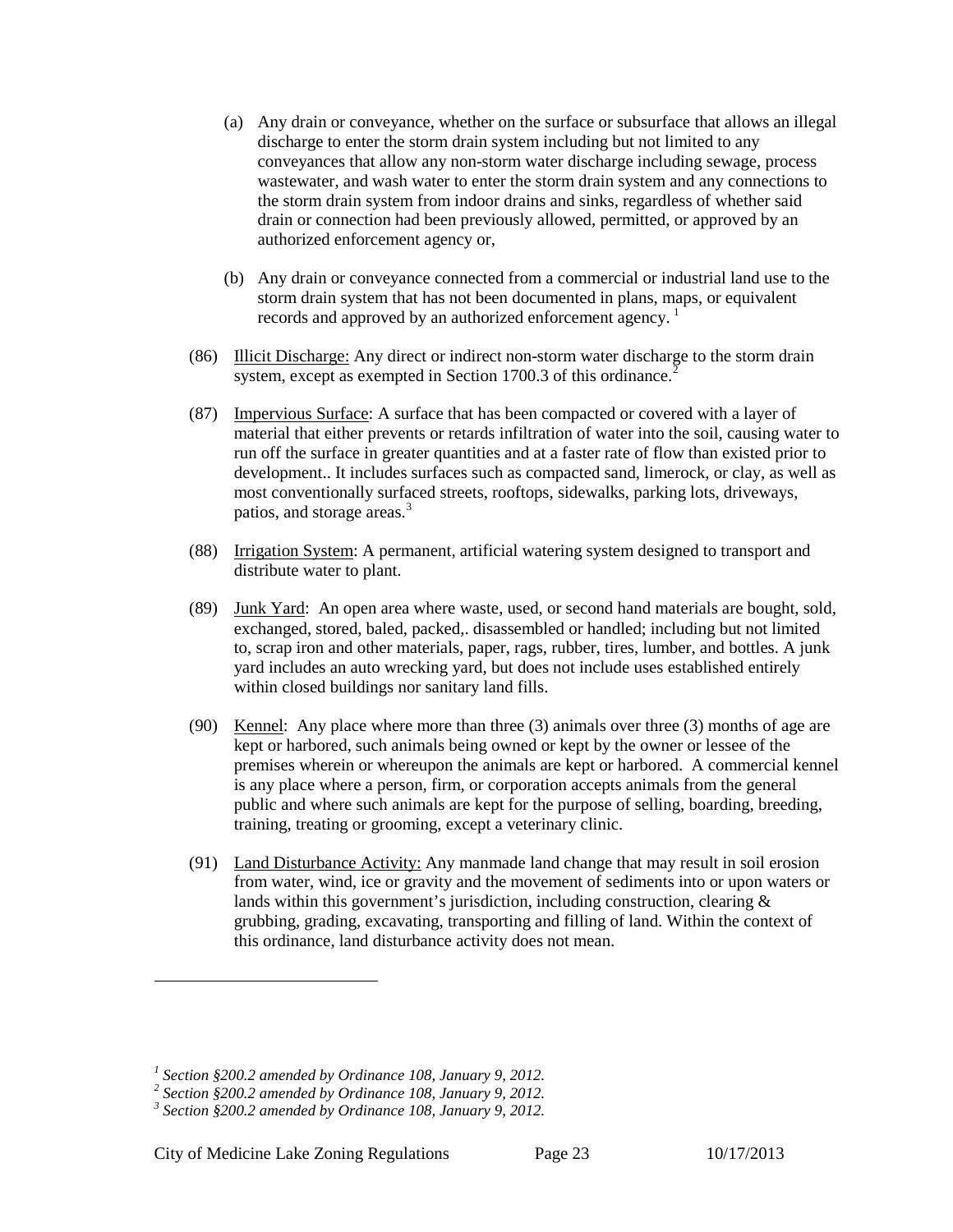- (a) Minor land disturbance activities such as home gardens and an individual's home landscaping, repairs, and maintenance work.
- (b) Additions or modifications to existing single-family structures, which result in increasing less than one thousand (1,000) square feet of exposed soil or impervious surface and/or is part of a larger "common plan of development or sale".
- (c) Construction, installation, and maintenance of fences, signs, posts, poles, and electric, telephone, cable television, utility lines or individual service connections to these utilities, which result in creating less than one thousand (1,000) square feet of exposed soil or impervious surface.
- (d) Emergency work to protect life, limb, or property and emergency repairs, unless the land disturbing activity would have otherwise required an approved Soil Erosion Control Plan, except for the emergency. If such a plan would have been required, then the disturbed land area shall be shaped and stabilized in accordance with the City's requirements as soon as possible.<sup>[1](#page-23-0)</sup>
- (92) Landscaping: Plantings such as trees, flowers, grass and shrubs and improvements directly related thereto.
- (93) Land Reclamation: The process of the re-establishment to acceptable topography (i.e. slopes), vegetative cover, soil stability and the establishment of safe conditions appropriate to the subsequent use of the land.
- (94) Line of Sight: *a) for lakeside setbacks* An imaginary building line that connects the forward most parts of two adjacent principal buildings in relation to the *Normal (Ordinary) High Water Mark and b) for non-lakeside front yard setbacks - an imaginary building line that connects the forward most parts of two adjacent principal buildings in relation to the front lot line which also delineates the public right-of-way*. The line of sight effects the lake side setback of lakeshore property and the front setback of non-lakeshore property.[2](#page-23-1)
- (95) Livestock: Any animals or poultry or other fowl except dogs, cats and birds owned by the resident of the premises and kept as pets but not for commercial sale except incidental to their character as pets.
- (96) Loading Space: That portion of a lot or plot designed to serve the purpose of loading or unloading for all types of vehicles.
- (97) Lodging (Boarding) Room: A room rented as sleeping and living quarters, but without cooking facilities and with or without an individual bathroom. In a suite of rooms without cooking facilities, each room which provides sleeping accommodation shall be counted as one (1) lodging room.

City of Medicine Lake Zoning Regulations Page 24 10/17/2013

<span id="page-23-0"></span>*<sup>1</sup> Section §200.2 amended by Ordinance 108, January 9, 2012. <sup>2</sup> Section §200.2 amended by Ordinance #103, August 2nd 2010.*

<span id="page-23-1"></span>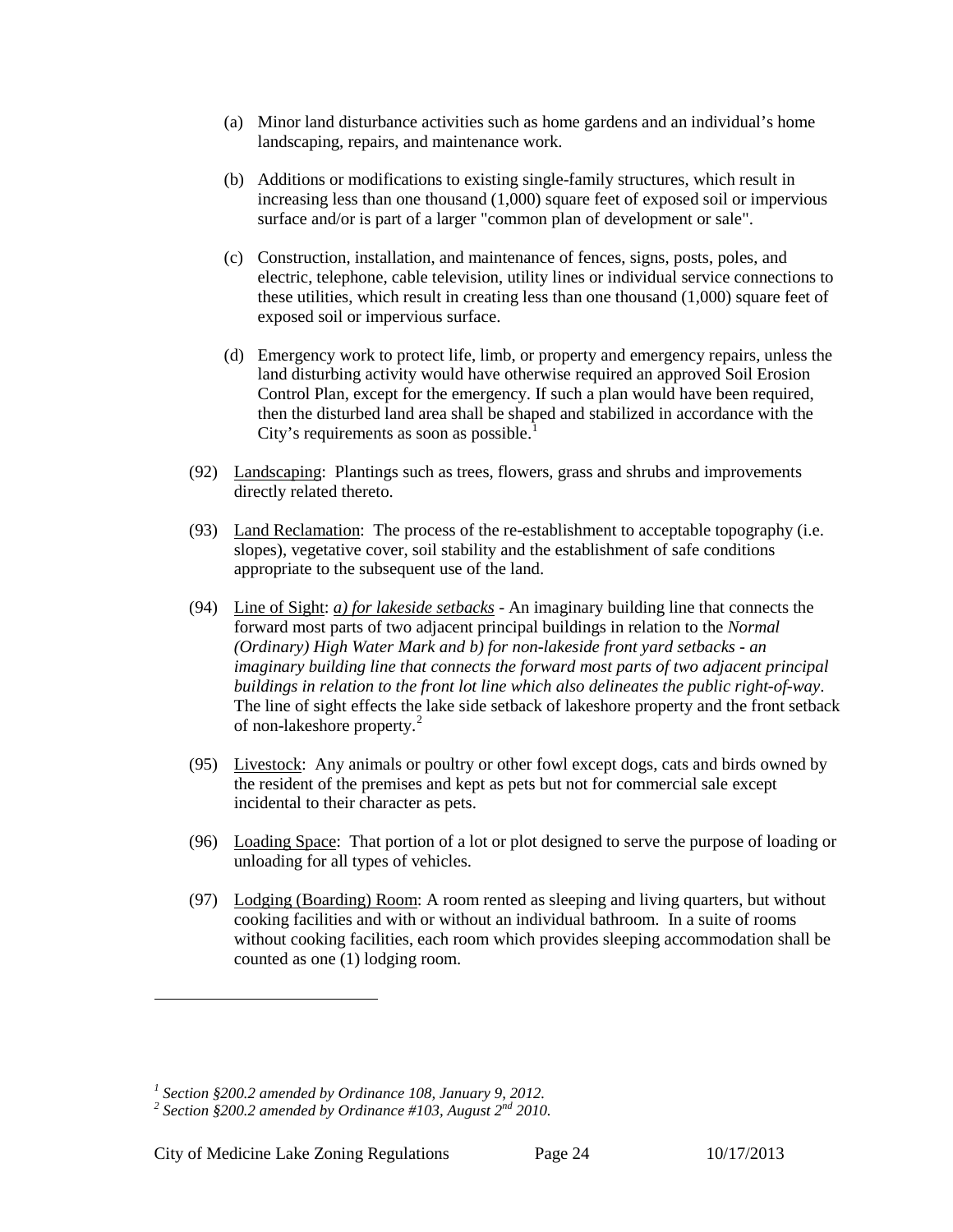- (98) Lot (Of Record): A parcel of land, whether subdivided and/or otherwise legally described and as a lot and which is occupied by or intended for occupancy by one (1) principal building or principal use together with any accessory buildings and such open spaces as required by this Chapter and having its principal frontage upon a public street.
- (99) Lot Area: The total land area of a horizontal plane within the lot lines lying above the ordinary high water line.
- (100) Lot, Base: Lots meeting all the specifications in the zoning district prior to being subdivided into a two-family dwelling or quadraminium subdivision.
- (101) Lot, Buildable: A lot which meets the minimum lot width and area requirements of the use district in which it is located.
- (102) Lot, Corner: A lot situated at the junction of and abutting two (2) or more intersecting streets; or a lot at the point of deflection in alignment of a single street, the interior angle of which is one hundred thirty-five (135) degrees or less.
- (103) Lot, Depth of: The shortest horizontal distance between the front lot line and the rear lot line measured from a ninety (90) degree angle from the street right-of-way within the lot boundaries.
- (104) Lot, Double Frontage: An interior lot having frontage on two streets.
- (105) Lot Improvement: Any building, structure, place, work of art, or other object, or improvement of the land on which they are situated constituting a physical betterment of real property, or any part of such betterment.
- (106) Lot, Interior: A lot, other than corner lot, including through or double frontage lots.
- (107) Lot, Lakeshore: A lot abutting public waters or abutting public lands abutting public waters.
- (108) Lot Line: A property boundary line of any lot held in single or separate ownership; except that where any portion of the lot extends into the abutting street or alley, the lot line shall be deemed to be the street or alley right-of-way or the ordinary high water mark.
- (109) Lot Line, Front: The lot line adjacent to the street shall be considered the front lot line.
- (110) Lot Line, Rear: That boundary of a lot which is opposite the front lot line. If the rear lot line is less than ten (10) feet in length, or if the lot forms a point at the rear, the rear lot line shall be a line ten (10) feet in length within the lot, parallel to and at the maximum distance from the front lot line.
- (111) Lot, Substandard: A lot or parcel of land for which a deed has been recorded in the office of the Hennepin County Recorder upon or prior to the effective date of this Chapter which does not meet the minimum lot area, structure setbacks or other dimensional standards of this Chapter.
- (112) Lot, Through: A lot fronting on two parallel streets.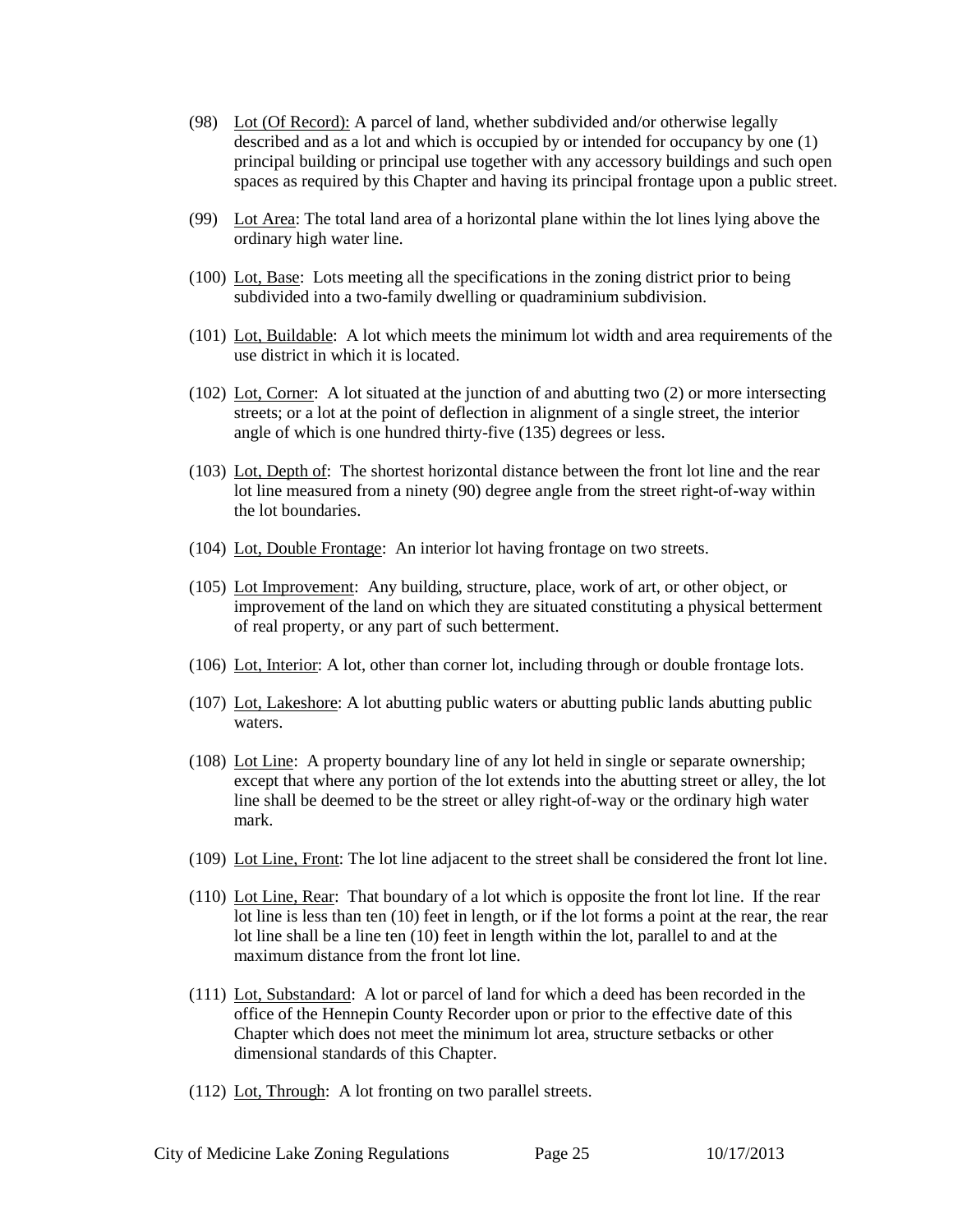- (113) Lot, Unit: Lots created from the subdivisions of a two-family dwelling or quadraminium having different minimum lot size requirements than the conventional base lots within the zoning district.
- (114) Lot, Width: The average required horizontal distance between the side lot lines measured at right angles to the lot depth.
- (115) Manufactured Home: Any single family dwelling transportable in one or more sections, which in the traveling mode is eight (8) body feet or more in width or forty (40) body feet or more in length, or, when erected on site, is three hundred twenty (320) or more square feet, and which is built on a permanent chassis, with or without a permanent foundation when connected to the required utilities, and includes the plumbing, heating, air conditioning, and electrical systems contained therein.
- (116) Manufactured Home Lot: A section of ground in a manufactured home park designated as the location of one housing unit, and all other necessary improvements required by this Chapter.
- (117) Manufactured Home Park: Any park, court, lot, parcel or tract of land, designed, improved, maintained or intended for the purpose of supplying a location for manufactured home units or upon which any manufactured homes are parked. It shall include all buildings used or intended for use as part of the equipment thereof, whether a charge is made for the use of the manufactured home park or not.
- (118) Metes and Bounds: A description of real property which is not described by reference to a lot or block shown on a map, but is described by starting at a known point and describing the bearings and distances of the lines forming the boundaries of the property delineating a fractional portion of a section, lot or area by described lines or portions thereof.
- (119) Minerals: Soil, clay, stone, sand and gravel and other similar solid material or substance to be mined from natural deposits.
- (120) Mining: All or part of the process involved in the extraction of minerals by removing the overburden and extracting directly from the mineral deposits thereby exposed.
- (121) Model Home: A home which is similar to others in a development and which is open to public inspection for the purpose of selling said other homes.
- (122) Municipal Separate Storm Sewer System (MS4): The system of conveyances (including sidewalks, roads with drainage systems, municipal streets, catch basins, curbs, gutters, ditches, man-made channels, or storm drains) owned and operated by the City and designed or used for collecting or conveying storm water, and that is not used for collecting or conveying sewage. $<sup>1</sup>$  $<sup>1</sup>$  $<sup>1</sup>$ </sup>

City of Medicine Lake Zoning Regulations Page 26 10/17/2013

<span id="page-25-0"></span>*<sup>1</sup> Section §200.2 amended by Ordinance 108, January 9, 2012.*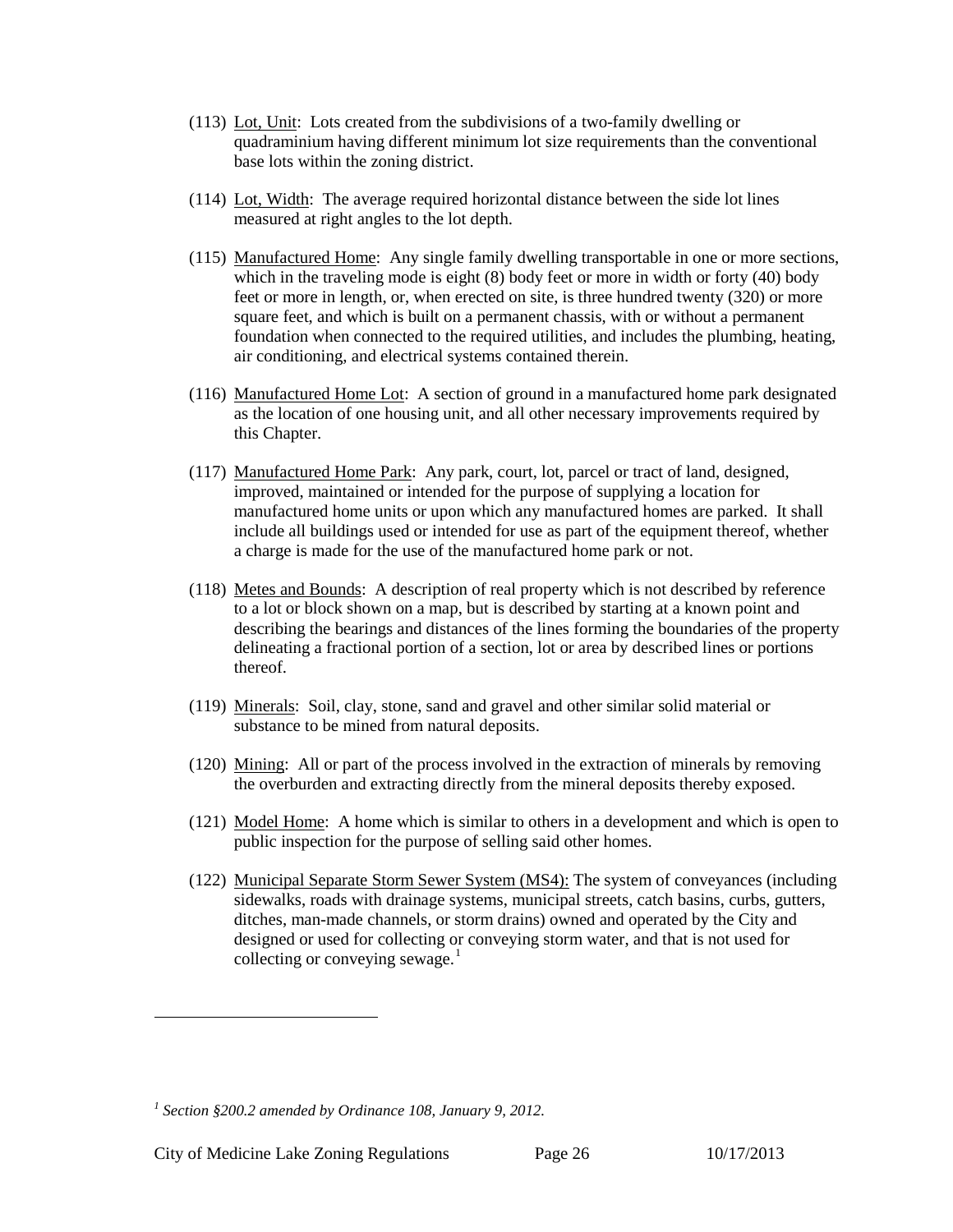- (123) National Pollutant Discharge Elimination System (NPDES) Storm Water Discharge Permit: A permit issued by EPA (or by a State under authority delegated pursuant to US Code, Title 33, Section 1342(b)) that authorizes the discharge of pollutants to waters of the United States, whether the permit is applicable on an individual, group, or general area-wide basis. $1$
- (124) Native Vegetation: The pre-settlement (already existing in Minnesota at the time of statehood in 1858) group of plant species native to the local region, which were not introduced as a result of European settlement or subsequent human introduction.<sup>[2](#page-26-1)</sup>
- (125) Natural Drainage System: All land surface areas which by nature of their contour configuration, collect, store and channel surface water runoff.
- (126) Non-Conforming: A situation where any development, structure, sign, site lighting, offstreet parking lot, buffer yard, land use or parcel was legally constructed or established prior to the effective date of this ordinance, or subsequent amendment to it, which is not in full compliance with the regulations of this Ordinance.
	- (a) Non-conformity: any non-conforming use, structure or lot as defined herein that was established or constructed prior to the effective date of this ordinance or subsequent amendment to it, which is not in full compliance with the regulations of this ordinance.
	- (b) Non-conforming use: any use which is not permitted, conditionally permitted or permitted as an accessory use within the district in which the use is located.
	- (c) Non-conforming structure: any structure which does not conform with the applicable standards of the zoning code and specifically the standards within the district in which the structure is located. (i.e. setbacks, height, square footage, or other standard)
	- (d) Non-conforming lot: any lot which does not conform to the applicable standards of the zoning code and specifically the standards within the district in which the lot is located. (.e. lot size, width, or depth or other dimensional standard)
	- (e) Degree of non-conformity: means the measured extent (either horizontal or vertical) to which an existing use or structure fails to comply with a requirement of this chapter. Degree on non-conformity only applies to that portion of a structure that is causing the structure to be non-conforming status.
	- (f) Parallel extension of non-conforming structures: means any horizontal or vertical increase in the linear feet or surface area of the portion of a structure that is equal to the existing dimension causing the structure to be non-conforming.<sup>[3](#page-26-2)</sup>

City of Medicine Lake Zoning Regulations Page 27 10/17/2013

<span id="page-26-1"></span><span id="page-26-0"></span>*<sup>1</sup> Section §200.2 amended by Ordinance 108, January 9, 2012. <sup>2</sup> Section §200.2 amended by Ordinance 108, January 9, 2012. <sup>3</sup> Section §200.2 amended by Ordinance 92, March 6, 2006.*

<span id="page-26-2"></span>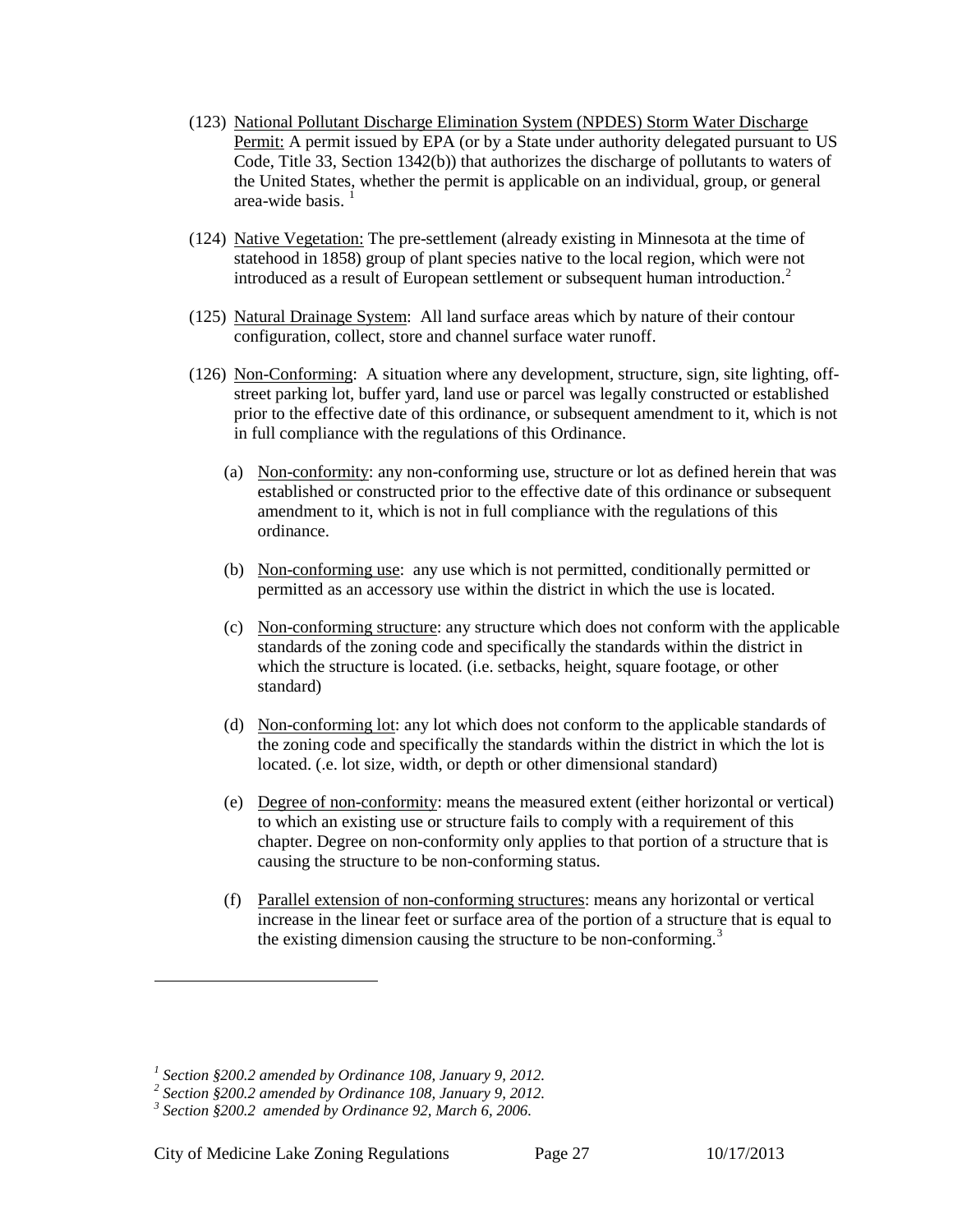- (127) Non-Storm Water Discharge: Any discharge to the storm water system that is not composed entirely of storm water.<sup>[1](#page-27-0)</sup>
- (128) Normal (Ordinary) High Water Mark: A continuous mark of reference on the landscape at an elevation where land and water meet for some period of record; it is commonly that point where the natural vegetation changes from predominantly aquatic to predominantly terrestrial. The normal high water mark of Medicine Lake shall be the 889.1 feet lake elevation as determined by the Minnesota Department of Natural Resources.
- (129) Noxious Matter or Material: Material capable of causing injury to living organisms by chemical reaction, or capable of causing detrimental effects on the physical or economic well being of individuals.
- (130) Occupancy: The purpose for which a building is used or intended to be used. The term shall also include the building or room housing such use. Change of occupancy is not intended to include change of tenants or proprietors.
- (131) Off-Street Loading Space: A space accessible from the street, alley or way, in a building or on the lot, for the use of trucks while loading or unloading merchandise or materials.
- (132) Off-Street Parking Space: An area of such shape and dimensions as provided by this Chapter, enclosed in the principal building, in an accessory building, or unenclosed, sufficient in size to store one (1) fifteen (15) foot motor vehicle, which has adequate access to a public street or alley and permitting satisfactory ingress and egress of a motor vehicle.
- (133) Open Sales Lot: Land devoted to the display of goods for purchase, sale, rent, lease or trade where such goods are not enclosed within a building, and for the storage of same prior to sale.
- (134) Open Space: Any open area not covered by structures, but not limited to the following uses: required or established yard areas, parking areas, sidewalks, school walks, trails, recreation areas, water bodies, shorelands, watercourses, wetlands, ground water recharged areas, flood plain, floodway, flood fringe, erodible slopes, woodland, and soils with severe limitation for development.
- (135) Open Storage: Storage of material outside of a building.
- (136) Ornamental Tree. Any tree planted primarily for its ornamental value or for screening purposes and tends to be smaller at maturity than canopy trees.

<span id="page-27-0"></span>*<sup>1</sup> Section §200.2 amended by Ordinance 108, January 9, 2012.*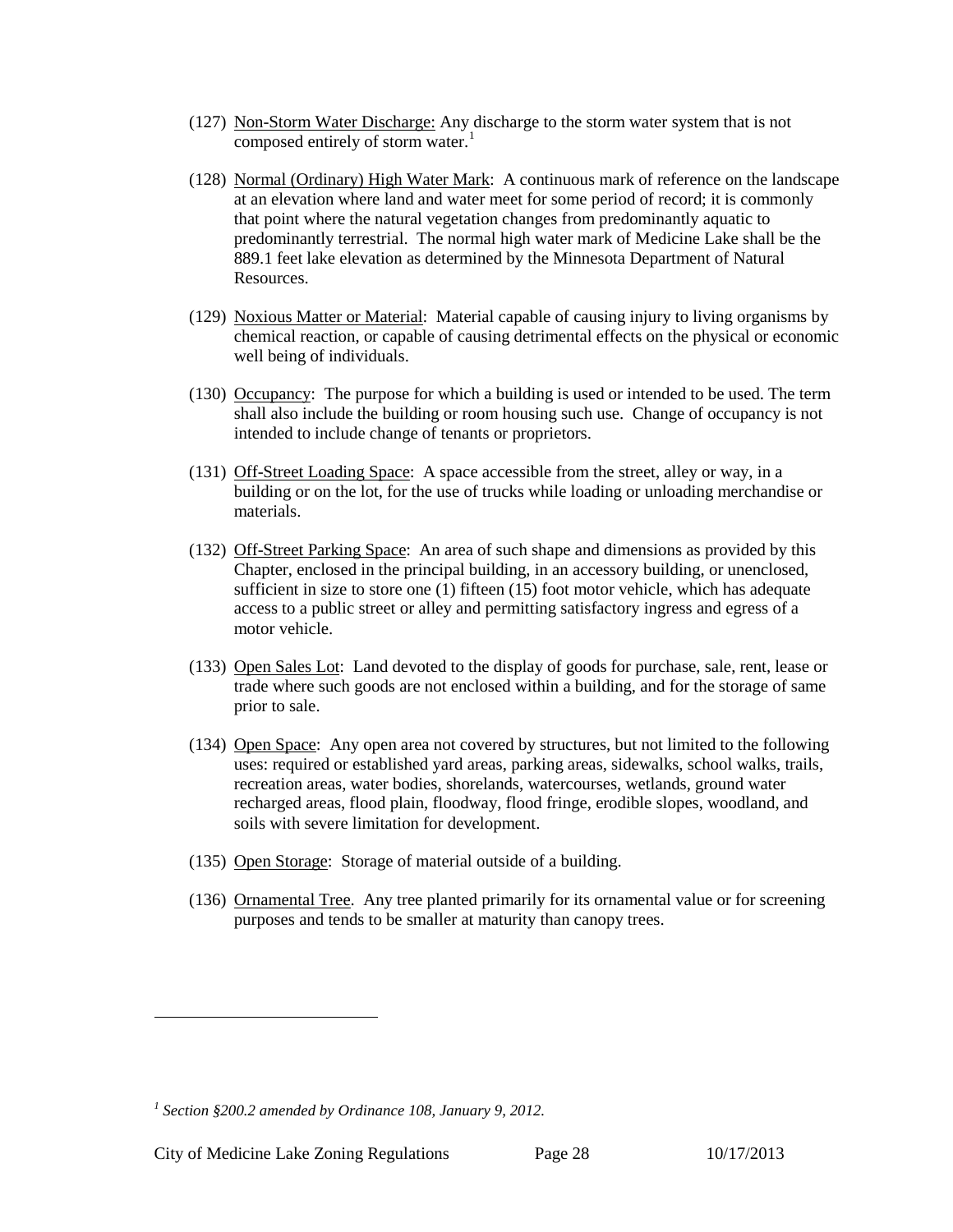- (137) Overburden: The earth, rock and other materials that lie above a natural deposit of minerals.
- (138) Owner: Any individual, firm, association, syndicate, partnership, corporation, trust or any other legal entity having proprietary interest in the property.
- (139) Parcel: An individual lot or tract of land.
- (140) Parking Space: An area of such shape and dimensions as provided by this Chapter, enclosed in the main building, in an accessory building, or unenclosed, sufficient in size to store one (1) motor vehicle, which has adequate access to a public street or alley and permitting satisfactory ingress and egress of an automobile.
- (141) Party Wall: A common wall which divides two (2) independent structures by a fire wall.
- (142) Performance Standard: Criterion established for setbacks, fencing, landscaping, screening, drainage, accessory buildings, outside storage and to control noise, odor, toxic or noxious matter, vibration, fire and explosive hazards, or glare or heat or other nuisance elements generated by or inherent in uses of land or buildings.
- (143) Permanent Cover: Long-term methods employed to prevent erosion and achieve "final stabilization", such as grass, gravel, asphalt, and concrete.<sup>[1](#page-28-0)</sup>
- (144) Permit: Within the context of this ordinance, a "permit" is a written warrant or license granted for construction, zoning approval, subdivision approval, or to allow land disturbance activities.<sup>[2](#page-28-1)</sup>
- (145) Permitted Use: A use which may be lawfully established in particular district or districts, provided it conforms with all requirements, regulations, and performance standards (if any) of such districts.
- (146) Person: An individual, firm, partnership, association, corporation, legal entity, or organization of any kind.
- (147) Planned Unit Development (PUD):
	- (a) As a conditional use permit, a development procedure whereby internal site design standard deviations from this Chapter may be allowed in order to accommodate two (2) or more principal structures, and/or facilities to improve site design and operation. See also "Cluster Development."
	- (b) As a zoning district, a development procedure whereby mixing of buildings and uses can occur which cannot be otherwise addressed under this Chapter, and/or whereby

<span id="page-28-0"></span>*<sup>1</sup> Section §200.2 amended by Ordinance 108, January 9, 2012. <sup>2</sup> Section §200.2 amended by Ordinance 108, January 9, 2012.*

<span id="page-28-1"></span>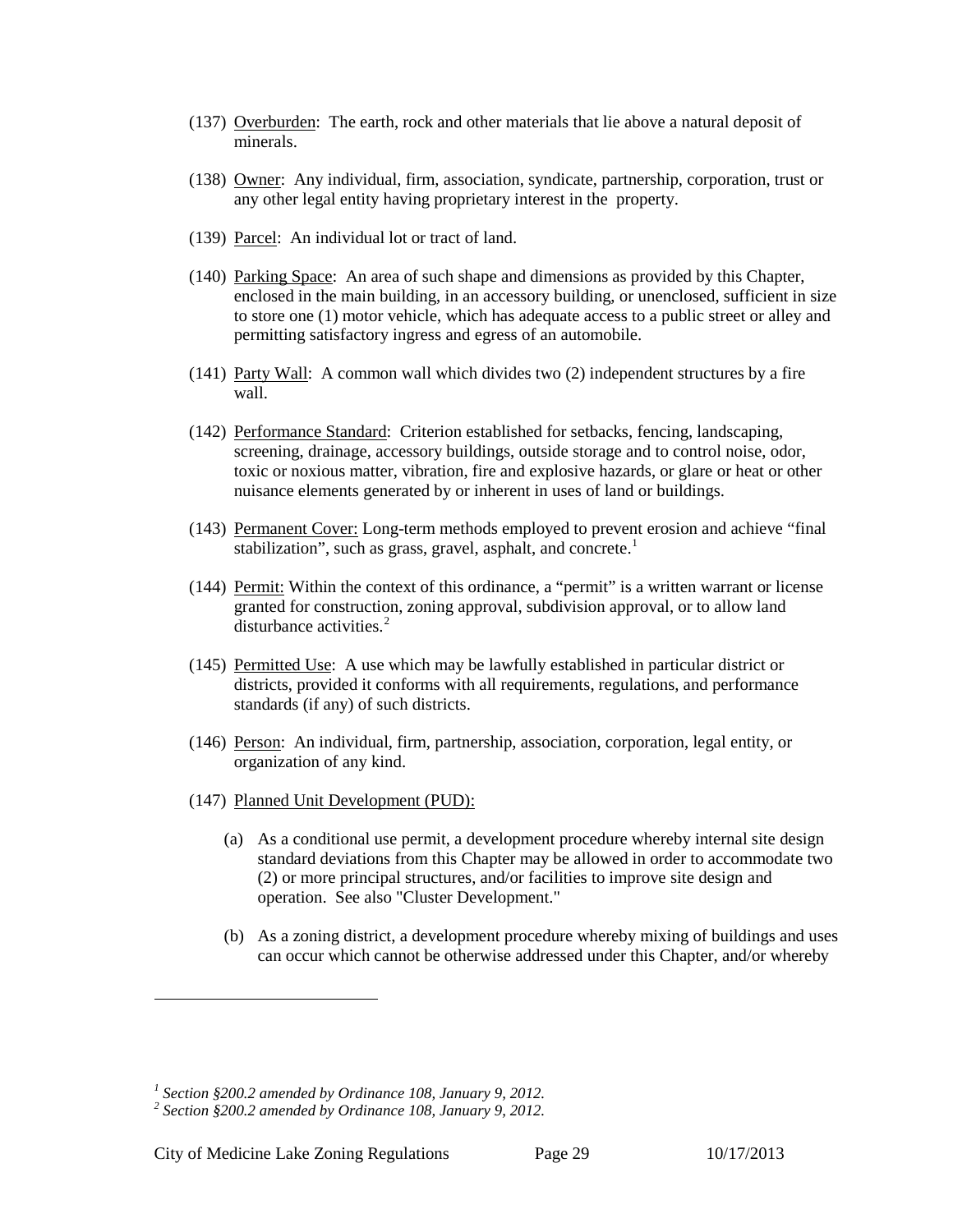internal site design standard deviations from this Chapter may be allowed to improve site design and operation.

- (148) Planning Commission: The duly appointed Medicine Lake Planning Commission.
- (149) Pole Buildings: Any structure possessing the following characteristics: structural wood poles or timbers buried in ground on individual footings; metal wall coverings hung vertically of less than twenty-eight (28) gauge. Such definition shall not include or apply to decks, sign supports, earth retention structures, playground equipment, electric utilities, or any similar structure not covering or enclosing a specific area.
- (150) Principal Building: A building or group of buildings in which the primary use of a lot is located.
- (151) Principal Use: The main use of land or buildings as distinguished from subordinate or accessory uses. A "principal use" may be either permitted or conditional.
- (152) Protective Covenant: A contract entered into between private parties which constitutes a restriction of the use of a particular parcel of property.
- (153) Public Uses: Uses owned or operated by municipal, school districts, county, state, or other governmental units.
- (154) Public Waters: Public waters of Medicine Lake shall include public waters as defined in Minnesota Statutes 103G.005, Subdivision 15, as amended, and also to specifically include all manmade or natural channels, inlets or lagoons, existing now or created in the future, that are connected to the waters of Medicine Lake and share the established ordinary high water mark (OHW) of 889.1 of Medicine Lake.
- (155) Publication: Notice placed in the official City newspaper stating time, location and date of meeting and description of the topic.
- (156) Quadraminium: A single structure which contains four (4) separately owned dwelling units, all of which have individually separate entrances from the exterior of the structure.
- (157) Recreation, Field or Building: An area of land, water, or any building in which amusement, recreation or athletic sports are provided for public or semi-public use, whether temporary or permanent, except a theater, whether provision is made for their accommodation of an assembly or not. A golf course, arena, baseball park, stadium, circus or gymnasium is a recreation field or building for the purpose of this Chapter.
- (158) Recreational Vehicle: Includes manufactured homes less than thirty (30) feet in overall length, including those which telescope or fold down; chassis mounted campers, house cars, motor homes, tent trailers, slip-in-campers (those mounted in a pickup truck or similar vehicle), converted buses, and converted vans used primarily for recreational purposes. Cars used for racing shall not be included within this definition.
- (159) Restaurant: An establishment which serves food in or on non-disposable dishes to be consumed primarily while seated at tables or booths within the building.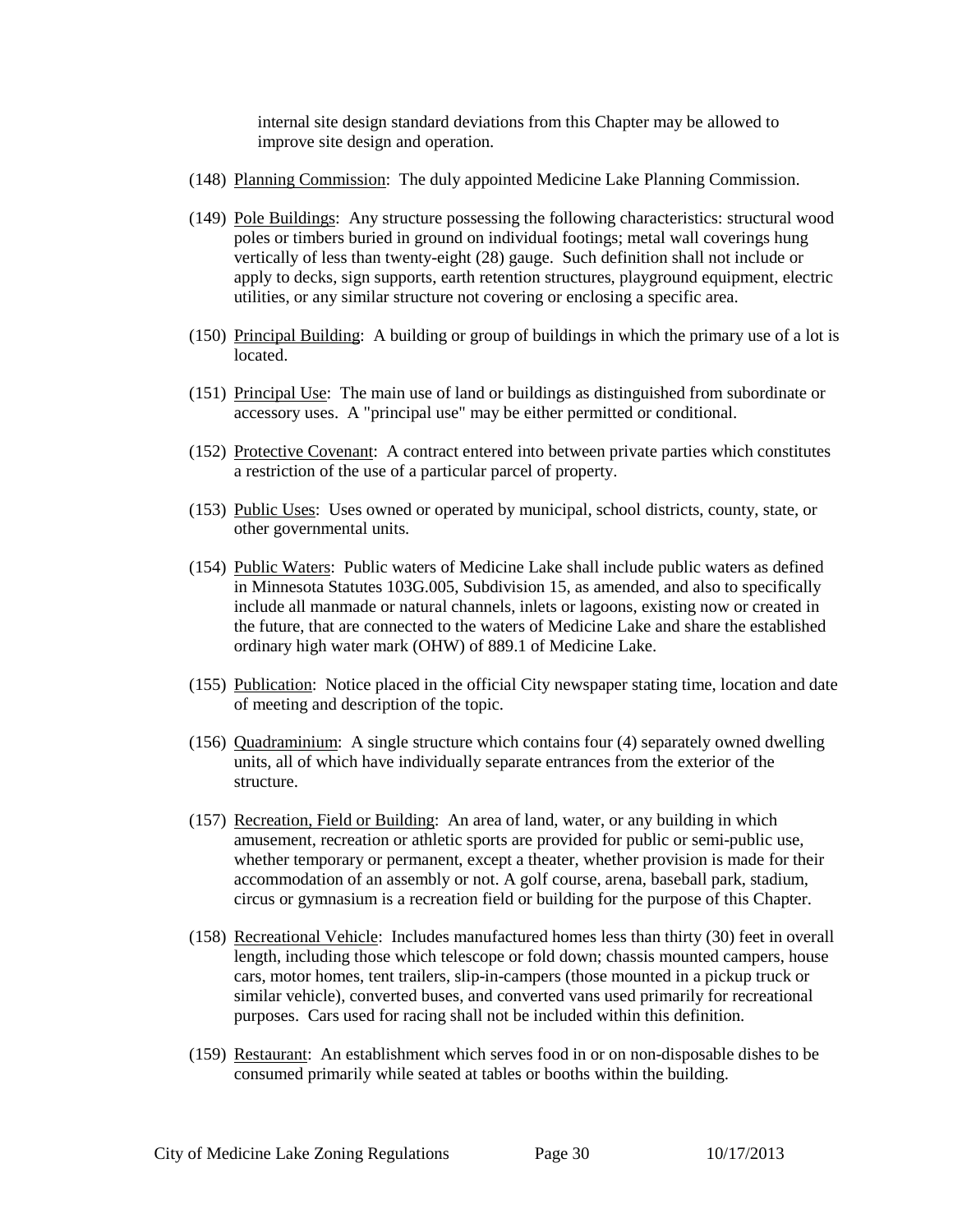(160) Satellite Dish: Shall mean a combination of:

- (a) antenna or dish antenna whose purpose is to receive communication or other signals from orbiting satellites and other extraterrestrial sources;
- (b) a low-noise amplifier (LNA) which is situated at the focal point of the receiving component and whose purpose is to magnify and transfer signals;
- (c) a coaxial cable whose purpose is to carry the signals into the interior of the building.
- (161) Satellite Dish Height: Shall mean the height of the antenna or dish measured vertically from the highest point of the antenna or dish when positioned for operation, to the top of the foundation which supports the antenna.
- (162) Screen: A method of reducing the impact of noise and unsightly visual intrusions with less offensive or more harmonious elements, such as plants, berms, fences, walls, or any appropriate combination thereof.
- (163) Sediment: The product of an erosion process; solid material both mineral and organic, that is in suspension, is being transported, or has been moved by water, wind, ice or gravity, and has come to rest on the earth's surface either above or below water level.<sup>[1](#page-30-0)</sup>
- (164) Sediment Control: The methods employed to prevent sediment from leaving the development site. Examples of sediment control practices are silt fences, sediment traps, earth dikes, drainage swales, check dams, subsurface drains, pipe slope drains, storm drain inlet protection, and temporary or permanent sedimentation basins.<sup>[2](#page-30-1)</sup>
- (165) Sedimentation: The process or action of depositing sediment.<sup>[3](#page-30-2)</sup>
- (166) Semi-Public Use: Uses owned by private or private non-profit organizations which are open to some, but not all, of the public, such as denominational cemeteries, private schools, clubs, lodges, recreation facilities, churches, etc.
- (167) Septic Sewer System: A septic sewer disposal system consists of: septic tank, absorption field of standard trenches or a dry well, house sewer and outlet sewer. In the septic tank, bacterial action breaks down sewage. Standard trenches or a dry well handles final disposal of liquid from the septic tank. The house sewer brings wastes to the tank and the outlet sewer carries sewage liquids (effluent) from the absorption field.
- (168) Setback: The minimum horizontal distance between a structure and the nearest property line; within shoreland districts it shall also mean the minimum horizontal distance between a structure or sanitary facility and the ordinary high water mark. Distances are

City of Medicine Lake Zoning Regulations Page 31 10/17/2013

<span id="page-30-1"></span><span id="page-30-0"></span>*<sup>1</sup> Section §200.2 amended by Ordinance 108, January 9, 2012. <sup>2</sup> Section §200.2 amended by Ordinance 108, January 9, 2012. <sup>3</sup> Section §200.2 amended by Ordinance 108, January 9, 2012.*

<span id="page-30-2"></span>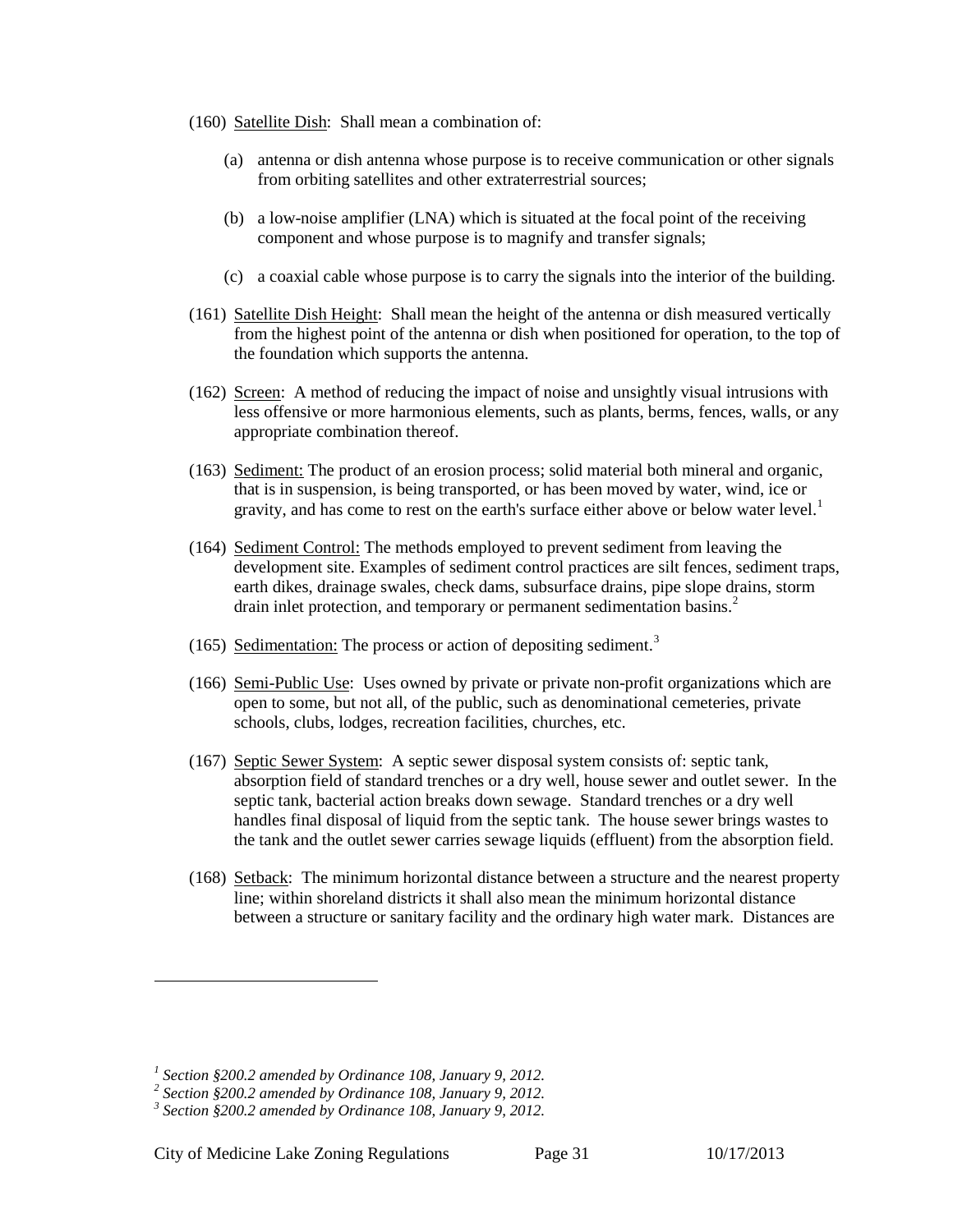to be measured from the most outwardly extended wall portion of the structure, except as provided hereinafter.

- (169) Shoreland: Land located within the following distances from public water; 1,000 feet (330.03 m) from the normal high water mark of a lake, pond, or flowage; and 300 feet (90.9 m) from a river or stream, or the landward extent of a flood plain designated by ordinance of such a river or stream, whichever is greater. The practical limit of shorelands may be less than statutory limits where such limits may be less than statutory limits as designated by natural drainage divides at lesser distances, as shown on the official Zoning Map of the City of Medicine Lake.
- (170) Shrub: A self-supporting woody perennial plant, smaller than a tree, consisting of several small stems from the ground or small branches near the ground; may be deciduous or evergreen, and usually not more than 10 feet in height at its maturity.
- (171) Sign: Any letter, word, symbol, device, poster, picture, statuary, reading matter or representation in the nature of an advertisement, announcement, message, or visual communication whether painted, pasted, printed, affixed or constructed which is displayed outdoors for informational or communicative purposes. It shall include, but not be limited to, the following types and purposes of signs: advertising, area identification, business, directional, flashing, free standing, illuminated, institutional, nameplate, pylon, rotating, swinging, temporary and traffic control.
- (172) Site Plan: A map drawn to scale depicting the development of tract of land, including, but not limited to, the location and relationship of structures, streets, driveways, recreation areas, parking areas, utilities, landscaping, and walkways, as related to a proposed development.
- (173) Slope: Means the degree of deviation of a surface from the horizontal, usually, expressed in percent of degrees.
- (174) Soil: The unconsolidated mineral and organic material on the immediate surface of the earth. For the purposes of this ordinance, temporary stockpiles of clean sand, gravel, aggregate, concrete or bituminous materials (which have less stringent protection) are not considered "soil" stockpiles.<sup>[1](#page-31-0)</sup>
- (175) Stabilized: The exposed ground surface after it has been covered by sod, erosion control blanket, riprap, pavement or other material that prevents erosion. Simply sowing grass seed is not considered stabilization<sup>[2](#page-31-1)</sup>
- (176) Steep Slope: Any slope steeper than fifteen (15) percent (Fifteen (15) feet of rise for every one hundred (100) feet of horizontal run).<sup>[3](#page-31-2)</sup>

City of Medicine Lake Zoning Regulations Page 32 10/17/2013

<span id="page-31-1"></span><span id="page-31-0"></span><sup>&</sup>lt;sup>1</sup> Section §200.2 amended by Ordinance 108, January 9, 2012.<br>
<sup>2</sup> Section §200.2 amended by Ordinance 108, January 9, 2012.<br>
<sup>3</sup> Section §200.2 amended by Ordinance 108, January 9, 2012.

<span id="page-31-2"></span>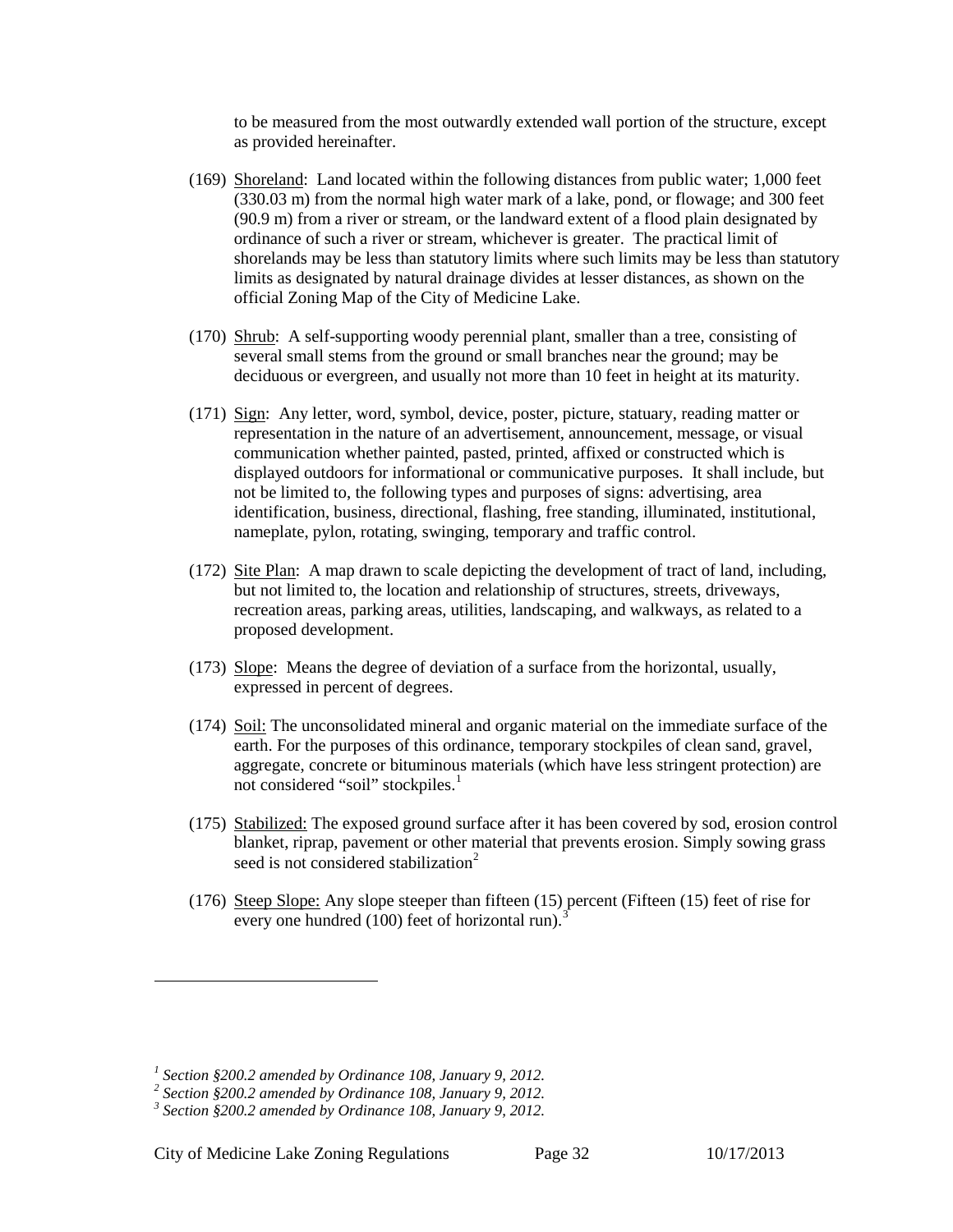- (177) Storm Water: Under Minnesota Rule 7077.0105, subpart 41b, storm water "means precipitation runoff, storm water runoff, snow melt runoff, and any other surface runoff and drainage." (According to the Code of Federal Regulations (CFR) under 40 CFR 122.26 [b][13],"Storm water means storm water runoff, snow melt runoff and surface runoff and drainage."). Storm water does not include construction site dewatering.<sup>[1](#page-32-0)</sup>
- (178) Storm Water Pollution Control Plan: A joint storm water and erosion and sediment control plan that is a document containing the requirements of Section 1700.3, that when implemented will decrease soil erosion on a parcel of land and off-site nonpoint pollution. It involves both temporary and permanent controls.<sup>[2](#page-32-1)</sup>
- (179) Story: That portion of a building included between the upper surface of any floor and the upper surface of the floor next above, except that the topmost story shall be that portion of a building included between the upper surface of the topmost floor and the ceiling or roof above. If the finished floor level directly above a basement, cellar, or unused under-floor space is more than six (6) feet above grade as defined herein for more than fifty percent (50%) of the total perimeter or is more than twelve (12) feet above grade as defined herein at any point, such basement, cellar, or unused under floor space shall be considered as a story.
- (180) Street: A public right-of-way which affords primary means of access to abutting property, and shall also include avenue, highway, road or way.
- (181) Street, Local: A street intended to serve primarily as an access to abutting properties.
- (182) Street, Major or Arterial: A street which serves, or is designed to serve, heavy flows of traffic and which is used primarily as a route for traffic between communities and/or other heavy traffic generating areas.
- (183) Street Pavement: The wearing of exposed surface of the roadway used by vehicular traffic.
- (184) Street Width: The shortest distance between the lines delineating the right-of-way of a street.
- (185) Structure: Anything which is built, constructed or erected; an edifice or building of any kind; or any piece of work artificially built-up and/or composed of parts joined together in some definite manner whether temporary or permanent in character.
- (186) Structural Alteration: Any change, other than incidental repairs, which would prolong, or modify the life of the supporting members of a building, such as bearing walls, columns, beams, girders, or foundations.

City of Medicine Lake Zoning Regulations Page 33 10/17/2013

<span id="page-32-0"></span>*<sup>1</sup> Section §200.2 amended by Ordinance 108, January 9, 2012. <sup>2</sup> Section §200.2 amended by Ordinance 108, January 9, 2012.*

<span id="page-32-1"></span>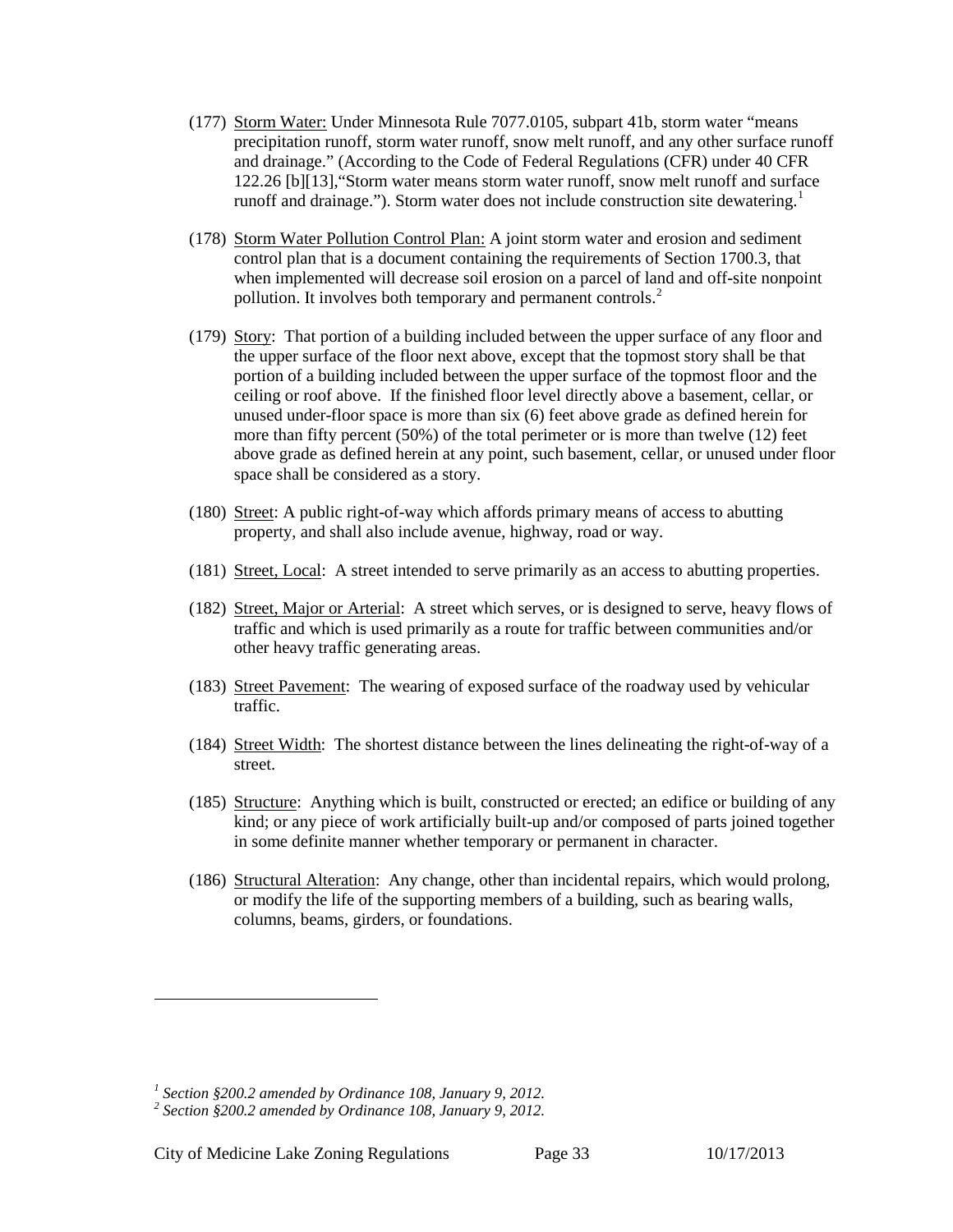- (187) Subdivision: Any tract of land divided into building lots for private, public, commercial, industrial, etc. development. Minnesota Rule 6120.2500, subpart 17, defines subdivision as," land that is divided for the purpose of sale, rent, or lease, including planned unit development."<sup>[1](#page-33-0)</sup>
- (188) Surveyor: A person duly registered as a land surveyor by the State of Minnesota.
- (189) Temporary Protection: Short-term methods employed to prevent erosion. Examples of such protection are straw, mulch, erosion control blankets, wood chips, and erosion netting. $2$
- (190) Townhouses: Structure housing three (3) or more dwelling units contiguous to each other only by the sharing of one (1) common wall. Such structures to be of the town or row houses type as contrasted to multiple dwelling apartment structures.
- (191) Travel Trailer: Any trailer not used as a residence but which is used for temporary living quarters for recreational or vacation activities and one that is towed on public roads in connection with such use.
- (192) Truck Stop: A motor fuel station devoted principally to the needs of trucks and which shall include eating and/or sleeping facilities.
- (193) Undue Hardship: Undue hardship is a condition resulting when reasonable use cannot be made of a property if used under conditions allowed by the official control, the plight of the landowner is due to circumstances unique to his property not created by the landowner, and the variance, if granted, will not alter the essential character of the locality. Economic considerations alone shall not constitute an undue hardship if reasonable use for the property exists under the terms of the ordinance.
- (194) Usable Open Space: A required ground area or terrace area on a lot which is graded, developed, landscaped and equipped and intended and maintained for either active or passive recreation or both, available and accessible to and usable by all persons occupying a dwelling unit or rooming unit on the lot and their guests. Such areas shall be grassed and landscaped or covered only for a recreational purpose. Roofs, driveways and parking areas shall not constitute usable open space.
- (195) Use: The purpose or activity for which the land or building thereon is designated, arranged, or intended or for which it is occupied, utilized or maintained, and shall include the performance of such activity as defined by the performance standards of this Chapter.
- (196) Use, Non-Conforming: Any building or land lawfully occupied by a use at the time of the passage of this ordinance or of amendments thereof which does not conform after

City of Medicine Lake Zoning Regulations Page 34 10/17/2013

<span id="page-33-1"></span><span id="page-33-0"></span>*<sup>1</sup> Section §200.2 amended by Ordinance 108, January 9, 2012. <sup>2</sup> Section §200.2 amended by Ordinance 108, January 9, 2012.*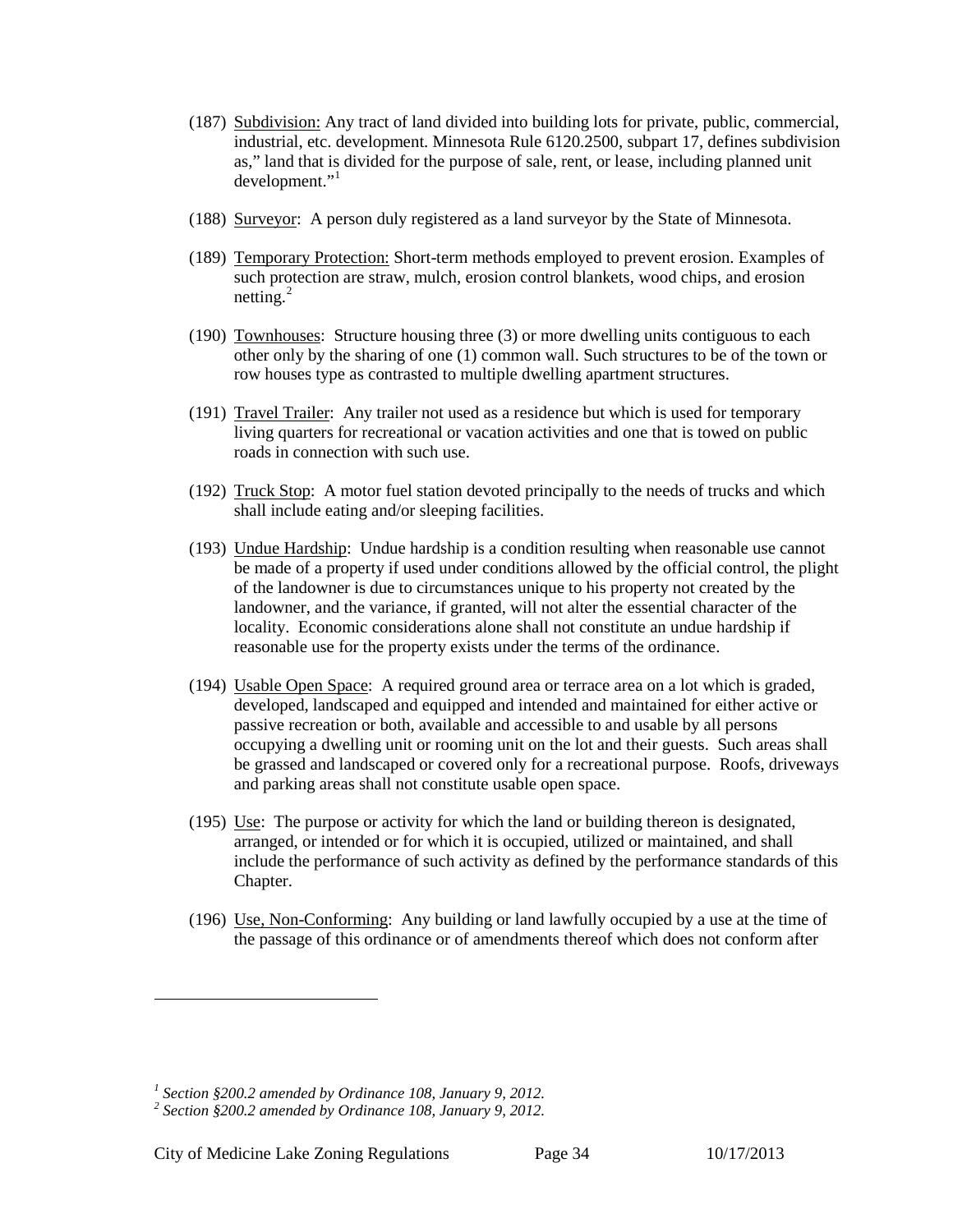the passage of this ordinance or an amendment thereto with the use regulations of the district in which it is located.

- (197) Variance: The waiving by the City Council of the literal provisions of the Zoning Standards in instances where their strict enforcement would cause undue hardship because of physical circumstances unique to the individual property under consideration.
- (198) Vegetated or Grassy Swale: A vegetated earthen channel that conveys storm water, while treating the storm water by biofiltration. Such swales remove pollutants by both filtration and infiltration. *(Commentary: Storm water controls using infiltration need protection against silt plugging, such as settling basins and manhole silt sumps. Otherwise silt plugging can result in failure rates as high as 80-90% in only five*   $\gamma$ *ears.*)<sup>*[1](#page-34-0)*</sup>
- (199) Very Steep Slope: Any slope steeper than one foot of rise for each three feet of horizontal run (Thirty-three  $(33)$  percent slope).<sup>[2](#page-34-1)</sup>
- (200) Waters of the State: As defined in Minnesota Statutes section 115.01, subdivision 22 all streams, lakes, ponds, marshes, watercourses, waterways, wells, springs, reservoirs, aquifers, irrigation systems, drainage systems and all other bodies or accumulations of water, surface or underground, natural or artificial, public or private, which are contained within, flow through, or border upon the state or any portion thereof."<sup>[3](#page-34-2)</sup>
- (201) Warehousing: The storage of materials or equipment within an enclosed building.
- (202) Waterbody: Means a body of water (lake, pond) or a depression of land or expanded part of a river, or an enclosed basin that holds water and is surrounded by land.
- (203) Watershed: The area drained by the natural and artificial drainage system, bounded peripherally by a bridge or stretch of high land dividing drainage areas.
- (204) Wet Detention or Retention Facility: A permanent man-made structure containing a permanent pool of water that is used for the temporary storage of storm water runoff.<sup>[4](#page-34-3)</sup>
- (205) Wetlands: An area where water stands near, at, or above the soil surface during a significant portion of most years, saturating the soil and supporting a predominantly aquatic form of vegetation, and which may have the following characteristics:
	- (a) Vegetation belonging to the marsh (emergent aquatic), bog, fen, sedge meadow, shrub land, southern lowland forest (lowland hardwood), and northern lowland forest (conifer swamp) communities (These communities correspond roughly to

City of Medicine Lake Zoning Regulations Page 35 10/17/2013

<span id="page-34-1"></span><span id="page-34-0"></span><sup>&</sup>lt;sup>1</sup> Section §200.2 amended by Ordinance 108, January 9, 2012.<br>
<sup>2</sup> Section §200.2 amended by Ordinance 108, January 9, 2012.<br>
<sup>3</sup> Section §200.2 amended by Ordinance 108, January 9, 2012.<br>
<sup>4</sup> Section §200.2 amended by Or

<span id="page-34-3"></span><span id="page-34-2"></span>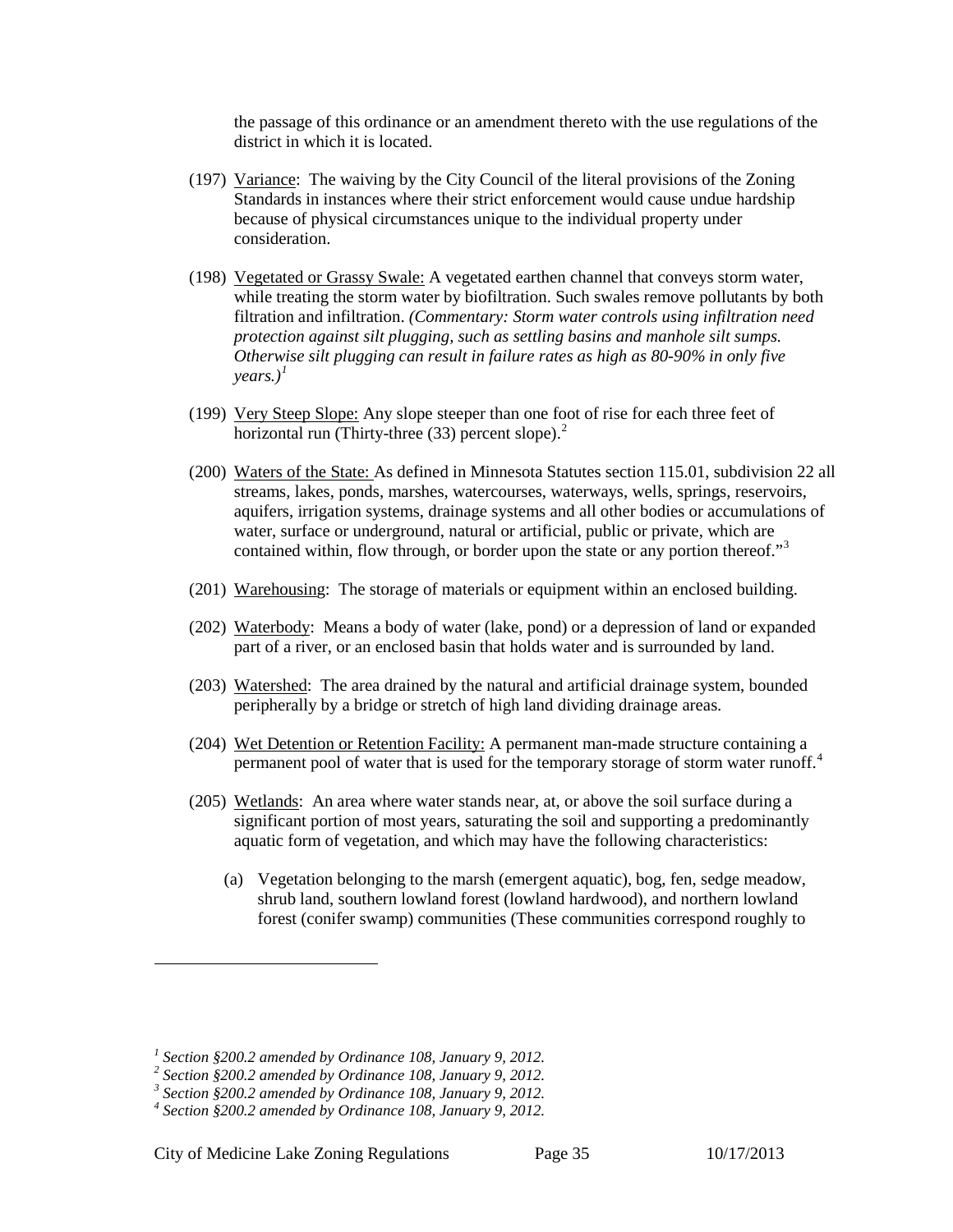wetland types 1, 2, 3, 4, 6, 7 and 8 described by the United States Fish and Wildlife Services, Circular 39, Wetlands of the US 1956);

- (b) Mineral soils with gley horizons or organic soils belonging to the Histosol order (peat and muck);
- (c) Soil which is water logged or covered with water at least three (3) months of the year. Swamps, bogs, marshes, potholes, wet meadows, and sloughs are wetlands, and such property may be shallow water bodies, the waters of which are stagnant or actuated by very feeble currents, and may at times be sufficiently dry to permit tillage, but would require drainage to be made arable. The edge of a wetland is commonly that point where the natural vegetation changes from predominantly aquatic to predominantly terrestrial.
- (206) Wholesaling: The selling of goods, equipment and materials by bulk to another business that in turn sells to the final customer.
- (207) Wind Energy Conversion System (WECS): Any device that is designed to convert wind power to another form of energy such as electricity or heat (also referred to by such common names of wind charger, wind turbine and windmill).
- (208) Yard: An open space on the same lot with a building, unoccupied and unobstructed by any portion of a structure from the ground upward, except as otherwise provided herein.
- (209) Yard, Depth Of: The mean horizontal distance between the line of a building and the lot line.
- (210) Yard, Front: A yard extending along the full width of a front lot line between side lot lines and from the front lot line to the front building line in depth.
- (211) Yard, Lakeside: Any yard abutting the ordinary highwater line (OHW).
- (212) Yard, Rear: A yard extending across the rear of a lot, measured between the side lot lines, and being the minimum horizontal distance between the rear lot line and the rear of the main building or any projections other than steps, unenclosed balconies, or unenclosed porches. On corner lots, the rear yard shall be considered as parallel to the street upon which the lot has its least dimension. On both corner lots and interior lots, the rear yard shall be in all cases at the opposite end of the lot from the front yard.
- (213) Yard, Required: That distance specified in the yard requirements pertaining to setbacks. Setbacks and required yards are used interchangeably.
- (214) Yard, Side: A yard between the side line of the lot and nearest line of the principal building and extending from the front lot line of the lot to the rear yard.
- (215) Zero Lot Line: The reduction of side yard setback requirements to zero, permitting the placement of a structure near or adjacent to the side yard lot line. With zero lot line, no portion of the structure or accessory appurtenance shall project over the lot lines except as provided by party wall easement.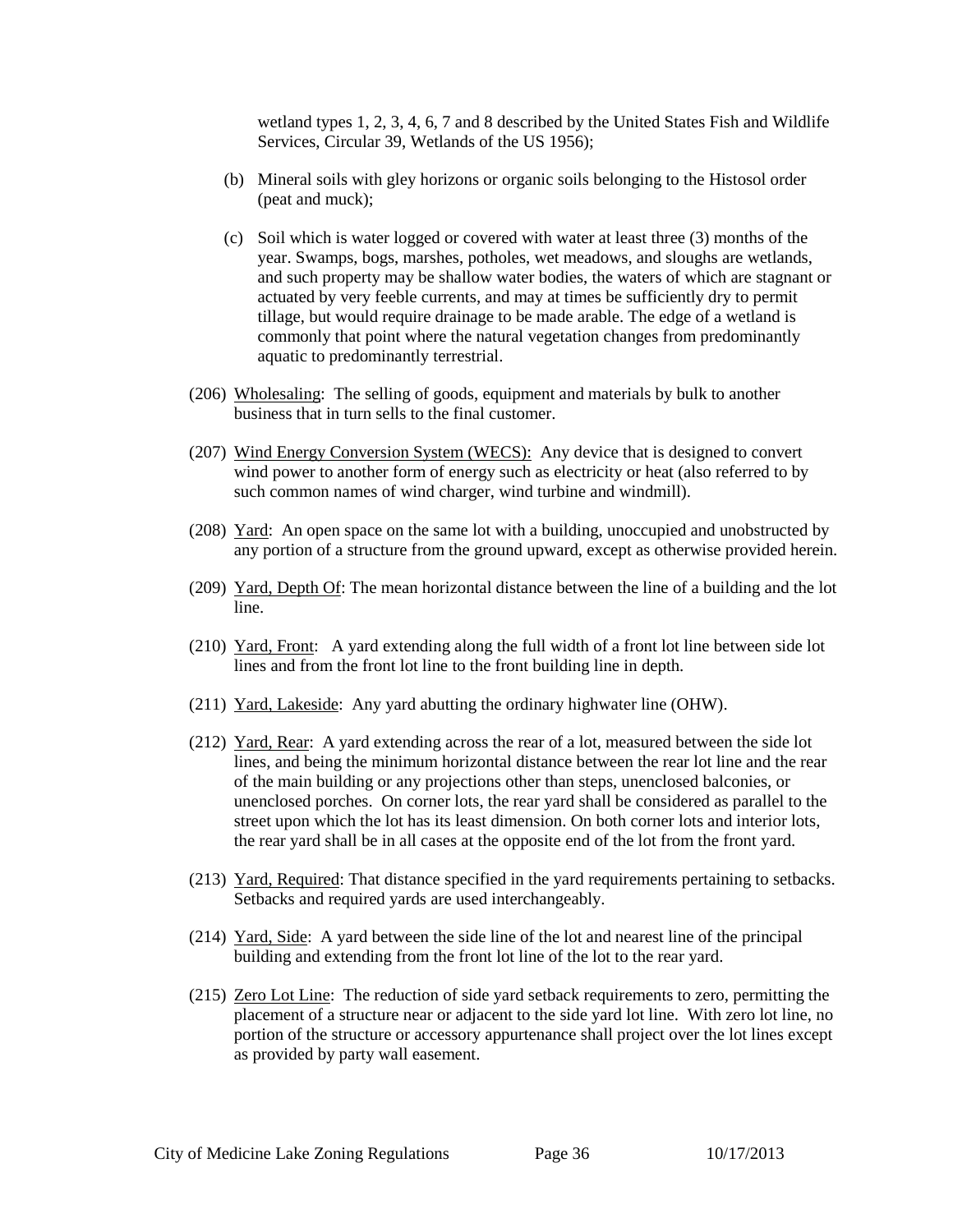- (216) Zoning Amendment: A change authorized by the City either in the allowed use with a district or in the boundaries of the district.
- (217) Zoning District: An area or areas of the City (as delineated on the Zoning Map) set aside for specific uses with specific regulations and provisions for use and development as defined by this Chapter.
- (218) Zoning District Overlay: A zoning district containing regulations superimposed upon other zoning district regulations and where the more restrictive district use regulations shall apply.
- (219) Zoning District Underlying: All zoning districts except overlay zoning districts.
- (220) Zoning Map: The map or maps incorporated into this chapter as part thereof, designating the zoning districts.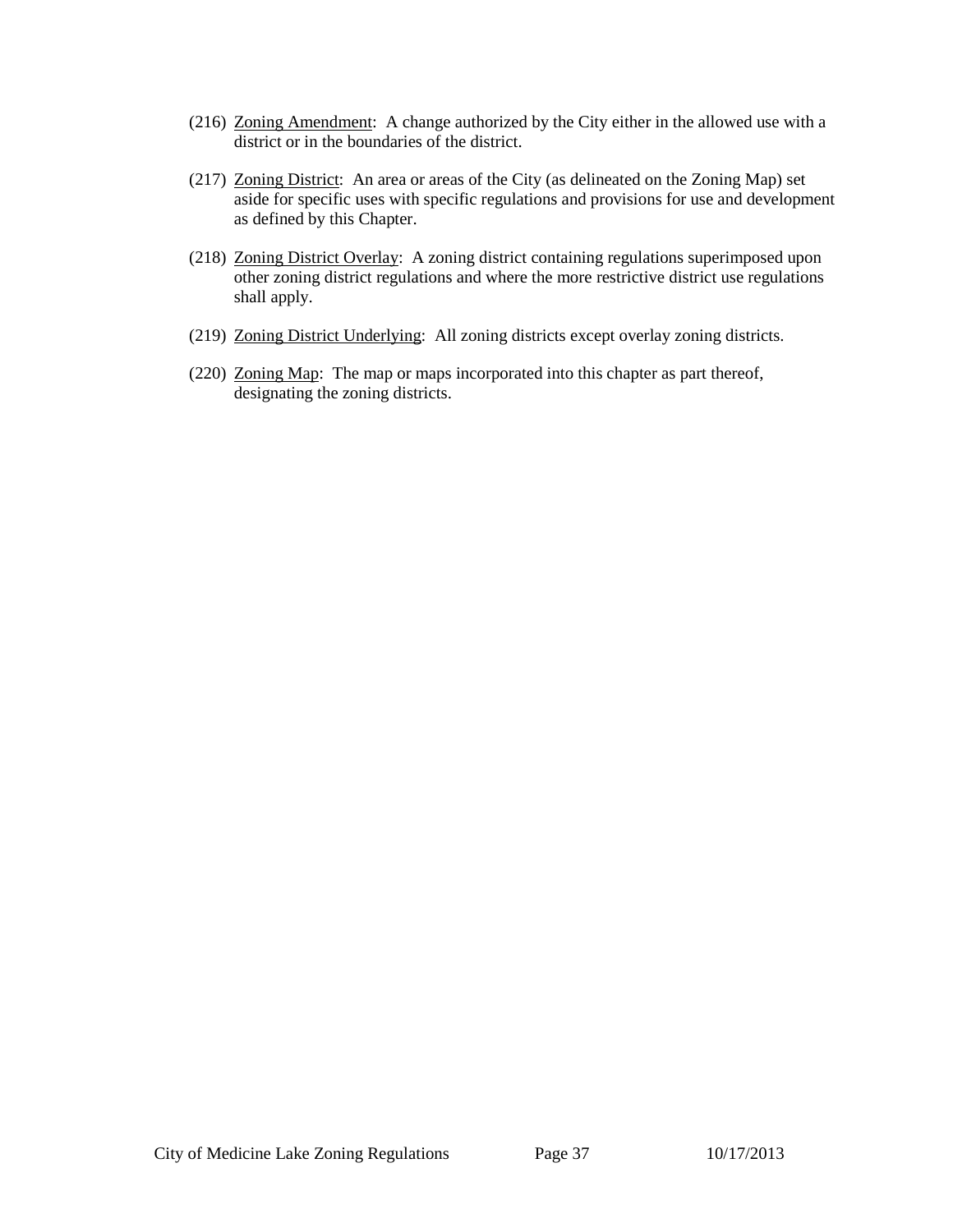# **§300 - ADMINISTRATION - AMENDMENTS (TEXT AND MAP)**

# [§300.1 Procedure](#page-37-0) [§300.2 Amendments -](#page-39-0) Initiation

### <span id="page-37-0"></span>§300.1 Procedure.

- (a) Requests for rezoning (text or map) shall be filed with the Planning Commission on an official application form. Such application shall be accompanied by a fee as provided by City Council resolution. Such application shall also be accompanied by ten (10) copies of detailed written and graphic materials fully explaining the proposed change, development or use and list of property owners located within three hundred fifty (350) feet of the subject property. Said property owners list shall be certified by Hennepin County or City. The request for amendment shall be placed on the agenda of the first possible Planning Commission meeting occurring twenty-one (21) days from the date of submission of the application. The request shall be considered officially submitted when all the informational requirements are complied with.
- (b) The applicant shall supply proof of title of the property and the legal description of the property for which the rezoning is requested, consisting of an abstract of title or registered property abstract currently certified together with any unrecorded documents whereby the petitioners acquire a legal ownership or equitable ownership interest or supply written authorization from the owner(s) of the property in question to proceed with the requested rezoning.
- (c) Upon receipt of said application, the Planning Commission shall set a public hearing following proper hearing notification. The Planning Commission shall conduct the hearing and report its findings and recommendations to the City Council. Notice of said hearing shall consist of a legal property description and description of the request, and shall be published in the official newspaper at least ten (10) days prior to hearing and written notification of said hearing shall be mailed at least ten (10) days prior to all owners of land within three hundred fifty (350) feet of the boundary of the property in question.
- (d) Failure of a property owner to receive said notice shall not invalidate any such proceedings as set forth within this Chapter.
- (e) The Planning Commission and City Council shall consider possible adverse effects of the proposed amendment. Their judgment shall be based upon (but not limited to) the following factors:
	- (1) The proposed action has been considered in relation to the specific policies and provisions of and has been found to be consistent with the official City Comprehensive Plan;
	- (2) The proposed use is or will be compatible with present and future land uses of the area;
	- (3) The proposed use conforms with all performance standards contained herein;
	- (4) The proposed use will not tend to or actually depreciate the area in which it is proposed;
	- (5) The proposed use can be accommodated with existing public services and will not overburden the City's service capacity;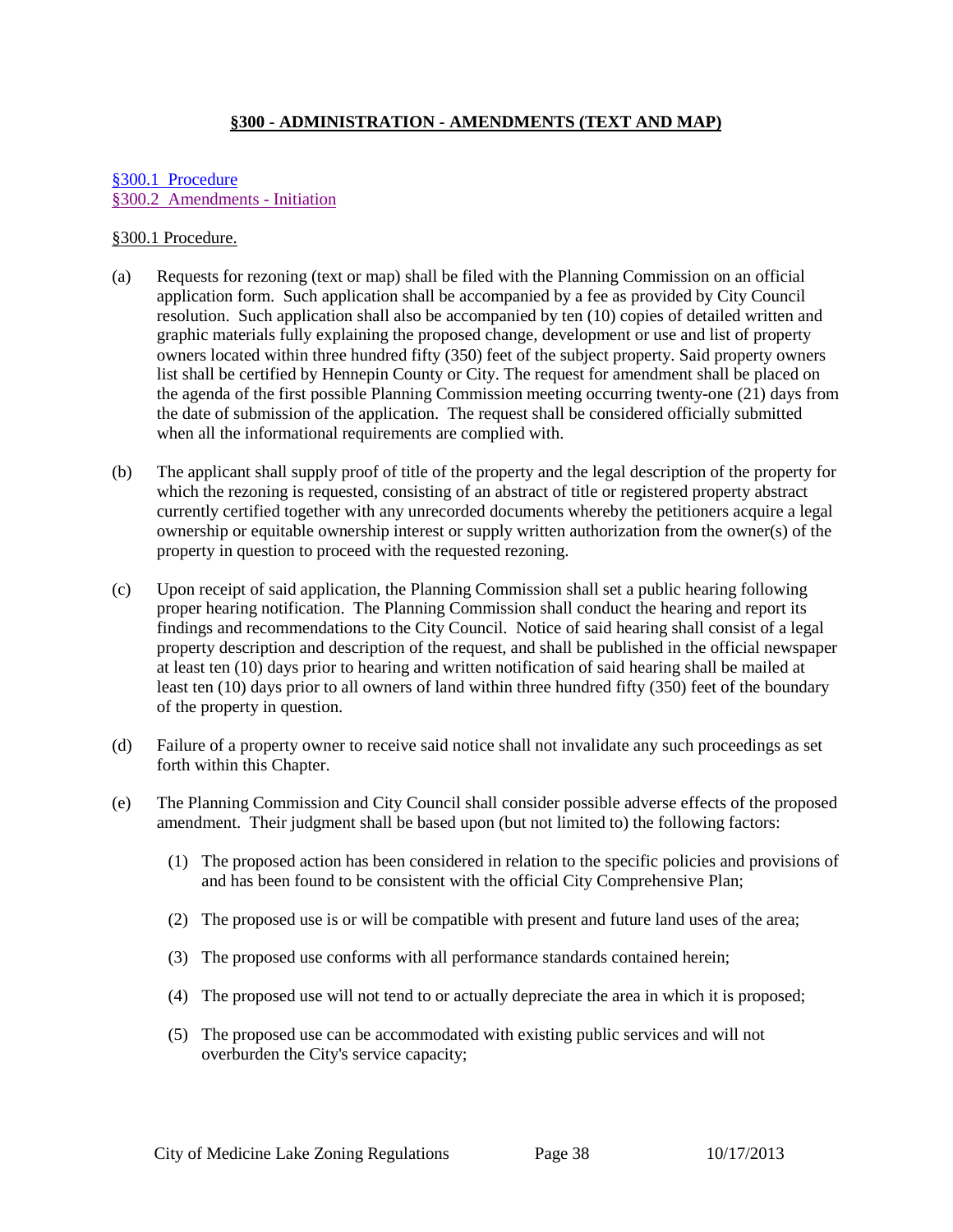- (6) Traffic generation by the proposed use is or will be within capabilities of streets serving the property.
- (f) The Planning Commission and City Council shall have the authority to request additional information from the applicant concerning physical and operational factors or to retain expert testimony with the consent and at the expense of the applicant concerning operational factors, said information to be declared necessary to establish performance conditions in relation to all pertinent sections of this Chapter. Failure on the part of the applicant to supply all necessary supportive information may be grounds for denial of the request.
- (g) The applicant or a representative thereof shall appear before the Planning Commission in order to answer questions concerning the proposed request.
- (h) The Planning Commission shall recommend approval or denial of the request.
- (i) The City Council shall not act upon an amendment until they have received a report and recommendation from the Planning Commission but shall act within 60 days of the date of the application as provided by Minnesota Statute Section [1](#page-38-0)5.99.<sup>1</sup>
- (j) Upon receiving the report and recommendation of the Planning Commission, the City Clerk shall place the report and recommendation on the agenda for the next regular City Council meeting. Such reports and recommendations shall be entered in and made part of the permanent written record of the City Council meeting.
- (k) Upon receiving the report and recommendation of the Planning Commission, the City Council shall have the option to set and hold a public hearing if deemed necessary.
- (l) If, upon receiving said reports and recommendations of the Planning Commission, the City Council finds that specific inconsistencies exist in the review process and thus the final recommendation of the City Council will differ from that of the Planning Commission, the City Council may, before taking final action, refer the matter back to the Planning Commission for further consideration. The City Council shall provide the Planning Commission with a written statement detailing the specific reasons for referral. This procedure shall be followed only one time on a singular action.
- (m) Approval of a proposed amendment shall require passage by a majority vote of the entire City Council or as provided by Minnesota Statute Section 462.357. [2](#page-38-1)
- (n) The amendment shall not become effective until such time as the City Council approves an ordinance reflecting said amendment and after said ordinance is published in the official newspaper.
- (o) Whenever an application for an amendment has been considered and denied by the City Council, a similar application and proposal for the amendment affecting substantially the same property shall not be considered again by the Planning Commission or City Council for at least six (6) months

City of Medicine Lake Zoning Regulations Page 39 10/17/2013

 $\overline{a}$ 

<span id="page-38-0"></span>*<sup>1</sup> Section §300.1 amended by Ordinance 92, March 6, 2006. <sup>2</sup> Section §300.1 amended by Ordinance 92, March 6, 2006.*

<span id="page-38-1"></span>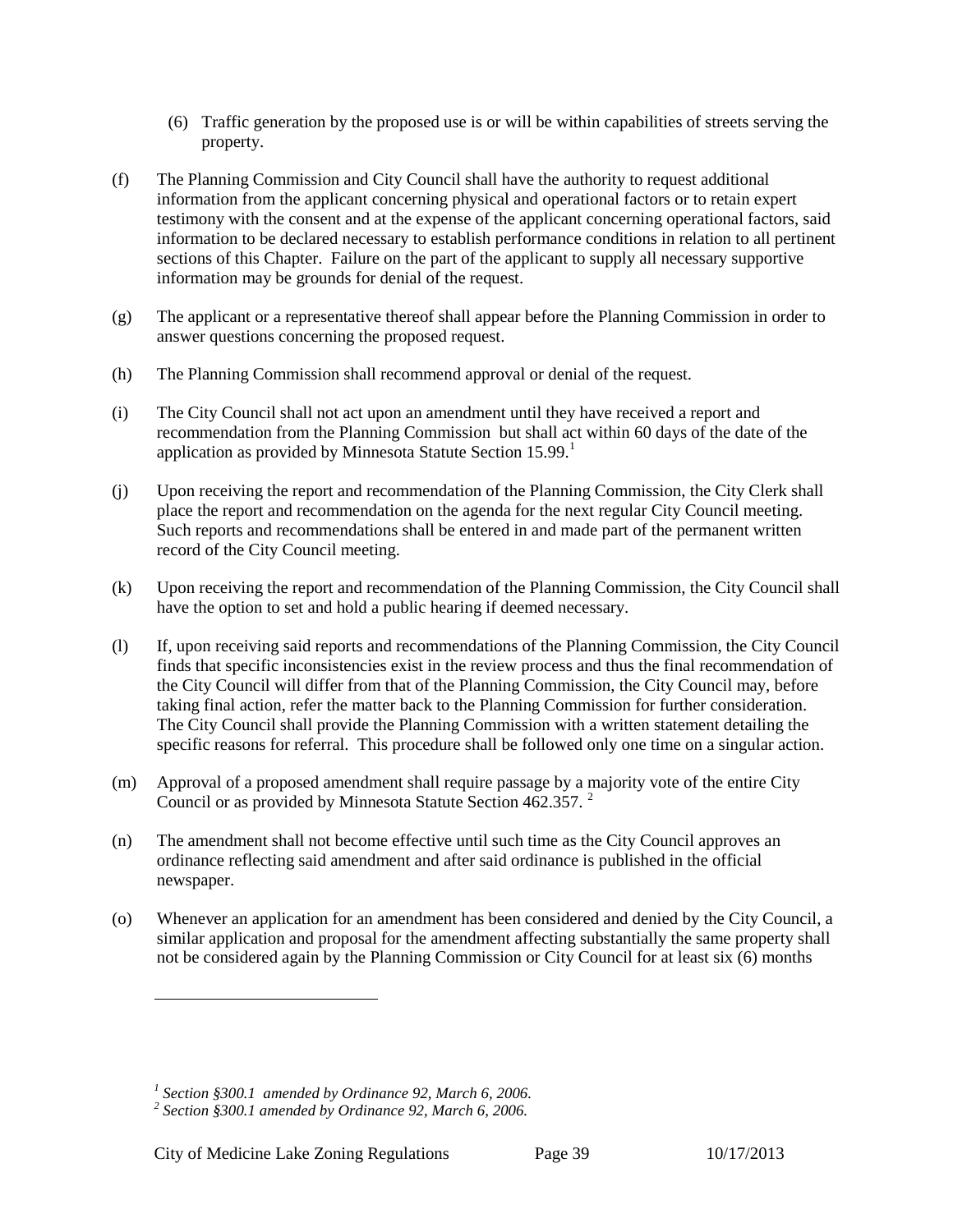from the date of its denial, unless a decision to reconsider such matter is made by at least four-fifths (4/5) vote of the entire City Council.

# <span id="page-39-0"></span>§300.2 Amendments - Initiation.

The City Council or Planning Commission may, upon their own motion, initiate a request to amend the text or the district boundaries of this Chapter. The procedural requirements of §300.1(a) and §300.1(b) of this Chapter shall not apply to such proposed amendments except to the extent required by State Statute. Any person owning real estate or having documented interest therein, within the City may initiate a request to amend the district and map boundaries or text of this Chapter so as to affect the said real estate.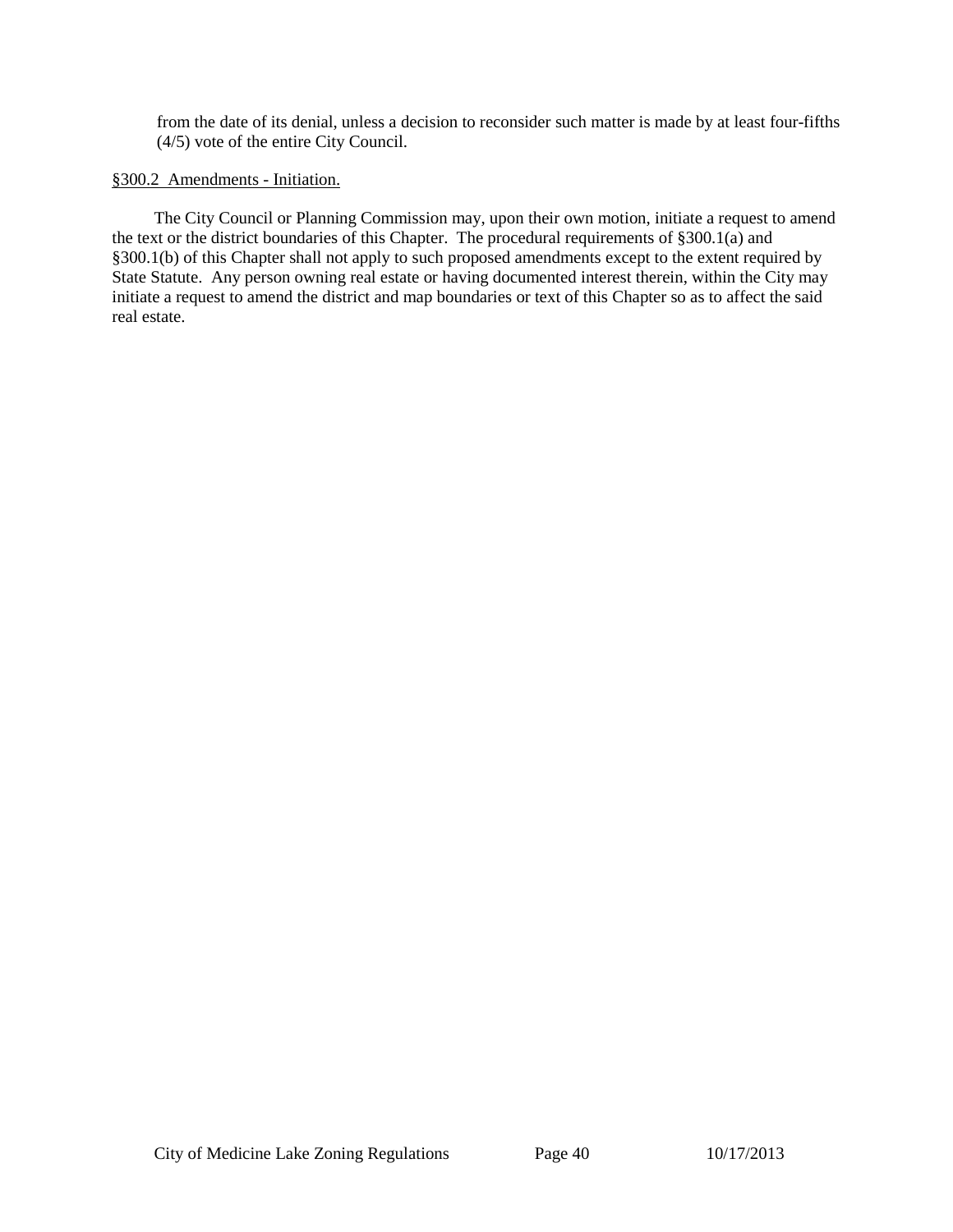# **§400 - ADMINISTRATION - CONDITIONAL USE PERMITS**

§400.1 [Purpose](#page-40-0) §400.2 [Procedure](#page-40-1) [§400.3 Application](#page-42-0) [§400.4 Information Requirement](#page-42-1) [§400.5 Lapse of Conditional Use Permit by Non-Use](#page-43-0) [§400.6 Performance Security](#page-43-1) [§400.7 Conditional Use Permit Initiation](#page-44-0)

## <span id="page-40-0"></span>§400.1 Purpose.

The purpose of a conditional use permit is to provide the City of Medicine Lake with a reasonable degree of discretion in determining the suitability of certain designated uses upon the general welfare, public health and safety. In making this determination, whether or not the conditional use is to be allowed, the City may consider the nature of the adjoining land or buildings, the effect upon traffic into and from the premises, or on any adjoining roads, and all other or further factors as the City shall deem a prerequisite of consideration in determining the effect of the use on the general welfare, public health and safety.

### <span id="page-40-1"></span>§400.2 Procedure.

- (a) Request for conditional use permits, as provided within this Chapter shall be filed with the Planning Commission on an official application form. Such application shall be accompanied by a fee as provided for by City Council Resolution. Such application shall also be accompanied by ten (10) copies of detailed written and graphic materials fully explaining the proposed change, development, or use and a list of property owners located within three hundred fifty (350) feet of the subject property obtained from and certified by Hennepin County or the City. The request for conditional use permit shall be placed on the agenda of the first possible Planning Commission meeting occurring twenty-one (21) days from the date of submission of the application. The request shall be considered as being officially submitted when all the information requirements are complied with.
- (b) The applicant shall supply proof of title and the legal description of the property for which the conditional use permit is requested, consisting of an abstract of title or registered property abstract currently certified together with any unrecorded document whereby the petitioners acquire a legal ownership or equitable ownership interest or supply written authorization from the owner(s) of the property in question to proceed with the requested conditional use permit.
- (c) Upon receipt of said application, the Planning Commission shall set a public hearing following proper hearing notification. The Planning Commission shall conduct the hearing, and report its findings and make recommendations to the City Council. Notice of said hearing shall consist of a legal property description and description of request, and be published in the official newspaper at least ten (10) days prior to the hearing and written notification of said hearing shall be mailed at least ten (10) days prior to all owners of land within three hundred fifty (350) feet of the boundary of the property in question.
- (d) Failure of a property owner to receive said notice shall not invalidate any such proceedings as set forth within this Chapter.

City of Medicine Lake Zoning Regulations Page 41 10/17/2013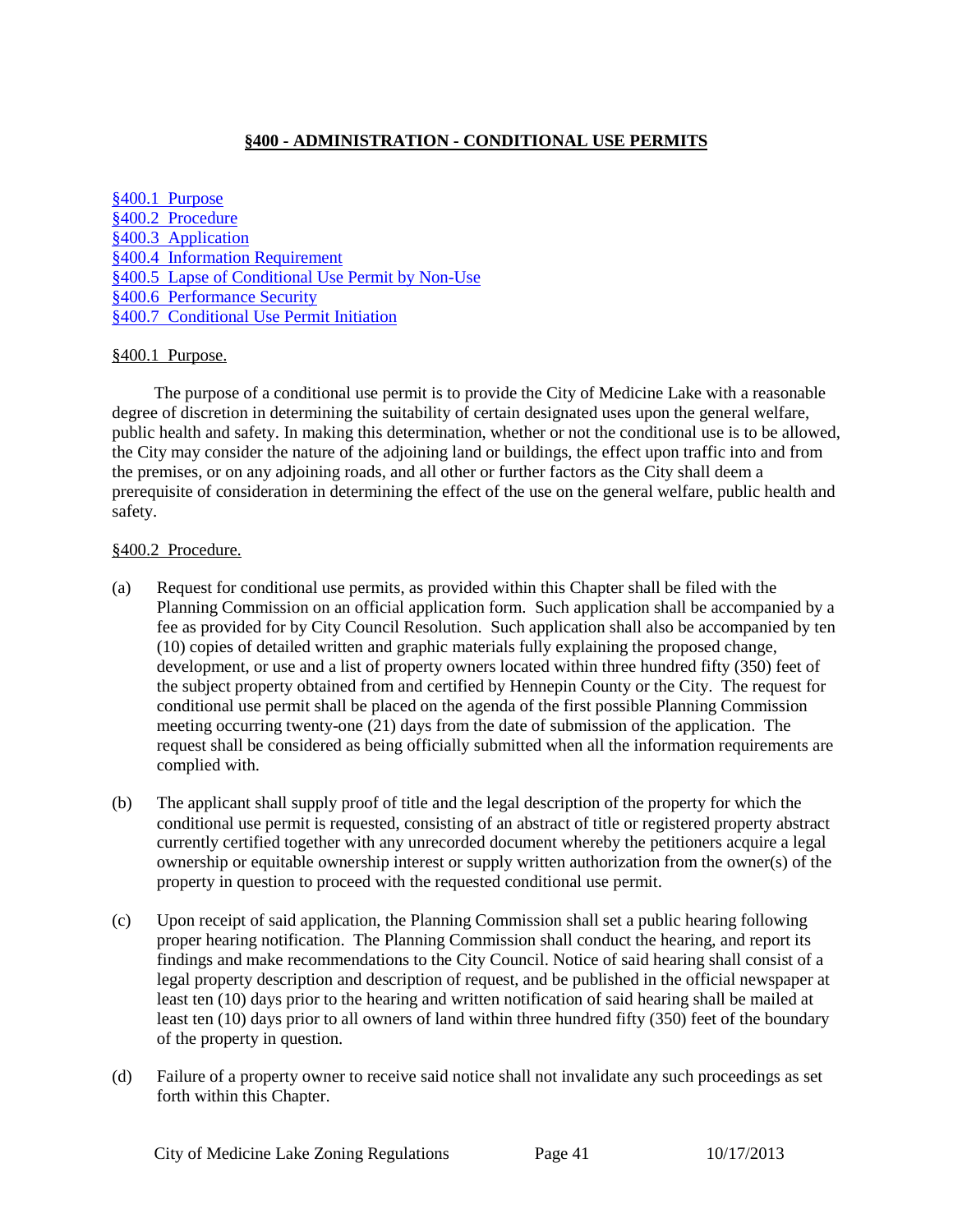- (e) The Planning Commission shall instruct the appropriate staff persons or consultants to prepare technical reports where appropriate, and provide general assistance in preparing a recommendation on the action to the City Council.
- (f) The Planning Commission and City Council shall consider possible adverse effects of the proposed conditional use. Their judgment shall be based upon (but not limited to) the following factors:
- (g) The proposed action has been considered in relation to the specific policies and provisions of and has been found to be consistent with the official City Comprehensive Plan;
- (h) The proposed use is or will be compatible with present and future uses of the area;
- (i) The proposed use conforms with all performance standards contained herein;
- (j) The proposed use will not tend to or actually depreciate the area in which it is proposed;
- (k) The proposed use can be accommodated with existing public services and will not overburden the City's service capacity;
- (l) Traffic generated by the proposed use is within capabilities of streets serving the property.
- (m) The Planning Commission and City Council shall have the authority to request additional information from the applicant concerning physical and operational factors or to retain expert testimony with the consent and at the expense of the applicant concerning operational factors, said information is to be declared necessary to establish performance conditions in relation to all pertinent sections of this Chapter. Failure on the part of the applicant to supply all necessary supportive information may be grounds for denial of the request.
- (n) The applicant or a representative thereof shall appear before the Planning Commission in order to answer questions concerning the proposed request.
- (o) The Planning Commission shall make a finding of fact and recommend such actions or conditions relating to the request as they deem necessary to carry out the intent and purpose of the Chapter.
- (p) The City Council shall not grant a conditional use permit until they have received a report and recommendation from the Planning Commission or until sixty (60) days after the first regular Planning Commission meeting at which the request was considered as provided by Minnesota Statute Section 15.99.
- (q) Upon receiving the report and recommendation of the Planning Commission, the City Clerk shall place the report and recommendations on the agenda for the next regular City Council meeting. Such reports and recommendations shall be entered in and made part of the permanent written record of the City Council meeting.
- (r) Upon receiving the report and recommendation of the Planning Commission, the City Council shall have the option to set and hold a public hearing if deemed necessary and shall make a recorded findings of fact and may impose any condition it considers necessary to protect the public health, safety and welfare.
- (s) If, upon receiving said reports and recommendations of the Planning Commission, the City Council finds that specific inconsistencies exist in the review process and thus the final recommendation of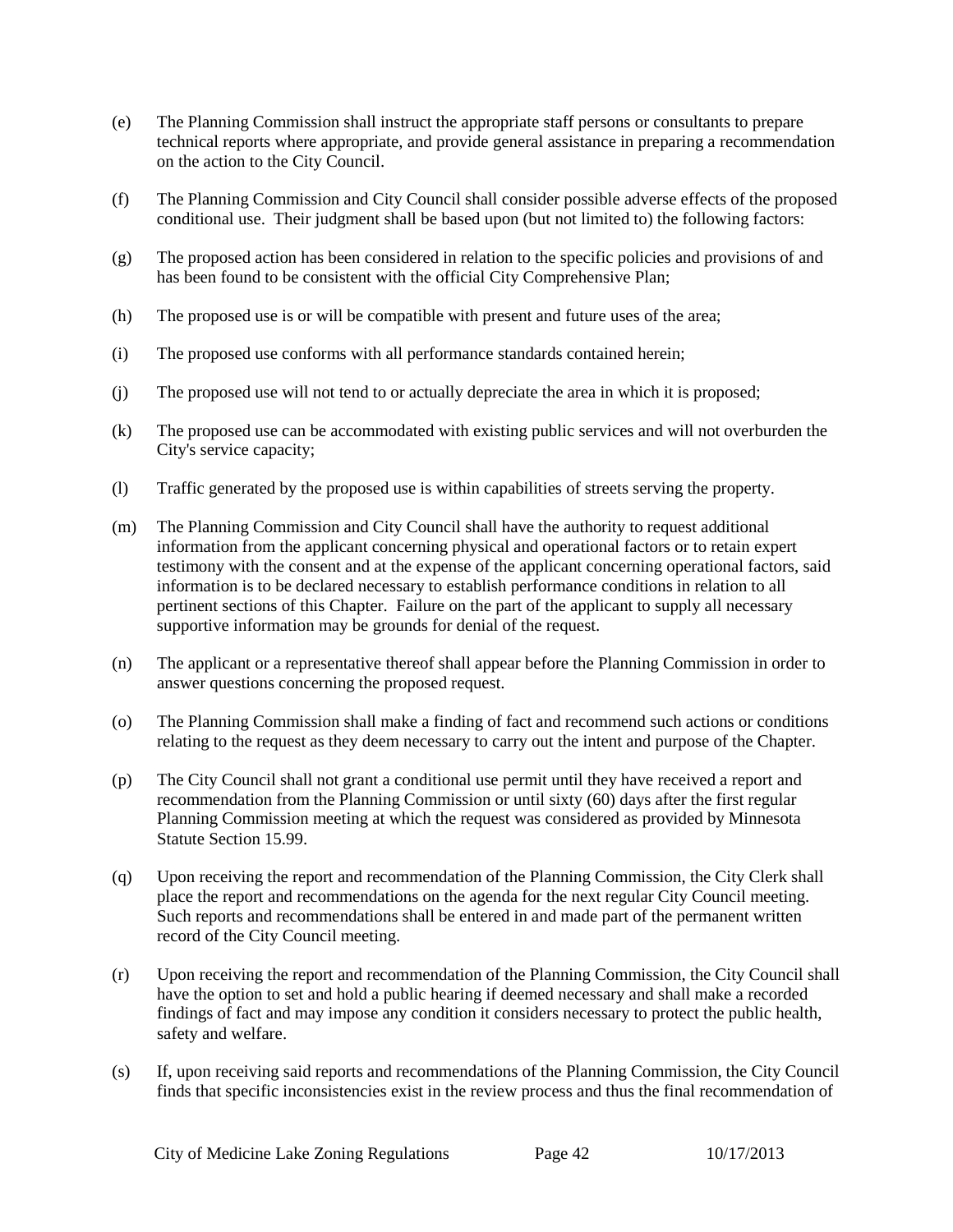the City Council will differ from that of the Planning Commission, the City Council may before taking final action, refer the matter back to the Planning Commission for further consideration. The City Council shall provide the Planning Commission with a written statement detailing the specific reasons for referral. This procedure shall be followed only one time on a singular action.

- (t) Approval of a request shall require passage by a four-fifths (4/5) vote of the City Council.
- (u) Whenever an application for a conditional use permit has been considered and denied by the City Council, a similar application for the conditional use permit affecting substantially the same property shall not be considered again by the Planning Commission or City Council for at least six (6) months from the date of its denial unless a decision to reconsider such matter is made by at least four-fifths (4/5) vote of the full City Council.
- (v) If a request for a conditional use permit receives approval of the City Council, the applicant shall record such with the County Registrar of Titles. The applicant, immediately upon recording such or as soon as is reasonably possible, shall furnish the City proof of recording. No building permits for the property in question will be granted until such proof of recording is furnished to the City.

### <span id="page-42-0"></span>§400.3 Application.

The conditional use permit and the stipulations and limitations imposed therein shall be applied to the property in question. The City, if so stated in formal action, may also apply the stipulations and limitations:

- (a) To the property in question, limited to the present owner.
- <span id="page-42-1"></span>(b) To the property in question, for a specified time period.

#### §400.4 Information Requirement.

The information required for all conditional use permit applications generally consists of the following items, and shall be submitted when requested by the City:

#### (a) Site Development Plan.

- (1) Location of all buildings on lots including both existing and proposed structures
- (2) Location of all adjacent buildings located within three hundred fifty (350) feet of the exterior boundaries of the property in question
- (3) Location and number of existing and proposed parking spaces
- (4) Vehicular circulation
- (5) Architectural elevations (type and materials used in all external surface)
- (6) Location and type of all proposed lights
- (7) Curb cuts, driveways, number of parking spaces.
- (b) Dimension Plan.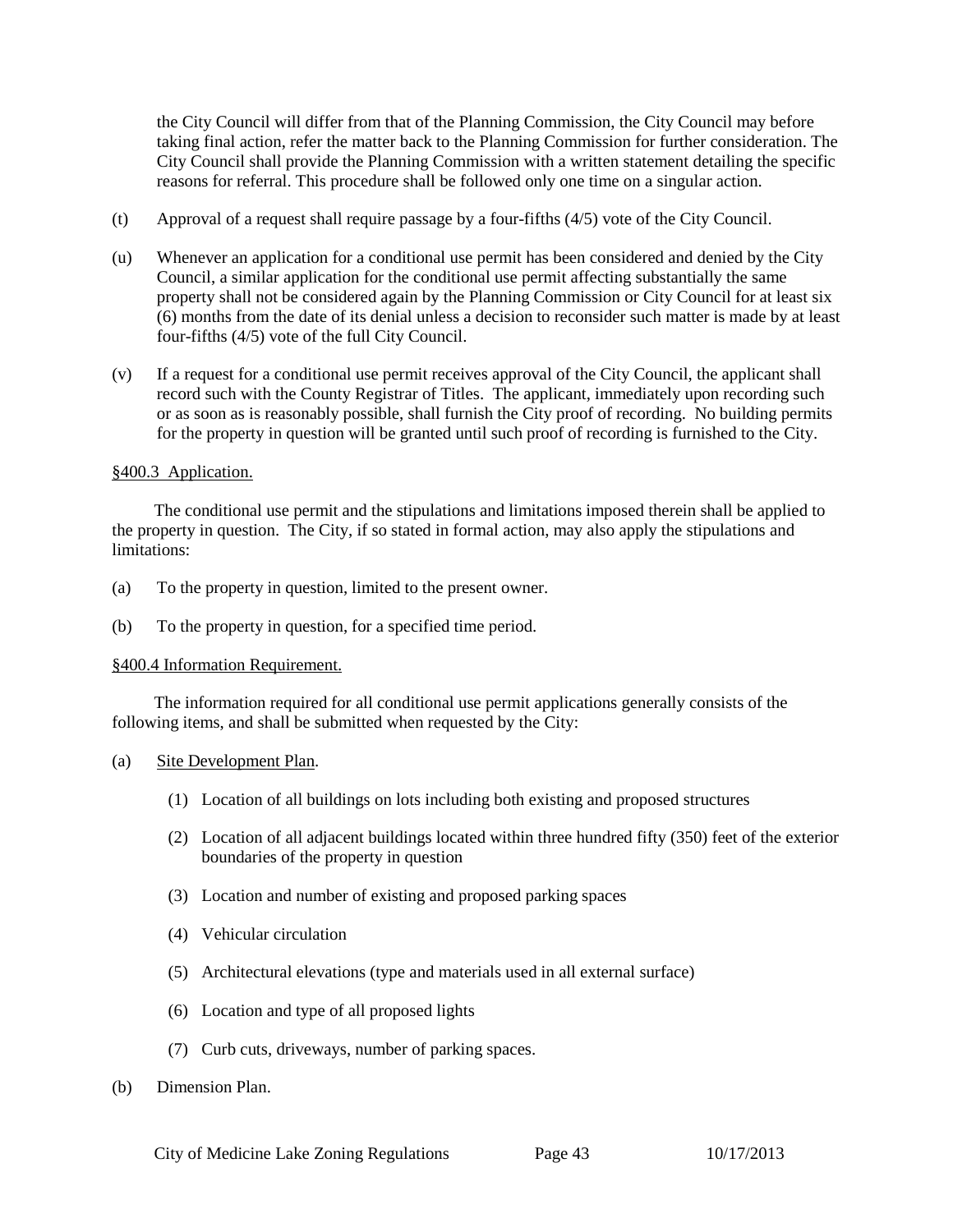- (1) Lot dimensions and area
- (2) Dimensions of proposed and existing structures
- (3) "Typical" floor plan and "typical" room plan
- (4) Setbacks of all buildings located on property in question
- (5) Proposed setbacks
- (6) Sanitary sewer and water plan with estimated use per day.

### (c) Grading Plan.

- (1) Existing contours
- (2) Proposed grading elevations
- (3) Drainage configuration
- (4) Storm sewer catch basins and invert elevations
- (5) Spot elevations
- (6) Proposed road profile.

#### (d) Landscape Plan.

- (1) Location of all existing trees, type, diameter, and which trees will be removed
- (2) Location, type and diameter of all proposed plantings
- (3) Location and material used for all screening devices.
- (e) Legal description of property under consideration.
- <span id="page-43-0"></span>(f) Proof of ownership of the land for which a conditional use permit is requested.

#### §400.5 Lapse of Conditional Use Permit by Non-Use.

Whenever within one (1) year after granting a conditional use permit, the use as allowed by the permit shall not have been initiated or utilized, then such permit shall become null and void unless a petition for an extension of time in which to complete or utilize the use that has been granted by the City Council. Such extension shall be requested in writing and filed with the Planning Commission at least thirty (30) days before the expiration of the original conditional use permit. There shall be no charge for the filing of such petition. The request for extension shall state facts showing a good faith attempt to complete or utilize the use permitted in the conditional use permit. Such petition shall be presented to the Planning Commission for a recommendation and to the City Council for a decision.

#### <span id="page-43-1"></span>§400.6 Performance Security.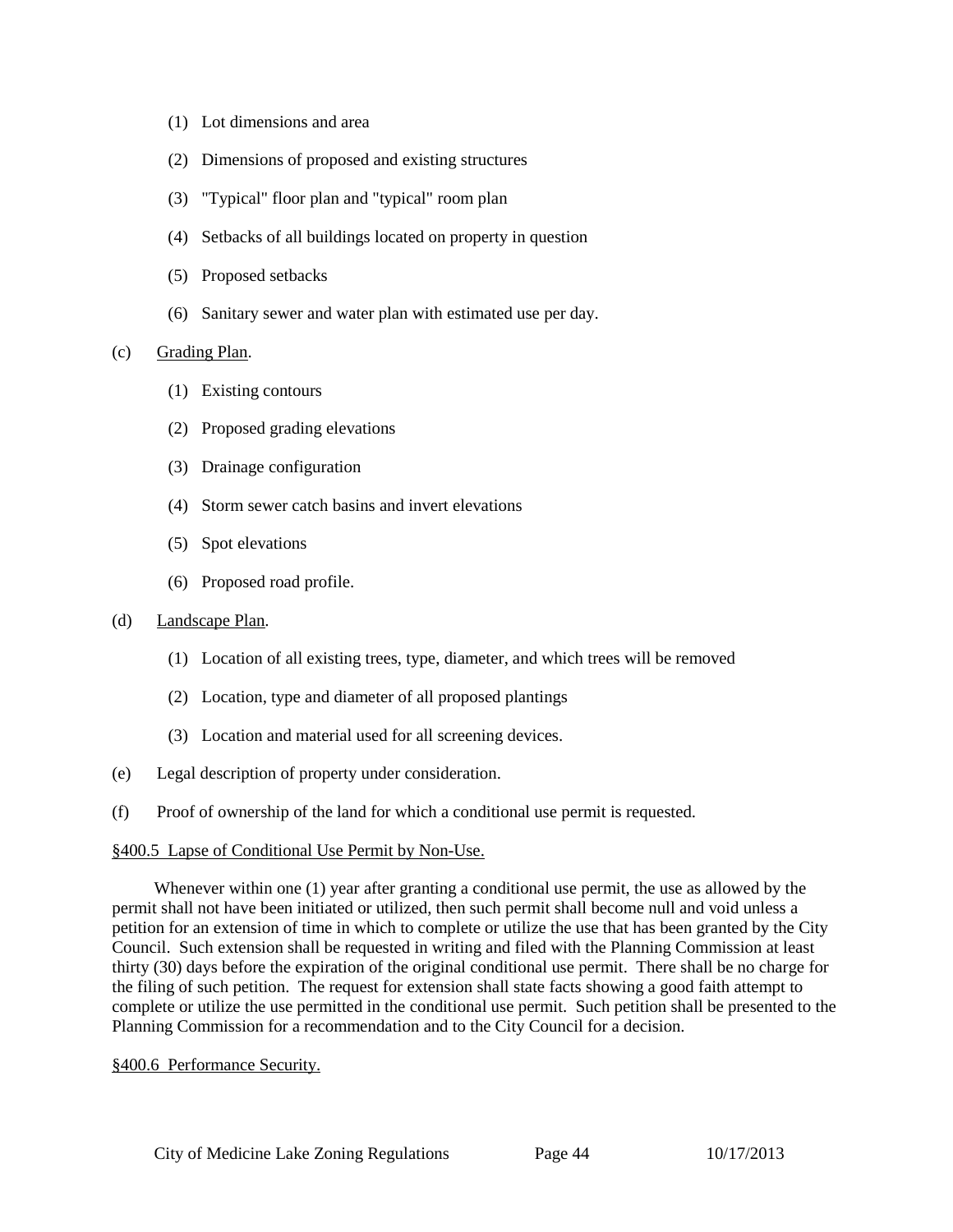- (a) Except in the case of non-income producing residential property (excluding relocated structures), upon approval of a conditional use permit the City shall be provided, where deemed necessary, with an irrevocable letter of credit, surety bond, cash escrow, certificate of deposit payable to the City, or cash deposit prior to the issuing of building permits or initiation of work on the proposed improvements or development. Said security shall be non-cancelable and shall guarantee conformance and compliance with the conditions of the conditional use permit and the ordinances of the City.
- (b) The security shall be in the amount equal to one hundred twenty-five (125) percent of the City Engineer's or City Building Inspector's estimated costs of labor and materials for the proposed improvements or development. Said project can be handled in stages upon the discretion of the City Engineer and Building Inspector.
- (c) The City shall hold the security until completion of the proposed improvements or development and a certificate of occupancy indicating compliance with the conditional use permit and regulations of the City has been issued by the City Building Inspector.
- (d) Failure to comply with the conditions of the conditional use permit or the regulations of the City shall result in forfeiture of the security.

## <span id="page-44-0"></span>§400.7 Conditional Use Permit-Initiation.

The City Council or Planning Commission may, upon their own motion, initiate a request for a conditional use permit in conformance with the provisions of this Chapter. Any person owning real estate or having documented interest therein, within the City may initiate a request for a conditional use permit for real estate in conformance with the provisions of this Title.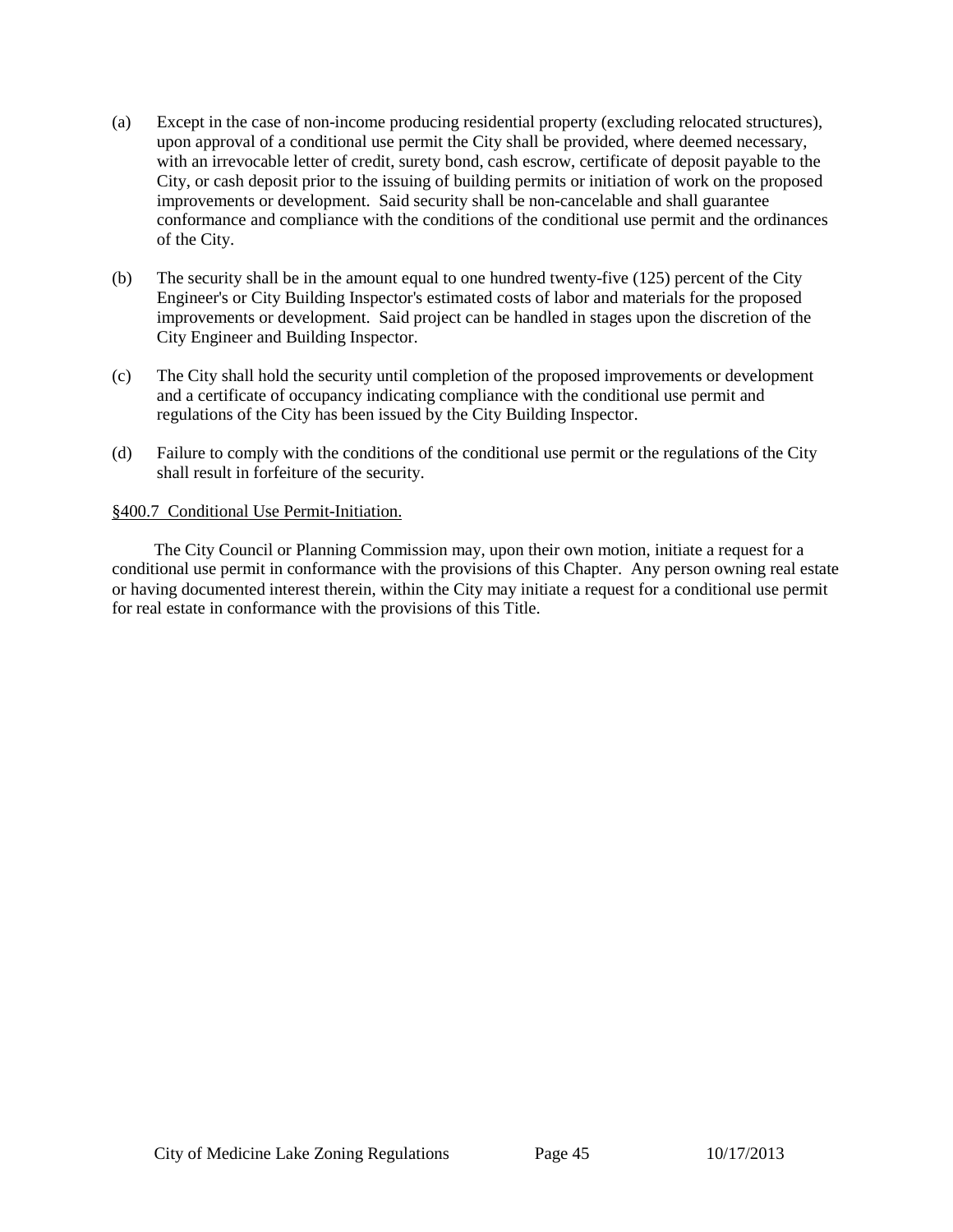# **§500 - ADMINISTRATION - VARIANCES**

[§500.1 General Provisions and Standards](#page-45-0) [§500.2 Procedures](#page-46-0) [§500.3 Lapse of Variance](#page-48-0) [§500.4 Performance Security](#page-48-1) [§500.5 Certified Survey Required](#page-48-2)

### <span id="page-45-0"></span>§500.1 General Provisions and Standards.

- (a) Purpose. The purpose of this section is to provide for deviations from the literal provisions of this Chapter in instances where their strict enforcement would cause undue hardship because of circumstances unique to the individual property under consideration and to grant such variances only when it is demonstrated that such actions will be in keeping with the spirit and intent of this Chapter.
- (b) The City Council shall serve as the Board of Adjustment and Appeals.
- (c) Review Criteria. Conditions governing considerations of both major and minor variance requests:
	- (1) In considering all requests for a variance and in taking subsequent action, the Planning Commission and the Council shall make a finding of fact that the proposed action will not:
		- a. Impair an adequate supply of light and air to adjacent property
		- b. Unreasonably increase the congestion in the public street
		- c. Increase the danger of fire or endanger the public safety
		- d. Unreasonably diminish or impair established property values within the neighborhood, or in any way be contrary to the intent of this Chapter.
		- e. Violate the intent and purpose of the Comprehensive Plan
		- f. Violate any of the terms or conditions of Item (2a) below.
	- (2) A variance from the terms of this Chapter shall not be granted unless it can be demonstrated that:
		- a. Undue hardship will result if the variance is denied. Undue hardship shall exist under the following circumstances:
			- 1. There are special conditions and circumstances which are peculiar to the land, structure or building involved.
			- 2. Undue hardship caused by the special conditions and circumstances may not be solely economic in nature.
			- 3. The property in question cannot be put to reasonable use if used under the conditions allowed by this ordinance. Reasonable use does not mean that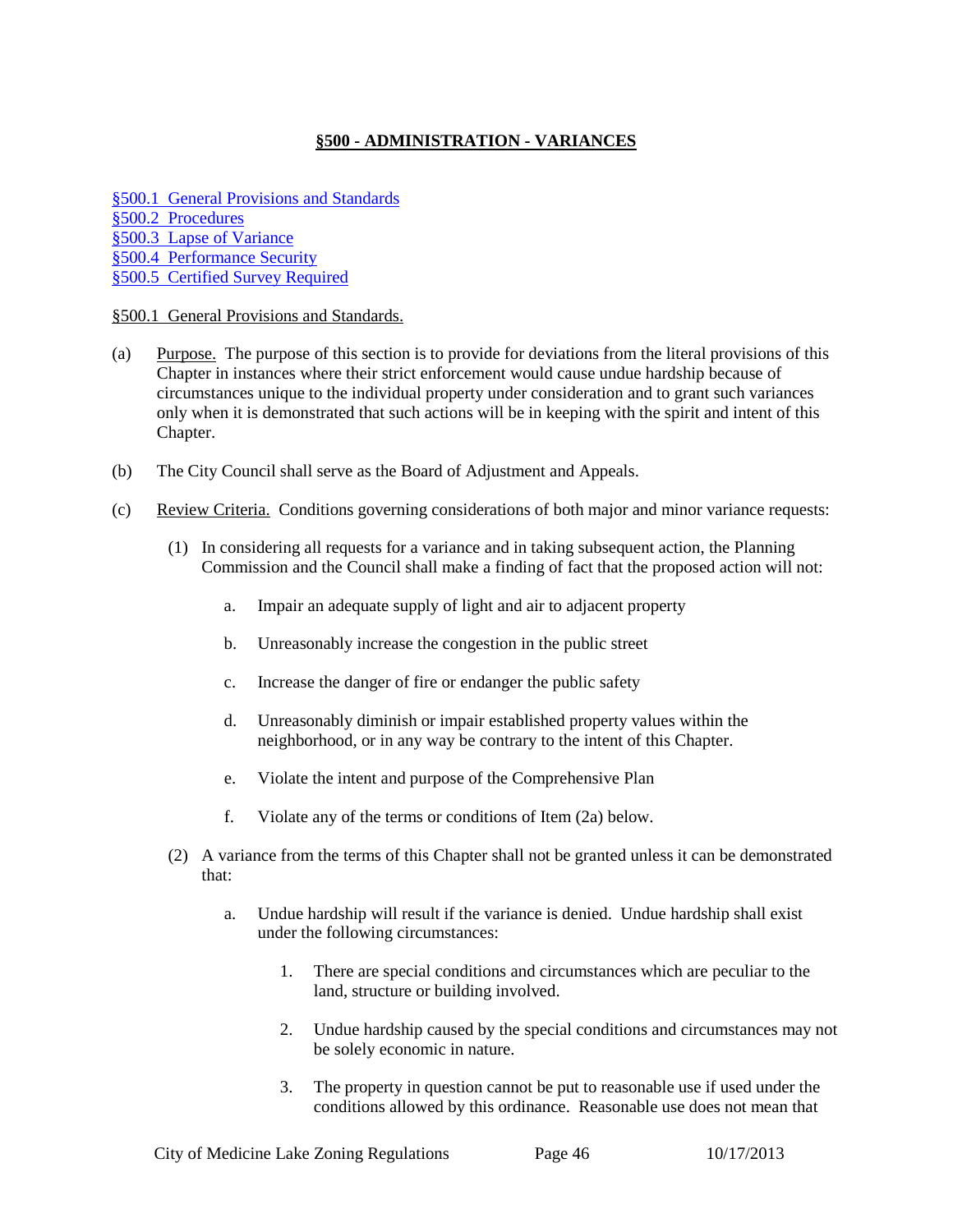the applicant must show the land cannot be put to any reasonable use without the variance. Rather, the applicant may show that it would like to use the property in a reasonable manner that is prohibited by the ordinance. "Practical difficulties" may justify a variance, including functional and aesthetic concerns.

- b. Literal interpretation of the provisions of this Chapter would deprive the applicant of rights commonly enjoyed by other properties in the same district under the terms of this Chapter, or deny the applicant the ability to put the property in question to a reasonable use.
- c. The special conditions and circumstances causing the undue hardship do not result from the actions of the applicant.
- d. Granting the variance requested will not confer on the applicant any special privilege that is denied by this Chapter to other lands, structures or buildings in the same district.
- e. The request is not a use variance.
- f. Variance requested is the minimum variance necessary to accomplish the intended purpose of the applicant.
- g. Variance requested will not alter the essential character of the locality.
- h. A prior erroneous application of the zoning ordinance cannot be used to require a city to grant a variance.
- i. An applicant shall not rely on similar variances granted previously.
- (3) Application for a variance shall set forth reasons that the variance is justified in order to make reasonable use of the land, structure or building.
- (4) Should the Council find that the conditions outlined heretofore apply to the proposed lot or parcel, the Council may grant a variance from the strict application of this Chapter so as to relieve such difficulties or hardships to the degree considered reasonable, provided such relief may be granted without impairing the intent of this Chapter. The Planning Commission shall have the power to advise and recommend such conditions related to the variance regarding the location, character and other features of the proposed building, structure, or use as it may deem advisable in the interest of the intent and purpose of this Chapter.

# <span id="page-46-0"></span>§500.2 Procedures.

(a) Request for variances, as provided within this chapter, shall be filed with the Planning Commission on an official application form. Such application shall be accompanied by a fee as provided for by City Council Resolution. Such application shall also be accompanied by ten (10) copies of detailed written and graphic material fully explaining the proposed change, development, or use and a list of property owners located abutting or immediately neighboring of the subject property obtained from and certified by Hennepin County or the City. The request for variance shall be placed on the agenda of the first possible Planning Commission meeting occurring fourteen (14) days after the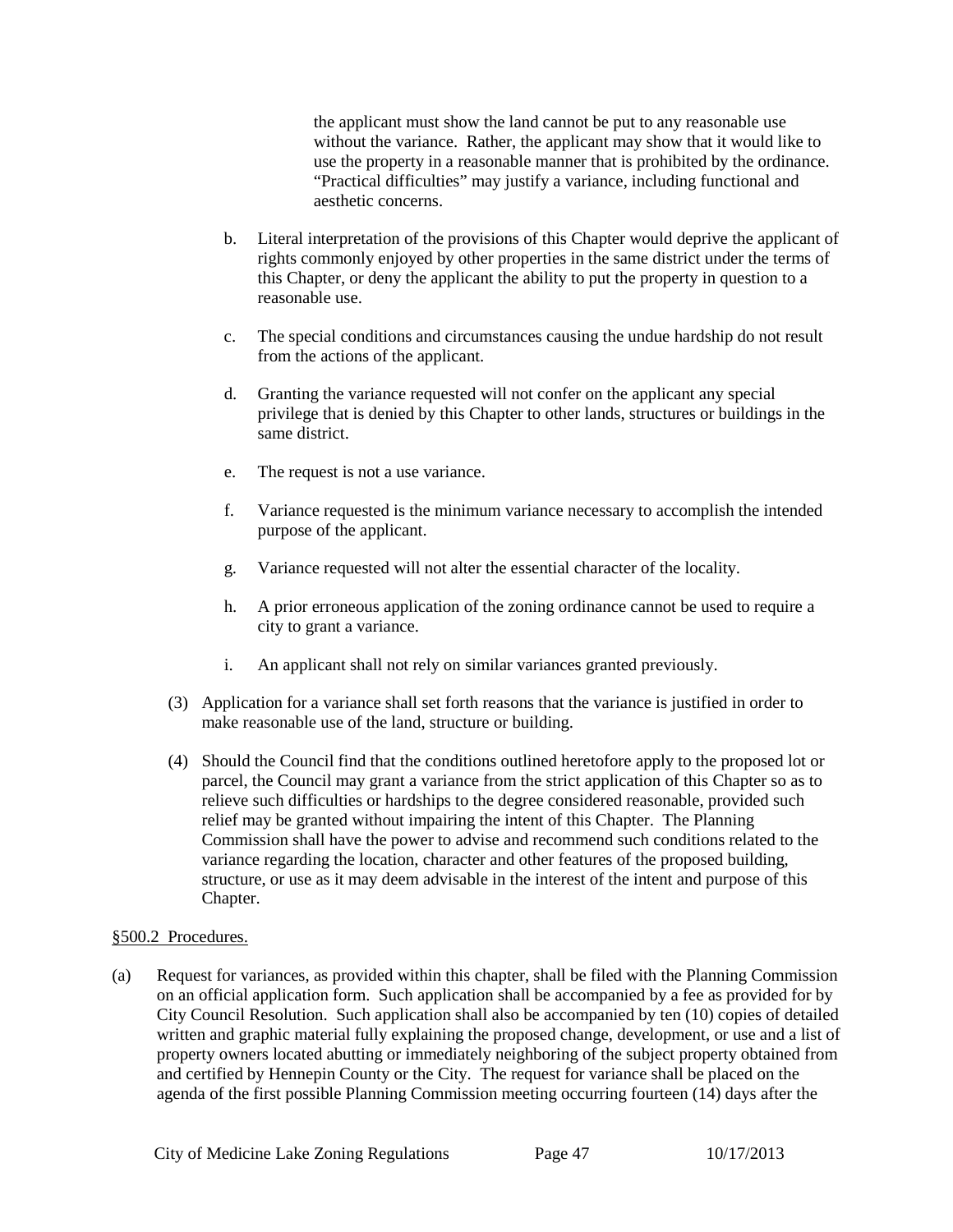date of submission of the application. The request shall be considered officially submitted when all the informational requirements are complied with.

- (b) The Planning Commission shall conduct the hearing, and report its findings and make recommendations to the City Council. Notice of said hearing shall be at least three (3) days prior to said hearing.
- (c) Failure of a property owner to receive said notice shall not invalidate any such proceedings as set forth within this chapter.
- (d) The Planning Commission and City Council shall have the authority to request additional information from the applicant concerning physical or operational factors or to retain expert testimony with the consent and at the expense of the applicant concerning operational factors, said information to be declared necessary to establish performance conditions in relation to all pertinent sections of this Chapter. Failure of an applicant to supply all necessary supportive information may be grounds for denial of the request.
- (e) The applicant or representative thereof shall appear before the Planning Commission to answer question concerning the proposed variance.
- (f) The Planning Commission shall make findings of fact and recommend approval or denial of the request. The Commission's recommendation shall be presented to the Council.
- (g) Upon receiving the report and recommendation of the Planning Commission, the City Clerk shall place the report and recommendation on the agenda for the next regular City Council meeting. Such reports and recommendations shall be entered in and made part of the permanent written record of the City Council meeting.
- (h) The Council shall review the application and may at its option conduct a public hearing on the request.
- (i) The Council shall make finding of fact and approve or deny a request for variance within sixty (60) days after receipt of the application as provided by Minnesota Statute Section 15.99.
- (j) A variance of this Chapter shall be by a majority vote of the Council.
- (k) All decisions by the Council involving a variance request shall be final except that an aggrieved person or persons shall have the right to appeal within thirty (30) days of the decision to the Hennipen County District Court.
- (l) Whenever a variance has been considered and denied by the City Council, a similar application and proposal for the variance affecting substantially the same property shall not be considered again by the Planning Commission or City Council for at least six (6) months from the date of its denial, unless a decision to reconsider such matter is made by a majority of the full City Council.
- (m) If a request for variance receives approval of the City Council, the City Council may request the applicant to record such with the County Registrar of Titles. The applicant, immediately upon recording such, or as soon as reasonably possible, shall furnish the City proof of recording. No building permit for the property in question will be granted until such proof of recording is furnished to the City.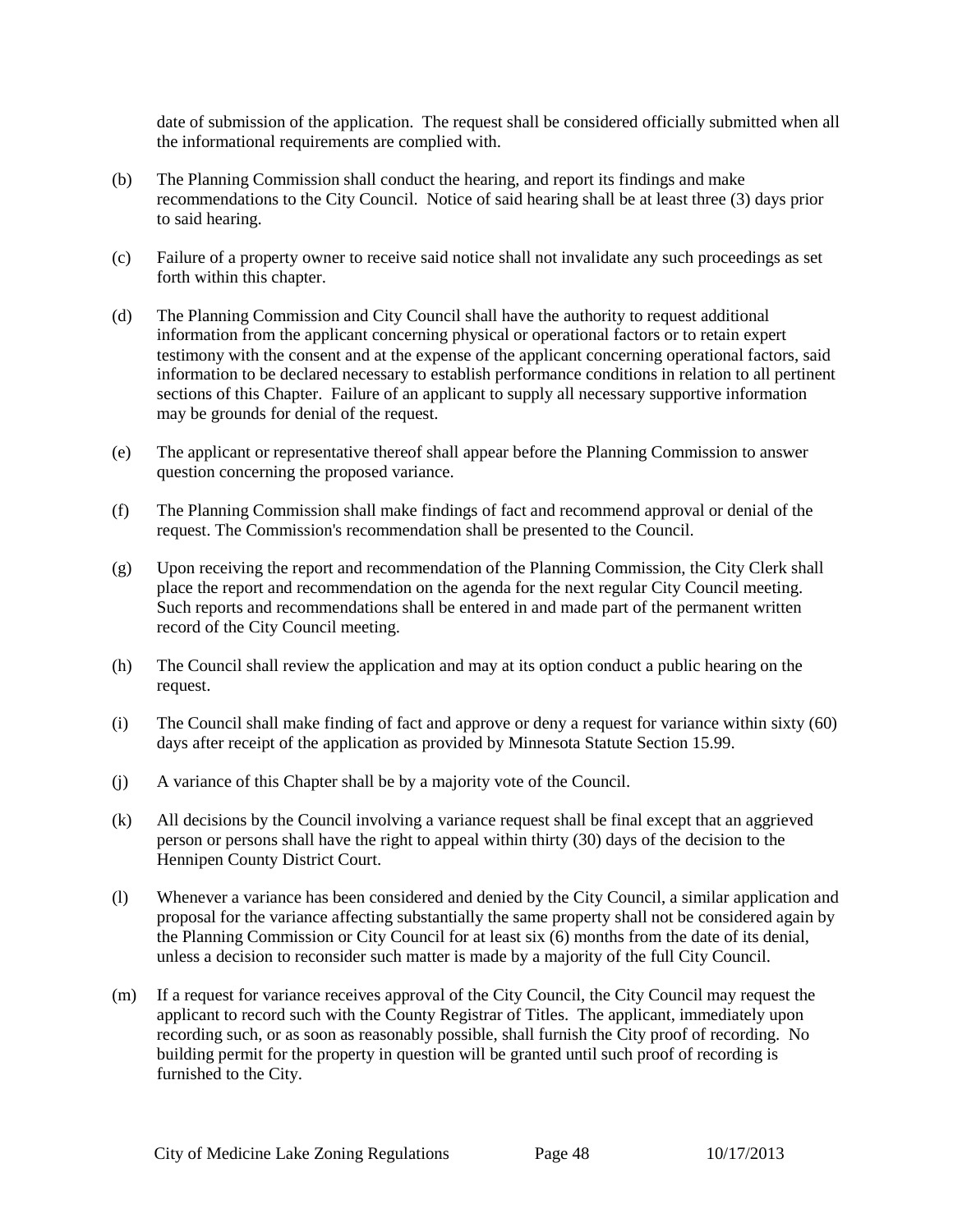#### <span id="page-48-0"></span>§500.3 Lapse of Variance.

For all variances granted after the effective date of this ordinance, if within one (1) year after granting a variance the use as allowed by the variance shall not have been initiated or utilized, then such a variance shall become null and void unless a petition for an extension of time in which to complete or utilize the use has been granted by the Council. Such extension shall be requested in writing and filed with the Planning Commission at least thirty (30) days before the expiration of the original variance or appeal. There shall be no charge for the filing of such petition. The request for extension shall state facts showing a good faith attempt to complete or use the permitted in the variance or appeal. Such petition shall be presented to the Council for decision.

## <span id="page-48-1"></span>§500.4 Performance Security.

- (a) Upon approval of a variance, the City shall be provided, where deemed necessary by the Council, with an irrevocable letter of credit, surety bond, cash escrow, certificate of deposit payable to the City, or cash deposit prior to the issuing of building permits or initiation of work on the proposed improvements or development. Said security shall guarantee conformance and compliance with the conditions of the variance and City Chapter provisions.
- (b) The security shall be in the amount equal to one hundred twenty-five (125) percent of the City Engineer's or Building Inspector's estimated costs of labor and materials for the proposed improvements or development.
- (c) The City shall hold the security until completion of the proposed improvements or development and a certificate of occupancy indicating compliance with the variance and City regulations has been issued by the Building Inspector.
- (d) Failure to comply with the conditions of the variance or appeal and City regulations shall result in forfeiture of the security.
- (e) Whenever a performance guarantee is imposed by the City, the applicant shall be required to enter into a performance agreement with the City. This agreement is to provide authorization to the City to utilize the posted security and complete stipulated work should the applicant fail to meet the terms and conditions of the permit. Said agreement shall hold harmless the City for completion of the work and address other matters as may be determined by the City Attorney.

## <span id="page-48-2"></span>§500.5 Certified Survey Required.

A certified survey of the subject site in question shall be required to show present topography, boundary lines, and other significant features including structures, significant landscape features (such as trees with a diameter of more than twelve (12) inches). Survey to include features from the adjacent properties within twenty (20) feet of the subject property.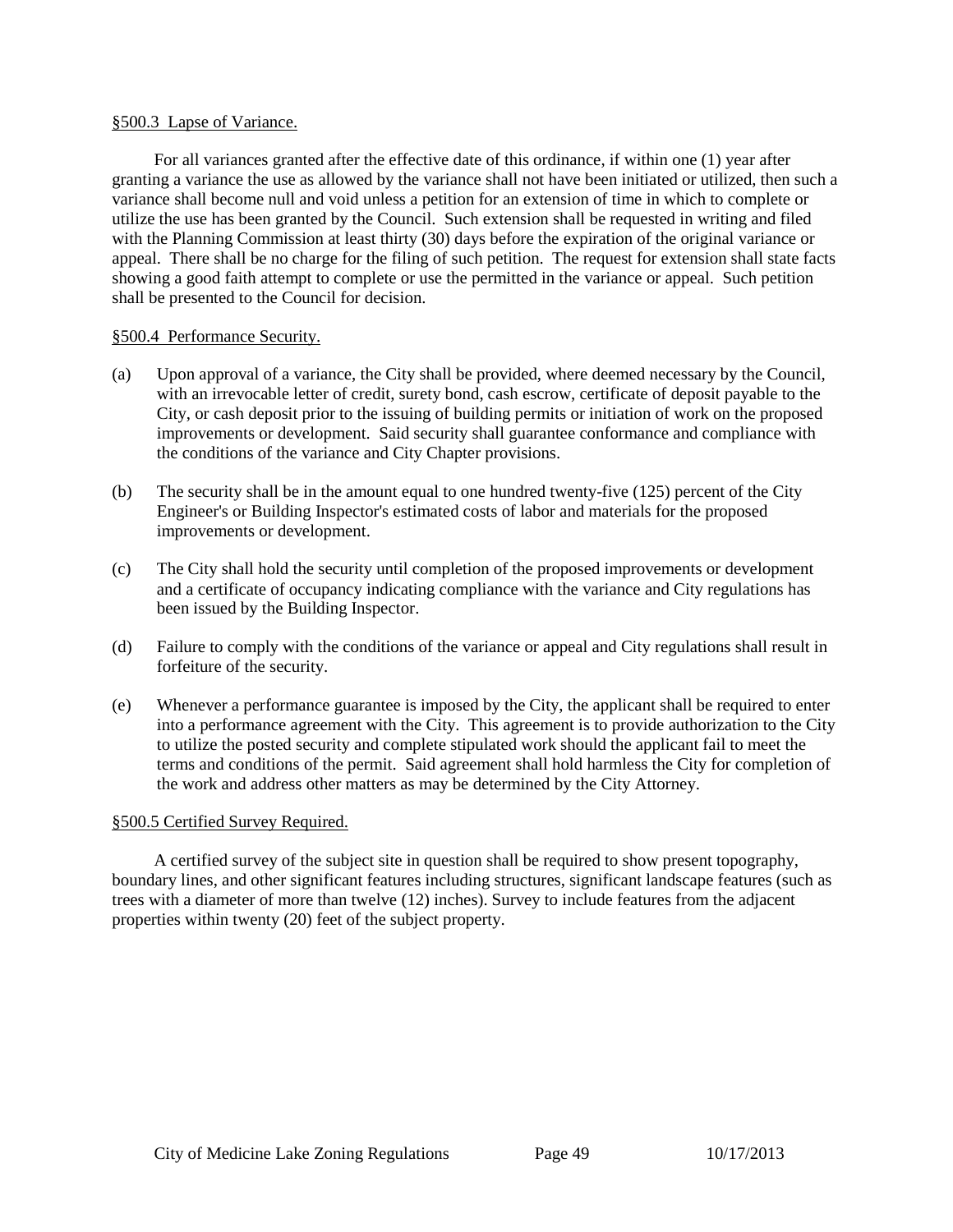# **§600 - ADMINISTRATION - APPEALS**

[§600.1 Board Designation](#page-49-0) [§600.2 Approval](#page-49-1) [§600.3 Filing](#page-49-2) [§600.4 Procedure](#page-49-3) [§600.5 Appeal](#page-49-4)

#### <span id="page-49-0"></span>§600.1 Board Designation.

The City Council shall serve as the Board of Adjustment and Appeals.

### <span id="page-49-1"></span>§600.2 Approval.

A majority vote of the full Board of Adjustments and Appeals shall be required to reverse any decision of an administrative officer in the interpretation of this Chapter.

#### <span id="page-49-2"></span>§600.3 Filing.

An appeal from the ruling of an administrative officer of the City shall be made by the property owner or their agent within thirty (30) days after the making of the order appealed from.

### <span id="page-49-3"></span>§600.4 Procedure.

The procedure for making such an appeal shall be as follows:

- (a) The property owner or their agent shall file with the City Clerk a notice of appeal stating the specific grounds upon which the appeal is made.
- (b) The Board of Adjustment and Appeals shall make its decision by resolution within sixty (60) days and a copy of the resolution shall be mailed to the applicant by the Planning Commission.

#### <span id="page-49-4"></span>§600.5 Appeal.

All decisions by the Board of Adjustments and Appeals shall be final except that an aggrieved person or persons shall have the right to appeal within thirty (30) days of the decision with the Hennepin County District Court.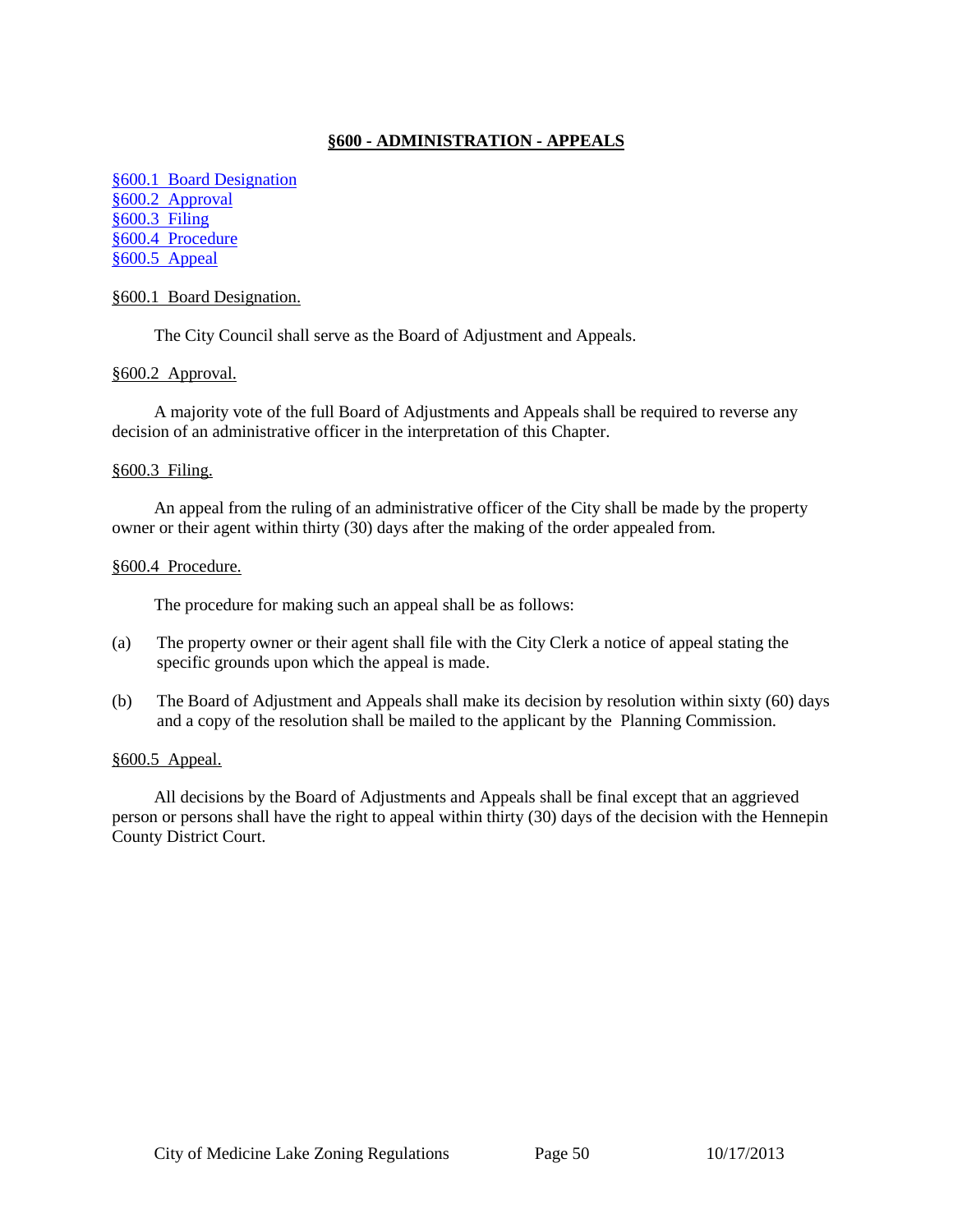# **§700 - ADMINISTRATION - CERTIFICATE OF OCCUPANCY OF ZONING**

# [§700.1 Certificate Required](#page-50-0) [§700.2 Application](#page-50-1)

## <span id="page-50-0"></span>§700.1 Certificate Required.

No building or structure hereafter erected or moved, or that portion of an existing structure or building erected or moved shall be occupied or used in whole or in part for any purpose whatsoever until a certificate of occupancy of zoning shall have been issued by the Building Inspector stating that the building or structure complies with all of the provisions within this Chapter and applicable state building code sections.

# <span id="page-50-1"></span>§700.2 Application.

Said certificate shall be applied for coincident with the application for a building permit, conditional use permit, and/or variance and shall be issued within ten (10) days after the Building Inspector shall have found the building or structure satisfactory and given final inspection. Said application shall be accompanied by a fee as established by City Council resolution.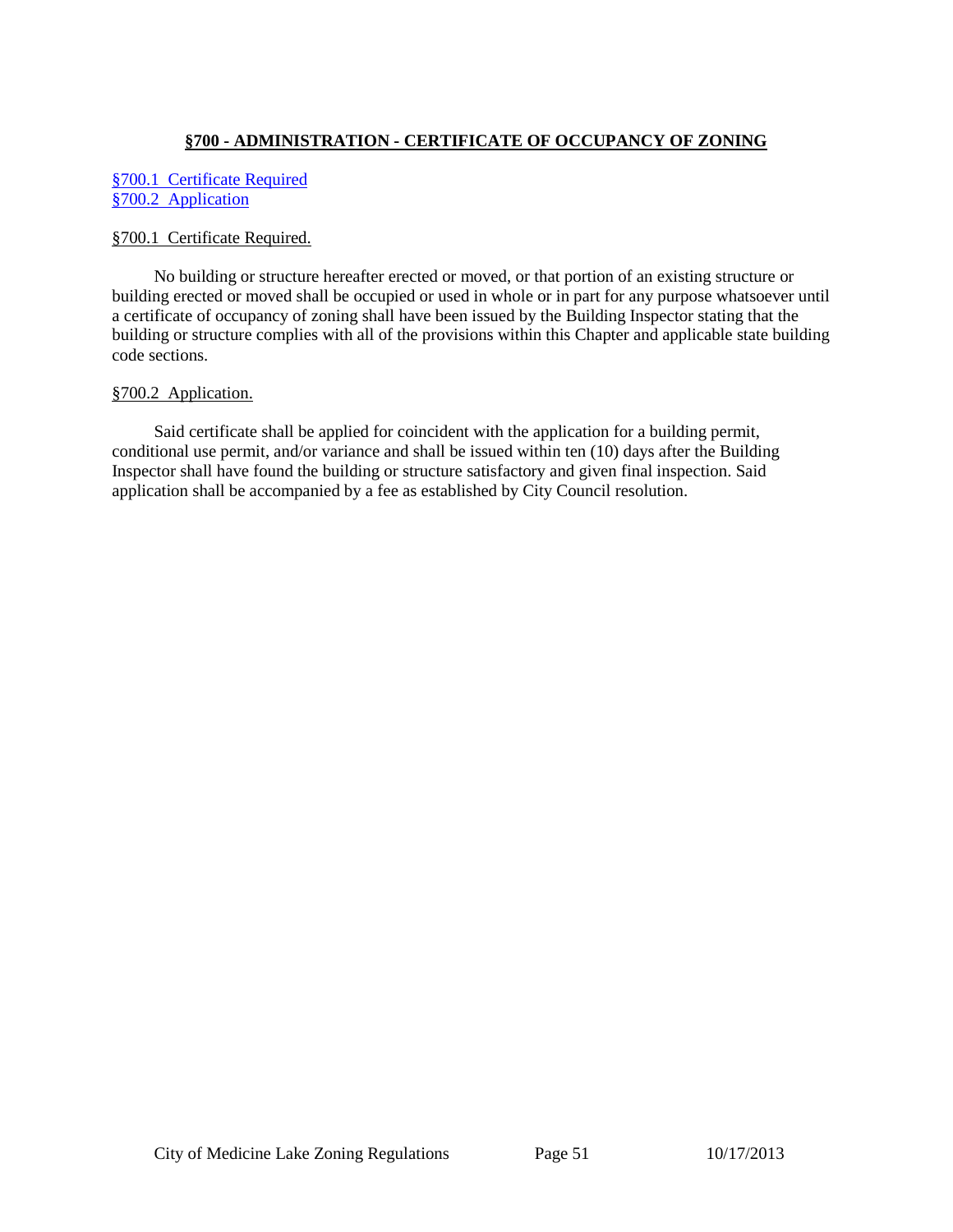# **§800 - ENFORCEMENT AND PENALTIES**

## [§800.1 Enforcement](#page-51-0) [§800.2 Violation](#page-51-1)

#### <span id="page-51-0"></span>§800.1 Enforcement.

This Chapter shall be administered and enforced by the Building Inspector who is appointed by the City Council. The Planning Commission may institute in the name of the City of Medicine Lake any appropriate actions or proceedings against a violator as provided by statute, charter, ordinance or regulation.

## <span id="page-51-1"></span>§800.2 Violation.

 $\overline{a}$ 

Any person who violates any of the provisions of this Chapter shall be found guilty of a misdemeanor and shall upon conviction, be subject to a fine or imprisonment as provided for by Minnesota State Statutes, plus the cost of prosecution in either case. Each day that a violation exists shall constitute a separate offense. [1](#page-51-2)

<span id="page-51-2"></span>*<sup>1</sup> Section §800.2 amended by Ordinance 92, March 6, 2006.*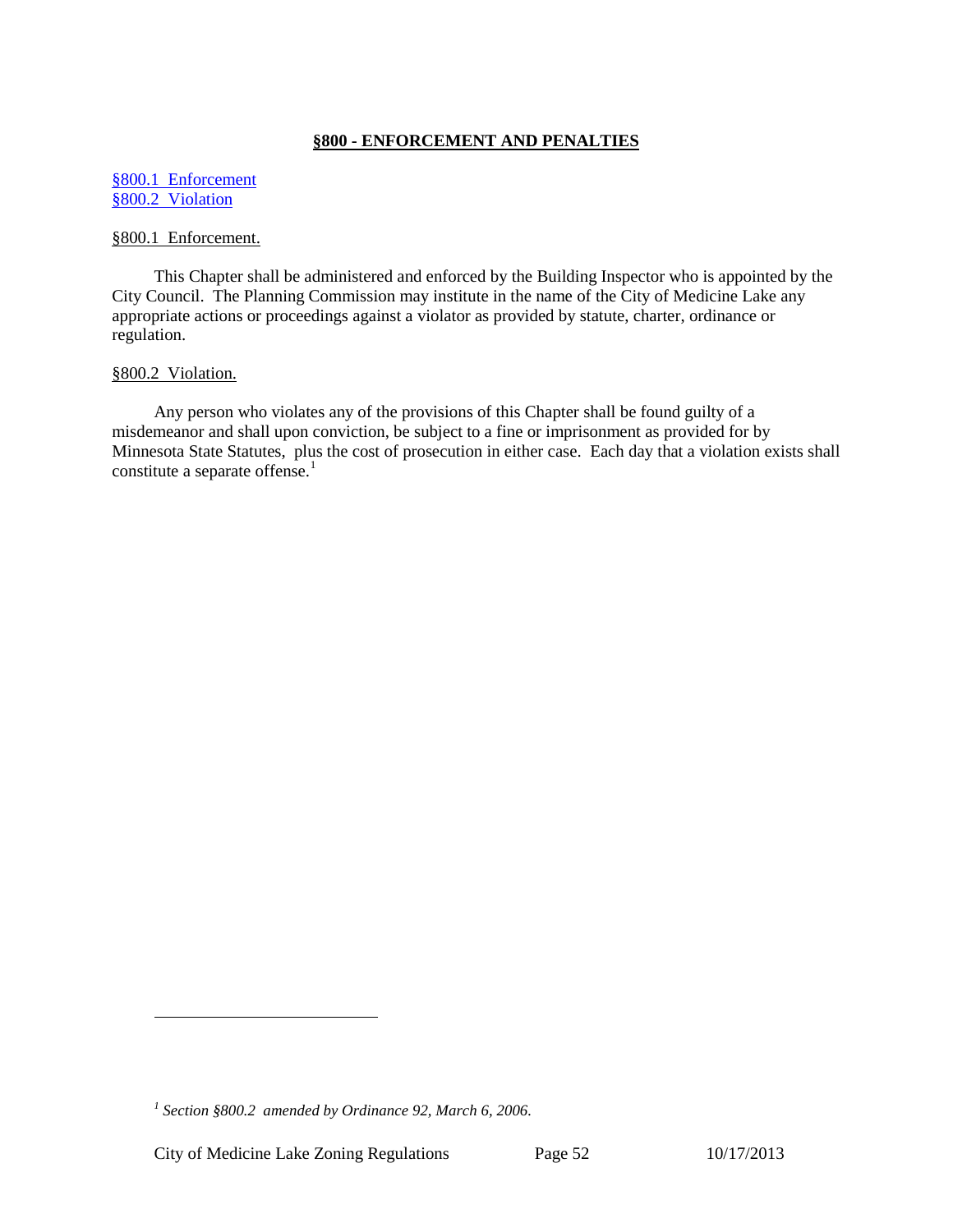# **§900 - NON-CONFORMING BUILDINGS, STRUCTURES AND USES[1](#page-52-3)**

<span id="page-52-0"></span>[§900.1 Purpose](#page-52-0) [§900.2 Definitions](#page-52-1) [§900.3 Non-conformities in General](#page-52-2) §900.4 [Non-conforming uses](#page-53-0) [§900.5 Non-conforming structures](#page-53-1) [§900.6 Expansion Permit](#page-55-0) §900.7 [Non-conforming lots of record and construction of new dwellings.](#page-58-0)

## §900.1 Purpose.

It is the purpose of this section to provide for the regulation of non-conforming uses, structures and lots to specify those requirements, circumstances and conditions under which non-conforming uses, structures and lots will be operated and maintained.

## <span id="page-52-1"></span>§900.2 Definitions.

 $\overline{a}$ 

For purposes of this Article and in addition to definitions provided within Section 200.2 of the City of Medicine Lake Zoning Regulations, the following words and phrases shall have the meanings respectively ascribed to them by this subsection:

- (a) Structural Alteration: a change that occurs to a structure that does not increase the height or building footprint, envelope or shell of a structure.
- (b) Structural Expansion: a change to a structure that increases the height or building footprint, envelope or shell.

## <span id="page-52-2"></span>§900.3 Non-conformities in General

The following applies to all non-conformities in general:

- (a) Determination of non-conforming status. A use, structure or lot will be considered legally nonconforming if it can be demonstrated by clear and convincing evidence that, prior to October 12, 1999, or a subsequent amendment to this chapter, the use, structure or lot was established, altered, enlarged or converted and occupied pursuant to building permits issued by the City. The burden of establishing that a non-conforming use, structure or lot is a legal non-conforming use, structure or lot shall, in all cases, be solely upon the owner of such non-conformity.
- (b) Repairs and maintenance. Incidental repairs and normal maintenance of non-conformities shall be permitted unless such repairs are otherwise prohibited by the Code. Nothing in this Article shall be deemed to prevent keeping in good repair a structure in which a non-conforming use is conducted

<span id="page-52-3"></span>*<sup>1</sup> Section §900 amended by Ordinance 104, November 1, 2010.*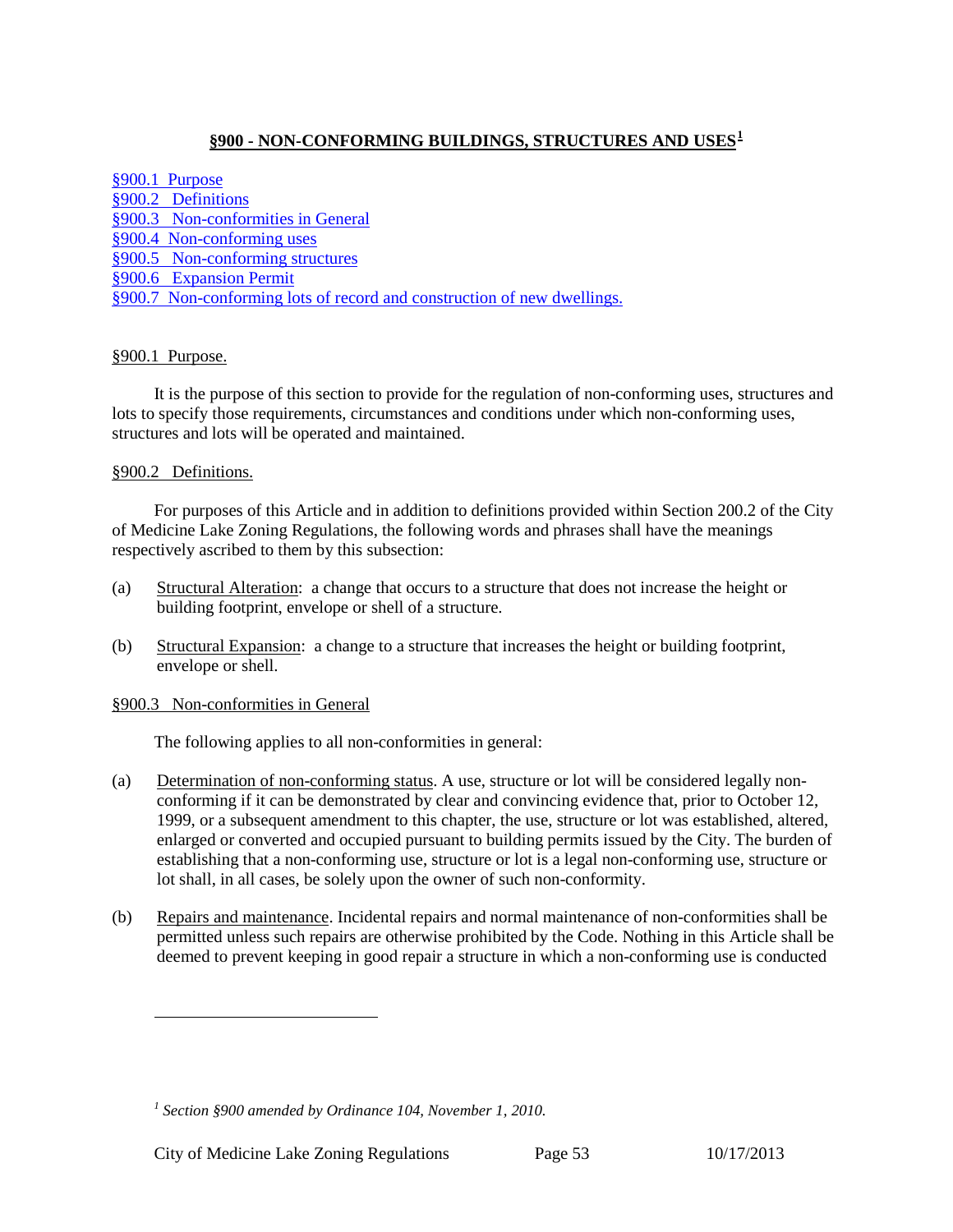but no such structure that is declared by the building official to be unsafe or unlawful by reason of physical condition shall be restored, repaired or rebuilt.

- (c) Authority to continue. Any non-conforming use, structure or lot may be continued in accordance with the provisions of this article.
- (d) Change of use, structure or lot. When any lawful non-conforming use, structure or lot in any district has been changed to a conforming status, it shall not thereafter be changed to any nonconforming use, structure or lot.

### <span id="page-53-0"></span>§900.4 Non-conforming uses

Any non-conforming use of land or structures may continue as long as it otherwise remains lawful, subject to the following provisions:

- (a) Extension, enlargement or intensification affecting land area. No such non-conforming use shall be extended, enlarged or intensified, nor extended to occupy a greater area of land or a greater height than that which is occupied on the effective date of adoption or amendment of this chapter and no additional accessory structures shall be established thereon.
- (b) Moving of non-conforming uses. No such non-conforming use shall be moved, in whole or in part, to any other portion of the lot not so occupied on the date of adoption of this section or to a parcel or lot not in conformance with this chapter.
- (c) Cease of non-conforming use. If such non-conforming use ceases for any reason for a period of one year (365 continuous days) or more, any subsequent use of such land or structure shall conform to the regulations specified in this chapter for the district in which such land is located.
	- (1) The casual, intermittent, temporary or illegal use of land or structures shall not be sufficient to establish the existence of a non-conforming use.
	- (2) The existence of a non-conforming use on part of a lot or tract of land shall not be construed to establish a non-conforming use on the entire lot or tract of land.
- (d) Discontinuance or succession of use. Any land on which such non-conforming use is discontinued and succeeded by a permitted use shall thereafter conform to the regulations for the district in which the land is located and the non-conforming use may not thereafter be resumed.
- (e) Extension, enlargement or intensification affecting structure. Any such non-conforming use may be expanded or extended throughout any part of a structure, provided that no structural alterations or enlargement of said structure shall occur except for those required by law or modifications made to provide an accessibility improvement upon approval of the building official or designee.
- (f) Change to a permitted use. Any such non-conforming use may change to a use that is permitted in the district in which such non-conforming use is located.
- (g) Destruction by fire or other peril. When any such non-conforming use is destroyed by fire or other peril it shall not be reconstructed except in conformance with the provisions of this chapter and as provided under Minnesota Statutes governing non-conformities, as amended from time to time.

<span id="page-53-1"></span>§900.5 Non-conforming structures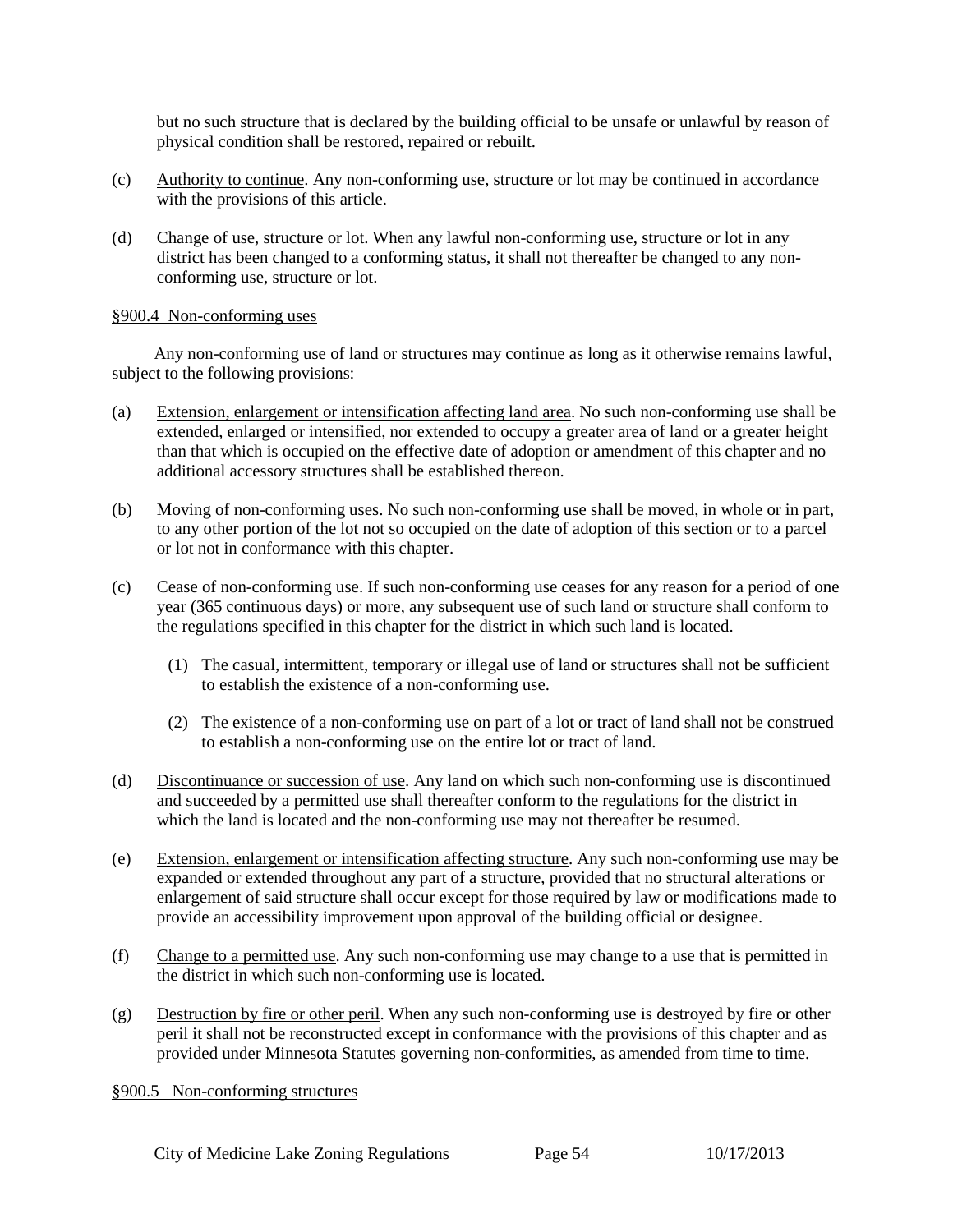The following standards shall apply to non-conforming structures, provided that such structure is not located in any Floodplain District:

(a) Alterations or expansions. Structural alterations or expansions of a non-conforming structure existing on the effective date of adoption of this article shall not increase the degree of nonconformity and shall be constructed in compliance with the regulations of the district in which it is located.



- (1) Alterations may be made to a non-conforming residential structure to improve the livability, provided such alteration does not increase the number of dwelling units beyond what is permitted in the district in which the structure is located.
- (2) Expansions to a non-conforming structure may be made provided that portion of the structure that is being expanded occurs without violating the standards of this code.
- (3) Expansions to a non-conforming structure, where such expansion may violate the standards of this code, may be permitted through the granting of an expansion permit. An expansion permit would be considered so long as the expansion occurs within the existing horizontal degree of non-conformity.
- (4) Substantial alterations made on a voluntary basis that include removal of, or expansion of a structures foundation, would require the structure to be brought into consistency with the provisions of the Medicine Lake Zoning Code
- (b) Moving of a structure. When a non-conforming structure is moved on a lot for any distance whatsoever, it shall thereafter conform to the regulations for the district in which it is located.
- (c) Destruction by fire or other peril. When a non-conforming structure is destroyed by fire or other peril it shall be reconstructed in conformity with the provisions of this chapter, except:
	- (1) Non-conforming single-family residences in any residential district may be restored in the same footprint within one year, regardless of the extent of damage. Restoration shall be evidenced by obtaining a building permit within one year of the date of destruction of the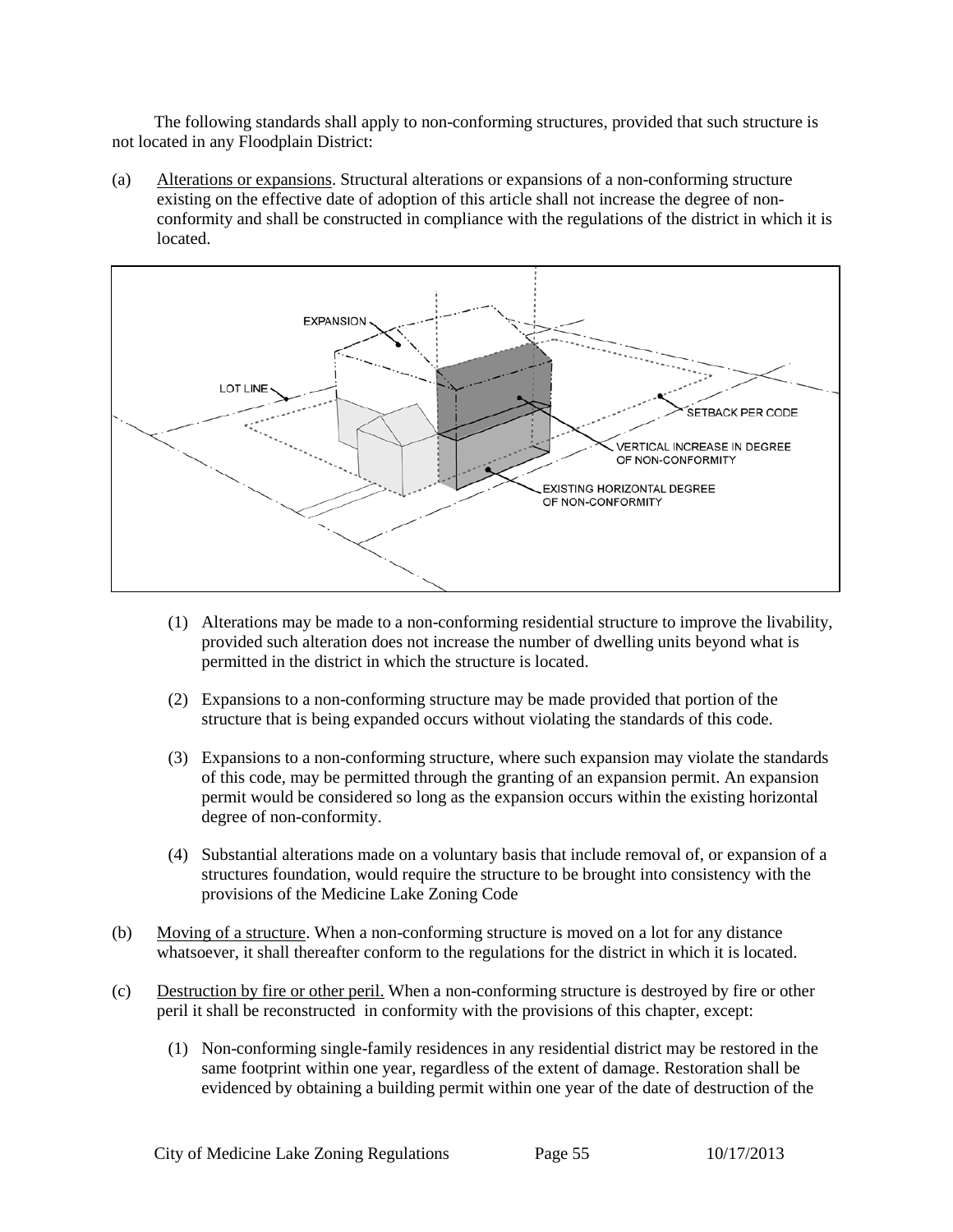non-conforming structure. If the foundation of such structure is altered, the structure shall be rebuilt to conform to current standards.

- (2) As provided under Minnesota Statutes regulating non-conformities as amended from time to time.
- (d) Parallel extensions. A parallel extension of a nonconforming structure shall be considered a further encroachment resulting in an increase in the degree of non-conformity.
- (e) Accessibility improvement. Notwithstanding the above, any modification to an existing non-conforming structure to provide an accessibility improvement shall be permitted upon approval of the building official or designee of the City.



## <span id="page-55-0"></span>§900.6 Expansion Permit

- (a) Purpose. The purpose of this section is to provide for deviations from the literal provisions of this Chapter when its application would prevent reasonable expansion and to grant such expansion permits for non-conforming structures only when it is demonstrated that such actions will be in keeping with the spirit and intent of this Chapter.
- (b) The City Council shall serve as the Board of Adjustment and Appeals.
- (c) Review Criteria. An expansion permit may be granted, but is not required, after the City Council has determined that the applicant has proven that:
	- (1) The proposed expansion meets the intent and purpose Comprehensive Plan.
	- (2) There are special conditions or circumstances which prevent the expansion from being constructed in a conforming manner.
	- (3) The expansion requested is the minimum necessary to accomplish the intended purpose of the applicant. The expansion will not intrude farther into the required setback beyond the distance of the existing structure.
	- (4) The function and aesthetics of the expansion are consistent with the existing structure and use.
	- (5) The expansion would not adversely affect or alter the essential character of the neighborhood.
	- (6) The resulting drainage pattern does not adversely impact adjacent properties.
	- (7) The expansion does not impair an adequate supply of light and air to adjacent property.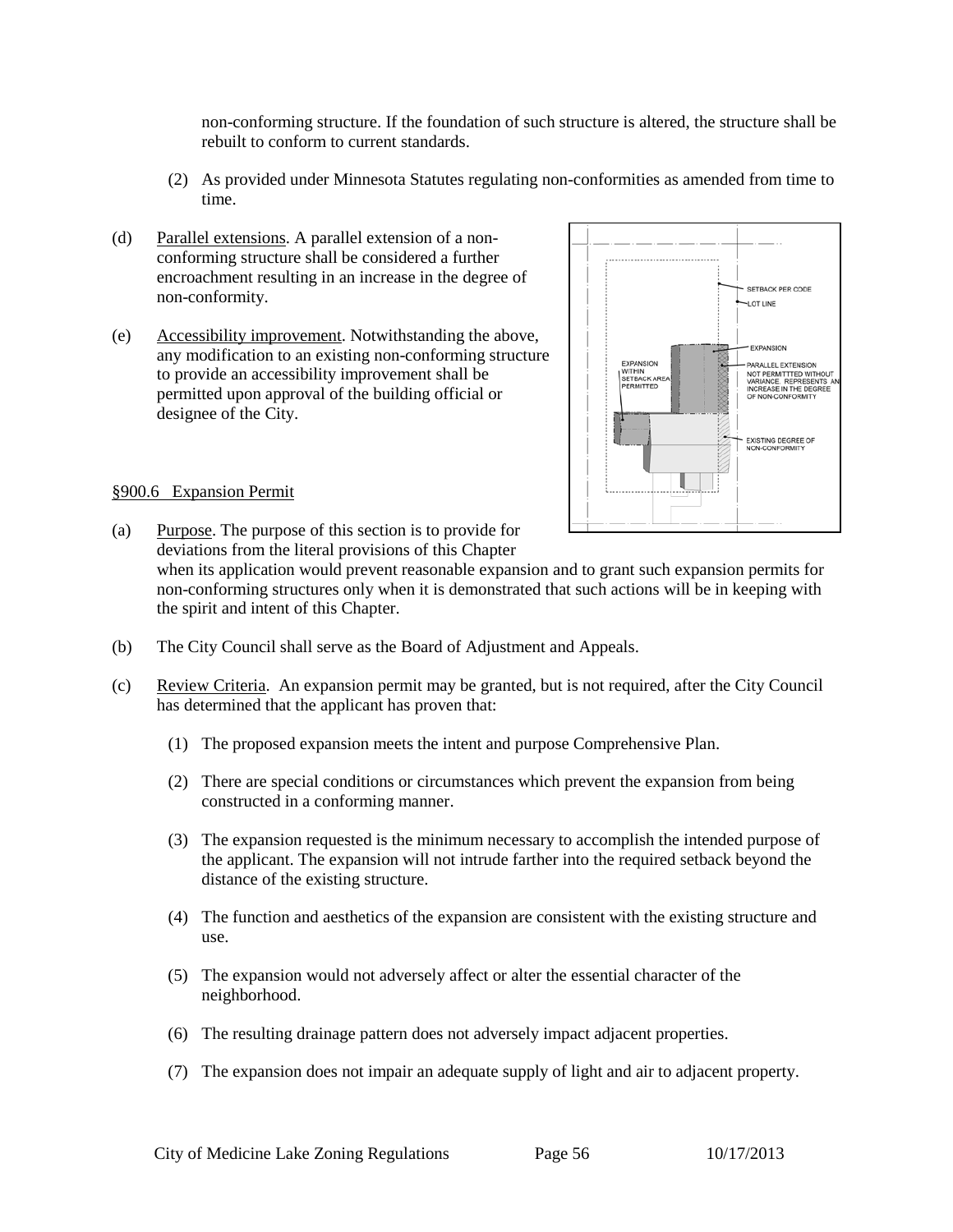- (8) The expansion does not increase the danger of fire or endanger the public safety.
- (9) The expansion does not increase noise levels affecting adjacent properties.

### (d) Procedures.

- (1) Requests for expansion permit, as provided within this chapter, shall be filed with the Planning Commission on an official application form. Such application shall be accompanied by a fee as provided for by City Council Resolution. Such application shall also be accompanied by ten (10) copies of detailed written and graphic material fully explaining the proposed change, development, or use and a list of property owners located abutting or immediately neighboring of the subject property obtained from and certified by Hennepin County or the City. The request for an expansion permit shall be placed on the agenda of the first possible Planning Commission meeting occurring fourteen (14) days after the date of submission of the application. The request shall be considered officially submitted when all the informational requirements are complied with.
- (2) The Planning Commission shall conduct the hearing, and report its findings and make recommendations to the City Council. Notice of said hearing shall be at least three (3) days prior to said hearing.
- (3) Failure of a property owner to receive said notice shall not invalidate any such proceedings as set forth within this chapter.
- (4) The Planning Commission and City Council shall have the authority to request additional information from the applicant concerning physical or operational factors or to retain expert testimony with the consent and at the expense of the applicant concerning operational factors, said information to be declared necessary to establish performance conditions in relation to all pertinent sections of this Chapter. Failure of an applicant to supply all necessary supportive information may be grounds for denial of the request.
- (5) The applicant or representative thereof shall appear before the Planning Commission to answer question concerning the proposed expansion permit.
- (6) The Planning Commission shall make findings of fact and recommend approval or denial of the request. The Commission's recommendation shall be presented to the Council.
- (7) Upon receiving the report and recommendation of the Planning Commission, the City Clerk shall place the report and recommendation on the agenda for the next regular City Council meeting. Such reports and recommendations shall be entered in and made part of the permanent written record of the City Council meeting.
- (8) The Council shall review the application and may at its option conduct a public hearing on the request.
- (9) The Council shall make finding of fact and approve or deny a request for an expansion permit within sixty (60) days after receipt of the application as provided by Minnesota Statute Section 15.99.
- (10) An expansion permit shall be by a majority vote of the Council.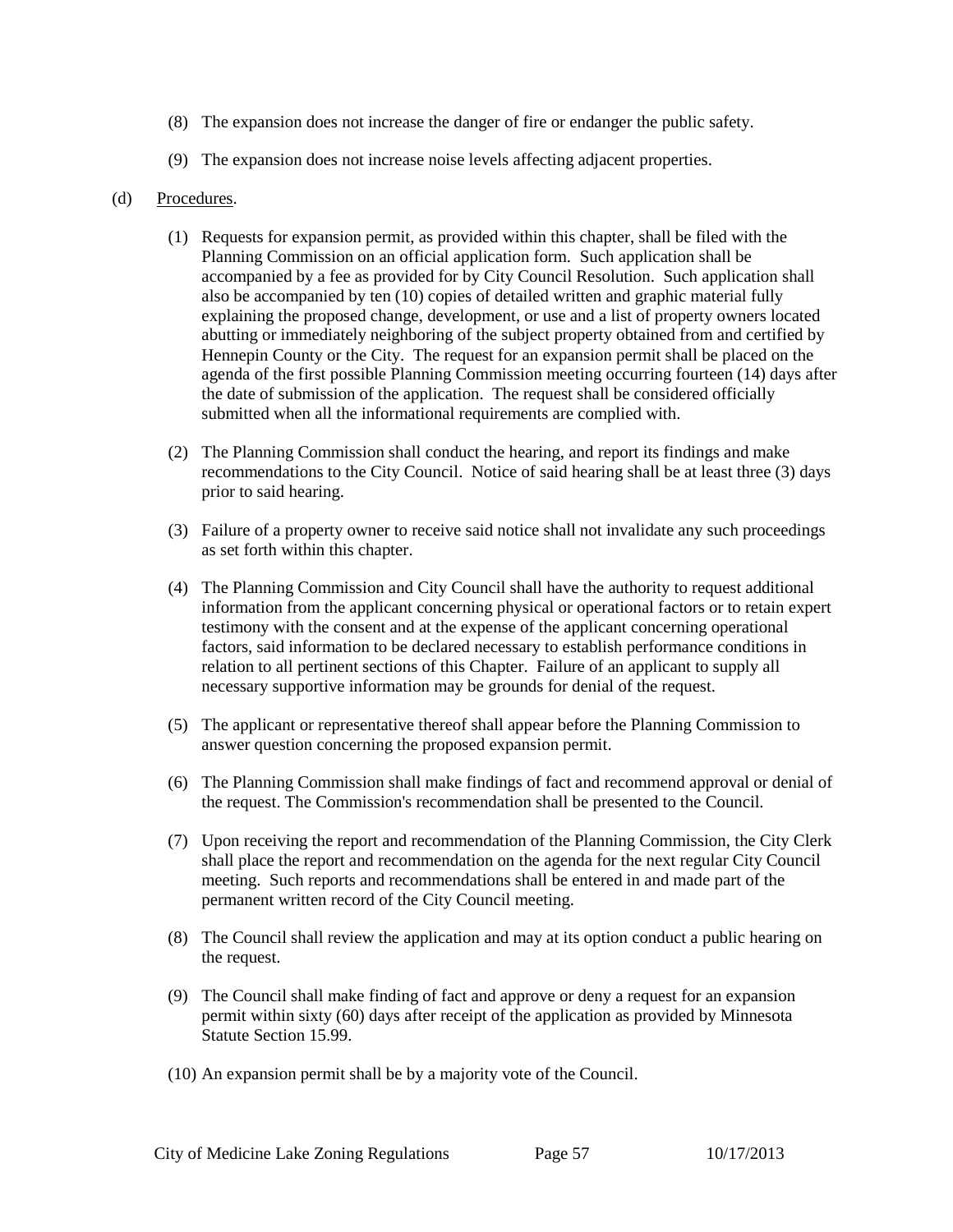- (11) All decisions by the Council involving an expansion permit shall be final except that an aggrieved person or persons shall have the right to appeal within thirty (30) days of the decision to the Hennepin County District Court.
- (12) Whenever an expansion permit has been considered and denied by the City Council, a similar application and proposal for an expansion permit or other land use application affecting substantially the same property shall not be considered again by the Planning Commission or City Council for at least six (6) months from the date of its denial, unless a decision to reconsider such matter is made by a majority of the full City Council.
- (13) If a request for an expansion permit receives approval of the City Council, the City Council may request the applicant to record such with the County Registrar of Titles. The applicant, immediately upon recording such, or as soon as reasonably possible, shall furnish the City proof of recording. No building permit for the property in question will be granted until such proof of recording is furnished to the City.
- (e) Lapse of Expansion Permit. For all expansion permits granted after the effective date of this ordinance, if within one (1) year after granting an expansion permit the expansion as allowed by the expansion permit shall not have been initiated or utilized, then such expansion permit shall become null and void unless a petition for an extension of time in which to complete or utilize the use has been granted by the Council. Such extension shall be requested in writing and filed with the Planning Commission at least thirty (30) days before the expiration of the original expansion permit or appeal. There shall be no charge for the filing of such petition. The request for extension shall state facts showing a good faith attempt to complete or use the permitted in the expansion permit or appeal. Such petition shall be presented to the Council for decision.
- (f) Performance Security.
	- (1) Upon approval of an expansion permit, the City shall be provided, where deemed necessary by the Council, with an irrevocable letter of credit, surety bond, cash escrow, certificate of deposit payable to the City, or cash deposit prior to the issuing of building permits or initiation of work on the proposed improvements or development. Said security shall guarantee conformance and compliance with the conditions of the expansion permit and City Chapter provisions.
	- (2) The security shall be in the amount equal to one hundred twenty-five (125) percent of the City Engineer's or Building Inspector's estimated costs of labor and materials for the proposed improvements or development.
	- (3) The City shall hold the security until completion of the proposed improvements or development and a certificate of occupancy indicating compliance with the expansion permit and City regulations has been issued by the Building Inspector.
		- a. Failure to comply with the conditions of the expansion permit or appeal and City regulations shall result in forfeiture of the security.
		- b. Whenever a performance guarantee is imposed by the City, the applicant shall be required to enter into a performance agreement with the City. This agreement is to provide authorization to the City to utilize the posted security and complete stipulated work should the applicant fail to meet the terms and conditions of the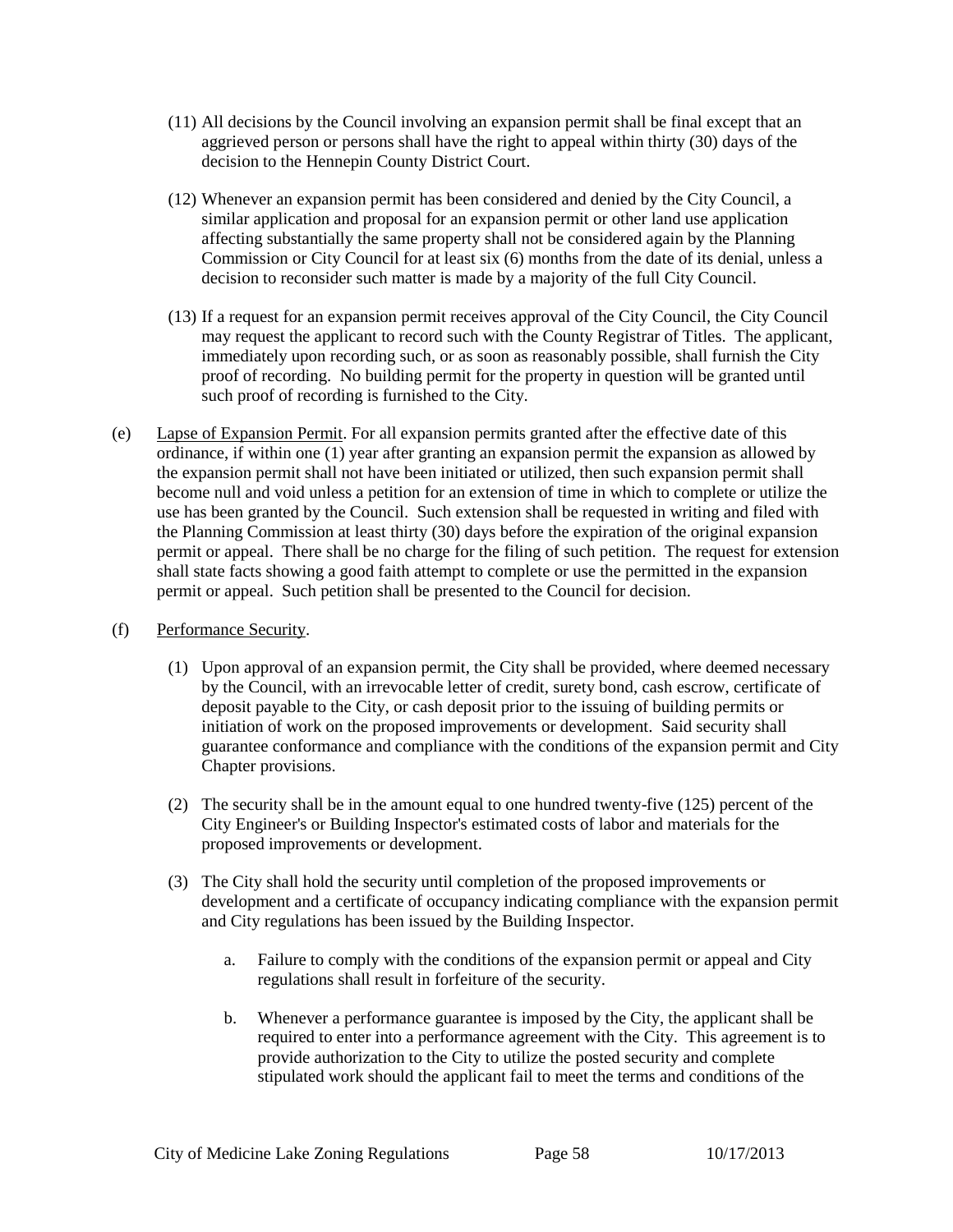permit. Said agreement shall hold harmless the City for completion of the work and address other matters as may be determined by the City Attorney.

(g) Certified Survey Required. A certified survey of the subject site in question shall be required to show present topography, boundary lines, and other significant features including structures, significant landscape features (such as trees with a diameter of more than twelve (12) inches). Survey to include features from the adjacent properties within twenty (20) feet of the subject property or a further distance as required to determine the line of sight setback, where it applies.

### <span id="page-58-0"></span>§900.7 Non-conforming lots of record and construction of new dwellings.

In any district in which single-family dwellings are permitted, notwithstanding limitations imposed by other provisions of this Code, a single-family dwelling and customary accessory structures may be erected on a single lot of record established prior to October 12, 1999, provided that such structure is not located in any Floodplain District. This provision shall apply even though such lot fails to meet the requirements for lot area or width, or both, that are applicable in the district. Yard setback dimensions and other requirements not involving area or width, or both, of the lot shall conform to the regulations for the district in which the lot is situated*.*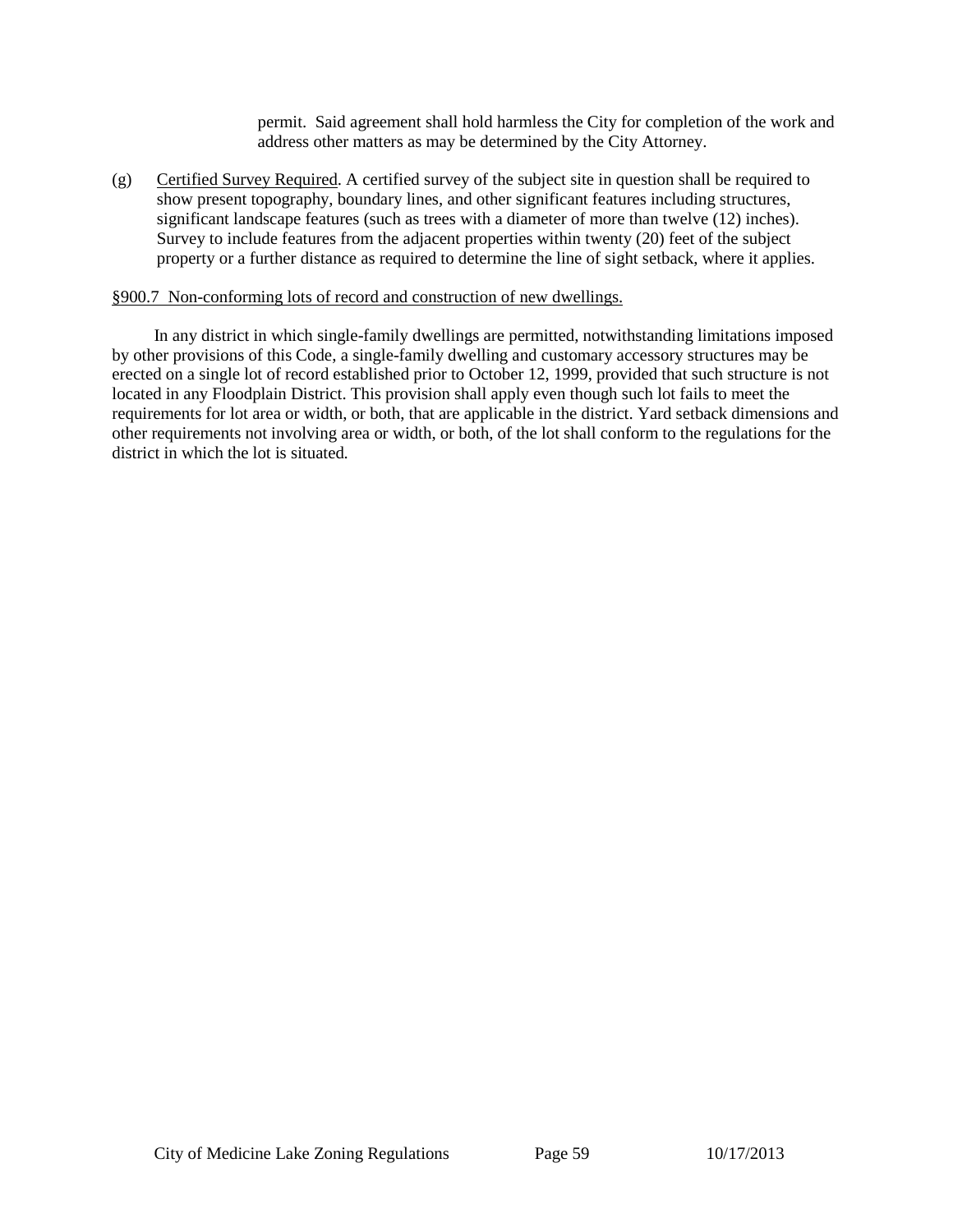## **§1000 - GENERAL BUILDING AND PERFORMANCE REQUIREMENTS**

| \$1000.1  | <b>Purpose</b>                                                      |
|-----------|---------------------------------------------------------------------|
| \$1000.2  | <b>Dwelling Unit Restriction</b>                                    |
| \$1000.3  | <b>Platted and Unplatted Property</b>                               |
| \$1000.4  | <b>Accessory Buildings, Uses and Equipment</b>                      |
| \$1000.5  | <b>Swimming Pools</b>                                               |
| \$1000.6  | Fences                                                              |
| \$1000.7  | <b>Required Fencing, Screening, and Landscaping</b>                 |
| \$1000.8  | <b>Traffic Visibility</b>                                           |
| \$1000.9  | <b>Drainage Plans</b>                                               |
| \$1000.10 | Glare                                                               |
| \$1000.11 | <b>Smoke</b>                                                        |
| \$1000.12 | <b>Dust and Other Particulate Matter</b>                            |
| §1000.13  | <b>Odors</b>                                                        |
| \$1000.14 | <b>Noise</b>                                                        |
| §1000.15  | Refuse                                                              |
| \$1000.16 | <b>Outside Storage, Residential, Commercial and Industrial Uses</b> |
| §1000.17  | <b>Sewage Disposal</b>                                              |
| §1000.18  | <b>Waste Material</b>                                               |
| §1000.19  | <b>Bulk Storage (Liquid)</b>                                        |
| §1000.20  | <b>Radiation Emission</b>                                           |
| §1000.21  | <b>Electrical Emission</b>                                          |

# <span id="page-59-0"></span>§1000.1 Purpose.

The purpose of this section is to establish general development performance standards. These standards are intended and designed to assure compatibility of uses; to prevent urban blight, deterioration and decay; and to enhance the health, safety and general welfare of the residents of the City.

# <span id="page-59-1"></span>§1000.2 Dwelling Unit Restriction.

- (a) No garage, tent, accessory building, recreational vehicle or travel trailer shall at any time be used as living quarters, temporarily or permanently.
- (b) Basements and cellars may be used as living quarters or rooms as a portion of the principal residential dwelling. Energy conserving designs in housing are not prohibited by this provision of this Chapter, provided that a conditional use permit is approved by the Council and the structure complies with standards imposed by the State and the Uniform Building Code.
- (c) Tents, play houses or similar structures may be used only for play or recreational purposes.
- (d) No accessory building or structure other than a fence or temporary construction office may be constructed prior to the time of construction of the principal building or structure.

## §1000.3 Platted and Unplatted Property.

(a) Any person desiring to improve property shall submit to the Building Inspector a Certificate of Survey of said premises and information on the location and dimensions of existing and proposed buildings, location of easements crossing the property, encroachments, and any other information which may be necessary to ensure conformance to City regulations.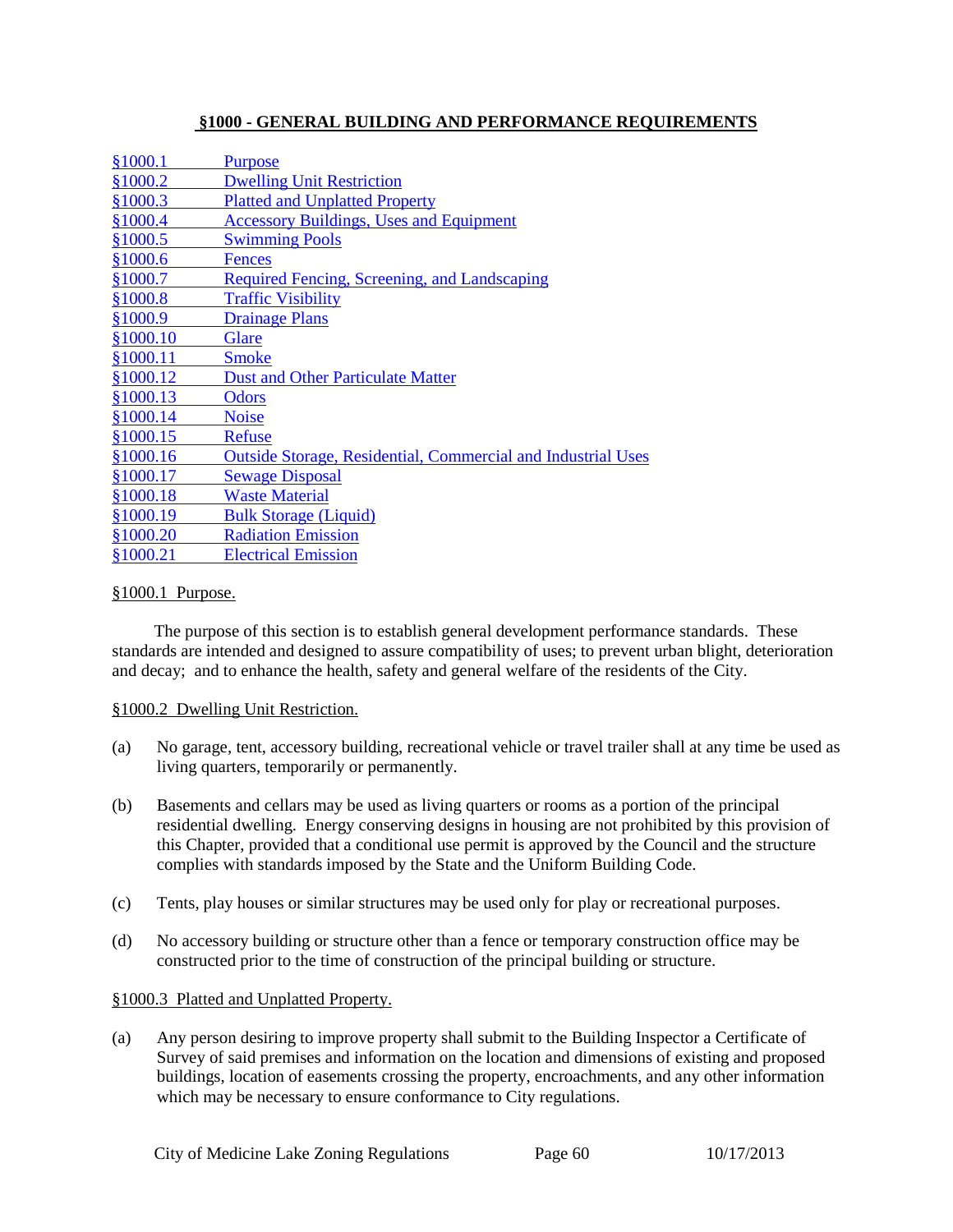- (b) All buildings shall be so placed so that they will not obstruct future streets which may be constructed by the City in conformity with existing streets and according to the system and standards employed by the City.
- (c) Except as provided in this Chapter, not more than one principal building shall be located on a lot. The words "principal building" shall be given their common, ordinary meaning as defined in §200 of this Chapter. In case of doubt or on any questions or interpretation, the decision of the Planning Commission shall be final, subject to the right of appeal.
- <span id="page-60-0"></span>(d) No building, or improvement shall extend beyond the line of sight.

## §1000.4 Accessory Buildings, Uses and Equipment.

- (e) Single family detached uses.
	- (1) Setbacks.
		- a. Front Yard: 35 feet
		- b. Side Yard: 3 feet
		- c. Rear Yard: 3 feet
		- d. Lakeside: No accessory building shall be placed forward of the principal building lakeside.
	- (2) Height.

| a.             | Garages:                             | 16 feet |
|----------------|--------------------------------------|---------|
| $\mathbf{b}$ . | Sheds and other accessory buildings: | 12 feet |

- (3) The total floor area of either an attached garage, a detached garage, an accessory building, or their combined area for a single family detached dwelling shall not exceed one thousand five hundred (1500) square feet of floor area and not exceed the ground coverage of the dwelling.
- (4) No building permit shall be issued for more than one (1) detached private garage for each single family dwelling, and such garage shall not exceed one-thousand (1000) square feet.
- (5) No accessory building shall occupy more than one hundred fifty (150) square feet except for a detached garage.
- (6) No building permit shall be issued for the construction of an accessory building when two (2) or more existing accessory buildings are located on the same lot, except by conditional use permit. A detached garage is considered an accessory building.
- (7) All accessory buildings shall require a building permit.
- (f) Building Type and Standards:
	- (1) The same or similar quality exterior building material shall be used in the accessory building and in the principal building. All accessory buildings shall also be compatible with the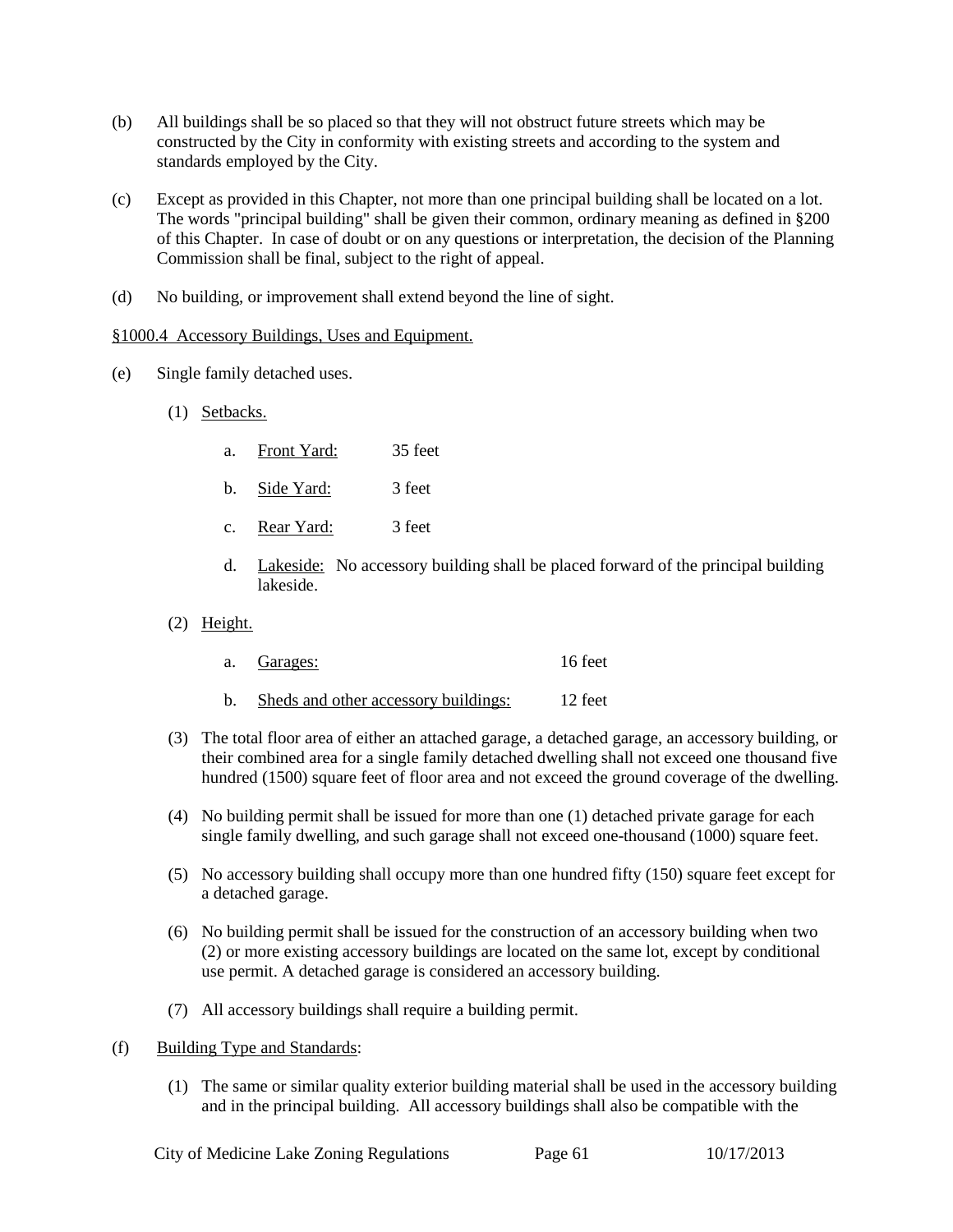principal building on the lot. "Compatible" means that the exterior appearance of the accessory building is not different from the principal building from an aesthetic and architectural standpoint as to cause:

- a. A difference, to a degree, of incongruity as determined by the City Council; or,
- b. A depreciation of neighborhood or adjacent property values.
- (2) Pole buildings or steel sheds are not permitted.
- (3) No accessory structure including detached garages shall be provided with plumbing fixtures. $<sup>1</sup>$  $<sup>1</sup>$  $<sup>1</sup>$ </sup>

## <span id="page-61-0"></span>§1000.5 Swimming Pools.

- (a) Swimming pools shall be subject to the requirements of §1000.4 of this Chapter including lakeside setback provisions which require the pool to maintain the principal structure setbacks as determined.
- (b) Swimming Pool Protection.
	- (1) A permit shall be required for all swimming pools. Each application for a permit to construct or erect a swimming pool shall be accompanied by plans of sufficient detail to show:
		- a. The proposed location and its relationship to the other buildings and structures on the lot.
		- b. The surface area, depth and volume in gallons of the pool.
		- c. Fencing and other fixtures existing on the lot, including utility location and trees.
		- d. The location, size and types of equipment to be used in connection with the pool, including but not limited to filter unit, pump, fencing and the pool itself.
		- e. That the requirements contained in Item (2) below will be satisfied.
	- (2) All below ground pools for which a permit is required and granted shall be provided with safeguards to prevent children from gaining uncontrolled access. This can be accomplished with fencing, screening or other enclosure, or any combination thereof, of sufficient density as to be impenetrable. If fences are employed, they shall be at least four (4) feet in height. The bottoms of the fences shall not be more than four (4) inches from the ground. Fences shall be of a non-corrosive material and shall be constructed so as to be not easily climbable. All fence openings or points of entry into the pool enclosure shall be equipped with gates or doors. All gates or doors to swimming pools shall be equipped with self-closing and self-

 $\overline{a}$ 

<span id="page-61-1"></span>*<sup>1</sup> Section §1000.4 amended by Ordinance 91, September 12, 2005.*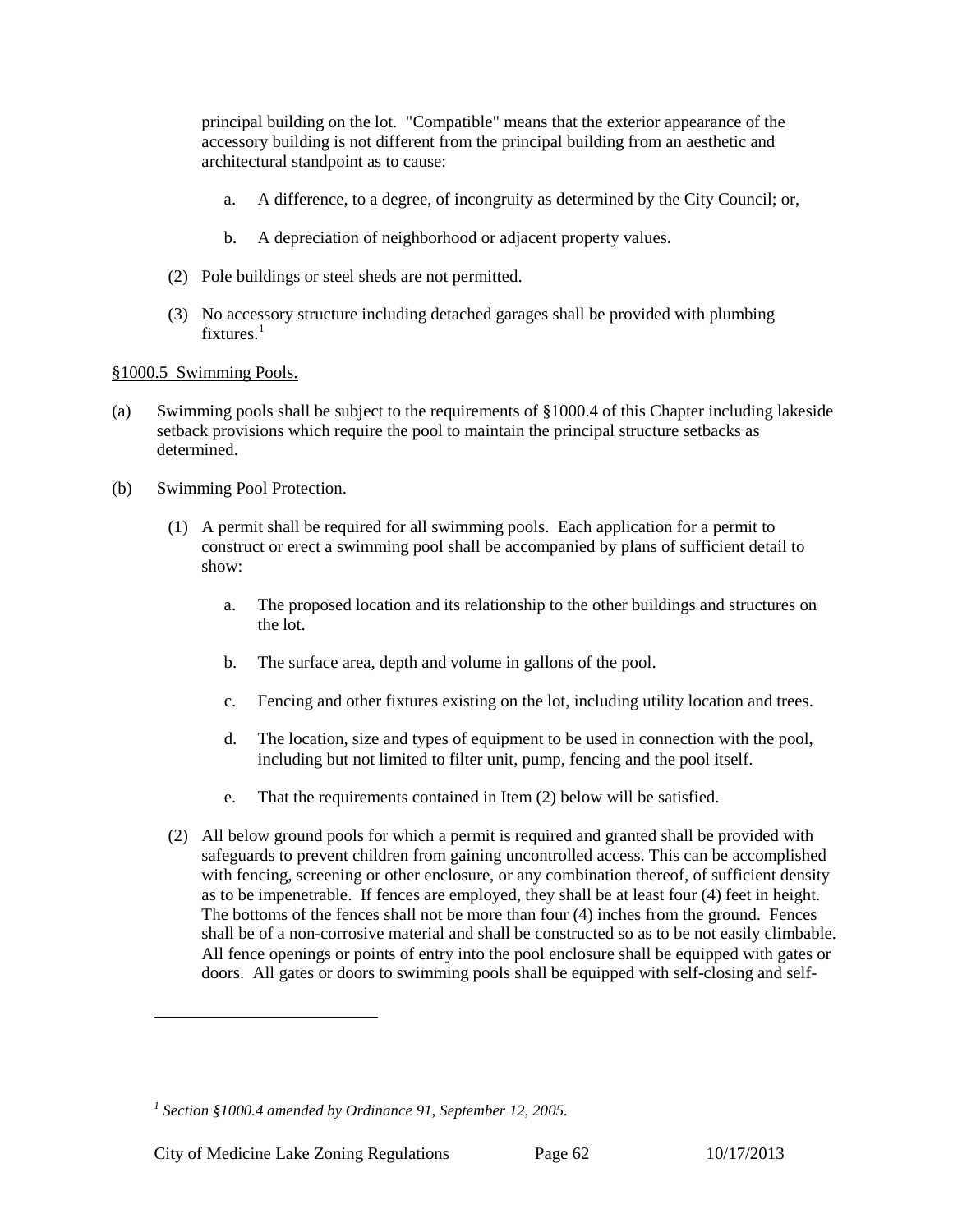latching devices placed at a sufficient height so as to be inaccessible to all small children. All fence posts shall be decay or corrosion resistant and shall be set in concrete bases or other suitable protection.

- (c) Above ground pools are prohibited.
- <span id="page-62-0"></span>(d) Hot tubs and spas are not considered pools.

### §1000.6 Fences.

Fences shall be permitted in all yards subject to the following:

- (a) Permit. A building permit is not required.
- (b) Locations. All boundary line fences shall be located entirely upon the private property of the person constructing such fence. The Building Inspector may require the owner of the property upon which a fence now exists, or may require any applicant for a fence permit to establish the boundary lines of a person's property by a survey thereof to be made by a registered land surveyor. In the event of disputed boundary line, the fence shall be at least three feet from the midpoint of the disputed lines.
- (c) Construction and Maintenance. Every fence shall be constructed in a substantial, professional manner and of substantial material reasonably suited for the purpose for which the fence is proposed to be used. Every fence shall be maintained in a condition of reasonable repair and shall not be allowed to become and remain in a condition of disrepair or danger, or constitute nuisance, public or private. Any such fence which is, or has become dangerous to the public safety, health or welfare, is a public nuisance, and the City Council shall commence proper proceedings for the abatement thereof.
- (d) Barbed wire fences and electric fences shall not be permitted.
- (e) Solid walls six (6) feet in height may be constructed and maintained only in the buildable area of a lot by a conditional use permit only.
- (f) On corner lots in all districts, no sight blocking fence or screen shall be permitted within the triangular area defined as beginning at the intersection of the projected right-of-way lines of two intersecting streets, thence thirty (30) feet from the point of beginning on the other right-of-way line, thence to the point of beginning.
- (g) Residential District Fences. All residential fences shall be placed within the property being fenced.
	- (1) Except in the case of a side yard on a corner lot which abuts a street, fences alongside property lines shall not be more than six (6) feet in height for the distance commencing from a point on such side property line located along the back (street) lot line and proceeding thence along such side property line to a point thereon which would be intersected by the front (lakeside) wall line of the existing principal structure on the lot.
	- (2) In order to protect the line of sight of neighbors, fences on the lake side of a house, shall not exceed 42 inches in height and shall be at least 75% open space for passage of air and light.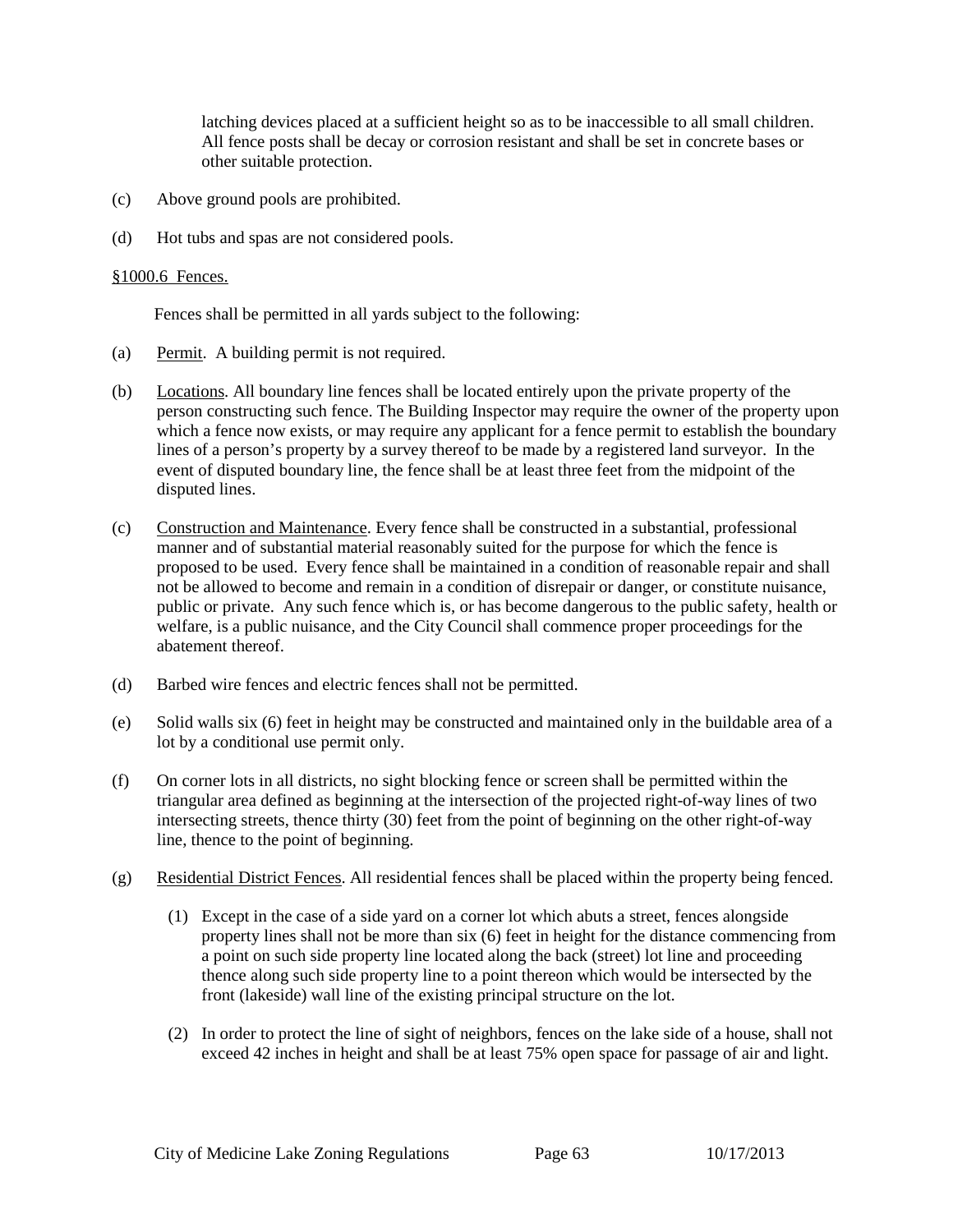- (3) Fences along any rear property line which is also the rear property line of an abutting lot shall not exceed six (6) feet in height.
- (4) Except in the case of a side yard on a corner lot which abuts a street, fences along a rear property line which line constitutes the side lot line of an abutting lot shall not exceed six (6) feet in height.
- (5) The required specific screening provisions for residential district shall supersede, where applicable, the general provisions of this Subsection.
- (6) All posts or similar supporting instruments used in the construction of fences shall be faced inward toward the property being fenced.
- (7) All fences shall not obstruct natural drainage.
- (8) No fence or portion thereof may be within seventy-five (75) feet of the ordinary high water mark.
- (9) No plantings shall be used as fencing if it impedes the site line of adjacent properties of their view of the lake.

## (h) Commercial District Fences.

- (1) All commercial fences shall be placed within the property being fenced. Fences extending across a required front yard or a require side yard which abuts a street on a corner lot shall be at least seventy-five (75) percent open for the passage of air and light and shall maintain the traffic visibility.
- (2) Business fences may be erected up to eight (8) feet in height. Fences in excess of eight (8) feet shall require a conditional use permit.
- (3) The screening provisions for commercial districts shall supersede, where applicable, the provisions of this Subsection.
- (i) Special Purpose Fences. Fences for special purposes and fences differing in construction, height or length may be permitted in any district in the City by issuance of a conditional use permit reviewed by the Planning Commission and approved by the Council. Findings shall be made that the fence is necessary to protect, buffer or improve the premises for which the fence is intended. The City may stipulate the height, location, construction, materials and type of special fence thereby permitted.

# <span id="page-63-0"></span>§1000.7 Required Fencing, Screening, and Landscaping.

- (a) Fencing and Screening. Where any business use (i.e., structure, parking or storage) abuts property zoned for residential use, that business or industry shall provide screening along the boundary of the residential property.
	- (1) A green belt planting strip shall consist of grass, plants shrubs, or trees, and shall be maintained in a "neat" appearance. This planting strip shall be designed to provide complete visual screening to a minimum height of six (6) feet. Earth mounding or berms may be used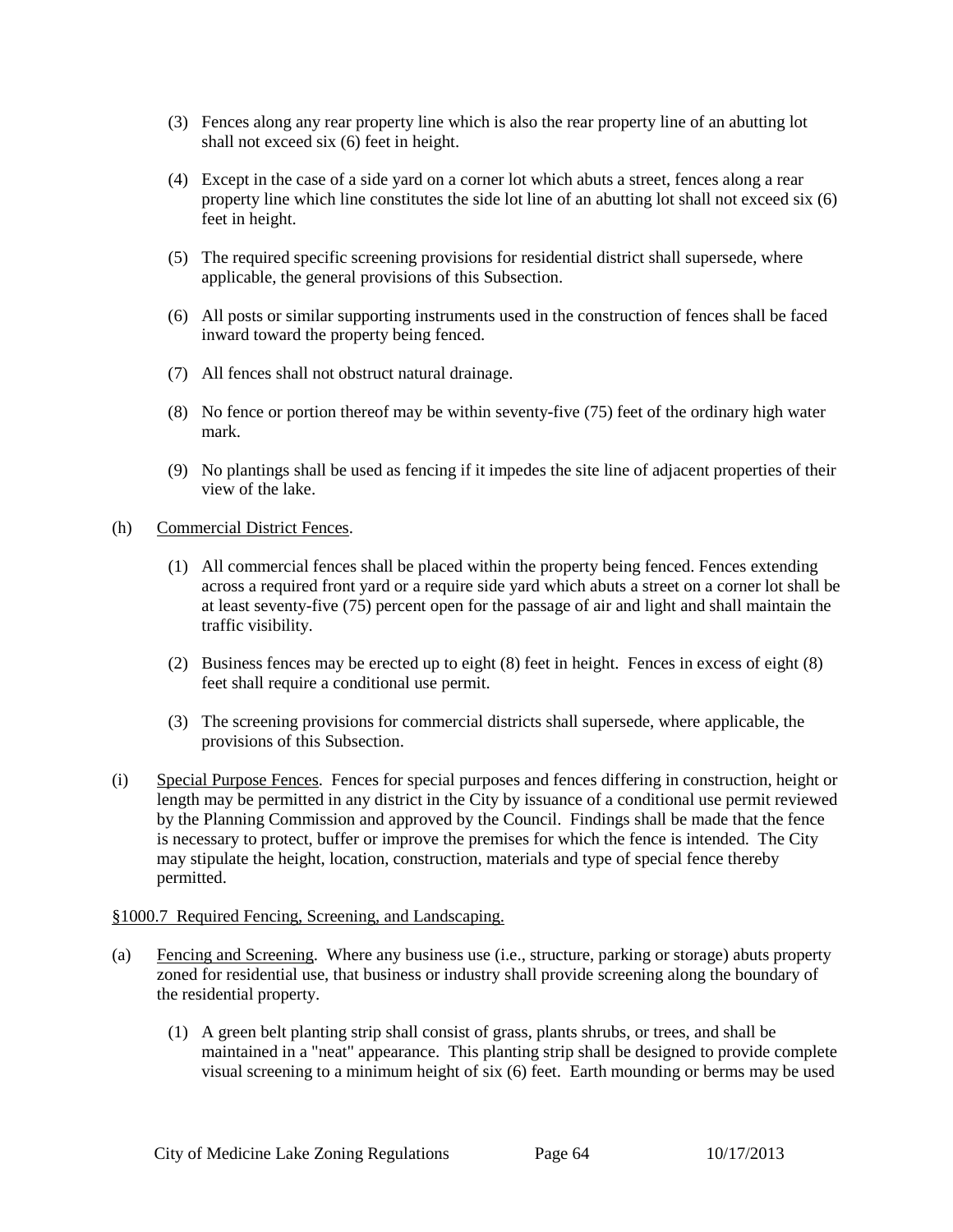but shall not be used to achieve more than three (3) feet of the required screen. The planting plan shall require the approval of the Council.

- (2) A required screening fence shall be constructed of masonry brick, wood or metal. Such fence shall provide a solid screening effect six (6) feet in height. The design and materials used in constructing a required screening fence shall be subject to the approval of the City Council. Fences in excess of six (6) feet in height shall require approval of the City Council.
- (b) Landscaping; General Residential. The lot area remaining after providing for off-street parking, off-street loading, sidewalks, driveways, building site and/or other requirements shall be landscaped using ornamental grass, shrubs, trees or other acceptable vegetation or treatment generally used in landscaping within one (1) year following the date of building occupancy. Fences or trees placed upon utility and/or city easements are subject to removal if required for the maintenance or improvement of the utility. Permits are required from the city council for such construction or planting: such requests are to be reviewed by the Planning Commission. Trees on utility easements containing overhead wires shall not exceed twenty (20) feet in height (The planting of large trees is not recommended under overhead wires).<sup>[1](#page-64-1)</sup>
	- (1) Spacing and Design.
		- a. Where plant materials are planted in two (2) or more rows, plantings shall be staggered in rows unless otherwise approved.
		- b. All areas within the property lines (or beyond, if site grading extends beyond) shall receive landscape treatment or surfacing. All exterior areas not paved or designated as roads, parking or storage, must be planted into ornamental vegetation (lawns, ground covers or shrubs) and shall not be made impervious unless otherwise approved by the City Council.
	- (2) Existing Trees. With respect to existing trees in new developments, all trees on the site are to be saved which do not have to be removed for street, buildings, utilities, drainage or active recreational purposes. Trees over six (6) inches in diameter that are to remain, are to be marked with a red band and to be protected with snow fences or other suitable enclosure, prior to any site grading or excavation. The City may further require that the Applicant retain a professional forester to prepare a forest inventory and management plan for the development, in order to control and abate any existing or potential shade tree disease.
	- (3) Mechanical Equipment. All mechanical equipment such as air conditioning units, etc., erected on the roof of any structure, shall be screened so as not to be visible.

# <span id="page-64-0"></span>§1000.8 Traffic Visibility.

 $\overline{a}$ 

(a) Fences, Walls and Hedge. No fence, wall, plantings or hedge shall be erected, placed, planted or allowed to grow in such a manner as to materially impede vision between a height of two (2) feet

<span id="page-64-1"></span>*<sup>1</sup> Section §1000.7 amended by Ordinance 92, March 6, 2006*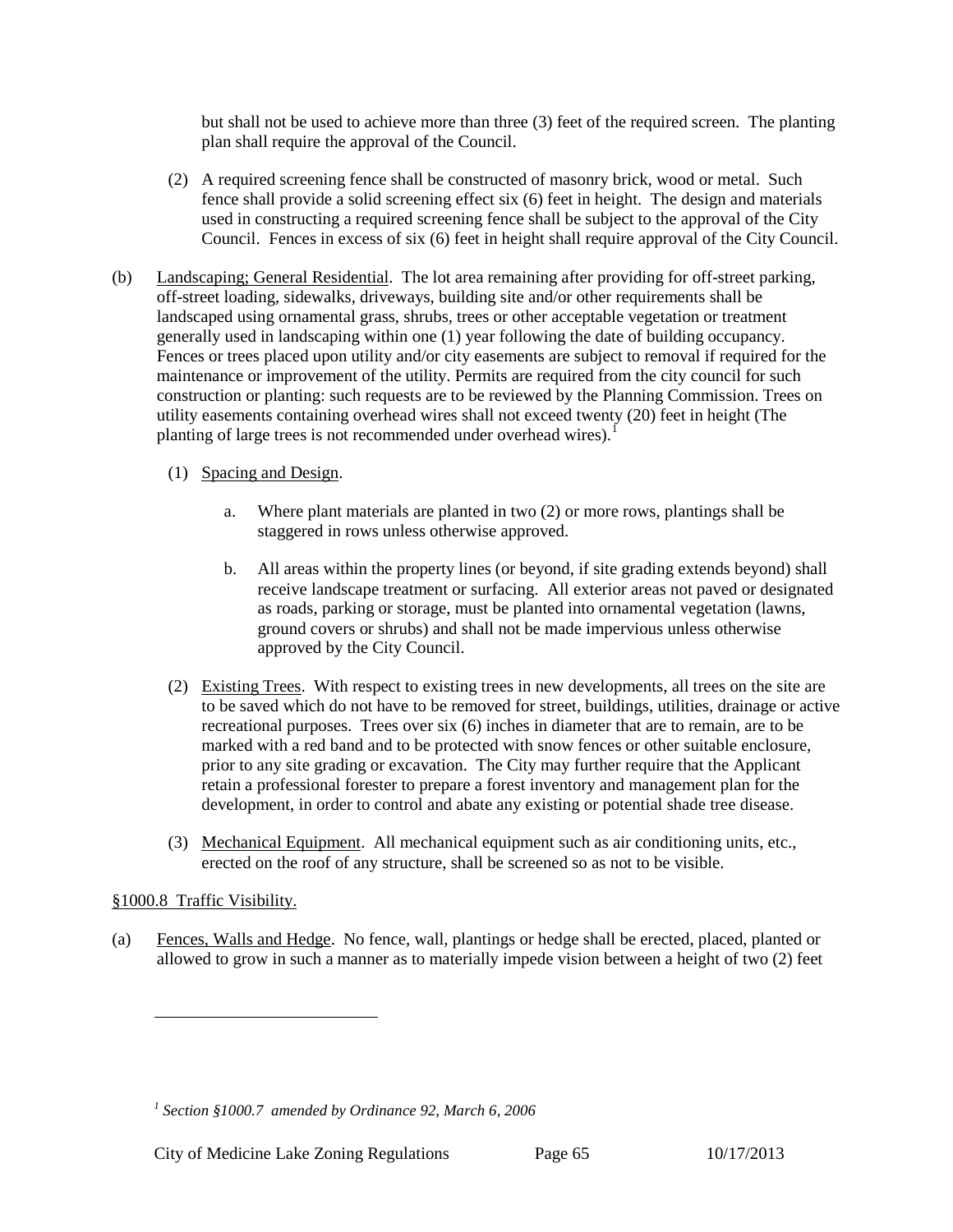and eight (8) feet where it will interfere with traffic or pedestrian visibility from a driveway or alley to a public way.

### <span id="page-65-0"></span>§1000.9 Drainage Plans.

- (a) No land shall be developed and no use shall be allowed that results in water runoff causing flooding, erosion, or deposit of minerals on adjacent properties. Such runoff shall be properly channeled into a storm drain, water course, ponding area, or other public facility subject to the review and approval of the City Council and in accordance with storm drainage plans as may be established by the City.
- (b) In the case of all residential subdivisions, business developments, the drainage plans including necessary spot elevations shall be submitted to the City Planning Commission for its review and the final drainage plan shall be subject to its written approval. In the case of such uses, no modifications in grade and drainage flow through fill, erection of retaining walls or other such actions shall be permitted until such plans have been reviewed and have received written approval from the City.

### <span id="page-65-1"></span>§1000.10 Glare.

Any lighting used to illuminate an off-street parking area, sign or other structure, shall be arranged as to deflect light away from any adjoining residential zone or from the public streets. Direct or skyreflected glare, where from floodlights or from high temperature processes such as combustion or welding shall not be directed into any adjoining property. The source of lights shall be hooded or controlled in some manner so as not to light adjacent property. Bare incandescent light bulbs shall not be permitted in view of adjacent property or public right of-way. Any light or combination of lights which cast light on a public street shall not exceed one (1) foot candle (meter reading) as measured from the center line of said street. Any light or combination of lights which cast light on residential property shall not exceed four (4) foot-candles (meter reading) as measured from said property.

#### <span id="page-65-2"></span>§1000.11 Smoke.

The emission of smoke by any use shall be in compliance with and regulated by the State of Minnesota Pollution Control Standards, Minnesota Regulation APC 1-15, as amended.

#### <span id="page-65-3"></span>§1000.12 Dust and Other Particulate Matter.

The emission of dust fly ash or other particulate matter by any use shall be in compliance with and regulated by the State of Minnesota Pollution Control Standards, Minnesota Regulation APC 1-15, as amended.

#### <span id="page-65-4"></span>§1000.13 Odors.

The emission of odor by any use shall be in compliance with and regulated by the State of Minnesota Pollution Control standards, Minnesota Regulation APC 1-15, as amended.

#### <span id="page-65-5"></span>§1000.14 Noise.

Noises emanating from any use shall be in compliance with and regulated by the State of Minnesota Control Standards, Minnesota Regulations NPC, as amended.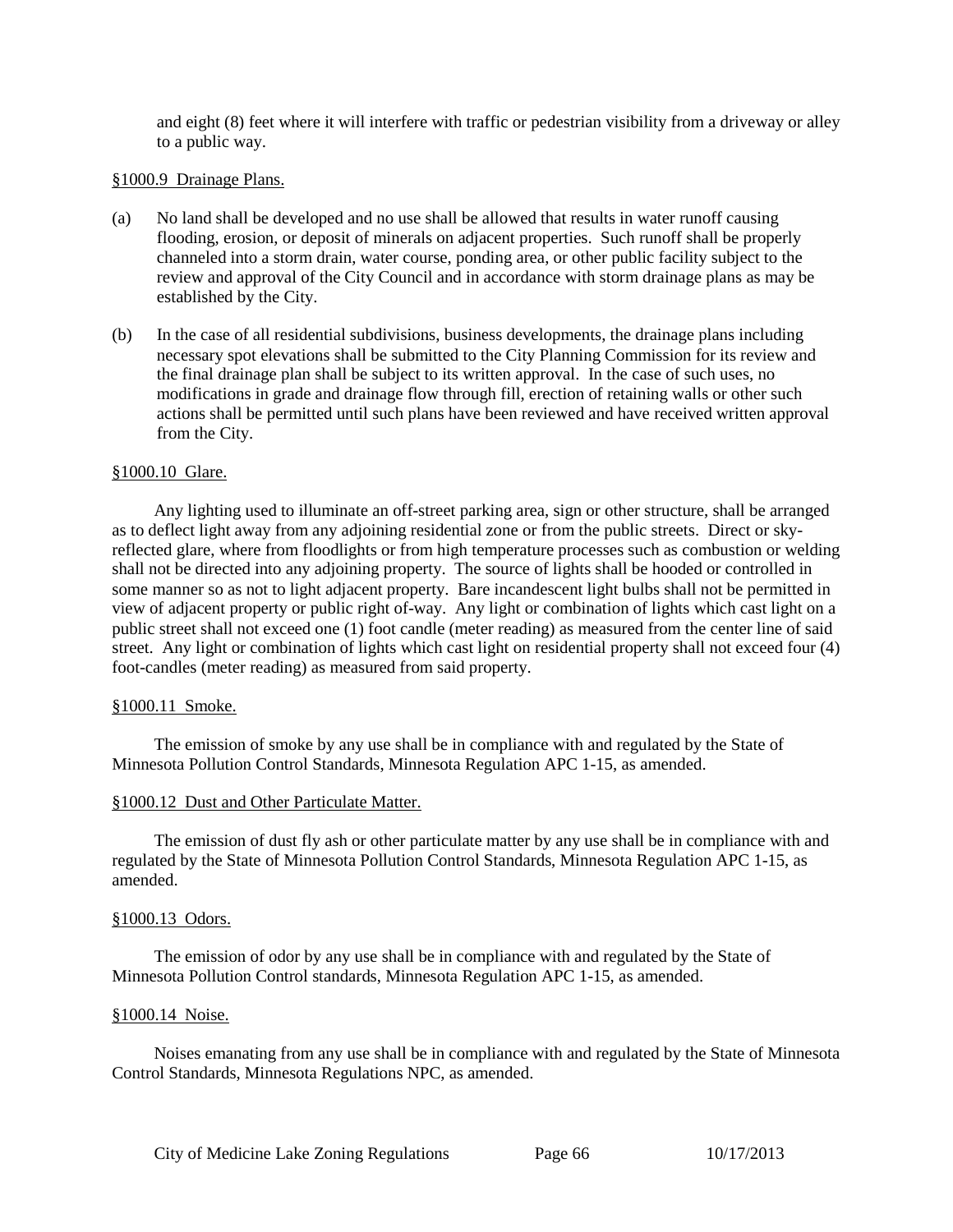#### <span id="page-66-0"></span>§1000.15 Refuse.

### (a) Removal.

- (1) Passenger automobiles and trucks not currently licensed by the State, or which are, because of mechanical deficiency, incapable of movement under their own power, parked or stored outside for a period in excess of thirty (30) days, and all materials stored outside in violation of City regulations are considered refuse or junk and shall be disposed of.
- (2) Any accumulation of refuse on any premises not stored in containers which comply with City regulations, or any accumulation of refuse on any premises which has remained thereon for more than one week is hereby declared to be a nuisance and may be abated by order of the Health Officer, as provided by Minnesota Statutes, §145.22 and 145.23 as may be amended, and the cost of abatement may be assessed on the property where the nuisance was found, as provided by law.
- (3) Waste resulting from the handling, storage, sale preparation, cooking and serving of foods with insufficient liquid content to be free flowing is called garbage. The storage and removal of this refuse must meet the requirements of the Medicine Lake City regulations herein.
- (4) Container requirements.
	- a. Garbage Containers. Every household or occupant of any dwelling house and every operator of any boarding house, restaurant, or any other place of business having garbage to dispose of, who does not otherwise provide for the disposal of such garbage in a sanitary manner shall provide him/herself with one or more metal or plastic cans sufficient to receive all garbage which may accumulate between the times of collection. Each use in a single family detached dwelling shall be provided with a bail or handles and tight fitting cover. All garbage accumulating between times of collection shall be placed in cans after having first been drained of surplus water and wrapped in paper or plastic in a manner sufficient to prevent leakage before it is placed in cans. All dumpsters and trash handling equipment shall be kept in a good state of repair with tight-fitting lids to prevent spilling of debris.

## <span id="page-66-1"></span>§1000.16 Outside Storage, Residential, Commercial and Industrial Uses.

- (a) All outside storage of materials and equipment for residential uses shall be stored within a building or fully screened so as not to be visible from adjoining properties, except for the following:
	- (1) Clothes lines, pole and wire.
	- (2) Not more than a total of four (4) of any combination of the following:
		- a. RV's.
		- b. Camper trailers.
		- c. Utility/vehicle trailers (incl. Snowmobile, jet ski, atv, and pontoon).
		- d. Trailers less than twenty-eight (28) feet.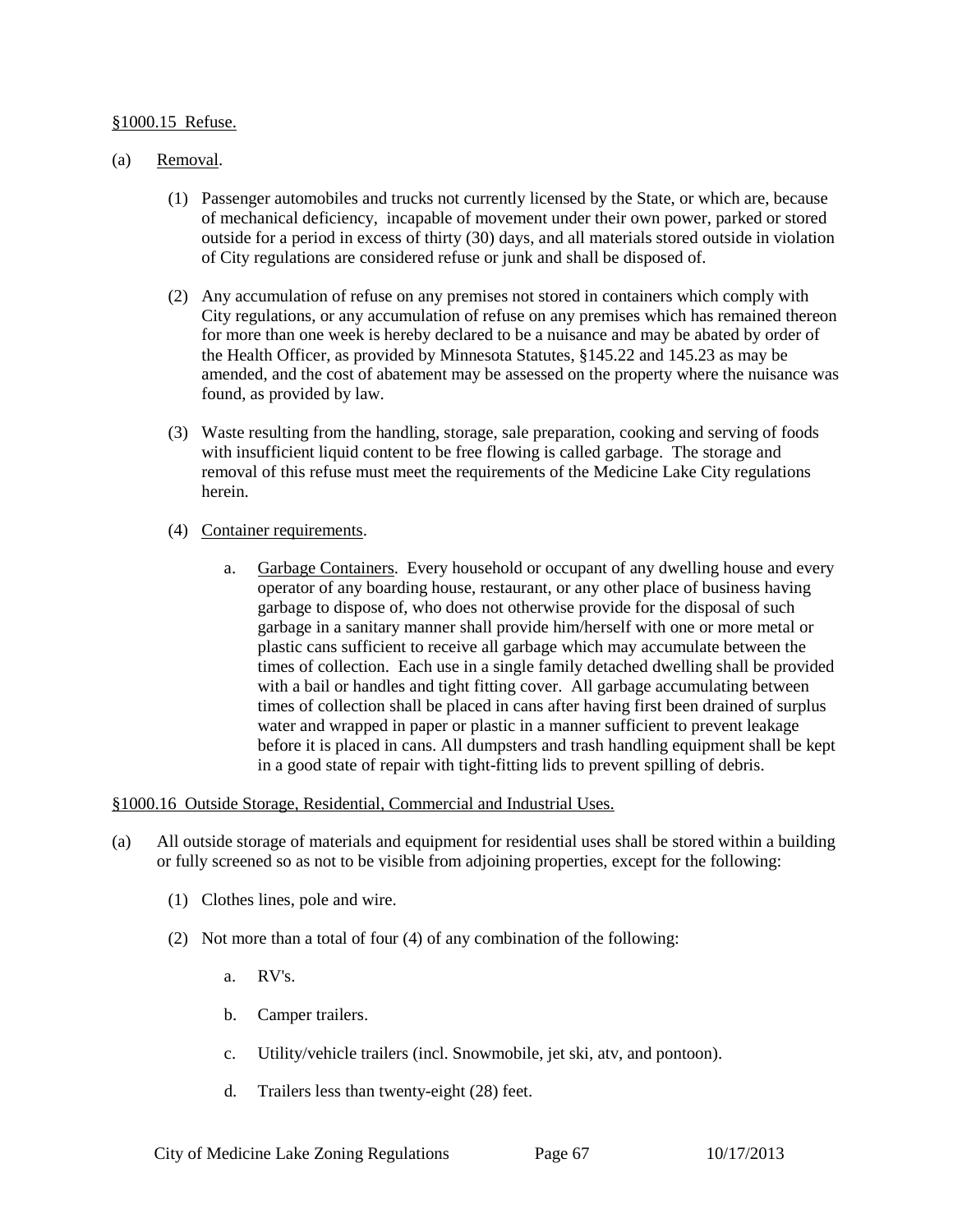- e. Cars.
- f. Boats greater than sixteen (16) feet, not including canoes, kayaks, and paddleboats.
- g. Sea planes.
- (3) Construction and landscaping material currently being used on the premises.
- (4) Off-street parking of currently registered and operable passenger vehicles and trucks not to exceed a gross weight of twelve thousand (12,000) pounds.
- (5) Lawn furniture or furniture used and constructed explicitly for outdoor use.
- (6) Exterior storage of firewood for the purpose of consumption only by the person or persons on whose property it is stored.<sup>[1](#page-67-1)</sup>
- (b) Except as allowed by district use provisions, outside storage of equipment, materials and inventory as a principal or accessory use for commercial uses shall require a conditional use permit subject to the provisions of §400 of this Chapter. In addition, all non-residential outside storage shall conform to the following conditions:
	- (1) The storage area is totally fenced, fully screened and landscaped according to a plan approved by the Planning Commission.
	- (2) If abutting a Residential District or use, screening and landscaping is provided according to a plan approved by the Planning Commission.
	- (3) The storage area is grassed or hard surfaced to control dust. Should a grass surface prove to be unmaintainable, the City shall require that a hard surface be installed within three (3) months of formal written notice to the property owner.
	- (4) All lighting shall be hooded and so directed that the light source shall not be visible from the public right-of-way or for neighboring residences and shall be in compliance with Subdivision 1000.10 of this Section.
	- (5) The storage area does not encroach upon required parking space, required loading space, or snow storage area as required by this Chapter.
	- (6) A site plan documenting the location and grading of the storage operation shall be submitted and shall be subject to the approval of the City Building Inspector.

# <span id="page-67-0"></span>§1000.17 Sewage Disposal.

 $\overline{a}$ 

All on-site sewage disposal systems shall be connected to the public sanitary system.

<span id="page-67-1"></span>*<sup>1</sup> Section §1000.16 amended by Ordinance 92, March 6, 2006.*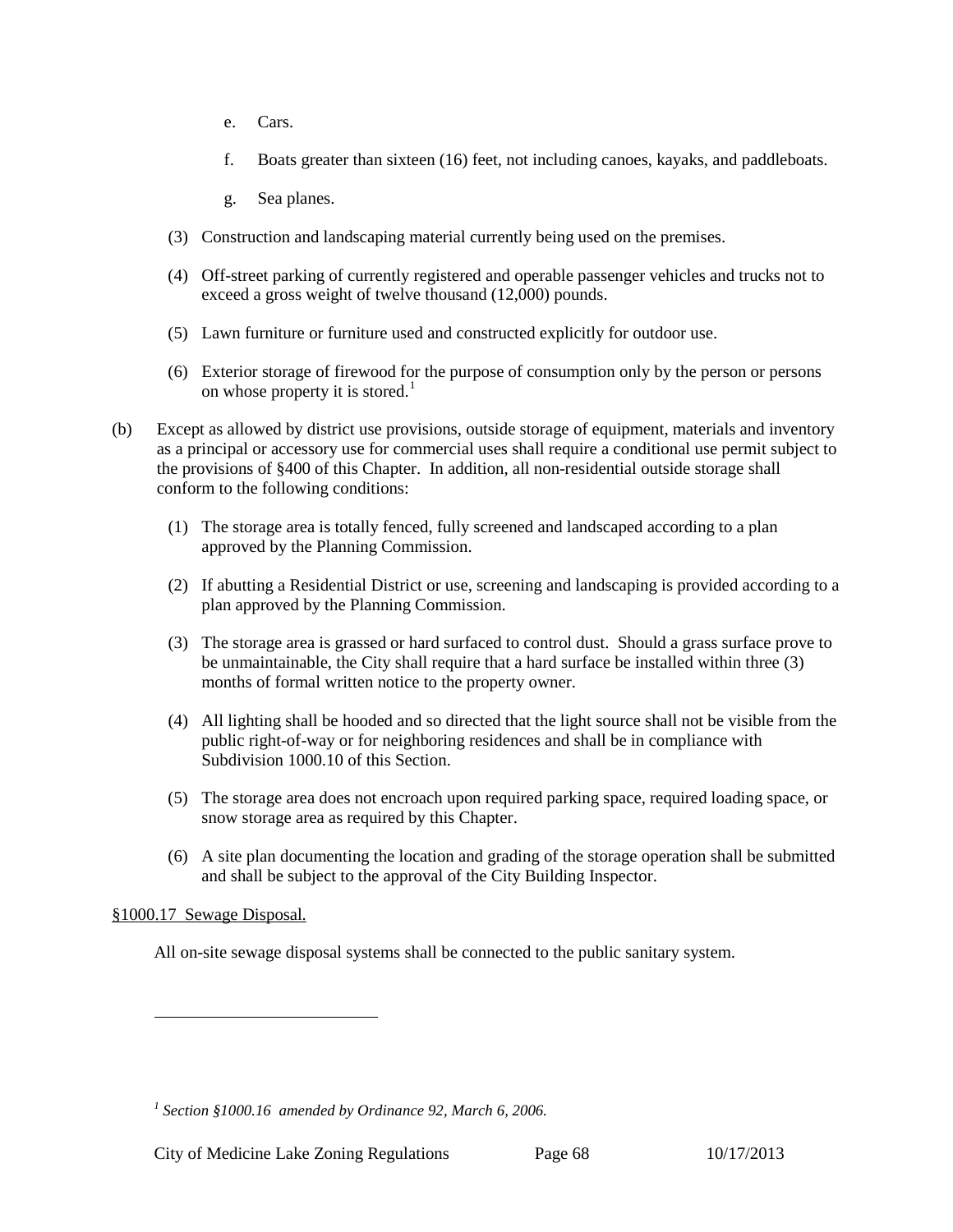# <span id="page-68-0"></span>§1000.18 Waste Material.

Waste material resulting from or used in industrial or commercial manufacturing, fabricating, servicing, processing or trimming shall not be washed into the public storm sewer system nor the sanitary sewer system or any public water body, but shall be disposed of in a manner approved by the Minnesota State Fire Marshall, the Pollution Control Agency, and the Department of Natural Resources.

#### <span id="page-68-1"></span>§1000.19 Bulk Storage (Liquid).

All uses associated with the bulk storage of all gasoline, liquid fertilizer, chemical, flammable and similar liquids shall comply with requirements of the Minnesota State Fire Marshall and Minnesota Department of Agriculture Offices and have documents from those offices stating the use is in compliance.

### <span id="page-68-2"></span>§1000.20 Radiation Emission.

All activities that emit radioactivity shall comply with the minimum requirements of the Minnesota Pollution Control Agency.

### <span id="page-68-3"></span>§1000.21 Electrical Emission.

All activities which create electrical emissions shall comply with the minimum requirements of the Federal Communications Commission.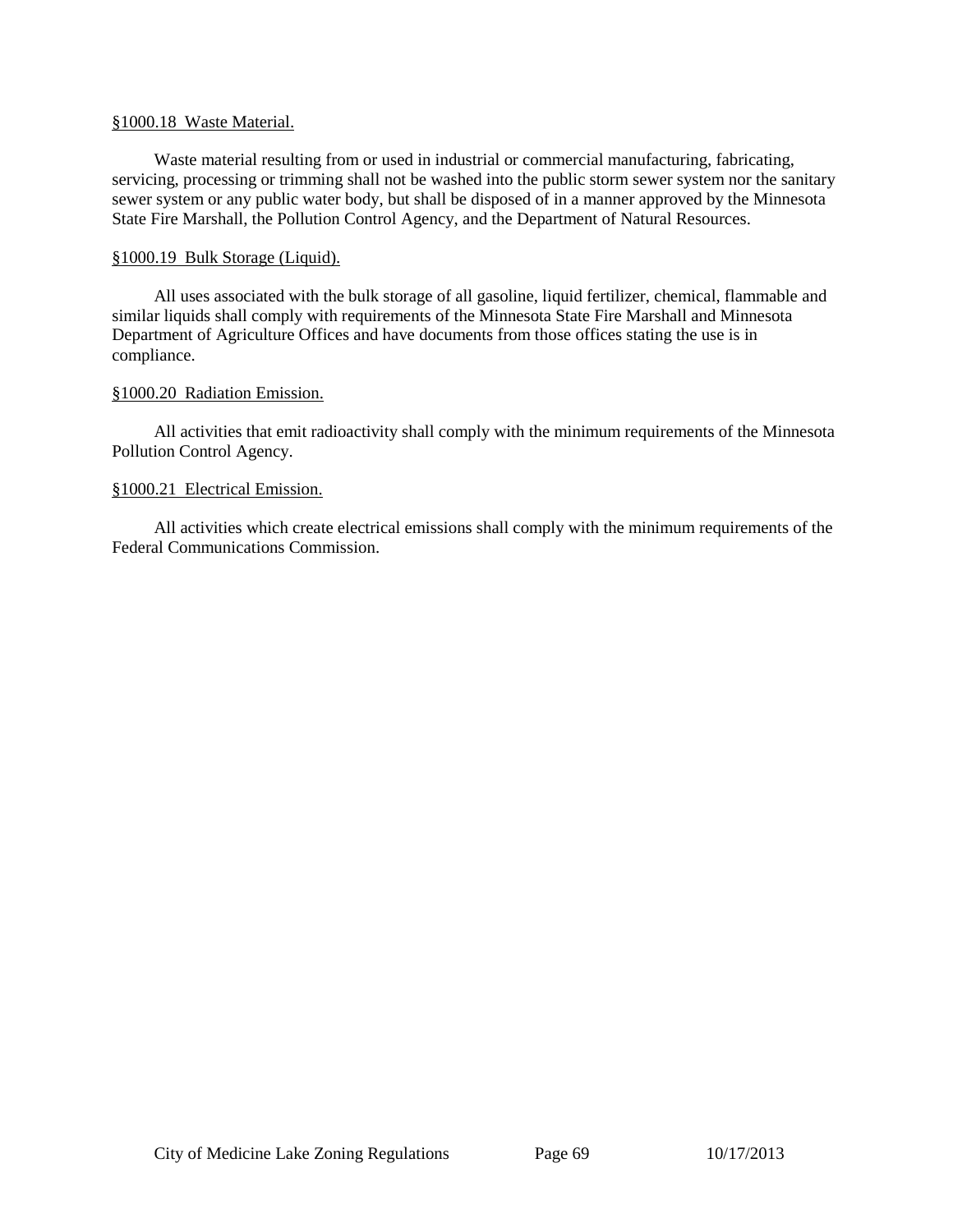# **§1100 - GENERAL YARD, LOT AREA AND BUILDING REQUIREMENTS**

| \$1100.1  | <b>Purpose</b>                                   |
|-----------|--------------------------------------------------|
| \$1100.2  | <b>Usable Open Space</b>                         |
| \$1100.3  | Height                                           |
| \$1100.4  | <b>Building Type and Construction</b>            |
| \$1100.5  | Yards                                            |
| \$1100.6  | Minimum Floor Area Per Dwelling Unit             |
| \$1100.7  | <b>Minimum Floor Area; Commercial Structures</b> |
| \$1100.8  | Minimum Lot Area Per Unit                        |
| \$1100.9  | Two Family, Townhouse, Multiple Family Uses      |
| \$1100.10 | <b>Single Family Dwellings</b>                   |

## <span id="page-69-1"></span>§1100.1 Purpose.

This section identifies yard, lot area, building size, building type and height requirements in each zoning district.

## <span id="page-69-2"></span>§1100.2 Usable Open Space.

Each multiple family dwelling site shall contain at least five hundred (500) square feet of usable open space as defined in §200 of this Chapter for each dwelling unit contained thereof.

### <span id="page-69-0"></span>§1100.3 Height.

- (a) Building heights in excess of those standards contained in the district provisions may be allowed through a conditional use permit provided that:
	- (1) The site is capable of accommodating the increased density of use.
	- (2) The increased intensity of use does not cause an increase in traffic volumes beyond the capacity of the surrounding streets.
	- (3) Public utilities and services are adequate.
	- (4) The provisions of §400.2.(e) of this Chapter are considered and satisfactorily met.
- (b) No excluded roof equipment or structural element extending beyond the limited height of a building may occupy more than twenty-five (25) percent of the area of such roof nor exceed ten (10) feet unless otherwise noted.

## <span id="page-69-3"></span>§1100.4 Building Type and Construction.

- (a) No galvanized or unfinished steel, galvanized or unfinished aluminum buildings (walls or roofs), except those specifically intended to have a corrosive designed finish such as coated steel shall be permitted in any zoning district.
- (b) Buildings in all zoning districts shall maintain a high standard of architectural and aesthetic compatibility with surrounding properties to ensure that they will not adversely impact the property values of the abutting properties or adversely impact the public health, safety, and general welfare.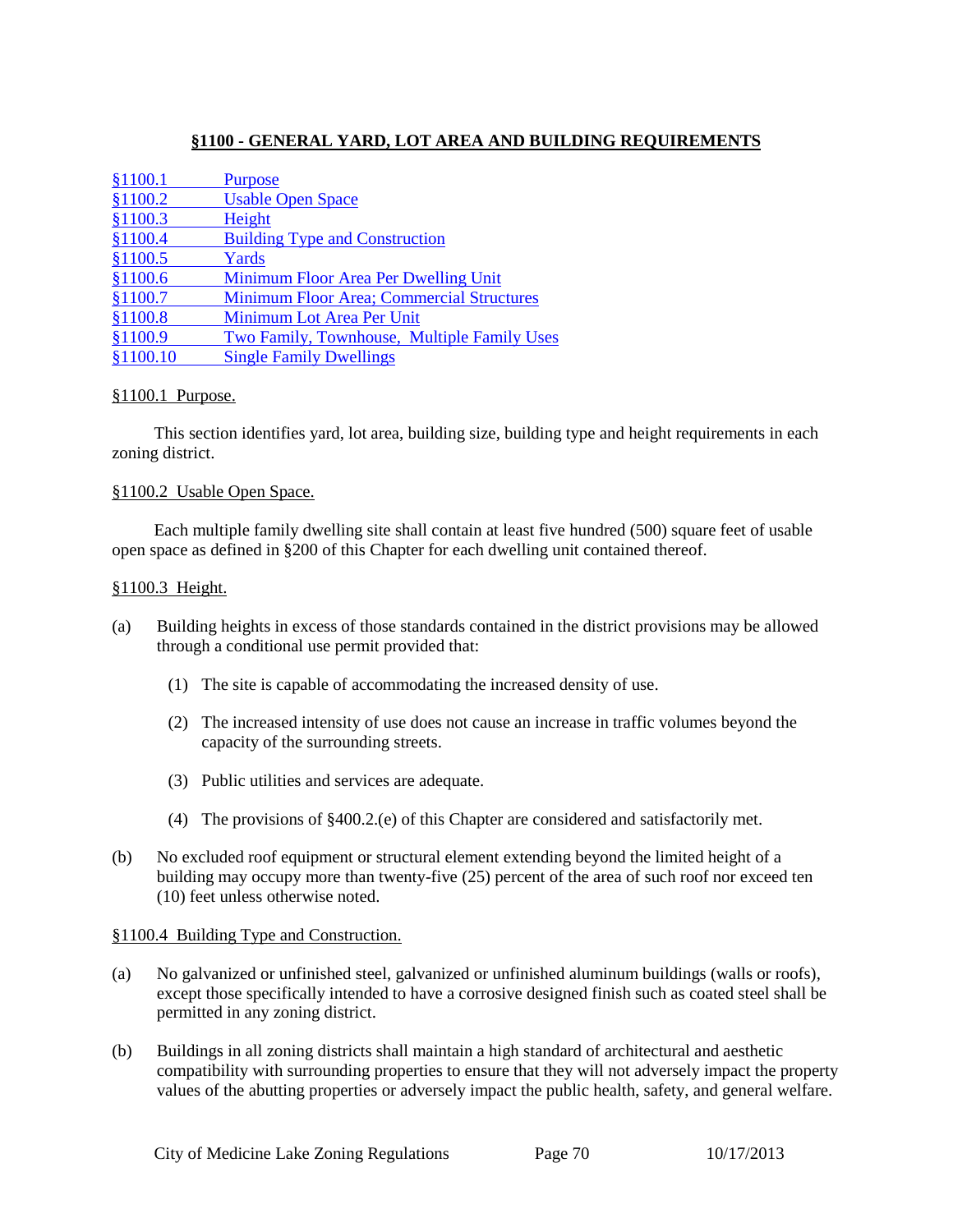- (c) Exterior building finishes shall consist of materials comparable in grade and quality to the following:
	- (1) Brick.
	- (2) Natural stone.
	- (3) Decorative concrete block.
	- (4) Wood, provided the surfaces are finished for exterior use and wood of proven exterior durability is used, such as cedar, redwood or cypress.
	- (5) Fiberglass and aluminum (non-structural, non-load bearing) provided such panels are factory fabricated and finished with a durable non-fade surface and their fasteners are of a corrosion resistant design.
	- (6) Stucco.
	- (7) Vinyl, aluminum or steel siding.

## <span id="page-70-0"></span>§1100.5 Yards.

No lot, yard or other open space shall be reduced in area or dimension so as to make such lot, yard or open space less than the minimum required by this Chapter, and if the existing yard or other open space as existing is less than the minimum required, it shall not be further reduced. No required open space provided about any building or structure shall be included as part of any open space required for another structure.

- (a) The following shall not be considered as encroachments on yard setback requirements:
	- (1) Awnings, balconies, chimneys, flues, leaders, sills pilasters, lintels, ornamental features, cornices, buttresses, eaves, gutters, and the like provided they do not project more than two (2) feet into the yard.
	- (2) Walks or steps for negotiating ground slopes, retaining walls, terraces, steps, decks, stoops, hedges and natural growth or similar features provided they do not extend above the height of the ground floor level of the principal structure or four (4) feet into the front yard or to a distance less than four (4) feet from any side lot line. Decks located within lakeside yards are allowed up to 50 feet from the OHW. Buildings that are within 50 feet from the OHW are permitted to have a deck extending no more than 12 feet lakeside from the most outwardly wall. Existing decks not in conformance with the provisions of this section are exempt from the provisions of this section and Section 900.
	- (3) Recreational, laundry drying equipment, arbors and trellises, detached outdoor living rooms, detached deck structures, gazebos, boat enclosures and air conditioning or heating equipment, provided they are at a distance of seventy five (75) feet from the ordinary high water mark.
	- (4) Structures used ornamentally, for gardening, or for private recreation purposes, and structures for essential services, all accessory to and customarily incidental to the principal use, are permitted in yards. Solar energy systems not included in the floor area of the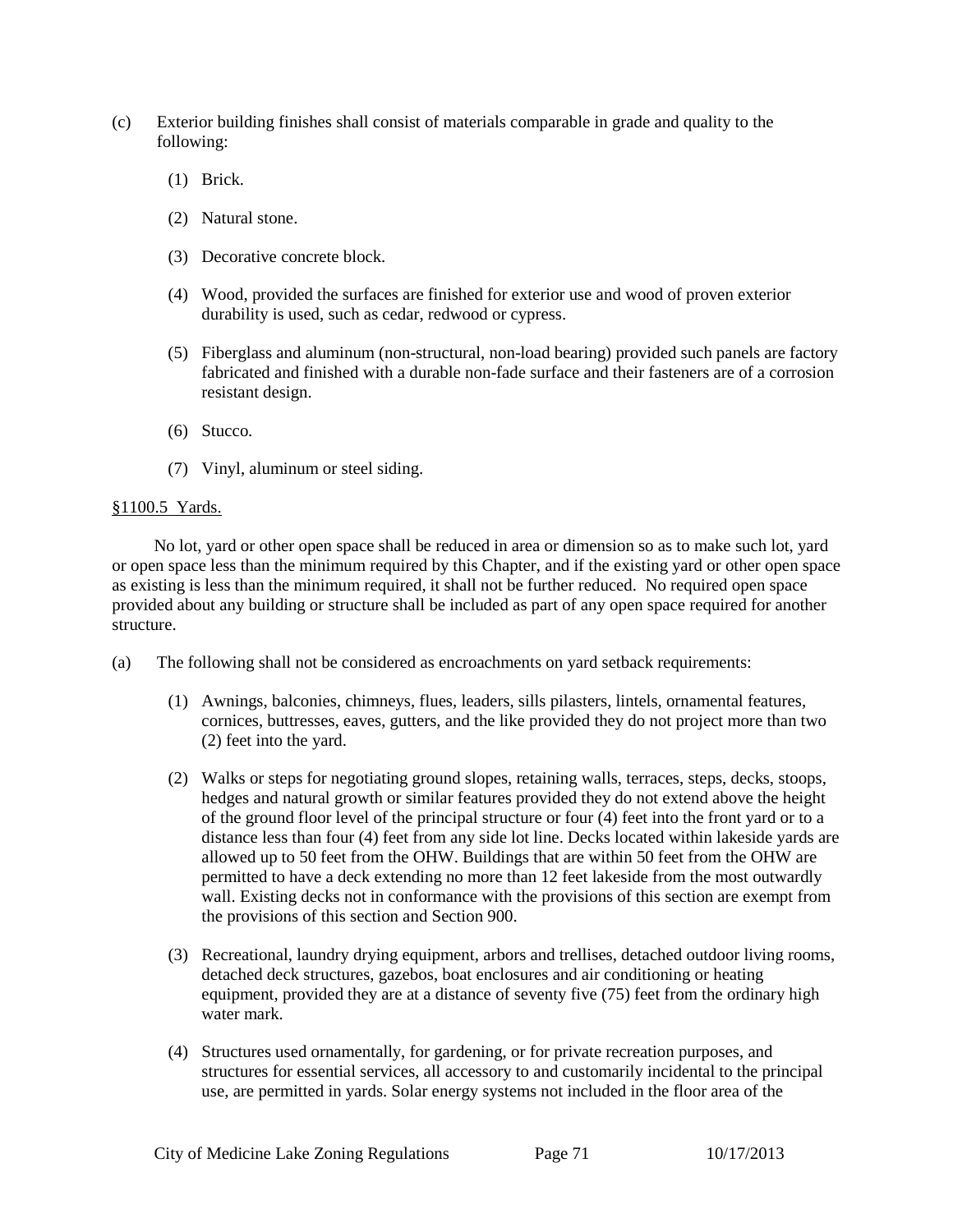building are permitted in side yards, provided that a side yard strip three (3) feet in width adjoining the side line of the lot shall be unobstructed by any structure or feature, except a fence or retaining wall.

The building line shall not extend beyond the line of sight.<sup>[1](#page-71-3)</sup>

## <span id="page-71-0"></span>§1100.6 Minimum Floor Area per Dwelling Unit.

- (a) Single Family Dwelling Units: 840 square feet per dwelling.
- (b) Multiple Dwelling Units. Living units classified as multiple dwellings, including double bungalows and townhouses, shall have the following minimum floor areas per unit:
	- (1) One Bedroom Unit: 1,000 square feet.
	- (2) Two or More Bedroom Unit: An additional 100 square feet for each additional bedroom
- (c) Double Bungalows and Townhouses. Except as otherwise specified in the zoning district provisions or allowed as a conditional use permit, double bungalows, and townhouses, as classified below, shall have the minimum floor area per one bedroom unit:
	- (1) Double Bungalow: 1,000 square feet first floor above grade plus 100 additional square feet for each additional bedroom.
	- (2) Townhouse (per unit individual or entry structures: 1,000 square feet first floor above grade plus 100 additional square feet for each additional bedroom.<sup>[2](#page-71-4)</sup>

## <span id="page-71-1"></span>§1100.7 Minimum Floor Area; Commercial Structures.

Commercial Buildings (principal structure) which are to be less than one thousand (1,000) square feet of floor area may only be allowed upon approval of a conditional use permit as provided for in §400 of this Chapter.<sup>[3](#page-71-5)</sup>

## <span id="page-71-2"></span>§1100.8 Minimum Lot Area Per Unit.

 $\overline{a}$ 

The lot area per unit requirement for two family, townhouses, apartments and planned unit developments shall be calculated on the basis of the total area in the project and as controlled by an individual or joint ownership according to the following:

- (a) One Family: As specified in zoning district provision (§3100).
- (b) Two Family: As specified in zoning district provisions (§3100 and §3200).

<span id="page-71-3"></span>*<sup>1</sup>* Section §1100.5 amended by Ordinance 92, March 6, <sup>2006</sup> *<sup>2</sup> Section §1100.6 amended by Ordinance 92, March 6, 2006.*

<span id="page-71-5"></span><span id="page-71-4"></span>*<sup>3</sup> Section §1100.7 amended by Ordinance 92, March 6, 2006.*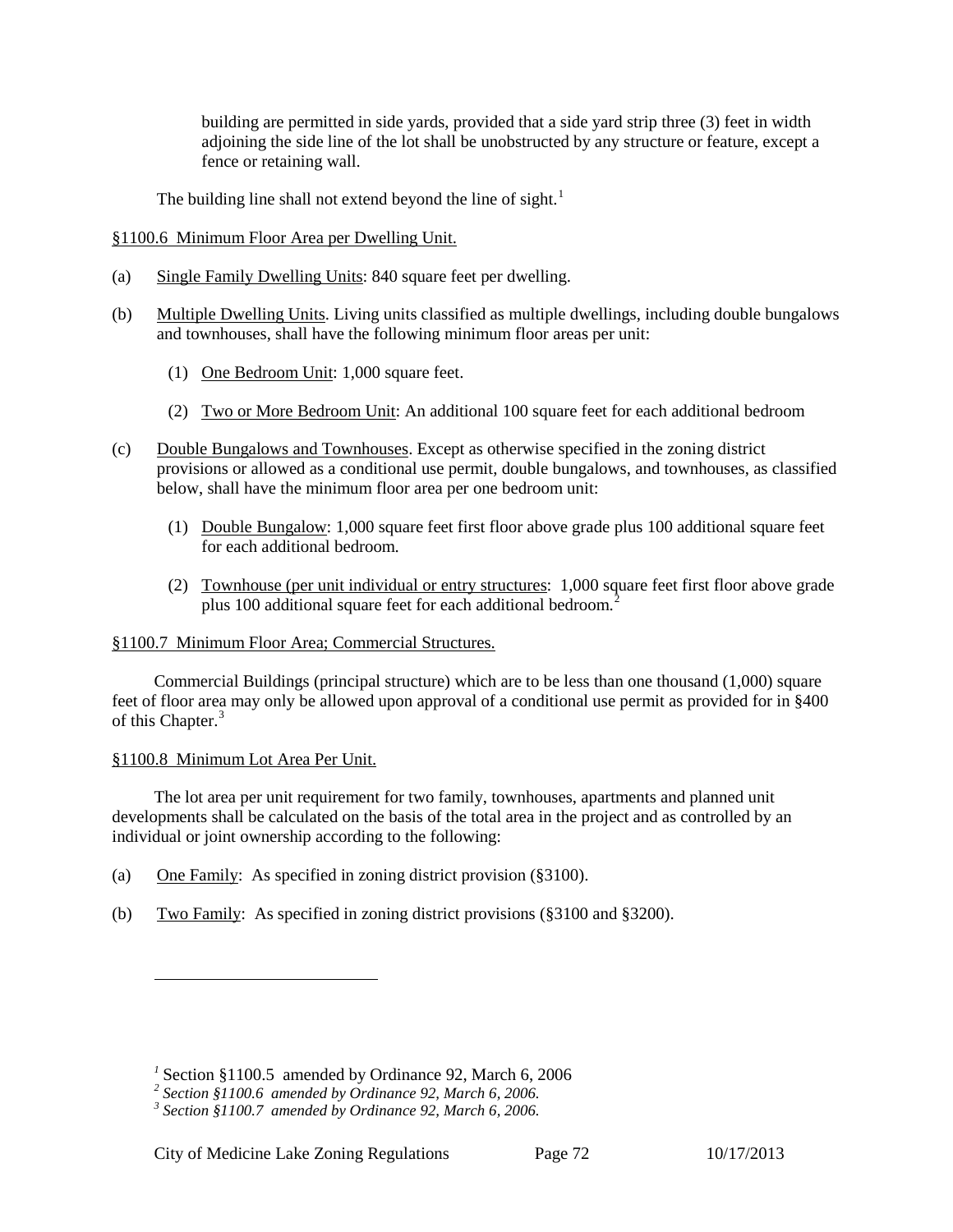- (c) Townhouse: 10,000 square feet similar multiple unit individual entry structure.
- (d) Multiple Family: 7,500 square feet or as specified in zoning district provisions.

## §1100.9 Two Family, Townhouse, Multiple Family Uses.

- (a) No single townhouse structure shall contain more than two (2) dwelling units.
- (b) Minimum unit lot frontage for townhouses shall not be less than forty (40) feet.
- (c) Subdivision of Two Family or Townhouse Lots. The subdivision of base lots containing two family dwellings, or townhouses to permit individual private ownership of a single dwelling within such a structure is acceptable upon the approval by the Council. Approval of a subdivision request is contingent on the following requirements:
	- (1) Two family and townhouses, intended for owner occupancy shall be subdivided on an individual lot basis according to the provisions of §3500 (Planned Unit Development) of this Chapter.
	- (2) Prior to a two family double bungalow dwelling, or townhouse subdivision, the base lot must meet all the requirements of the zoning district.
	- (3) There shall be no more than one principal structure on base lot in all residential districts. The principal structure on a unit lot created in a two family, or townhouse subdivision will be the portion of the attached dwelling existing or constructed on the platted unit lot.
	- (4) Permitted accessory uses as defined by the zoning district are acceptable provided they meet all the zoning requirements.
	- (5) A property maintenance agreement must be arranged by the applicant and submitted to the City Attorney for his review and subject to approval. The agreement shall ensure the maintenance and upkeep of the structure and the lots to meet minimum City standards. The agreement is to be filed with the Hennepin County Recorder's office as a deed restriction against the title of each unit lot.
	- (6) Separate public utility service shall be provided to each subdivided unit and shall be subject to the review and approval of the City Engineer.
	- (7) The subdivision is to be platted and recorded in conformance to requirements of the Subdivision Regulations of the City.
- (d) Subdivision of Multiple Family, Two Family Duplex and Other Such Units.
	- (1) The subdivision is to be platted and recorded in conformance with the requirements of the Subdivision Regulations of the City as applicable.
	- (2) The subdivision shall comply with applicable cooperative or condominium laws of the State of Minnesota.

## §1100.10 Single Family Dwellings.

All single family detached homes shall:

City of Medicine Lake Zoning Regulations Page 73 10/17/2013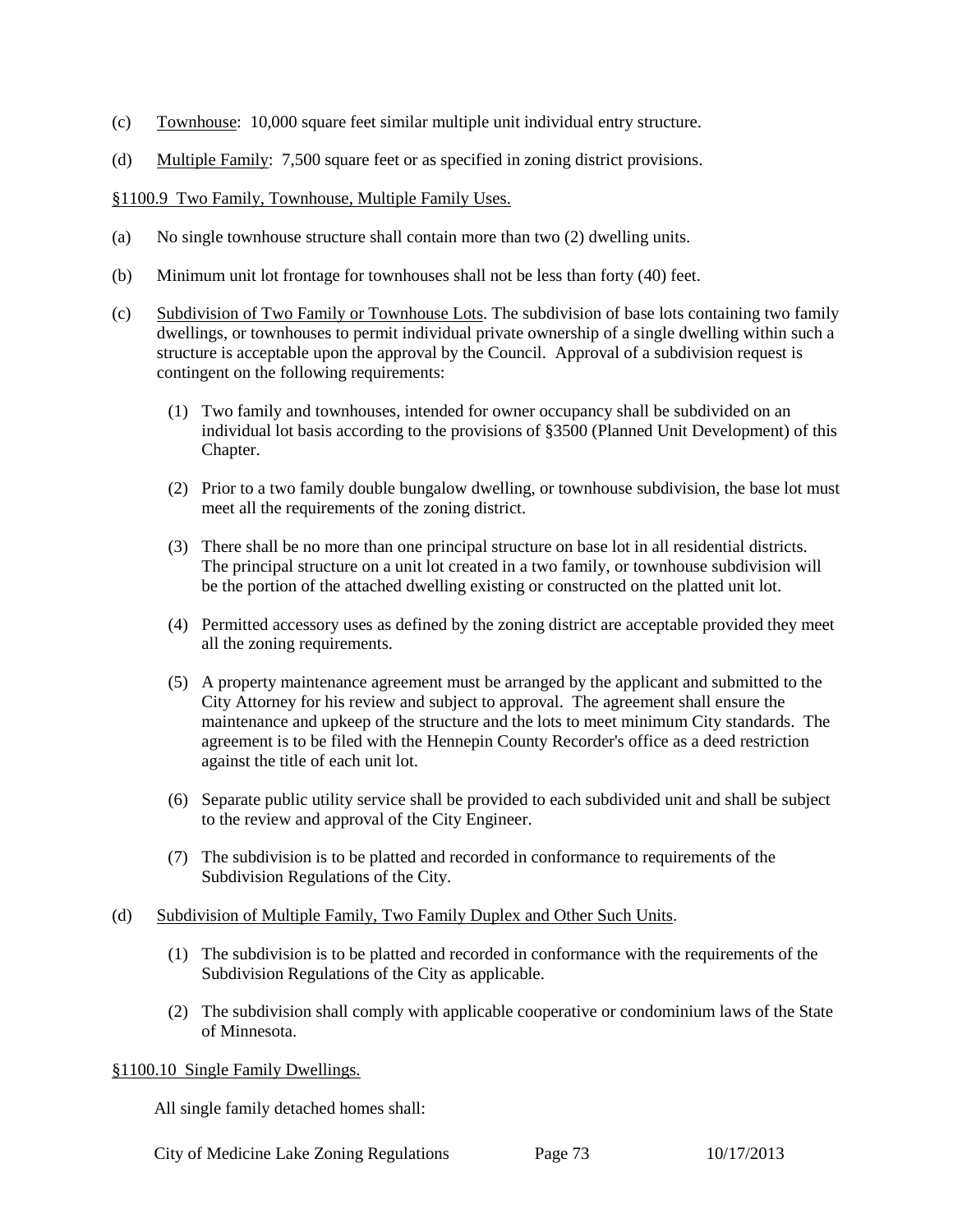- (a) Be constructed upon a continuous perimeter foundation that meets the requirements of the State Uniform Building Code.
- (b) Dwellings shall meet the minimum floor area requirements as set out in this Chapter.
- (c) Have a composition, slate, copper, shingled or tiled roof.
- (d) Receive a building permit. The application for a building permit in addition to other information required shall indicate the height, size, design and the appearance of all elevations of the proposed building and a description of the construction materials proposed to be used. The exterior architectural design of a proposed dwelling may not be significantly different from the exterior architectural design of any structure or structures already constructed or in the course of construction in the immediate neighborhood, nor significantly different from the character of the surrounding neighborhood as to cause a significant depreciation in the property values of the neighborhood or adversely affect the public health, safety or general welfare.
- (e) Meet the requirements of the State Uniform Building Code or the applicable Manufactured Housing  $Code<sup>1</sup>$  $Code<sup>1</sup>$  $Code<sup>1</sup>$

 $\overline{a}$ 

<span id="page-73-0"></span>*<sup>1</sup> Section §1100.10 amended by Ordinance 9, March 6, 2006.*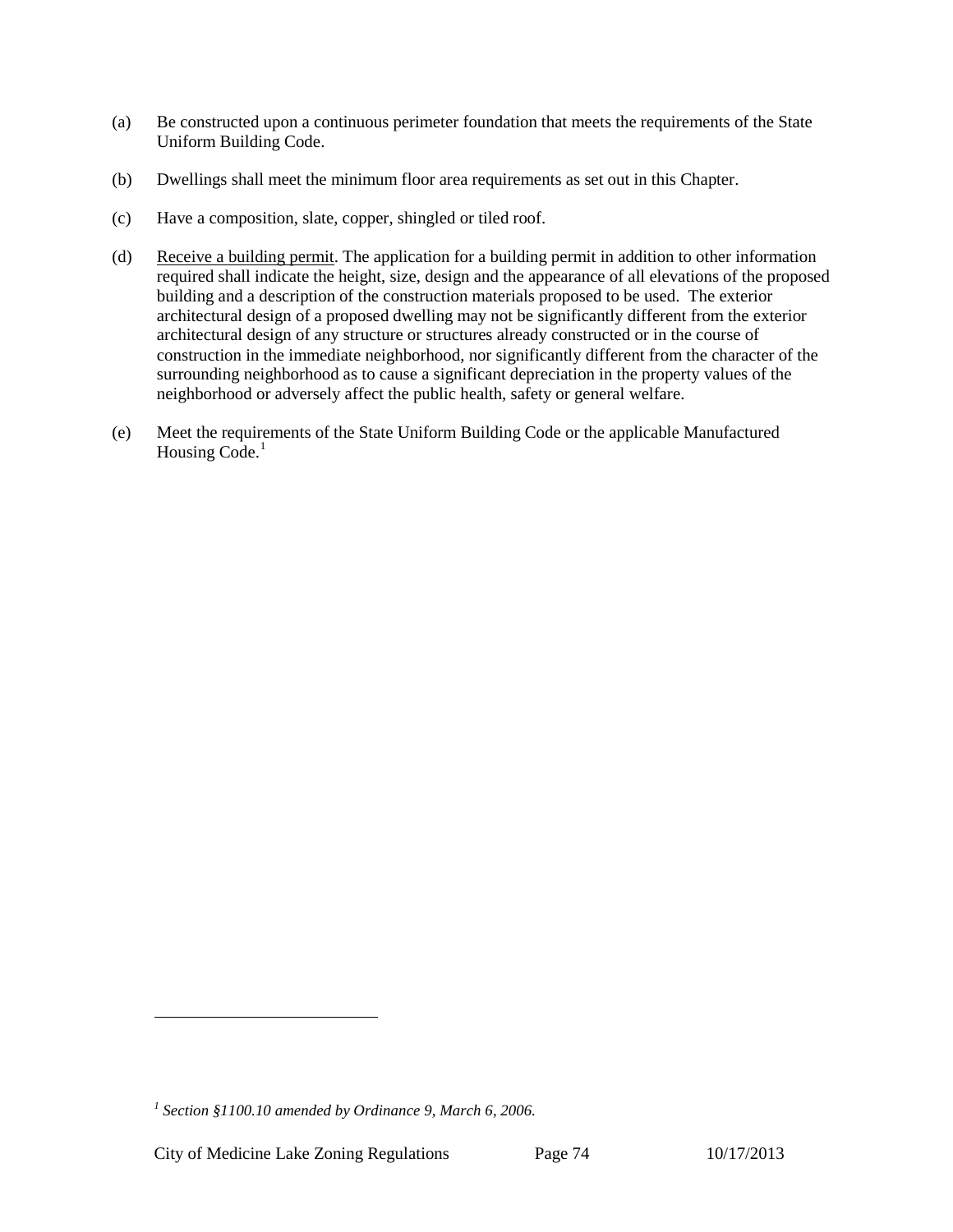## **§1200 - OFF-STREET PARKING REQUIREMENTS**

| \$1200.1 | <b>Purpose</b>                                       |
|----------|------------------------------------------------------|
| \$1200.2 | <b>Application of Off-Street Parking Regulations</b> |
| §1200.3  | <b>Site Plan Drawing Necessary</b>                   |
| §1200.4  | <b>General Provision</b>                             |
| \$1200.5 | Maintenance                                          |
| \$1200.6 | Location                                             |
| \$1200.7 | Use of Accessory Off-Street Parking Area             |
| §1200.8  | <b>Handicapped Parking Spaces</b>                    |
| §1200.9  | <b>Number of Spaces Required</b>                     |
| §1200.10 | <b>Off-Site Parking</b>                              |

## <span id="page-74-0"></span>§1200.1 Purpose.

The regulation of off-street parking spaces in these zoning regulations is to alleviate or prevent congestion of the public right-of-way and to promote the safety and general welfare of the public by establishing minimum requirements for off-street parking of motor vehicles in accordance with the utilization of various parcels of land or structures.

#### <span id="page-74-1"></span>§1200.2 Application of Off-Street Parking Regulations.

The regulations and requirements set forth herein shall apply to all off-street parking facilities in all of the zoning districts of the City.

## <span id="page-74-2"></span>§1200.3 Site Plan Drawing Necessary.

All applications for a building or an occupancy permit in all zoning districts shall be accompanied by a site plan drawn to scale and dimensioned indicating the location of off-street parking and loading spaces in compliance with the requirements set forth in this Section. All site plans for single family homes must provide for location of at least a two-stall garage, whether or not construction is intended.

## <span id="page-74-3"></span>§1200.4 General Provision.

- (a) Floor Area. The term "floor area" as used for the purpose of calculating the number of off-street parking spaces required shall be determined on the basis of the exterior floor area dimensions of the buildings, structures or use times the number of floors, minus ten (10) percent, except as may hereinafter be provided or modified.
- (b) Reduction of Existing Off-Street Parking Space or Lot Area. Off-street parking spaces and loading spaces or lot area existing upon the effective date of this section shall not be reduced in number or size unless said number or size exceeds the requirements set forth herein for a similar new use.
- (c) Non-Conforming Structures. Should a non-conforming structure or use be damaged or destroyed by fire, it may be re-established if elsewhere permitted in these zoning regulations, except that in doing so, any off-street parking or loading space which existed before shall be retained.
- (d) Change of Use or Occupancy of Land. No change of use or occupancy of land already dedicated to a parking area, parking spaces, or loading spaces shall be made, nor shall any sale of land, division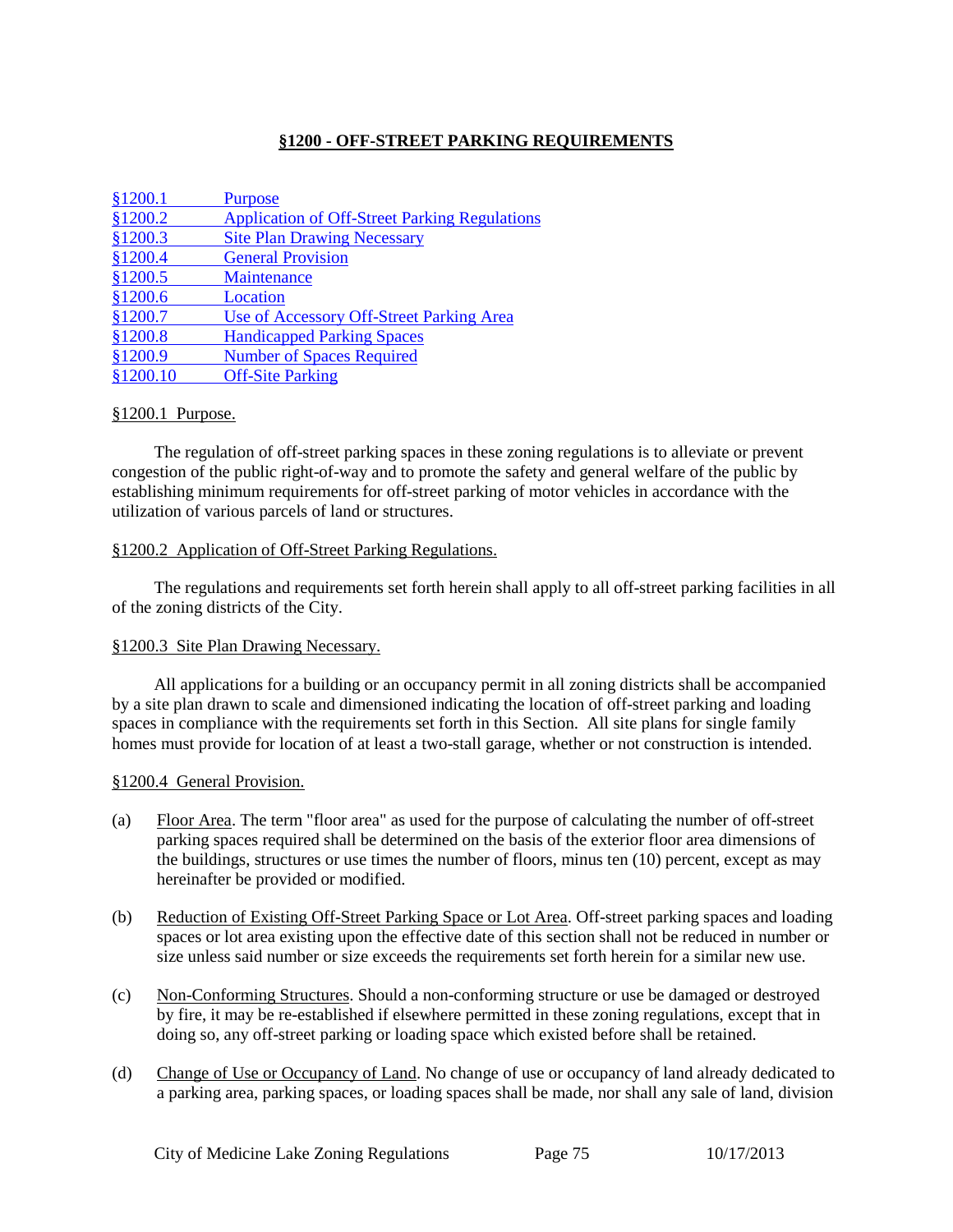or subdivision of land be made which reduces area necessary for parking, parking stalls, or parking requirements below the minimum prescribed by these zoning regulations.

- (e) Change of Use or Occupancy of Buildings. Any change of use or occupancy of any building or buildings including additions thereto requiring more parking area shall not be permitted until there is furnished such additional parking spaces as required by these zoning regulations.
- (f) Residential Area Parking. Off-street parking facilities accessory to residential use shall be utilized solely for the parking of licensed and operable passenger automobiles; no more than one truck not to exceed gross capacity of 12,000 pounds; and recreational vehicles and equipment. Under no circumstances shall required parking facilities accessory to residential structures be used for the storage of commercial vehicles or equipment or for the parking of automobiles belonging to the employees, owners, tenants or customers of business or manufacturing establishments.
	- (1) When determining the number of off-street parking spaces results in a fraction, each fraction shall constitute another space.
	- (2) Should a structure contain two (2) or more types of use, each use shall be calculated separately for determining the total off-street parking spaces required.

## (g) Stall, Aisle, and Driveway Design.

- (1) Parking Space Size. Except for handicapped parking spaces each parking space shall not be less than eight and one-half (8 1/2) feet wide and twenty (20) feet in length exclusive of access aisles, and each space shall be served adequately by access aisles.
- (2) All off-street parking facilities shall be designed and constructed with appropriate means of vehicular access to a public street.
- (3) Within structures, the off-street parking requirements may be furnished by providing a space so designed within the principal building or one structure attached thereto; however unless provisions are made, no building permit shall be issued to convert said parking structure into a dwelling unit or living area or other activity until other adequate provisions are made to comply with the required off-street parking provisions of this Chapter.
- (4) Except in the case of single, two family, townhouse and quadraminium dwellings, parking areas shall be designed so that circulation between parking bays or aisles occurs within the designated parking lot and does not depend upon a public street or alley. Except in the case of single, two family, townhouse and quadraminium dwellings, parking area designs that require backing into the public street are prohibited.
- (5) Surfacing of all areas intended to be utilized for parking space and driveways shall be surfaced with bituminous, crushed rock or concrete to control dust and drainage. Driveways and stalls of five or more vehicles shall be surfaced with asphalt, crushed rock or concrete. Runoff from gravel driveways in the forms of silt or sand must be kept from flowing down city streets or into waterways. Plans for surfacing and drainage of driveways and stalls for five (5) or more vehicle shall be submitted to the Planning Commission for its review and the final drainage plan shall be subject to its written approval.
- (6) Striping for all parking stalls, except for single, two family, townhouse and quadraminiums, shall be marked with white or yellow painted lines not less than four (4) inches wide.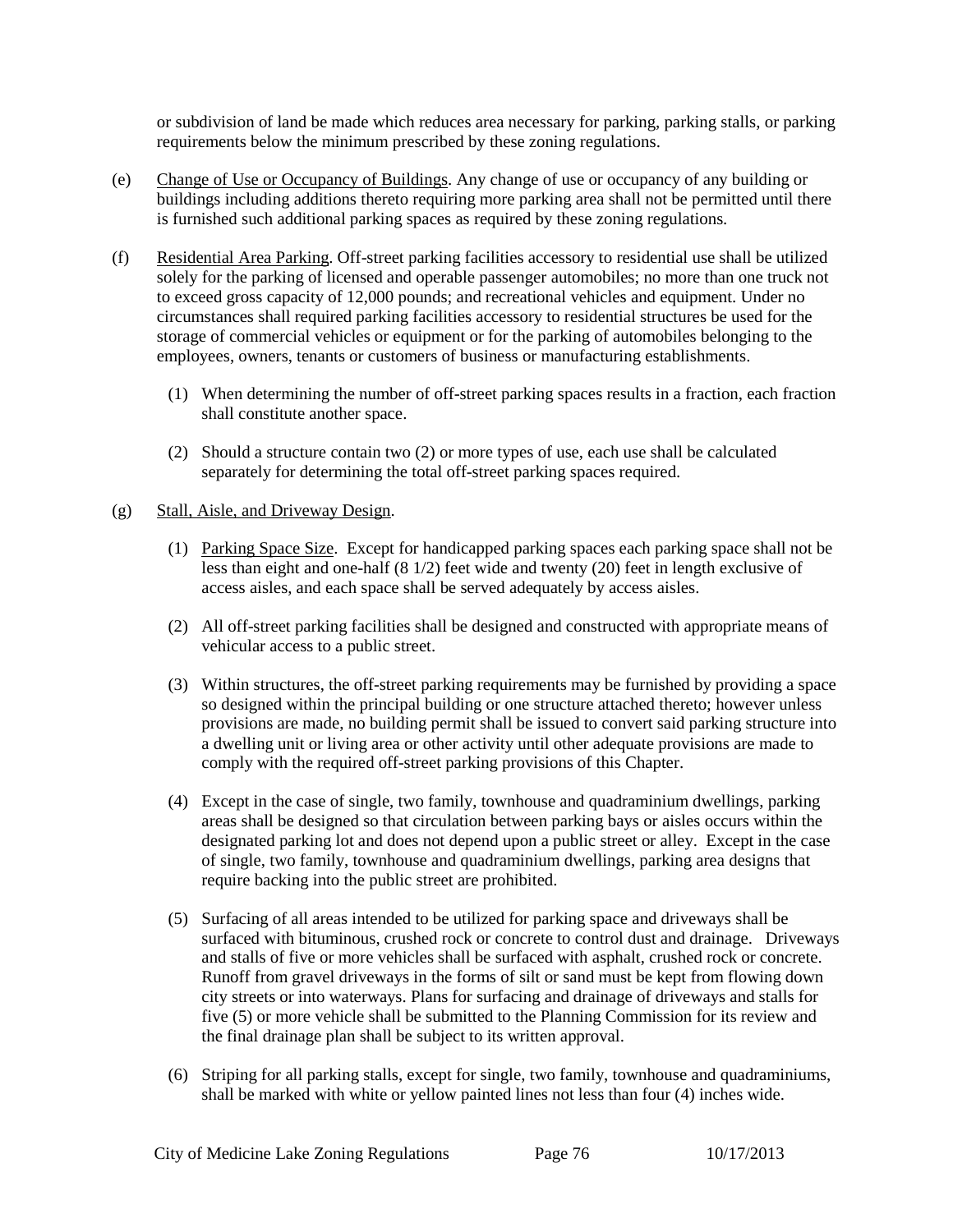- (7) Lighting used to illuminate an off-street parking area shall be hooded and so arranged as to reflect the light away from adjoining property, abutting residential uses and public rights-ofway and be in compliance with §1000.10 of this Chapter entitled "Glare".
- (8) Required screening for all open, non-residential off-street parking areas of five (5) or more spaces shall be screened and landscaped from abutting or surrounding residential districts in compliance with §1000.7 of this Chapter.
- (9) Adequate space for snow storage shall be provided on the site so as not to reduce the required minimum number of parking spaces.<sup>[1](#page-76-2)</sup>

## <span id="page-76-0"></span>§1200.5 Maintenance.

It shall be the joint and several responsibility of the lessee and owner of the principal use, uses or buildings to maintain in a neat and adequate manner, the parking space, accessways, striping, landscaping and required screening.

## <span id="page-76-1"></span>§1200.6 Location.

 $\overline{a}$ 

All accessory off-street parking facilities as required by this Chapter shall be located and restricted as follows:

- (a) Required accessory off-street parking shall be on the same lot under the same ownership as the principal use being served, except under the provisions of Subsection 1200.10 of this Section.
- (b) Except for single, two family, townhouse and quadraminium dwellings, head-in parking, directly off of and adjacent to a public street, with each stall having its own direct access to the public street, shall be prohibited.
- (c) There shall be no exterior storage, long term (30 or more days) off-street parking of vehicles, or parking of recreational vehicles or travel trailers within fifteen (15) feet of any street surface.
- (d) The boulevard portion of the street right-of-way shall not be used for parking without permit.
- (e) Required setback area for accessory off-street parking shall not be provided in required front yards or in required side yards in the case of corner lots.
- (f) Required off-street parking areas for one and two family uses shall be on the street facing yard, side yards other than a required side yard, garage, car port, and upon a well defined driveway. A parking space in excess of that specifically required by this Chapter may be located, in an area not to exceed twelve (12) feet in width abutting the driveway on one side The parking area abutting the driveway shall be surfaced with either concrete, asphalt or in cases of existing gravel driveways, gravel may be used for such additional parking provided a two-thirds (2/3) wash curb [minimum extension eighteen (18) inches] or comparable structure is employed to control run-off.

<span id="page-76-2"></span>*<sup>1</sup> Section §1200.4 amended by Ordinance 92, March 6, 2006.*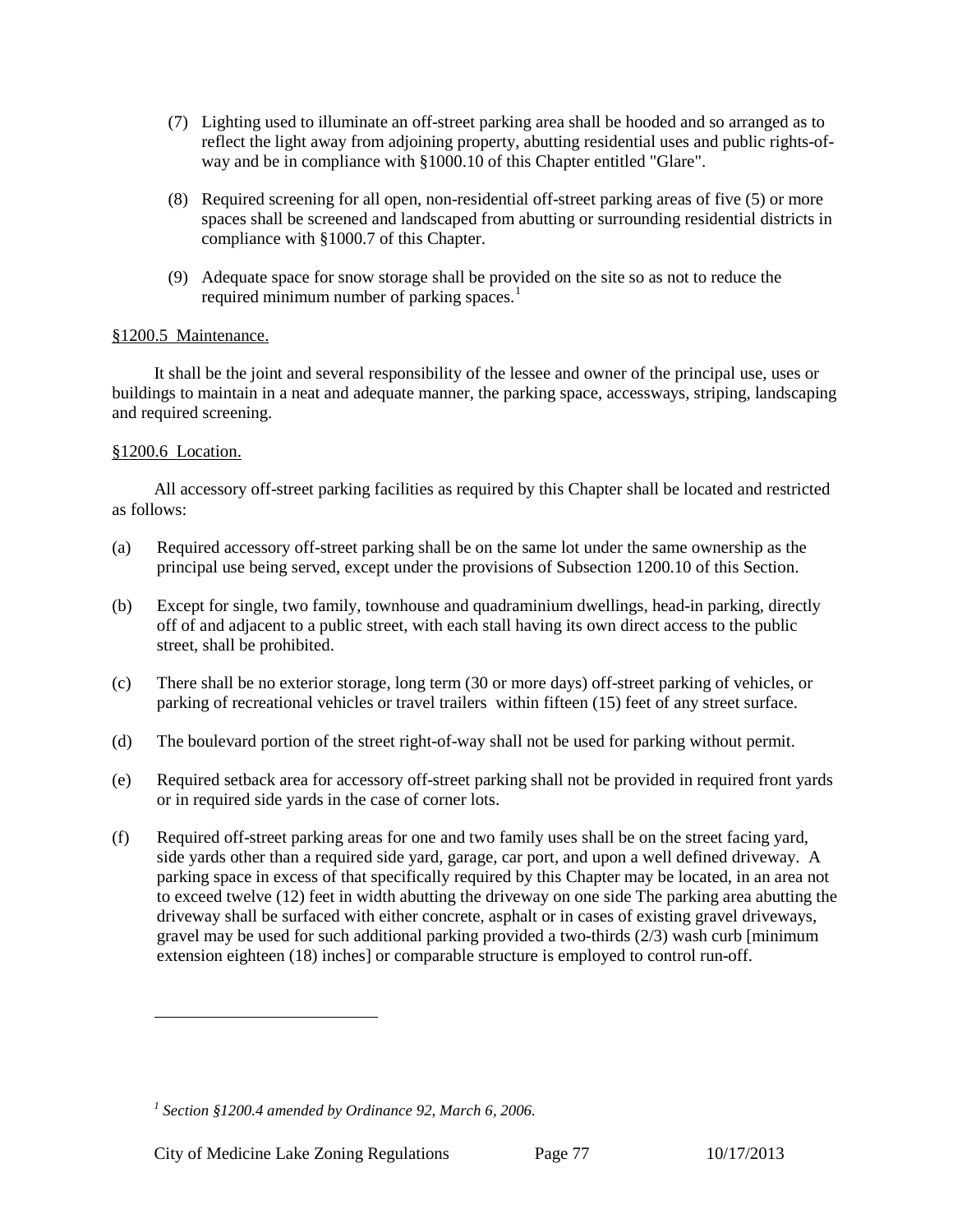## <span id="page-77-0"></span>§1200.7 Use of Accessory Off-Street Parking Area.

Accessory off-street parking spaces in any district shall not be utilized for open storage, sale or rental of goods, or storage of inoperable vehicles. *[1](#page-77-4)*

## <span id="page-77-1"></span>§1200.8 Handicapped Parking Spaces.

Except for single family, two family, townhouse and quadraminium developments, at least one handicapped parking space shall be provided for each development. An additional space shall be provided for each increment of fifty (50) spaces in excess of the initial fifty (50) spaces. Handicapped spaces shall be at minimum twelve (12) feet by twenty (20) feet, shall be located so as to provide convenient, priority access to the principal use and shall conform to Minnesota Statutes, §168.021, as may be amended

## <span id="page-77-2"></span>§1200.9 Number of Spaces Required.

The following minimum number of off-street parking spaces shall be provided and maintained by ownership, easement and/or lease for and during the life of the respective uses hereinafter set forth:

- (a) Single Family, Two Family, Townhouse and Quadraminium Units: Two (2) enclosed spaces per unit. Upon application, the City Council may allow the construction of the garage for a single family dwelling to be delayed for a period not to exceed nine (9) months from date of occupancy.
- (b) Boarding House: A minimum two (2) spaces plus at least one (1) parking space for each person for whom accommodations are provided for sleeping.
- (c) Multiple Family Dwellings: At least two (2) rent-free spaces per unit, one of which must be enclosed.
- (d) Restaurants, Cafes, Private Clubs Serving Food and/or Drinks, Bars, On-Sale Nightclub: At least one space for each forty (40) square feet of gross floor area of dining and bar area and one space for each eighty (80) square feet of kitchen area.
- (e) Other Uses: Other uses not specifically mentioned herein or unique cases shall be determined on an individual basis by the Council. Factors to be considered in such determination shall include (without limitation) size of buildings, type of use, number of employees, expected volume and turnover of customer traffic and expected frequency and number of delivery or service vehicles.

## <span id="page-77-3"></span>§1200.10 Off-Site Parking.

 $\overline{a}$ 

Off-site parking is subject to conditions as may be deemed necessary by the City Council to protect the welfare and character of the nearby land uses.

<span id="page-77-4"></span>*<sup>1</sup> Section §1200.7 amended by Ordinance 92, March 6, 2006.*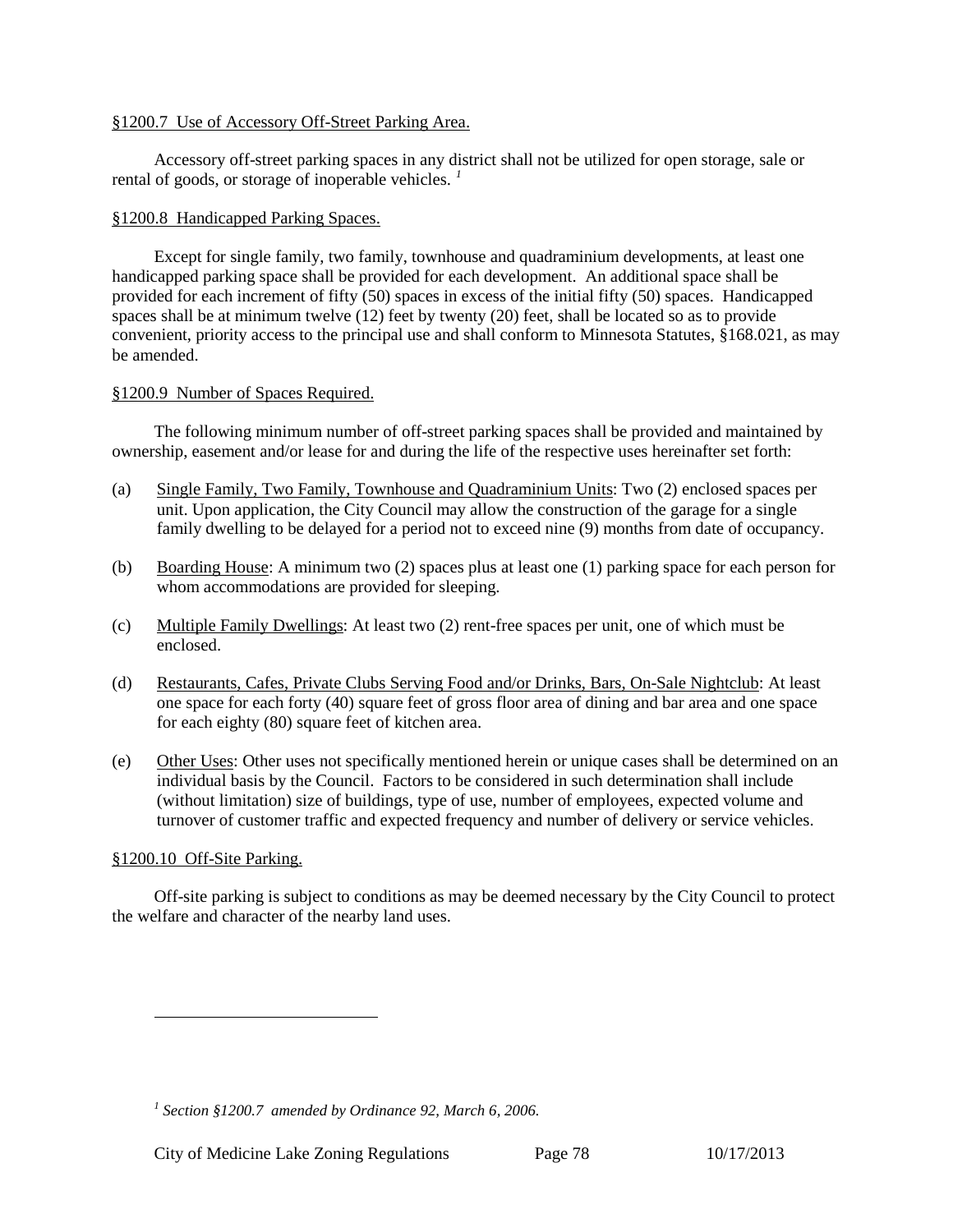# **Section 1300**

[Reserved]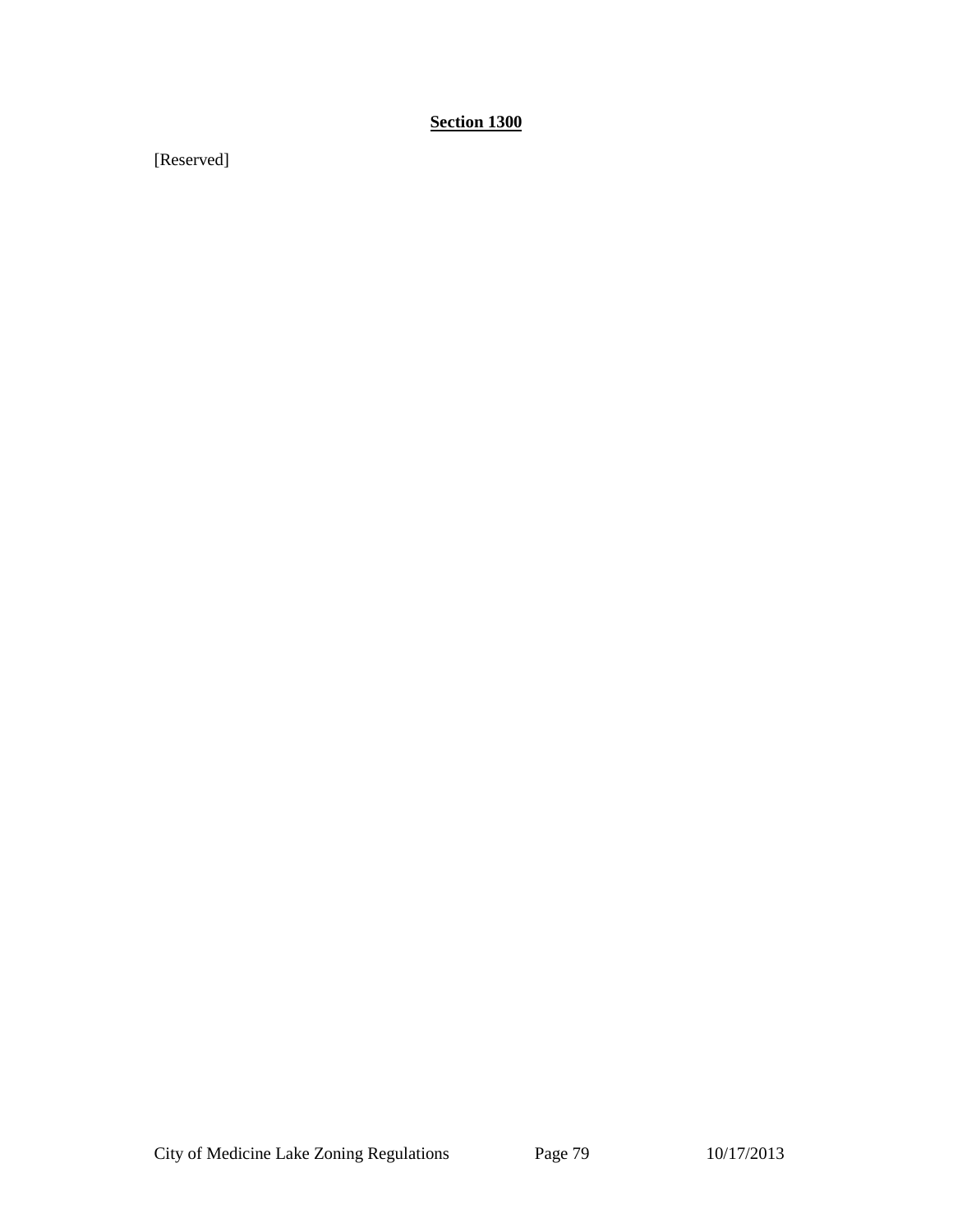## **§1400 - BUILDING RELOCATION**

[§1400.1 Review Process](#page-79-0) [§1400.2 Performance Standards](#page-79-1) [§1400.3 Performance Security](#page-79-2)

#### <span id="page-79-0"></span>§1400.1 Review Process.

The razing or relocation of any building or structure on a lot or onto another lot within the City shall be subject to the requirements, regulations and conditions of §900 of this Chapter as well as §1400.2 (below) of this Chapter.

#### <span id="page-79-1"></span>§1400.2 Performance Standards.

- (a) Upon relocation, the building shall comply with the applicable requirements of the State Uniform Building Code.
- (b) The proposed relocated building shall comply with the character of the neighborhood in which it is being relocated as determined by the City Council.
- (c) The relocated use will not result in a depreciation of neighborhood or adjacent property values.
- (d) The relocated structure shall be similar to the market valuation of adjacent principal structures as determined by the City or County Assessor.
- (e) The relocated structure shall be ready for occupancy within six (6) months from the date of location on the site.

#### <span id="page-79-2"></span>§1400.3 Performance Security.

A performance security shall be provided to the City as specified in §400.6 of this Chapter.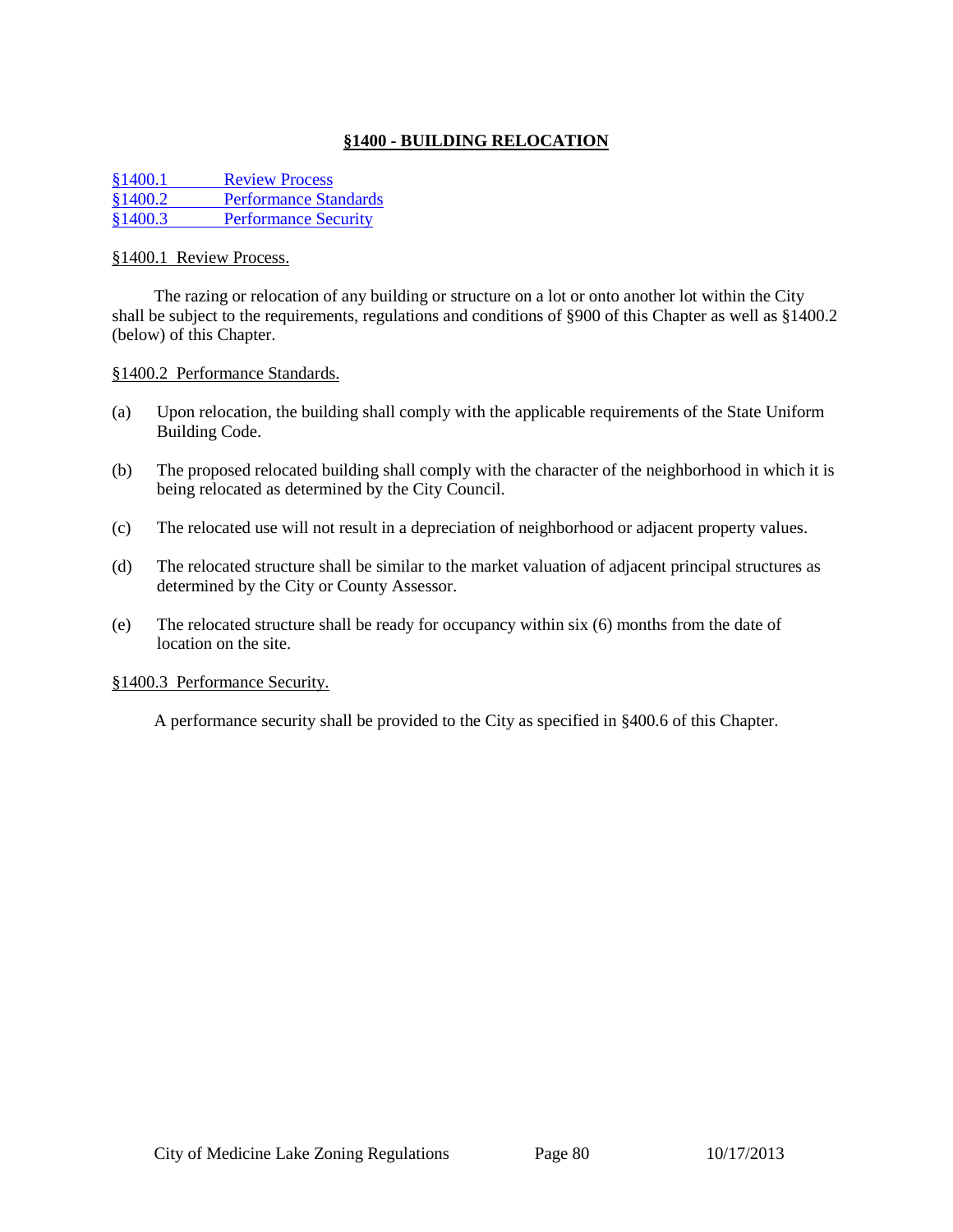## **§1500 - SITE/BUILDING PLAN REVIEW**

[§1500.1 Purpose](#page-80-0) [§1500.2 Plan Required](#page-80-1) [§1500.3 Council Action](#page-80-2) [§1500.4 Plan Agreements](#page-80-3) [§1500.5 Enforcement](#page-80-4)

#### <span id="page-80-0"></span>§1500.1 Purpose.

The purpose of this section is to establish a formal plan review procedure and provide regulations pertaining to the enforcement of site design and construction standards as agreed to by the contractor through his officially submitted plan documents.

#### <span id="page-80-1"></span>§1500.2 Plan Required.

In addition to other plan requirements outlined in this Chapter, site and construction plans will be required and shall be submitted to and approved by the Building Inspector prior to the issuance of any building permit.

#### <span id="page-80-2"></span>§1500.3 Council Action.

Except in the case of minor projects, additions or alterations as determined by the Building Inspector, all building and site plans for multiple family or commercial construction shall be subject to review by the Planning Commission and approval by the Council.

#### <span id="page-80-3"></span>§1500.4 Plan Agreements.

All site and construction plans officially submitted to the City shall be treated as a formal agreement between the building contractor and the City. Once approved, no changes, modifications or alterations shall be made to any plan detail, standard or specifications without prior submission of a plan modification request to the Building Inspector for his review and approval.

#### <span id="page-80-4"></span>§1500.5 Enforcement.

The Building Inspector shall have the authority to order the stopping of any and all site improvement activities, when and where a violation of the provisions of this section has been officially documented by the Building Inspector.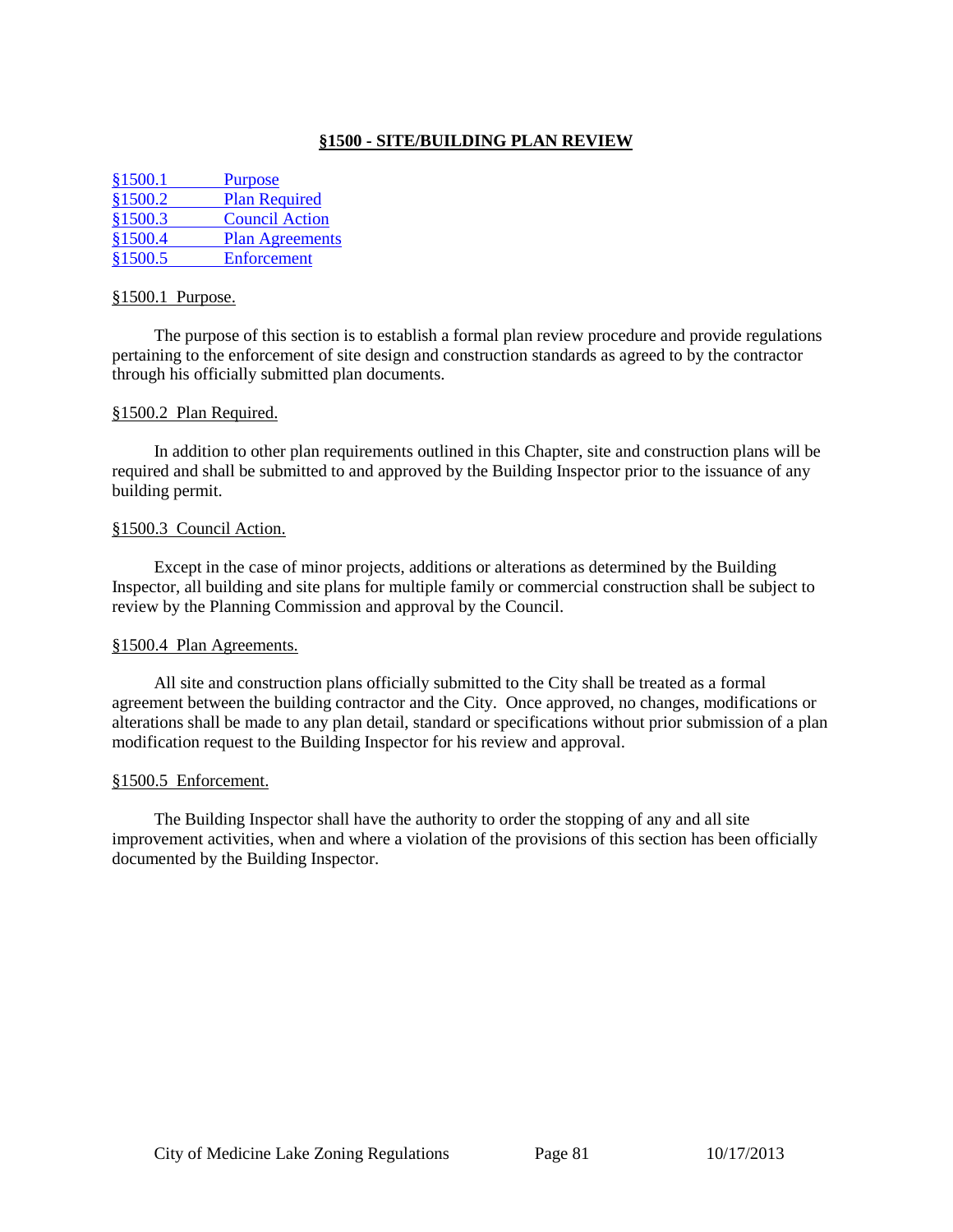## **§1600 - HOME OCCUPATIONS**

[§1600.1 Purpose](#page-81-0) [§1600.2 Application](#page-81-1) [§1600.3 Requirement; General Provisions](#page-81-2) [§1600.4 Inspection](#page-82-0)

#### <span id="page-81-0"></span>§1600.1 Purpose.

The purpose of this section is to prevent unfair competition with business districts and to provide a means through the establishment of specific standards and procedures by which home occupations can be conducted in residential neighborhoods without jeopardizing the health, safety and general welfare of the surrounding neighborhood.

#### <span id="page-81-1"></span>§1600.2 Application.

Subject to the nonconforming use provisions of this Chapter, all occupations conducted in the home shall comply with the provisions of this Section.

#### <span id="page-81-2"></span>§1600.3 Requirement; General Provisions.

All home occupations shall comply with the following general provisions:

#### (a) General Provisions.

- (1) No home occupation shall produce light glare, noise, odor, fumes or vibration that will in any way have an objectionable effect upon adjacent or nearby property.
- (2) No equipment shall be used in the home occupation which will create electrical interference to surrounding properties.
- (3) Any home occupation shall be clearly incidental and secondary to the residential use of the premises, should not change the residential character thereof, and shall not result in an incompatibility or disturbance to the surrounding residential uses.
- (4) No home occupation shall require internal or external alterations or involve construction features not customarily found in dwellings except where required to comply with local and state fire and police recommendations.
- (5) There shall be no exterior storage of equipment or materials used in the home occupation, except personal automobiles used in the home occupation may be parked on the site.
- (6) The home occupation shall meet all applicable fire and building codes.
- (7) There shall be no exterior display or exterior signs or interior display or interior signs which are visible from outside the dwelling.
- (8) All home occupations shall comply with all City of Medicine Lake regulations.
- (9) Home occupations shall not create a parking demand for on street parking nor in excess of that which can be accommodated in an existing driveway, where no vehicle is parking closer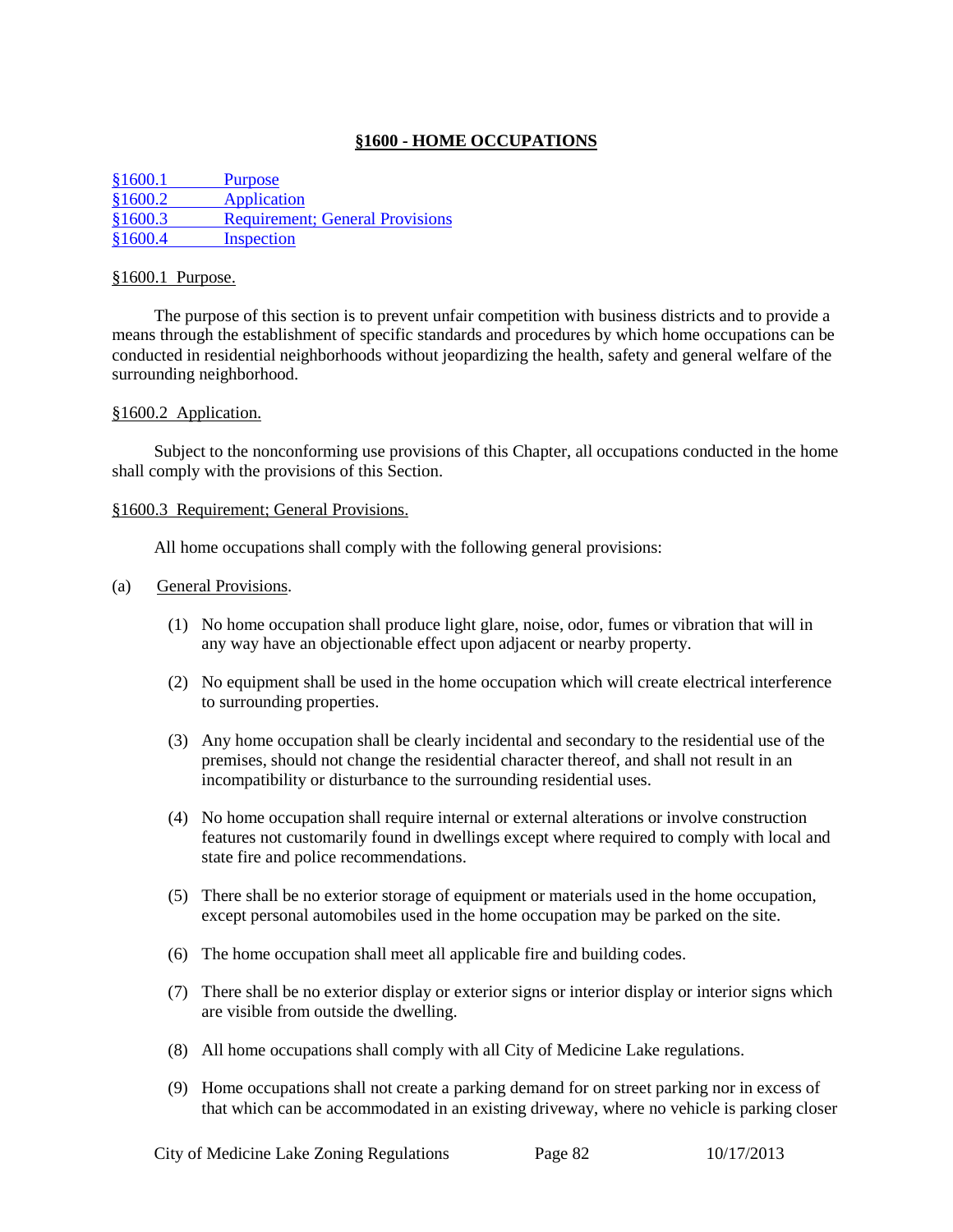than fifteen (15) feet from the curb line or edge of paved surface. No on-street parking is allowed except by permits.

- (b) Requirements; Permitted Home Occupation. Council will determine appropriate home occupation usage subject to the following:
	- (1) No person other than those who customarily reside on the premises shall be employed.
	- (2) All permitted home occupations shall be conducted entirely within the principal building and may not be conducted in an accessory building.
	- (3) Permitted home occupations include and are limited to: art studio, dressmaking, secretarial services, family day care, foster care, professional offices and teaching with musical, dancing and other instructions.
	- (4) The home occupation shall not involve any of the repair service or manufacturing, which requires equipment other than found in a home or over-the-counter sale of merchandise, produced off the premises.

#### <span id="page-82-0"></span>§1600.4 Inspection.

The City hereby reserves the right to inspect the premises in which the occupation is being conducted to ensure compliance with and the provisions of this section or any conditions additionally imposed whose operations disrupt the nature/character of residential neighborhoods. The council shall make such determinations at their own discretion.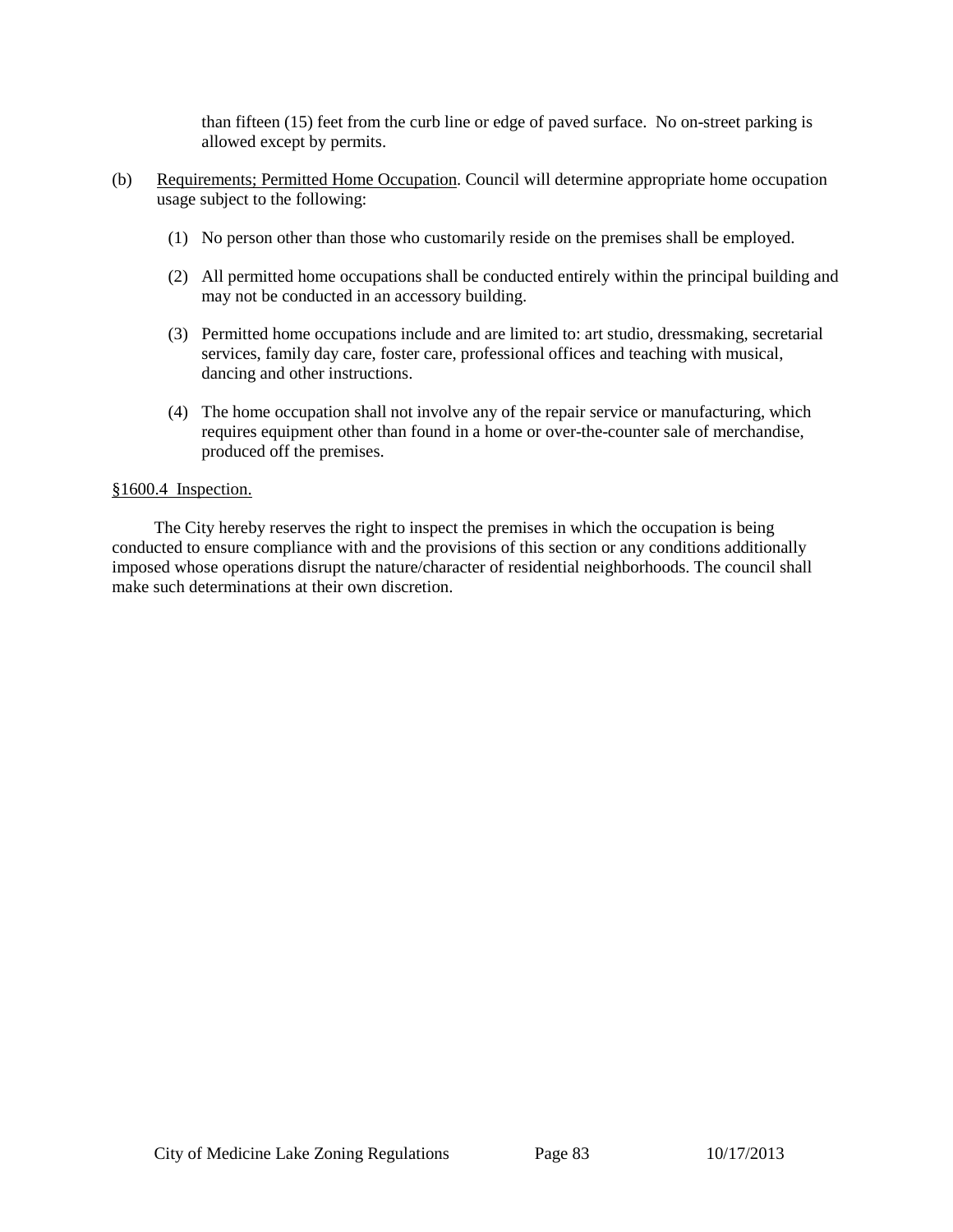## **§1700 – STORMWATER POLLUTION AND EROSION CONTROL[1](#page-83-3)**

| 1700.1 Purpose                                                         |
|------------------------------------------------------------------------|
| 1700.2 Scope                                                           |
| 1700.3 Prohibition of Illicit Discharges                               |
| 1700.4 Notification of Pollutants Discharged into Storm Water          |
| 1700.5 Storm Water Pollution Control Plan                              |
| <b>1700.6 Review</b>                                                   |
| 1700.7 Modification of Plan                                            |
| 1700.8 Financial Securities                                            |
| 1700.9 Notification of Failure of Storm Water Plan and/or NPDES Permit |
| 1700.10 Variance                                                       |
| 1700.11 Enforcement                                                    |
| 1700.12 Right of Entry and Inspection                                  |
| 1700.13 Abrogation and Greater Restrictions                            |
| 1700.14 Severability                                                   |

## <span id="page-83-0"></span>1700.1 Purpose.

The purpose of this ordinance is to control or prevent storm water pollution along with soil erosion and sedimentation within the City, including non-storm water discharges/connections to the municipal storm water system to the maximum extent practicable as required by federal and state law. It establishes standards and specifications for storm water conservation practices, planning activities and discharge/connection prohibitions, which minimize storm water pollution, soil erosion and sedimentation. This ordinance also establishes methods for controlling the introduction of pollutants into the municipal separate storm sewer system (MS4) in order to comply with requirements of the National Pollutant Discharge Elimination System (NPDES) permit process.

## <span id="page-83-1"></span>1700.2 Scope.

 $\overline{a}$ 

Except where a variance is granted, any person, group, firm, sole proprietorship, partnership, corporation, state agency, or political subdivision proposing a land disturbance activity that involves more than 200 cubic yards of cut or fill or disturbs more than 10,000 square feet on any property within the City shall apply to the City for the approval of a Storm Water Pollution Control Plan (SWPCP). No land shall be disturbed until a SWPCP is approved by the City and conforms to the standards set forth herein. This ordinance also applies to all water discharged/connected to the storm water system that is generated on any developed and undeveloped lands unless explicitly exempted by the City as described in Section 1700.3.

## <span id="page-83-2"></span>1700.3 Prohibition of Illicit Discharges.

Prohibition of illicit discharges. No person shall throw, drain, or otherwise discharge, cause, or allow others under its control to throw, drain, or otherwise discharge into the MS4 any pollutants or

<span id="page-83-3"></span>*<sup>1</sup> Section §1700 added in its entirety by Ordinance 108, January 9, 2012.*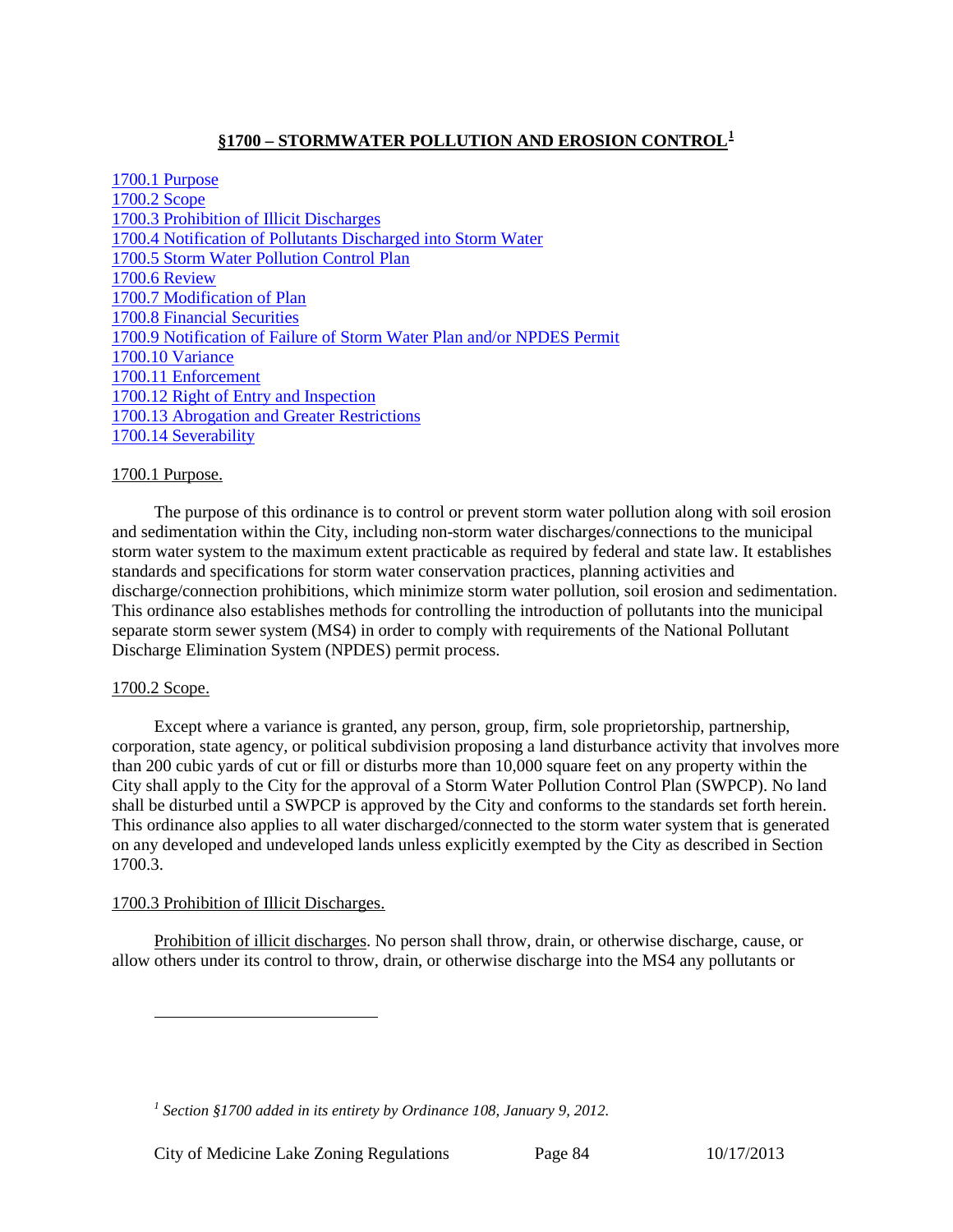waters containing any pollutants, other than storm water. The commencement, conduct or continuance of any illicit discharge to the storm water system is prohibited except as described as follows:

- (a) The following discharges are exempt from discharge prohibitions established by this ordinance: water line flushing, landscape irrigation, diverted stream flows, rising ground waters, uncontaminated ground water infiltration, uncontaminated pumped ground water, discharges from potable water sources, foundation drains, air conditioning condensation, irrigation water, springs, water from crawl space pumps, footing drains, lawn watering, individual residential car washing, flows from riparian habitats and wetlands, dechlorinated swimming pool discharges, and street wash water.
- (b) Discharges or flow from firefighting, and other discharges specified in writing by the City as being necessary to protect public health and safety.
- (c) Discharges associated with dye testing; however this activity requires a verbal notification to the City prior to the time of the test.

The prohibition shall not apply to any non-storm water discharge permitted under an NPDES permit, waiver, or waste discharge order issued to the discharger and administered under the authority of the U.S. Environmental Protection Agency (EPA), provided that the discharger is in full compliance with all requirements of the permit, waiver, or order and other applicable laws and regulations, and provided that written approval has been granted for any discharge to the storm water system.

#### <span id="page-84-0"></span>1700.4 Notification of Pollutants Discharged into Storm Water.

Notwithstanding other requirements of the law, as soon as any person responsible for a facility or operation, or responsible for emergency response for a facility or operation has information of any known or suspected release of materials which are resulting or may result in illegal discharges or pollutants discharging into storm water, the storm drainage system, or waters of the United States, said person shall take all necessary steps to ensure the discovery, containment, and cleanup of such release. In the event of such a release of hazardous materials, said person shall immediately notify emergency response agencies of the occurrence via emergency dispatch services. In the event of a release of non-hazardous materials, said person shall notify the City no later than the next business day. Notifications in person or by phone shall be confirmed by written notice addressed and mailed to the City. If the discharge of prohibited materials emanates from a commercial or industrial establishment, the owner or operator of such establishment shall also retain an on-site written record of the discharge and the actions taken to prevent its recurrence. Failure to provide notification of a release as provided above is a violation of this ordinance.

#### <span id="page-84-1"></span>1700.5 Storm Water Pollution Control Plan.

Every applicant for a building permit or permit to allow a land disturbance activity must submit a storm water pollution control plan to the City. No building permit or permit to allow a land disturbance activity shall be issued until the City approves this plan. At a minimum these pollution control practices must conform to those in the current version of the Minnesota Pollution Control Agency's publication, "Protecting Water Quality in Urban Areas."

(a) General Policy on Storm Water Runoff Rates: Release rates from storm water treatment basins shall not increase over the predevelopment twenty-four (24) hour two (2) year, ten (10) year and one hundred (100) year peak storm discharge rates, based on the last ten (10) years of how that land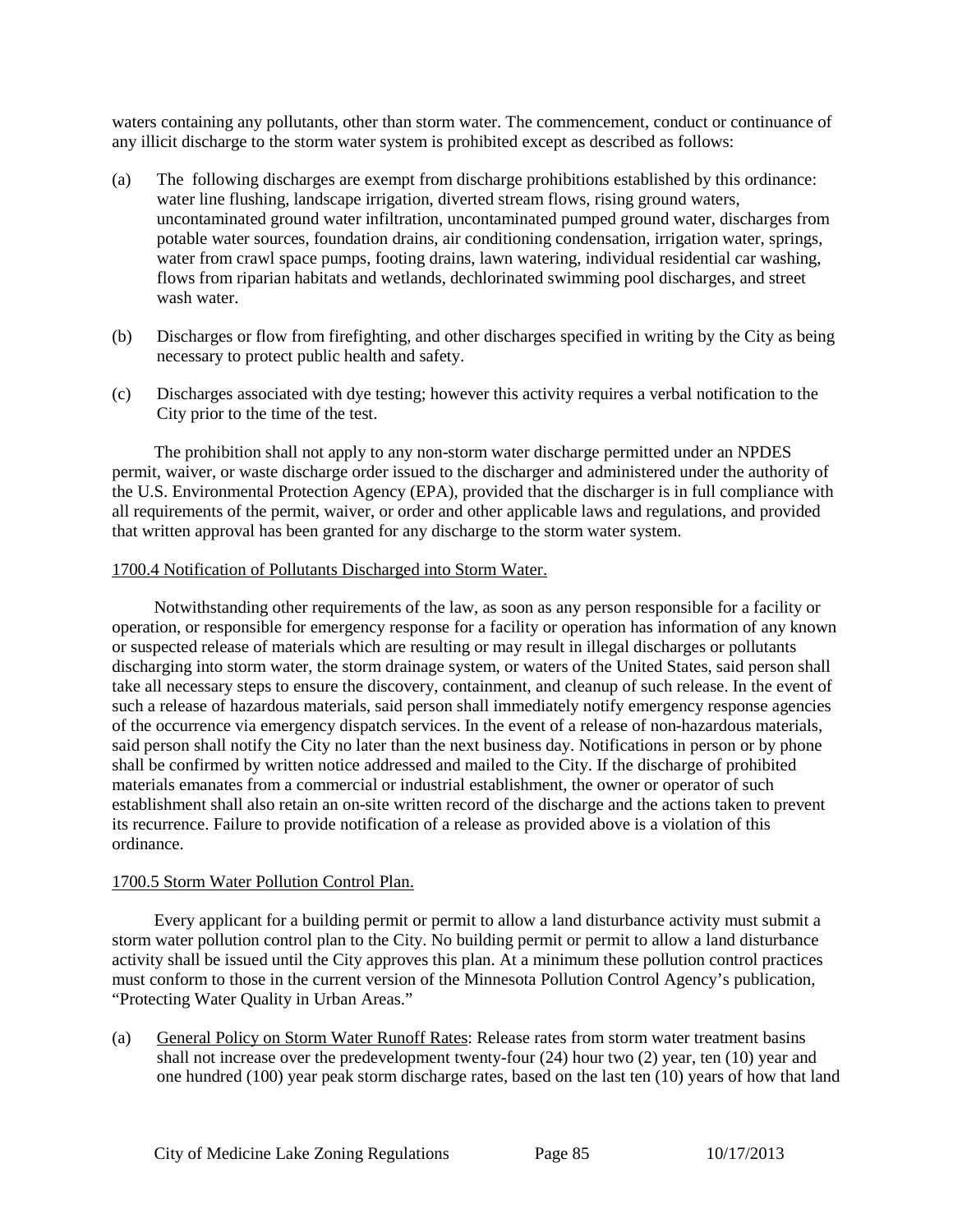was used. Also accelerated channel erosion must not occur as a result of the proposed activity. For discharges to wetlands, volume control is generally more important than discharge rate control.

- (b) The Storm Water Pollution Control Plan and the Grading Plan: The storm water pollution control plan's mechanisms, the limit of disturbed surface, and the location of buffer areas shall be marked on the approved grading plan, and identified with flags, stakes, signs etc. on the development site before work begins.
- (c) Inspections of the Storm Water Pollution Control Plan's Mechanisms: Inspections shall be done weekly by either the City, developer or the developer's designated representative, and within twenty-four (24) hours after every storm or snow melt event large enough to result in runoff from the site (approximately 0.25 inches or more in twenty-four (24) hours). At a minimum, these inspections shall be done during active construction.
- (d) Minimum Requirements of the Storm Water Pollution Control Plan. The plan shall contain or consider:
	- (1) The name and address of the applicant and the location of the activity.
	- (2) Project description including the nature and purpose of the land disturbance activity and the amount of grading, utilities, and building construction involved.
	- (3) Phasing of construction including time frames and schedules for the project's various aspects.
	- (4) A map of the existing site conditions including existing topography, property information, steep and very steep slopes, existing drainage systems/patterns, type of soils, waterways, wetlands, vegetative cover, one hundred (100) year flood plain boundaries, locations of existing and future buffer strips.
	- (5) A site plan that includes the location of the proposed land disturbance activity, stockpile locations, erosion and sediment control plan, construction schedule, and the plan for the maintenance and inspections of the storm water pollution control measures.
	- (6) A site plan showing adjacent areas that might be affected by the land disturbance activity including neighboring streams, lakes, wetlands, flood plain, residential areas, roads, etc.
	- (7) Designate the site's areas that have the potential for serious erosion problems.
	- (8) Erosion and sediment control mechanisms that will be used to control erosion and sedimentation on the site, both during and after the construction process.
	- (9) Describe how the site will be stabilized after construction is completed, including specifications, time frames or schedules.
	- (10) Calculations: any that were made for the design of such items as sediment basins, wet detention basins, diversions, waterways**,** infiltration zones and other applicable practices.
- (e) General Storm Water Pollution Control Plan Criteria. The plan shall address the following:
	- (1) Stabilizing all exposed soils and soil stockpiles and the related time frame or schedule.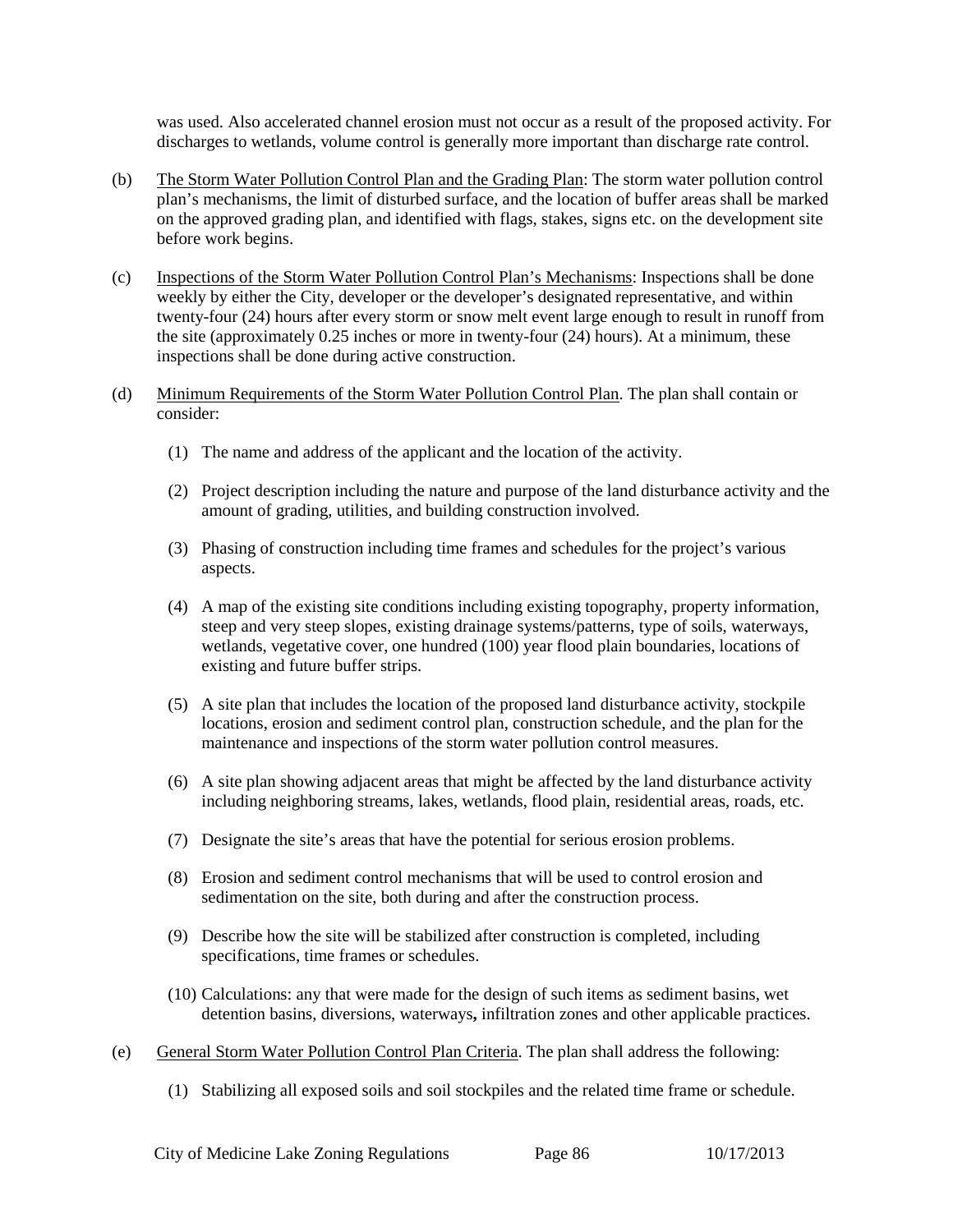- (2) Establishing permanent vegetation and the related time frame or schedule.
- (3) Preventing sediment damage to adjacent properties and sensitive natural areas such as streams, wetlands, lakes and natural vegetation.
- (4) Scheduling for erosion and sediment control practices.
- (5) Where permanent and temporary sedimentation basins will be located.
- (6) Engineering the construction and stabilization of steep and very steep slopes.
- (7) Measures for controlling the quality and quantity of storm water leaving a site.
- (8) Stabilizing all waterways and outlets.
- (9) Protecting storm sewers from the entrance of sediment.
- (10) What precautions will be taken to contain sediment, when working in or crossing water bodies.
- (11) Restabilizing utility construction areas as soon as possible.
- (12) Protecting paved roads from sediment and mud brought in from access routes.
- (13) The eventual discontinuation of temporary erosion and sediment control mechanisms.
- (14) How the temporary and permanent erosion and sediment controls will be maintained.
- (15) The disposal of collected sediment and floating debris.
- (f) Minimum Storm Water Pollution Control Mechanisms and Related Inspections: These minimum control mechanisms are required where bare soil is exposed. Due to the diversity of individual construction sites, each site will be individually evaluated. Where additional control mechanisms are needed, they will be specified at the discretion of the City. The City will determine what actions are necessary.
	- (1) All grading plans and building site surveys must be reviewed by the City for the effectiveness of erosion and sediment control mechanisms in the context of site topography and drainage.
	- (2) Erosion and sediment control mechanisms must be properly installed by the developer before construction activity begins. Such mechanisms may be adjusted during dry weather to accommodate short-term activities, such as those allowing the passage of very large vehicles. As soon as this activity is finished or before the next runoff event, the erosion and sediment control mechanisms must be returned to the configuration specified by the City. A sediment control inspection must then be scheduled, and passed before a footing inspection will be done.
	- (3) Diversion of channeled runoff around disturbed areas, if practical, or the protection of the channel.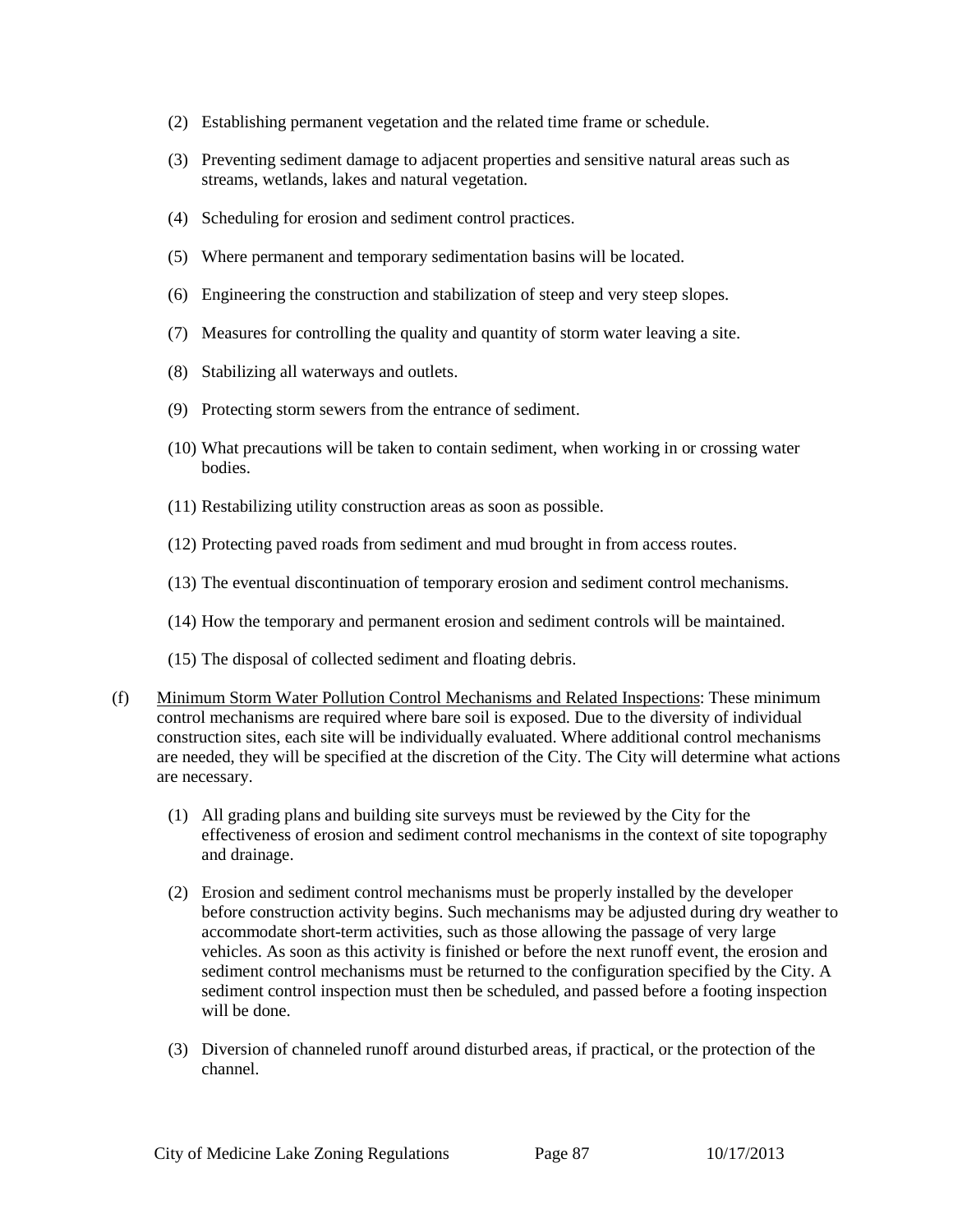- (4) Easements. If a storm water pollution control plan involves directing some or all of the site's runoff, the applicant or the applicant's designated representative shall obtain from adjacent property owners any necessary easements or other property interests concerning the flowing of such water.
- (5) The scheduling of the site's activities to lessen their impact on erosion and sediment creation, so as to minimize the amount of exposed soil.
- (6) Control runoff as follows (Either a and b or a and c):
	- a. Unless precluded by moderate or heavy snow cover (Mulching can still occur if a light snow cover is present.), stabilize all exposed inactive disturbed soil areas within one hundred (100) feet of any water of the state, or with in one hundred (100) feet of any conveyance (curb, gutter, storm sewer inlet, drainage ditch, etc.) with sod, seed or weed free mulch. This must be done, if the applicant will not work the area for seven (7) days on slopes greater than three (3) feet horizontal to one (1) foot vertical (3:1), fourteen (14) days on slopes ranging from 3:1 to 10:1 and twenty-one (21) days for slopes flatter than 10:1.
	- b. For disturbed areas greater than one (1) acre construct temporary or permanent sedimentation basins. Sedimentation basins must have a minimum surface area equal to at least 1% of the area draining to basin, and be constructed in accordance with accepted design specifications including access for operations and maintenance. Basin discharge rates must also be controlled to prevent erosion in the discharge channel.
	- c. For disturbed areas less than one (1) acre sedimentation basins are encouraged, but not required, unless required by the City. The applicant shall install erosion and sediment controls at locations directed by the City. Minimum requirements include silt fences, rock check dams, or other equivalent control measures along steep and very steep slopes. Silt fences are required along channel edges to reduce the amount of sediment reaching the channel. Silt fences, rock check dams, etc. must be regularly inspected and maintained.
- (7) Sediment basins related to impervious surface area. Where a project's ultimate development replaces surface vegetation with one (1) or more acres of cumulative impervious surface, and all runoff has not been accounted for in a local unit of government's existing storm water management plan or practice, the runoff must be discharged to a wet sedimentation basin prior to entering waters of the state. At a minimum the work shall conform to the current version of the Minnesota Pollution Control Agency's publication, "Protecting Water Quality in Urban Areas," and the current requirements found in the same agency's NPDES/SDS permits for storm water associated with construction activities.
- (8) Generally, sufficient silt fence shall be required to hold all sheet flow runoff generated at an individual site, until it can either infiltrate or seep through silt fence's pores.
- (9) Temporary stockpiling of ten (10) or more cubic yards of excess soil on any lot or other vacant area shall not be allowed without issuance of a grading/excavating permit for the land disturbance activity in question.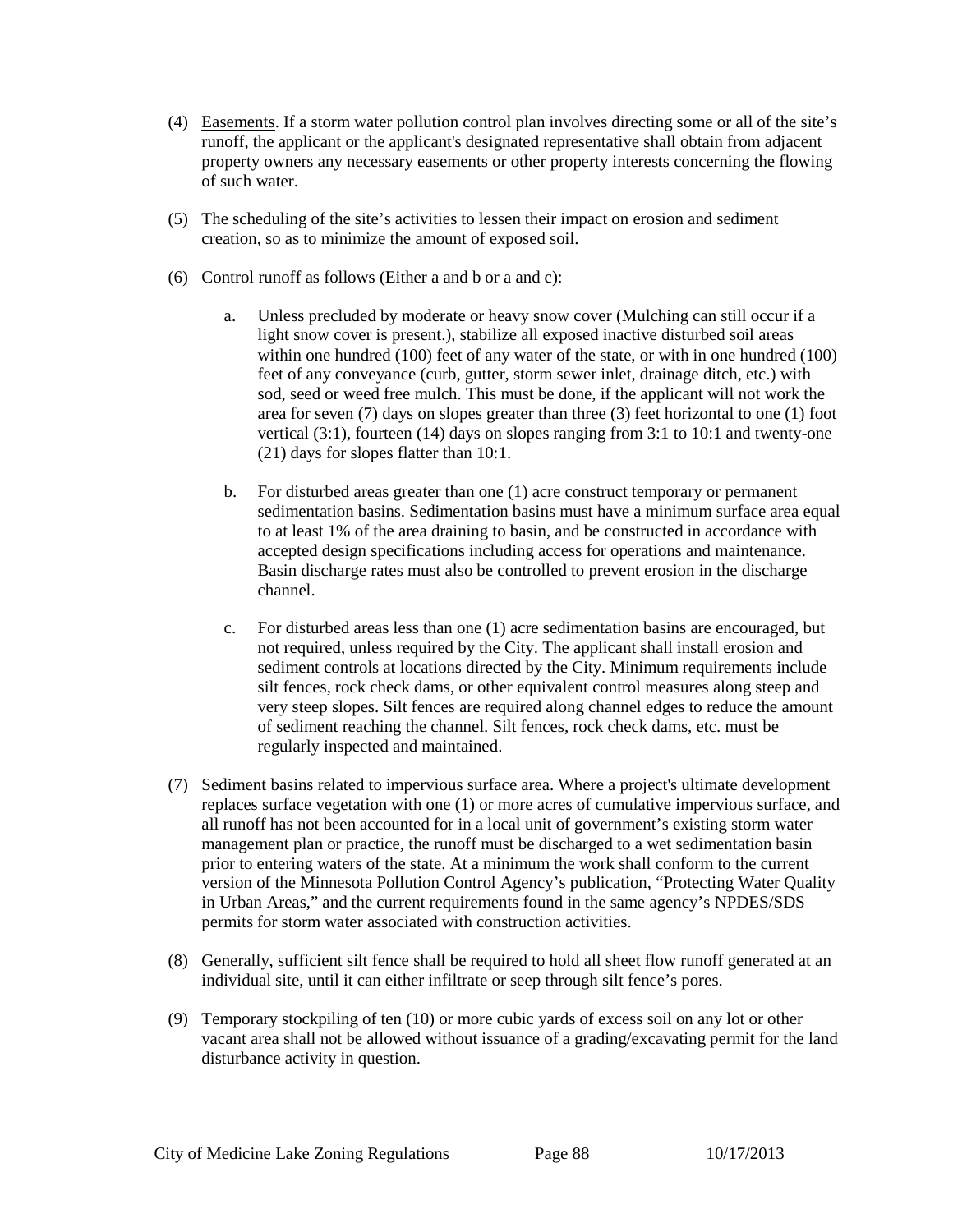- (10) For soil stockpiles greater than ten (10) cubic yards the toe of the pile must be more than twenty-five (25) feet from a road, drainage channel or storm water inlet. If such stockpiles will be left for more than seven (7) days, they must be stabilized with mulch, vegetation, tarps or other means. If left for less than seven (7) days, erosion from stockpiles must be controlled with silt fences or rock check dams.
	- a. If for any reason a soil or non-soil stockpile of any size is located closer than twenty five (25) feet from a road, drainage channel or storm water inlet, and will be left for more than seven (7) days, it must be covered with tarps or controlled in some other manner.
	- b. All non-soil (clean sand, gravel, concrete or bituminous) must at a minimum have silt fencing or other effective sediment control mechanisms installed.
- (11) All sand, gravel or other mining operations taking place on the development site shall apply for a Minnesota Pollution Control Agency National Pollutant Discharge Elimination System (NPDES) General Storm Water permit for industrial activities and all required Minnesota Department of Natural Resources permits.
- (12) Temporary rock construction entrances, or equally effective means of preventing vehicles from tracking sediment from the site, may be required wherever vehicles enter and exit a site. Vehicle tracking of sediment from the site must be minimized by BMPs such as stone pads, concrete or steel wash racks, or equivalent systems. Street sweeping must be used if such BMPs are not adequate.
- (13) Parking is prohibited on all bare lots and all temporary construction entrances, except where street parking is not available. Gravel entrances are to be used for deliveries only as per the development contract.
- (14) Streets must be cleaned and swept whenever tracking of sediments occurs and before the site is left idle for weekends and holidays. A regular sweeping schedule should be established.
- (15) Water (impacted by the construction activity) removed from the site by pumping must be treated by temporary sedimentation basins, geotextile filters, grit chambers, sand filters, upflow chambers, hydro-cyclones, swirl concentrators or other appropriate controls. Such water shall not be discharged in a manner that causes erosion or flooding of the site, receiving channels, adjacent property or a wetland.
- (16) Catch basins. All newly installed and rehabilitated catch basins must be provided with a sump area for collecting coarse-grained material. Such basins must be cleaned when they are half filled with material.
- (17) Roof drain leaders. All newly constructed and reconstructed buildings must route roof drain leaders to pervious areas (not natural wetlands) where the runoff can infiltrate. The discharge rate shall be controlled so that no erosion occurs in pervious areas.
- (18) Removal from the project's site of more than one (1) acre of topsoil shall not be done, unless written permission is given by the City. Excessive removal of topsoil from the project's site can cause significant current and future soil erosion problems.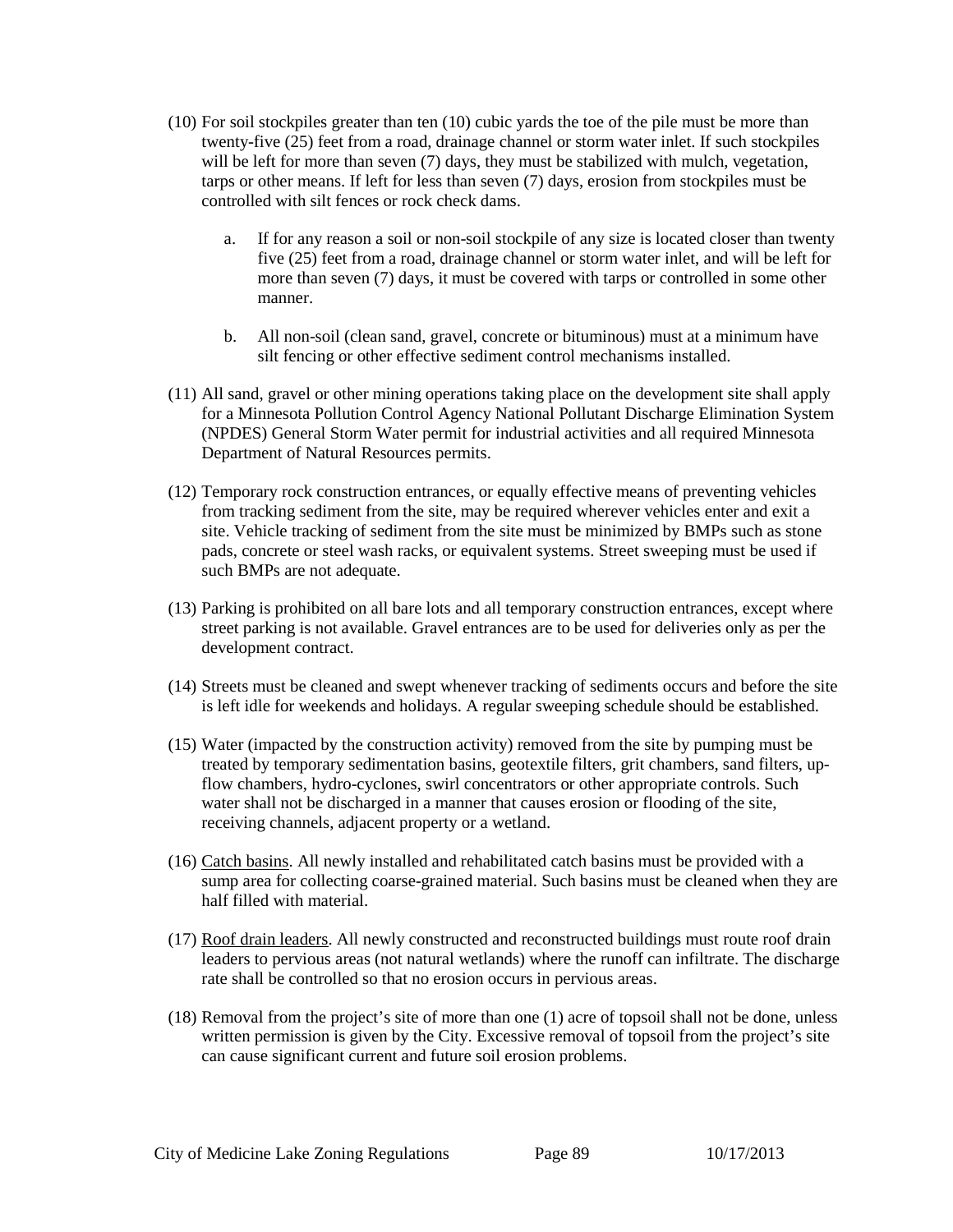- (19) Inspection and maintenance. All storm water management facilities must be designed to minimize the need of maintenance, to provide easy vehicle and personnel access for maintenance purposes and be structurally sound. These facilities must have a plan of operation and maintenance that ensures continued effective removal of the pollutants carried in storm water runoff. The City or its designated representative shall inspect all storm water management facilities during construction, during the first year of operation and at least once every three (3) years thereafter. The City will keep all inspection records on file for a period of three (3) years. Inspection and maintenance easements. It shall be the responsibility of the applicant to obtain any necessary easements or other property interests to allow access to the storm water management facilities for inspection and maintenance purpose.
- (20) Follow-up inspections must be performed by the City on a regular basis to ensure that erosion and sediment control measures are properly installed and maintained. In all cases the inspectors will attempt to work with the applicant and/or builder to maintain proper erosion and sediment control at all sites. In cases where cooperation is withheld, construction stop orders may be issued by the city, until all erosion and sediment control measures meet specifications. A second erosion and sediment control/grading inspection must then be scheduled and passed before the final inspection will be done.
- (21) All infiltration areas must be inspected to ensure that sediment from ongoing construction activity is not reaching infiltration areas, and that these areas are also being protected from soil compaction from the movement of construction equipment.

## (g) Permanent Storm Water Pollution Controls Mechanisms.

- (1) The applicant shall install, construct, or pay the City fees for all permanent storm water management facilities necessary to manage increased runoff, so that the discharge rates from storm water treatment basins, such that the predevelopment twenty-four (24) hour two (2) year, ten (10) year, and one hundred (100) year peak storm discharge rates are not increased. These predevelopment rates shall be based on the last ten (10) years of how that land was used. Accelerated channel erosion must not occur as a result of the proposed land disturbance or development activity. An applicant may also make an in-kind or a monetary contribution to the development and maintenance of community storm water management facilities designed to serve multiple land disturbance and development activities undertaken by one or more persons, including the applicant. All calculations and information used in determining these peak storm discharge rates shall be submitted along with the storm water pollution control plan.
- (2) The applicant shall consider reducing the need for permanent storm water management facilities by incorporating the use of natural topography and land cover such as natural swales and depressions as they exist before development to the degree that they can accommodate the additional flow of treated (e.g., settled) water without compromising the integrity or quality of the wetland or pond.
- (3) The following permanent storm water management practices must be investigated in developing the storm water management part of the storm water pollution control plan in the following descending order of preference: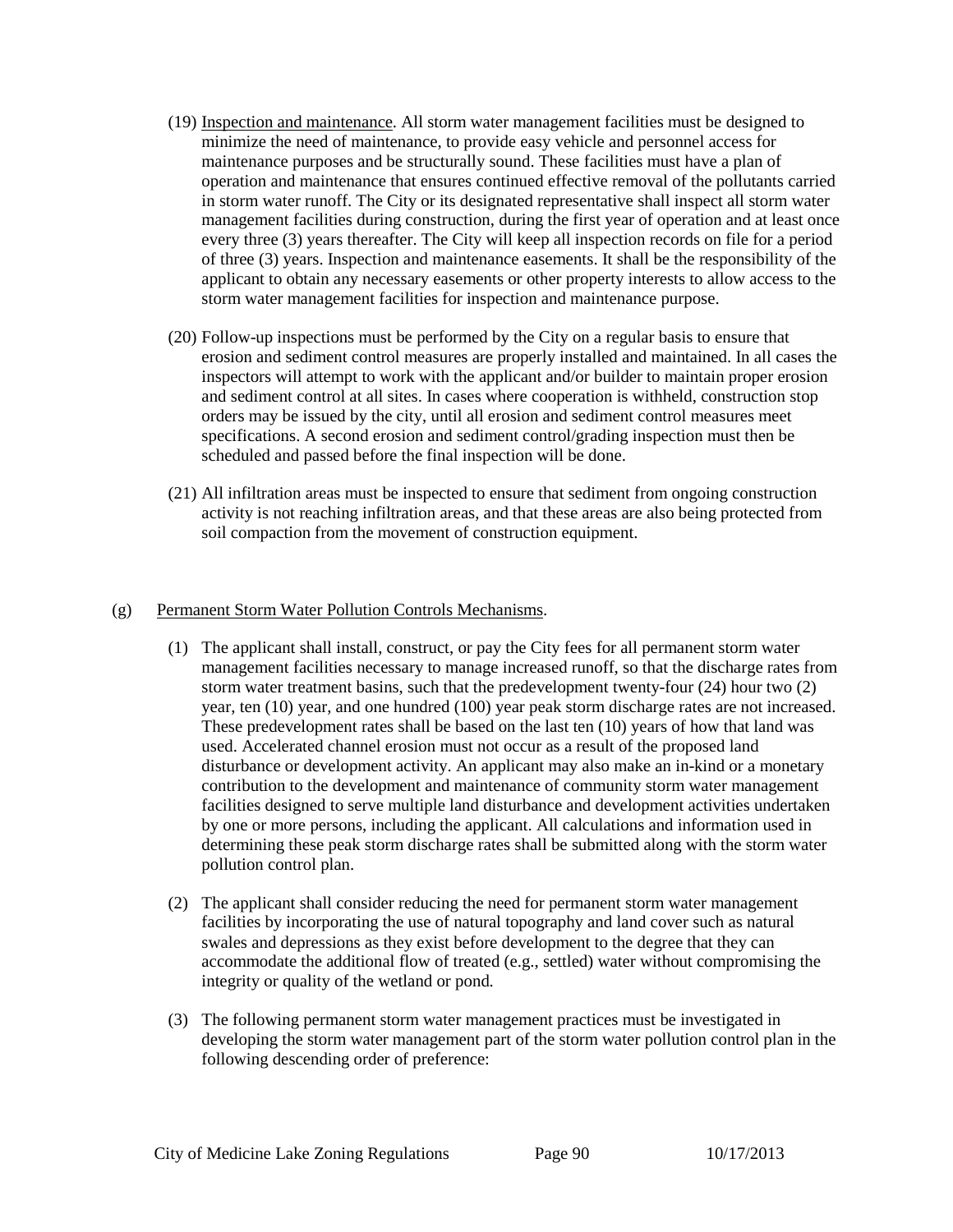- a. Protect and preserve as much natural or vegetated area on the site as possible, minimizing impervious surfaces. Direct runoff to vegetated areas rather than to adjoining streets, storm sewers and ditches.
- b. Flow attenuation of treated storm water by the use of open vegetated swales and natural depressions.
- c. Storm water wet detention facilities (including percolation facilities); and
- d. A combination of successive practices may be used to achieve the applicable minimum control requirements specified in subsection (f) above. The applicant shall provide justification for the method selected.
- (h) Minimum Design Standards for Storm Water Wet Detention Facilities. At a minimum these facilities must conform to the most current technology as reflected in the current version of the Minnesota Pollution Control Agency's publication, "Protecting Water Quality in Urban Areas" and the current requirements found in the same agency's NPDES permits for storm water associated with construction activities.

## (i) Minimum Protection for Natural Wetlands.

- (1) Runoff must not be discharged directly into wetlands without appropriate quality and quantity runoff control, depending on the individual wetland's vegetation sensitivity.
- (2) Wetlands must not be drained or filled, wholly or partially, unless replaced by either restoring or creating wetland areas of at least equal public value. Compensation, including the replacement ratio and quality of replacement should be consistent with the requirements outlined in the Board of Water and Soil Resources rules that implement the Minnesota Wetland Conservation Act of 1991 including any and all amendments to it.
- (3) Work in and around wetlands must be guided by the following principles in descending order of priority:
	- a. Avoid both the direct and indirect impact of the activity that may destroy or diminish the wetland.
	- b. Minimize the impact by limiting the degree or magnitude of the wetland related activity.
	- c. Rectify the impact by repairing, rehabilitating, or restoring the affected wetland environment with one of at least equal public value.
	- d. Reduce or eliminate the adverse impact over time by preservation and maintenance operations during the life of the activity.

## (j) Minimum Vegetated Buffer Protection for Rivers, Streams and Wetlands.

(1) At a minimum, a vegetated buffer strip on each bank the width of one hundred (100)feet (forty (40) feet for most wetlands) for rivers, streams and outstanding resource value wetlands, shall be provided. If possible, such a buffer strip shall consist of predevelopment native vegetation. Ideally for rivers or streams, a shade tree canopy in the part of the buffer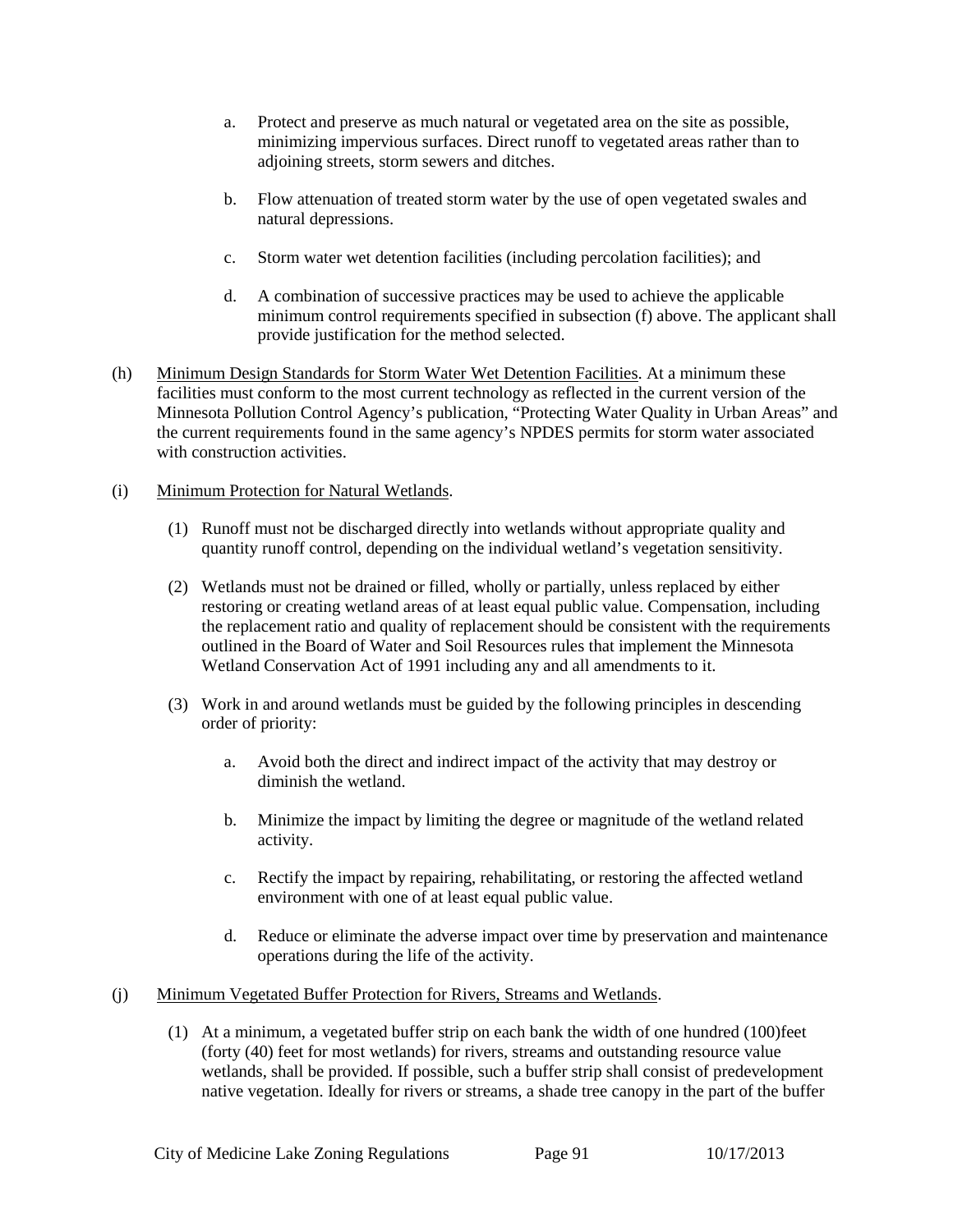zone closest to the stream channel should be established. Buffer width shall be increased at least two (2) feet (four (4) feet for all wetlands) for every one (1) percent of slope of the surrounding land. Natural wetlands adjacent to rivers and streams are not counted as buffer strips. They are considered a natural resource worthy of protection in their own right. Therefore the widths of natural wetlands are not counted as part of the river or stream's buffer strip. Such wetlands rate their own forty-foot (40) plus vegetated buffer strip.

- a. Detailed buffer design is usually site specific. Therefore the City can require a larger buffer that the minimum.
- b. For newly constructed buffer sites the design criteria should follow common principles and the example of nearby natural areas. The site should be examined for existing buffer zones and mimic that slope structure and vegetation as much as possible. Buffer design and protection during construction should do any or all of the following: slow water runoff, trap sediment, enhance water infiltration, trap fertilizers, pesticides, pathogens, heavy metals, trap blowing snow and soil, and act as corridors for wildlife. How much stress is put on these functions will determine the buffer zone's final configuration.
- c. The applicant or a designated representative shall maintain the buffer strip for the first year. After that the City, or a party designated by the City, shall maintain the buffer strip.
- d. Buffer strips can be made into perpetual conservation easements.
- e. Buffer strips shall be marked as such with permanent markers. :
- *f.* The City may allow buffer area averaging in cases where averaging will provide additional protection to either the resource or environmentally valuable adjacent upland habitat, provided that the resource's total buffer area remains the same. This means that some sections of the buffer will be wider than normal. Care should be taken in averaging so that the buffer's usefulness is not short-circuited.
- (2) Every person owning property through which a watercourse passes, or such person's lessee, shall keep and maintain that part of the watercourse within the property free of trash, debris, excessive vegetation, and other obstacles that would pollute, contaminate, or significantly retard the flow of water through the watercourse. In addition, the owner or lessee shall maintain existing privately owned structures within or adjacent to a watercourse, so that such structures will not become a hazard to the use, function, or physical integrity of the watercourse.
- (3) Watercourses used solely for drainage, such as roadside ditches, are exempt from this provision. Minnesota Pollution Control Agency Class 7 limited resource (Waters not protected for aquatic habitat or recreational use) value waters are also exempt from this provision, unless the Class 7 water is directly tributary to either a Minnesota Department of Natural Resources designated trout stream or a state designated Outstanding Resource Value Water.
- (4) Minimal width public recreational and educational trails in vegetated buffer strips are exempt from this provision provided that the buffer strip's width is increased by the width of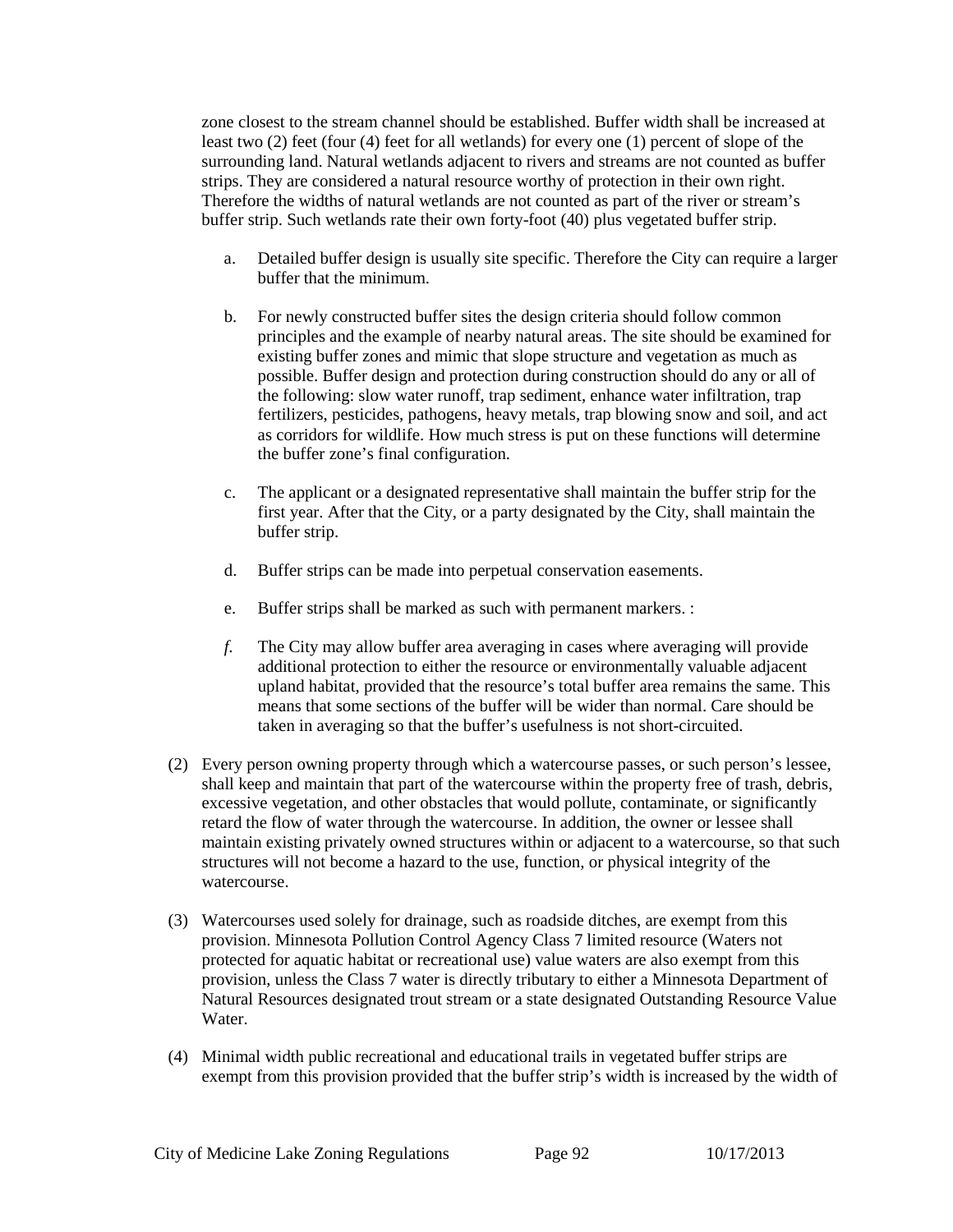the trail (i.e. A 10 foot wide trail in a 100 foot buffer strip increases the true width of the strip plus the trail to 110 feet.)

(k) Models/Methodologies/Computations for Performance Evaluation. Hydrologic models and design methodologies used for the determining runoff characteristics and analyzing storm water management structures must be approved by the City. Plans, specifications and computations for storm water management facilities submitted for review must be sealed and signed by registered professional engineer. All computations must appear in the plans submitted for review, unless otherwise approved by the City.

## <span id="page-92-0"></span>1700.6 Review.

The City shall review the storm water pollution control plan. This review must be completed within seven (7) days of receiving the plan from the applicant.

- (a) Permit Required. If the City determines that the storm water pollution control plan meets the requirements of this ordinance, the City shall issue a permit valid for a specified period of time that authorizes the land disturbance activity contingent on the implementation and completion of the storm water pollution control plan.
- (b) Permit Denial. If the City determines that the storm water pollution control plan does not meet the requirements of this ordinance, the City shall not issue a permit for the land disturbance activity.
	- (1) All land use and building permits for the site in question must be suspended until the applicant has an approved storm water pollution control plan.
- (c) Permit Suspension and Revocation. If the storm water pollution control plan is not being implemented the City can suspend or revoke the permit authorizing the land disturbance activity.

## <span id="page-92-1"></span>1700.7 Modification of Plan.

An approved storm water pollution control plan may be modified on submission of a written application for modification to the City, and after written approval by the City. In reviewing such an application, the City may require additional reports and data.

(a) Records Retention. The City shall retain the written records of such modifications for at least three (3) years.

## <span id="page-92-2"></span>1700.8 Financial Securities.

The applicant shall provide a financial security for the performance of the work described and delineated on the approved grading plan involving the storm water pollution control plan and any storm water and pollution control plan related remedial work. This security must be available prior to commencing the project.

- (a) Form of the Security. The form of the security must be one of the following:
	- (1) By cash security deposited to the City for thirty percent (30%) of the total financial security in Section 1700.6, when less than one (1) acres of soil will be simultaneously exposed.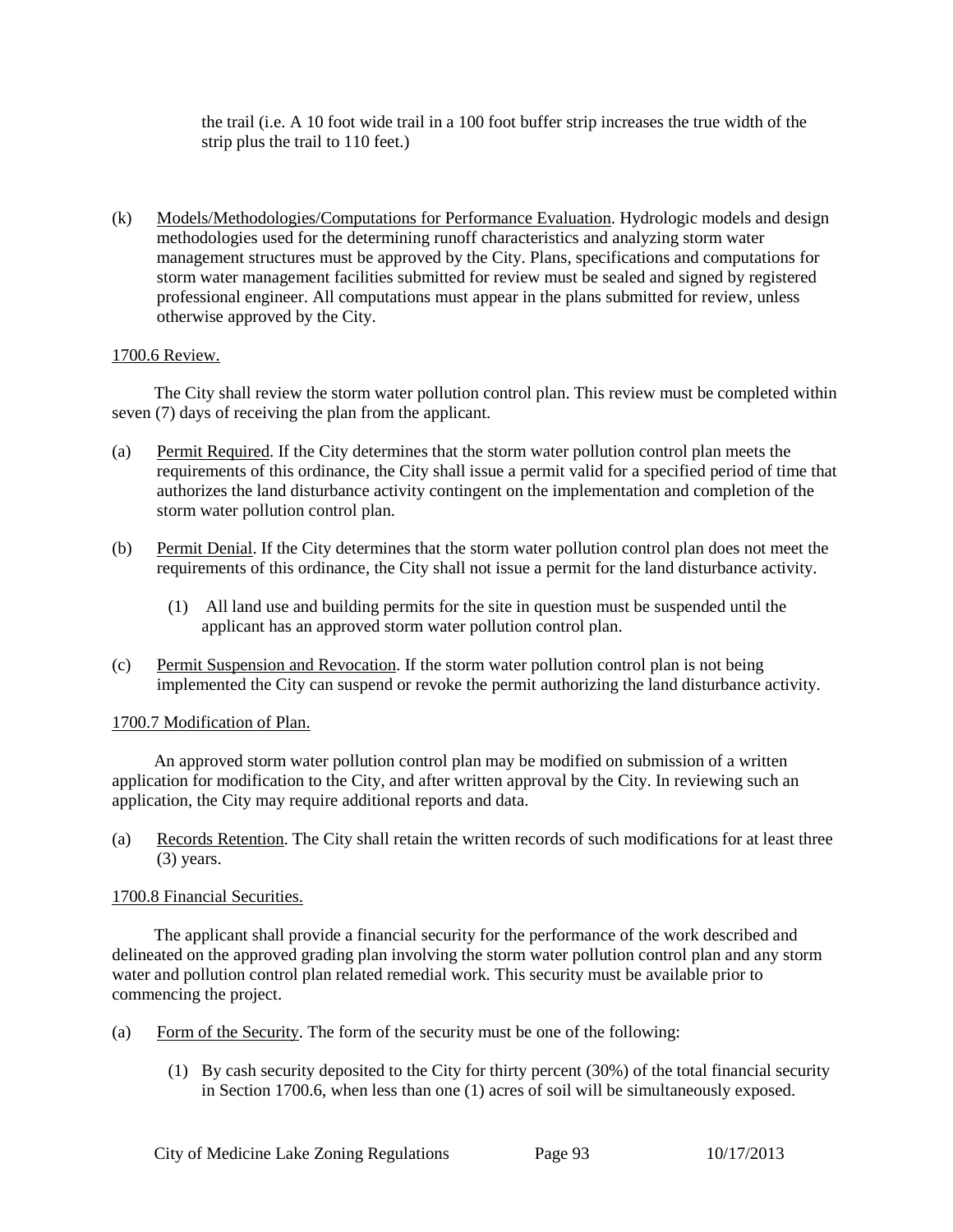When over one (1) acres of soil will be simultaneously exposed to erosion, then the cash security increases to fifty percent (50%) of the total financial security in Section 1700.6.

- (2) The remainder of the financial security shall be placed either with the City, a responsible escrow agent, or trust company, at the option of the City, money, an irrevocable letter of credit, negotiable bonds of the kind approved for securing deposits of public money or other instruments of credit from one or more financial institutions, subject to regulation by the state and federal government wherein said financial institution pledges that the funds are on deposit and guaranteed for payment. This security shall save the City free and harmless from all suits or claims for damages resulting from the negligent grading, removal, placement or storage of rock, sand, gravel, soil or other like material within the City. The type of security must be of a type acceptable to the City.
- (3) The City may request a greater financial security, if the City considers that the development site is especially prone to erosion, or the resource to be protected is especially valuable
- (4) If more soil is simultaneously exposed to erosion than originally planned, the amount of the security shall increase in relation to this additional exposure.
- (b) Maintaining the Financial Security. If at any time during the course of the work this amount falls below 50% of the required deposit, the applicant shall make another deposit in the amount necessary to restore the deposit to the required amount within two (2) days. Otherwise the City may:
	- (1) Withhold the scheduling of inspections and/or the issuance of a Certificate of Occupancy.
	- (2) Revoke any permit issued by the City to the applicant for the site in question and another of the applicant's sites within the City's jurisdiction.
- (c) Proportional Reduction of the Financial Security. When more than one-third of the applicant's maximum exposed soil area achieves final stabilization, the City can reduce the total required amount of the financial security by one-third, if recommended in writing by the City. When more than two-thirds of the applicant's maximum exposed soil area achieves final stabilization, the City can reduce the total required amount of the financial security to two thirds of the initial amount, if recommended in writing by the City.
- (d) Action against the Financial Security. The City may act against the financial security, if any of the conditions listed below exist. The City shall use funds from this security to finance any corrective or remedial work undertaken by the City or a contractor under contract to the City and to reimburse the City for all direct cost incurred in the process of remedial work including, but not limited to, staff time and attorney's fees.
	- (1) The applicant ceases land disturbance activities and/or filling and abandons the worksite prior to completion of the City approved grading plan.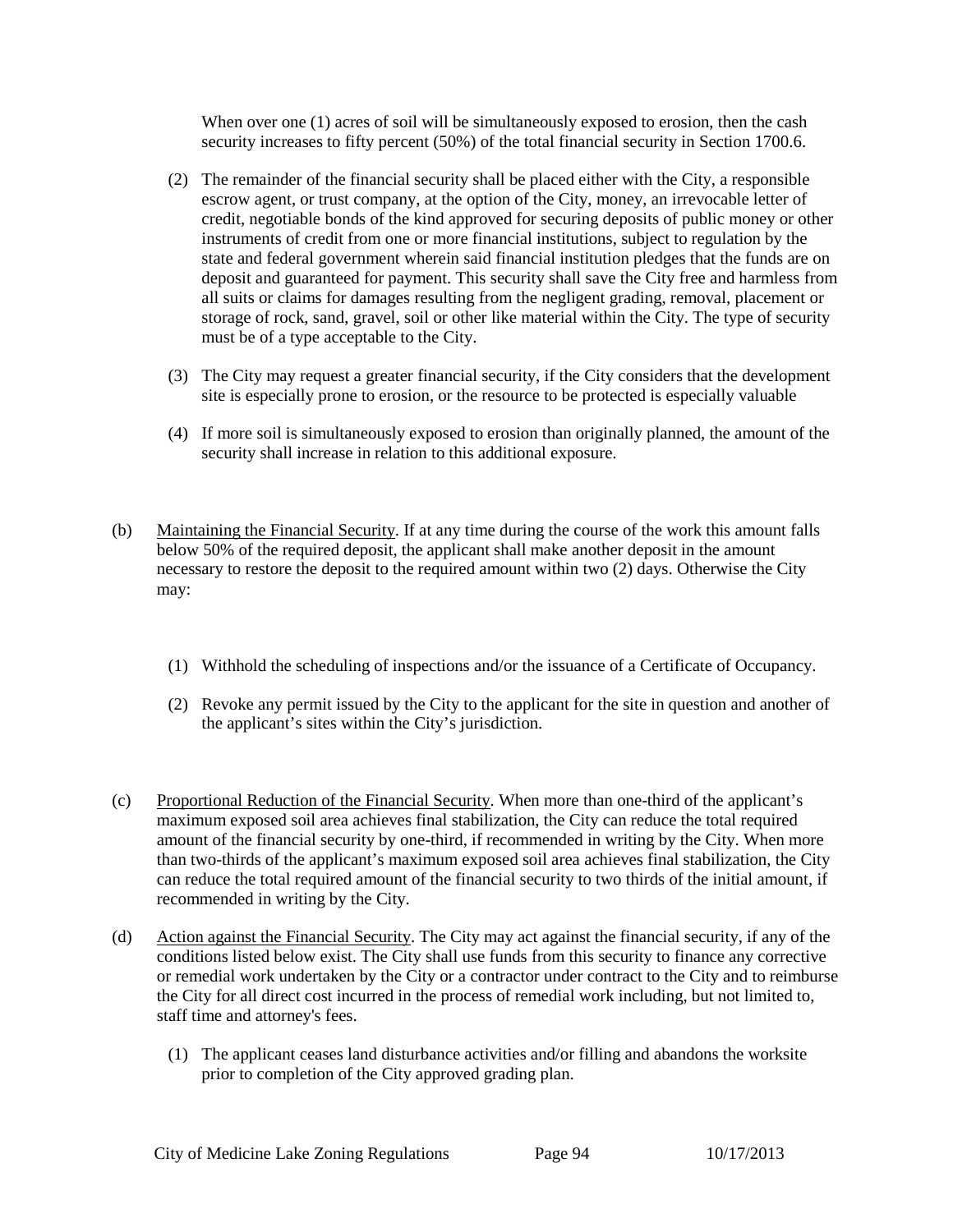- (2) The applicant fails to conform to any City approved grading plan and/or the storm water pollution control plan as approved by the City, or related supplementary instructions.
- (3) The techniques utilized under the storm water pollution control plan fail within one (1) year of installation.
- (4) The applicant fails to reimburse the City for corrective action taken under Section 1700.7.
- (5) Emergency action under either part 1700.6 (e) or any part of Section 1700.7.
- (e) Emergency Action. If circumstances exist such that noncompliance with this ordinance poses an immediate danger to the public health, safety and welfare, as determined by the City, the City may take emergency preventative action. The City shall also take every reasonable action possible to contact and direct the applicant to take any necessary action. Any cost to the City may be recovered from the applicant's financial security.
- (f) Returning the Financial Security. Any unspent amount of the financial security deposited with the City for faithful performance of the storm water pollution control plan and any storm water and pollution control plan related remedial work must be released not more than one (1) full year after the completion of the installation of all such measures and the establishment of final stabilization.

## <span id="page-94-0"></span>1700.9 Notification of Failure of the Storm Water Pollution Control Plan and/or NPDES Permit.

The City shall notify the applicant when the City is going to act on the financial securities part of this ordinance.

- (a) Notification by the City. The initial contact will be to the party or parties listed on the application and/or the storm water pollution control plan as contacts. Except during an emergency action under Section 1700.6 (e), forty-eight (48) hours after notification by the City or seventy-two (72) hours after the failure of erosion control measures, whichever is less, the City at its discretion, may begin corrective work. Such notification should be in writing, but if it is verbal, a written notification should follow as quickly as practical. If after making a good faith effort to notify the responsible party or parties, the City has been unable to establish contact, the City may proceed with the corrective work.
	- (1) There are conditions when time is of the essence in controlling erosion. During such a condition the City may take immediate action, and then notify the applicant as soon as possible.
- (b) Erosion Off-Site. If erosion breaches the perimeter of the site, the applicant shall immediately develop a cleanup and restoration plan, obtain the right-of-entry from the adjoining property owner, and implement the cleanup and restoration plan within forty-eight (48) hours of obtaining the adjoining property owner's permission. In no case, unless written approval is received from the City, shall more than seven (7) calendar days go by without corrective action being taken. If in the discretion of the City, the applicant does not repair the damage caused byte erosion, the City may do the remedial work required and charge the cost to the applicant.
- (c) Erosion into Streets, Wetlands or Water Bodies. If eroded soils (including tracked soils from construction activities) enter or appear likely to enter streets, wetlands, or other water bodies,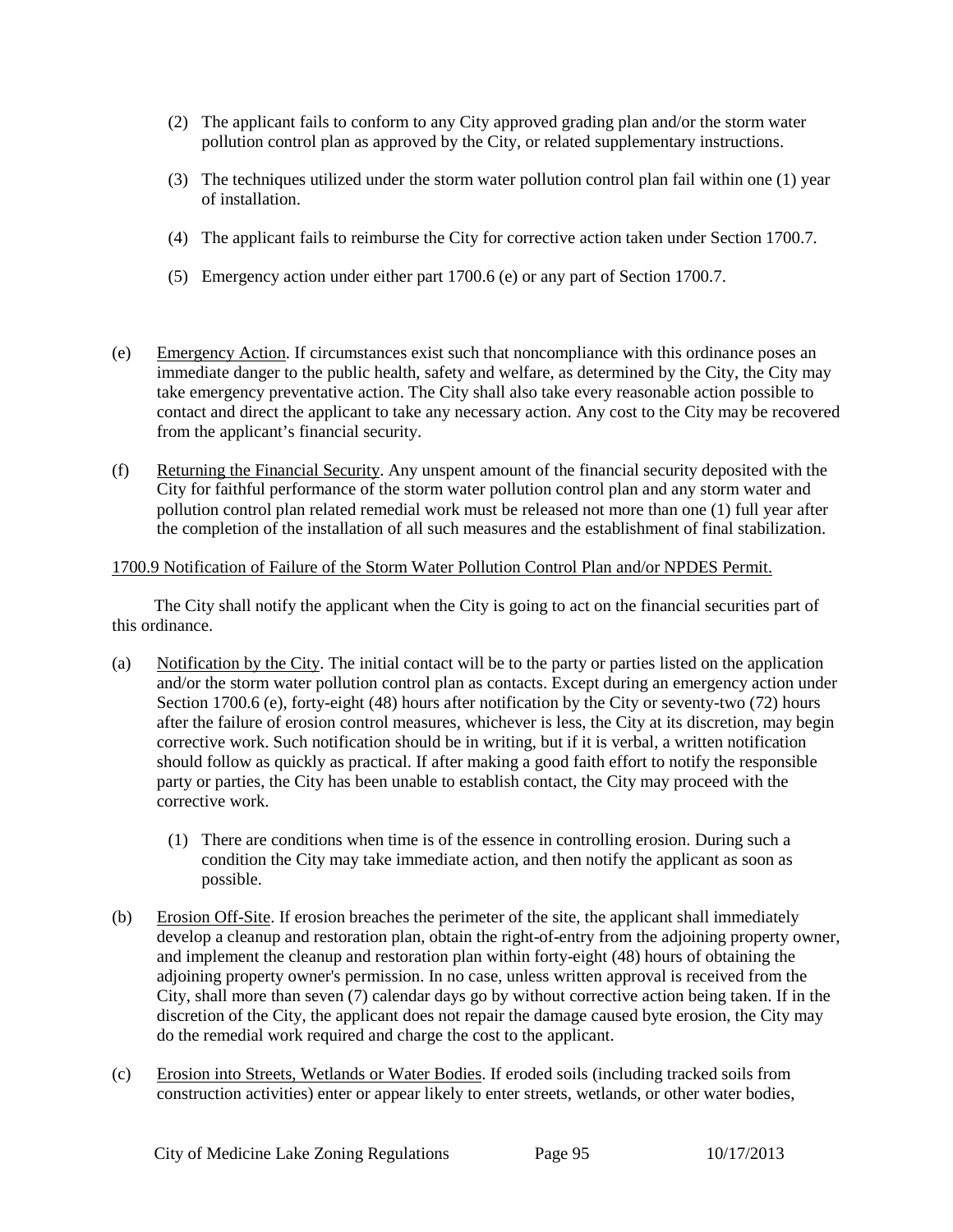prevention strategies, cleanup and repair must be immediate. The applicant shall provide all traffic control and flagging required to protect the traveling public during the cleanup operations.

- (d) Failure to Do Corrective Work. When an applicant fails to conform to any provision of Sections 1700.6 or 1700.7 within the time stipulated, the City may take the following actions:
	- (1) Withhold the scheduling of inspections and/or the issuance of a Certificate of Occupancy.
	- (2) Suspend or revoke any permit issued by the City to the applicant for the site in question or any other of the applicant's sites within the City's jurisdiction.
	- (3) Direct the correction of the deficiency by City staff or by a separate contract. The issuance of a permit for land disturbance activity and/or NPDES constitutes a right-of-entry for the City or its contractor to enter upon the construction site for the purpose of correcting erosion control deficiencies.
	- (4) All costs incurred by the City in correcting storm water pollution control deficiencies must be reimbursed by the applicant. If payment is not made within thirty (30) days after costs are incurred by the City, payment will be made from the applicant's financial securities as described in Section 1700.6.
	- (5) If there is an insufficient financial amount in the applicant's financial securities as described in Section 1700.6, to cover the costs incurred by the City, then the City may assess the remaining amount against the property. As a condition of the permit for land disturbance activities, the owner shall waive notice of any assessment hearing to be conducted by the City, concur that the benefit to the property exceeds the amount of the proposed assessment, and waive all rights by virtue of Minnesota Statute 429.081 to challenge the amount or validity of the assessment.

## <span id="page-95-0"></span>1700.10 Variance.

In any case where, upon application of the responsible person or persons, the City finds that by reason of exceptional circumstances, strict conformity with this ordinance would be unreasonable, impractical, or not feasible under the circumstances; the City in its discretion may grant a variance there from upon such conditions as it may prescribe for prevention, control, or abatement of pollution in harmony with the general purposes of this ordinance. Variances shall be processed according to Section 500 Administration - Variances.

## <span id="page-95-1"></span>1700.11 Enforcement.

The City shall be responsible for enforcing this ordinance.

(a) Penalties. Any person, firm, or corporation failing to comply with or violating any of these regulations, shall be deemed guilty of a misdemeanor and be subject to a fine or imprisonment or both. All land use, building and NPDES permits shall be suspended until the applicant has corrected the violation. Each day that a separate violation exists shall constitute a separate offense.

## <span id="page-95-2"></span>1700.12 Right of Entry and Inspection.

(a) Powers. The applicant shall promptly allow the City and their authorized representatives, upon presentation of credentials to: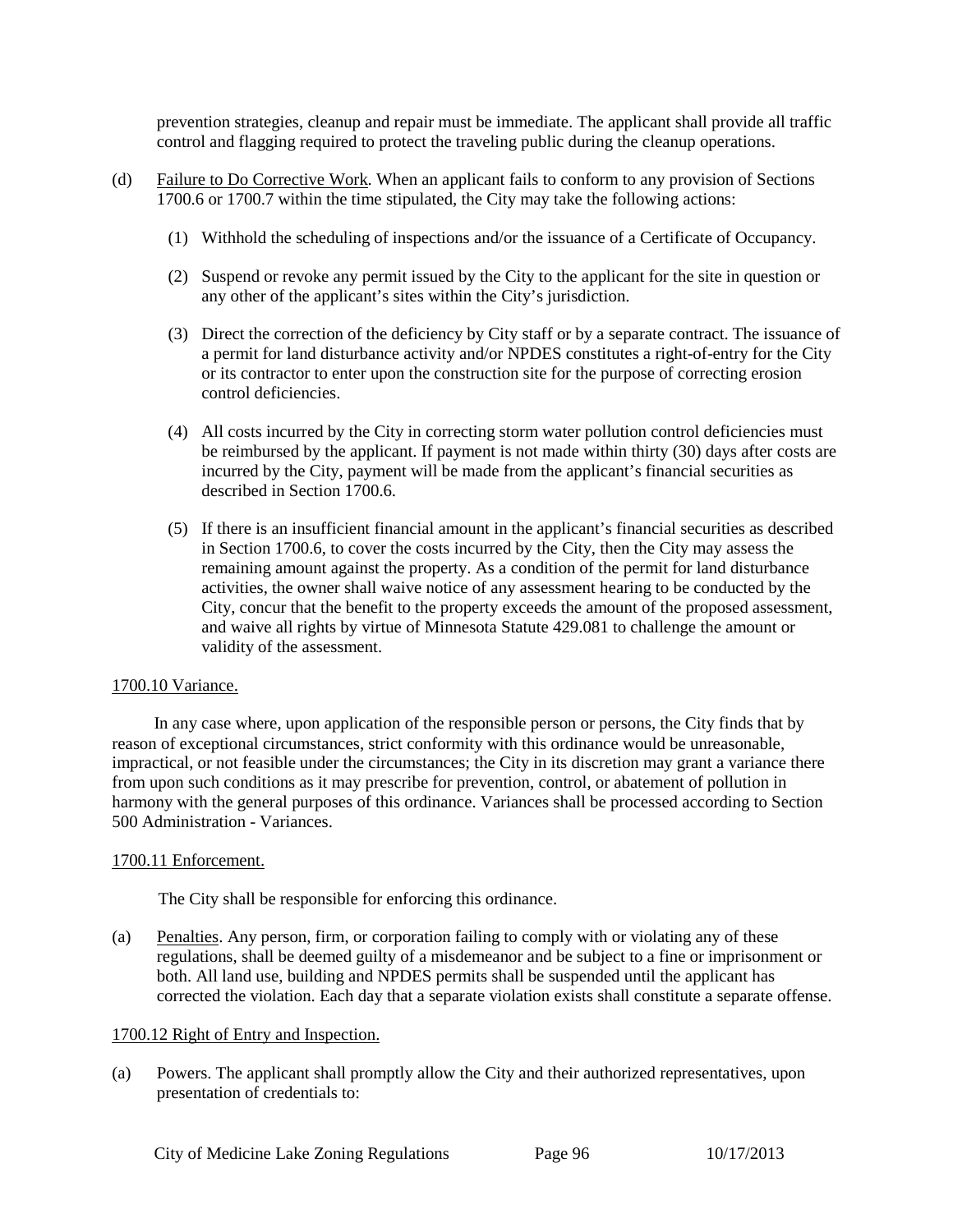- (1) Enter upon the permitted site for the purpose of obtaining information, examination of records, conducting investigations, inspections or surveys.
- (2) Bring such equipment upon the permitted site as is necessary to conduct such surveys and investigations.
- (3) Examine and copy any books, papers, records, or memoranda pertaining to activities or records required to be kept under the terms and conditions of this permitted site, and perform any additional duties as defined by state and federal law.
- (4) Inspect the storm water pollution control measures.
- (5) Sample and monitor any items or activities pertaining to storm water pollution control measures.
- (6) The City has the right to require the permitted site to install monitoring equipment as necessary. The facility's sampling and monitoring equipment shall be maintained at all times in a safe and proper operating condition by the facility at its own expense. All devices used to measure storm water flow and quality shall be calibrated to ensure their accuracy.
- (7) Any temporary or permanent obstruction to the safe and easy access of such an inspection shall be promptly removed upon the inspector's request. The cost of providing such access shall be born by the applicant.
- (8) Unreasonable delays in allowing the City access to a permitted facility is a violation of a storm water permit and of this ordinance.
- <span id="page-96-0"></span>(b) Search Warrants. If the City has been refused access to any part of the premises from which storm water is discharged, and he/she is able to demonstrate probable cause to believe that there may be a violation of this ordinance, or that there is a need to inspect and/or sample as part of a routine inspection and sampling program designed to verify compliance with this ordinance or any order issued hereunder, or to protect the overall public health, safety, and welfare of the community, then the City may seek issuance of a search warrant from any court of competent jurisdiction.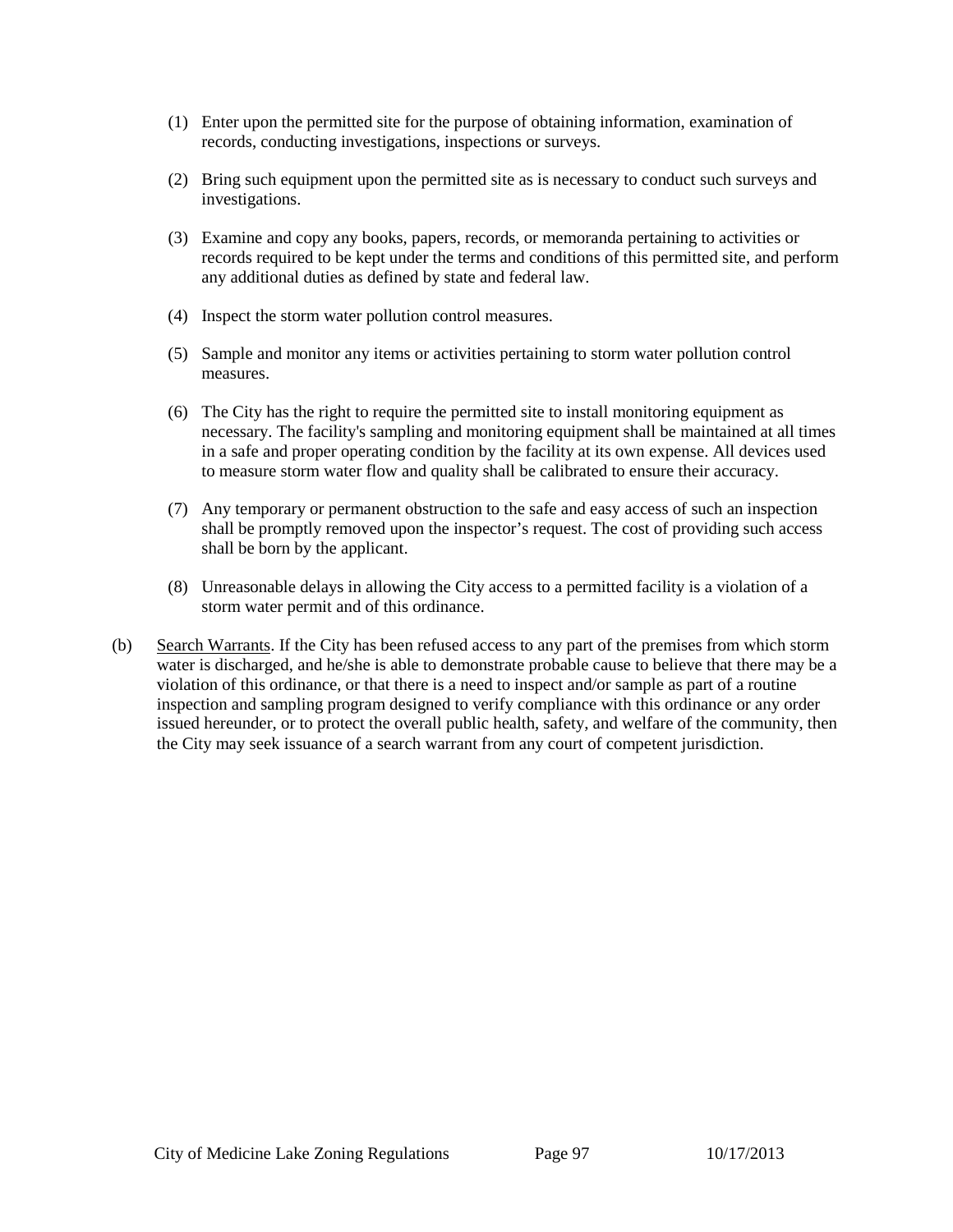## **§1800 - LAND FILLING OPERATIONS**

| §1800.1  | <b>Permit Required</b>                      |
|----------|---------------------------------------------|
| \$1800.2 | <b>Application and Required Information</b> |
| §1800.3  | <b>Technical Reports</b>                    |
| §1800.4  | <b>Issuance of Permit</b>                   |
| \$1800.5 | <b>Conditions of Operations</b>             |
| \$1800.6 | <b>Security</b>                             |
| \$1800.7 | <b>Failure to Comply</b>                    |
| §1800.8  | <b>Completion of Operation</b>              |
| §1800.9  | <b>Land Fills in Process</b>                |

#### <span id="page-97-0"></span>§1800.1 Permit Required.

Any person who proposes to add land fill in excess of fifty (50) cubic yards to any property within the City limits, shall apply to the City for a Land Fill Permit.

#### <span id="page-97-1"></span>§1800.2 Application and Required Information.

- (a) Any person desiring a permit hereunder shall present an application on such forms as shall be provided by the Planning Commission requiring the following information:
	- (1) The name and address of the applicant.
	- (2) The name and address of the owner of the land.
	- (3) The address and legal description of the land involved.
	- (4) The purpose of the land fill.
	- (5) A description of the source, type, and amount of fill material to be placed upon the premises.
	- (6) The highway, street or streets, or other public ways in the City upon and along which any material is to be hauled or carried.
	- (7) An estimate of the time required to complete the land fill.
	- (8) A site plan showing present topography and also including boundary lines for all properties, water courses, wetlands, flood plain and other significant features within three hundred fifty (350) feet.
	- (9) A site plan showing the proposed finished grade and landscape plan. Erosion control measures shall be provided in such plan. Final grade shall not adversely affect the surrounding land or the development of the site on which the land fill is being conducted. Top soil shall be of a quality capable of establishing normal vegetative growth.
	- (10) A plan and/or statement demonstrating the proposed activity will in no way jeopardize the public health, safety and welfare or is appropriately fenced to provide adequate protection.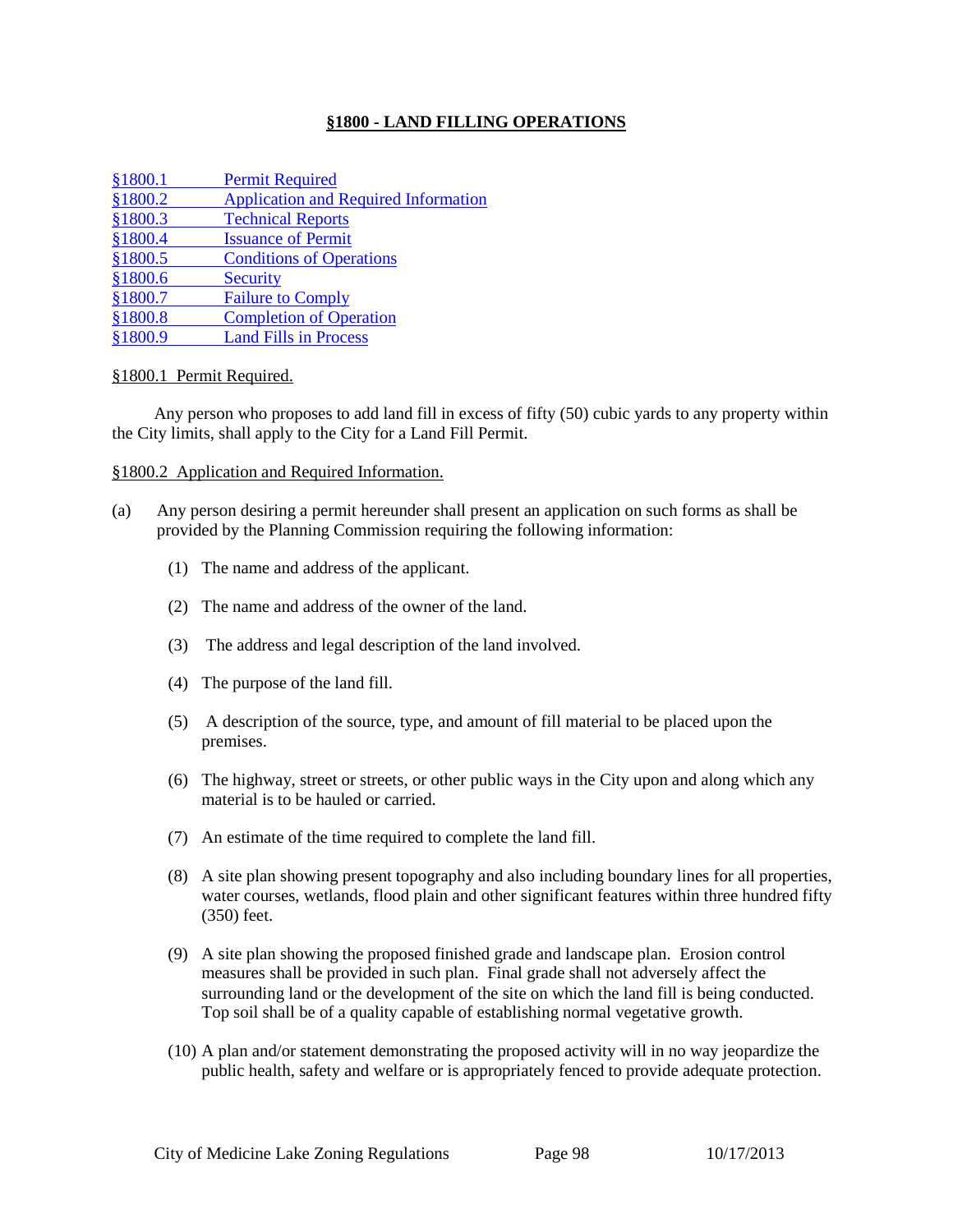- (11) A statement that the applicant will comply with all conditions prescribed by the City or its officers or agents.
- (12) The application shall be considered as being officially submitted when all the information requirements are complied with. A fee for such application is submitted based upon the schedule as established by City Council Resolution.
- (13) A road and hauling permit from the City.

## <span id="page-98-0"></span>§1800.3 Technical Reports.

- (a) The Building Inspector shall process all land fill permit applications. Such applications, when determined to be necessary by the Building Inspector and all those for more than fifty (50) cubic yards shall be forwarded to the Planning Commission. Where watersheds, flood plains and/or wetlands are in question, the Minnesota Department of Natural Resources and Bassett's Creek Watershed Management Organization shall also be contacted. These technical advisors shall be instructed by the Planning Commission to prepare reports for the Council.
- (b) Filing fees in excess of the actual incurred expenses shall be refunded to the applicant. When the expenses incurred in the review of the application exceed the fee, such excess expenses shall be billed to the applicant.

## <span id="page-98-1"></span>§1800.4 Issuance of Permit.

- (a) Unless sent to the Planning Commission for review and comment, the Building Inspector shall determine as to whether, and when, and under what conditions a land fill permit for less than fifty (50) cubic yards shall be issued.
- (b) Upon receiving information and reports from the Planning Commission, the Council shall make its determination as to whether, and when, and under what conditions such permit for a land fill greater than fifty (50) cubic yards is to be issued to the applicant by the Building Inspector.

## <span id="page-98-2"></span>§1800.5 Conditions of Operation.

- (a) Under no circumstances shall any such land fill operation be conducted or permitted if the contents of the land fill or any part thereof shall consist of garbage, animal or vegetable refuse, poisons, contaminants, chemicals, decayed material, filth, sewage or similar septic or biologically dangerous material, or any other material deemed to be unsuitable by the City.
- (b) Unless expressly extended by permit, the hours of operation shall be limited to 7:00 AM to 6:00 PM, Monday through Friday.

## <span id="page-98-3"></span>§1800.6 Security.

The Council may require either the applicant or the owner or user of the property on which the land fill is occurring to post as security in such form and sum as the Building Inspector and/or City Engineer Shall determine, with sufficient surety provided to the Planning Commission, conditioned to pay to the City the extraordinary cost and expense of repairing, from time to time, any highways, streets or other public ways where such repair work is made necessary by the special burden resulting from hauling and travel in transporting fill material, the amount of such cost and expense to be determined by the City Building Inspector; and conditioned further to comply with all requirements of this Chapter, and the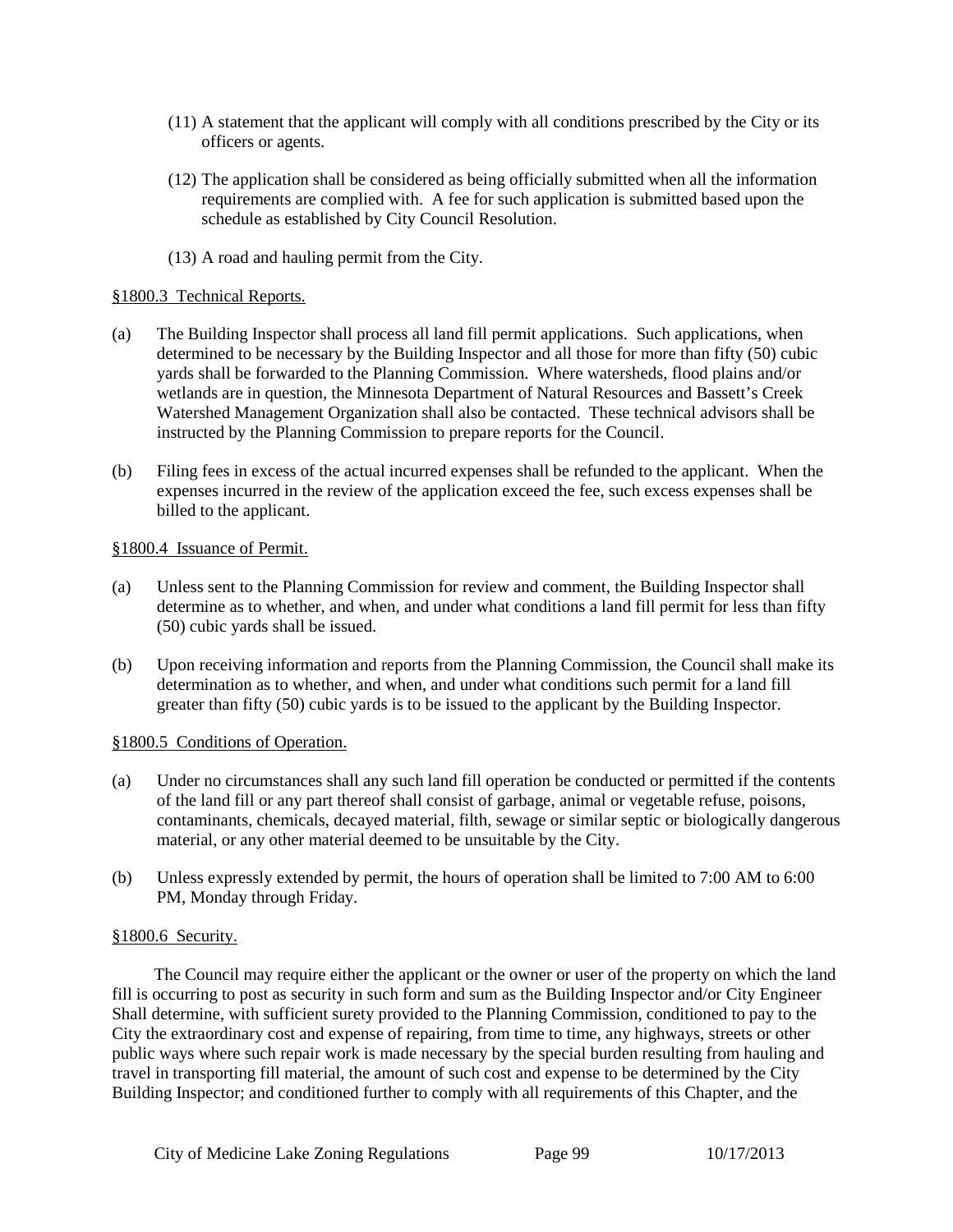particular permit, and to pay any expense the City may incur by reason of doing anything required to be done by any applicant to whom a permit is issued.

## <span id="page-99-0"></span>§1800.7 Failure to Comply.

The Council may, for failure of any person to comply with any requirement made of such person in writing under the provisions of such permit, as promptly as same can reasonably be done proceed to cause said requirement to be complied with. The cost of such work shall be taxed against the property whereon the land fill is located or the City may at its option proceed to collect such costs by an action against the person to whom such permit has been issued, and such person's Superiors if a bond exists. In the event that land filling operation requiring a permit are commenced prior to City review and approval, the City may require work stopped and all necessary applications filed and processed, or fill removed. Application fees shall be double the normal charge.

#### <span id="page-99-1"></span>§1800.8 Completion of Operation.

- (a) All land fill operations shall be completed within ninety (90) days of the issuance of the permit. Upon completion the permit holder shall notify the Building Inspector in writing of the date of completion. If additional time beyond the ninety (90) days is needed for completion, the permit holder may apply to the Planning Commission and upon a satisfactory showing of need, the Council may grant an extension of time. If such extension is granted, it shall be for a definite period and the Building Inspector shall issue an extension permit. Extensions shall not be granted in cases where the permit holder fails to show that good faith efforts were made to complete the land fill operation within ninety (90) days and that failure to complete the operation was due to circumstances beyond the permit holder's control such as shortage of fill material, teamster's strike, unusually inclement weather, illness or other such valid and reasonable excuse for non-completion. In the event a request for an extension is denied, the permit holder shall be allowed a reasonable time to comply with the other provisions of this Chapter relating to grading, leveling and seeding or sodding. What constitutes such "reasonable time" shall be determined by the Building Inspector after inspection of the premises.
- (b) At the completion of a land fill operation, the premises shall be graded, leveled, and seeded or sodden with grass. The grade shall be such elevation with reference to any abutting street or public way as the Building Inspector shall prescribe in the permit. The site shall also conform to such prerequisites as the Building Inspector may determine with reference to storm water drainage runoff and storm water passage or flowage so that the land fill cannot become a source of, or an aggravation to, storm water drainage conditions in the area.
- (c) The Building Inspector shall inspect the project following completion to determine if the applicant has complied with the conditions required thereto. Failure of such compliance shall result in the withholding of any building permits for the site and notice of such withholding shall be filed in the office of the City Clerk for the purpose of putting subsequent purchasers on notice.

#### <span id="page-99-2"></span>§1800.9 Land Fills in Process.

All land fill operations for which permit has previously been issued shall terminate such operations on the date specified by the permit.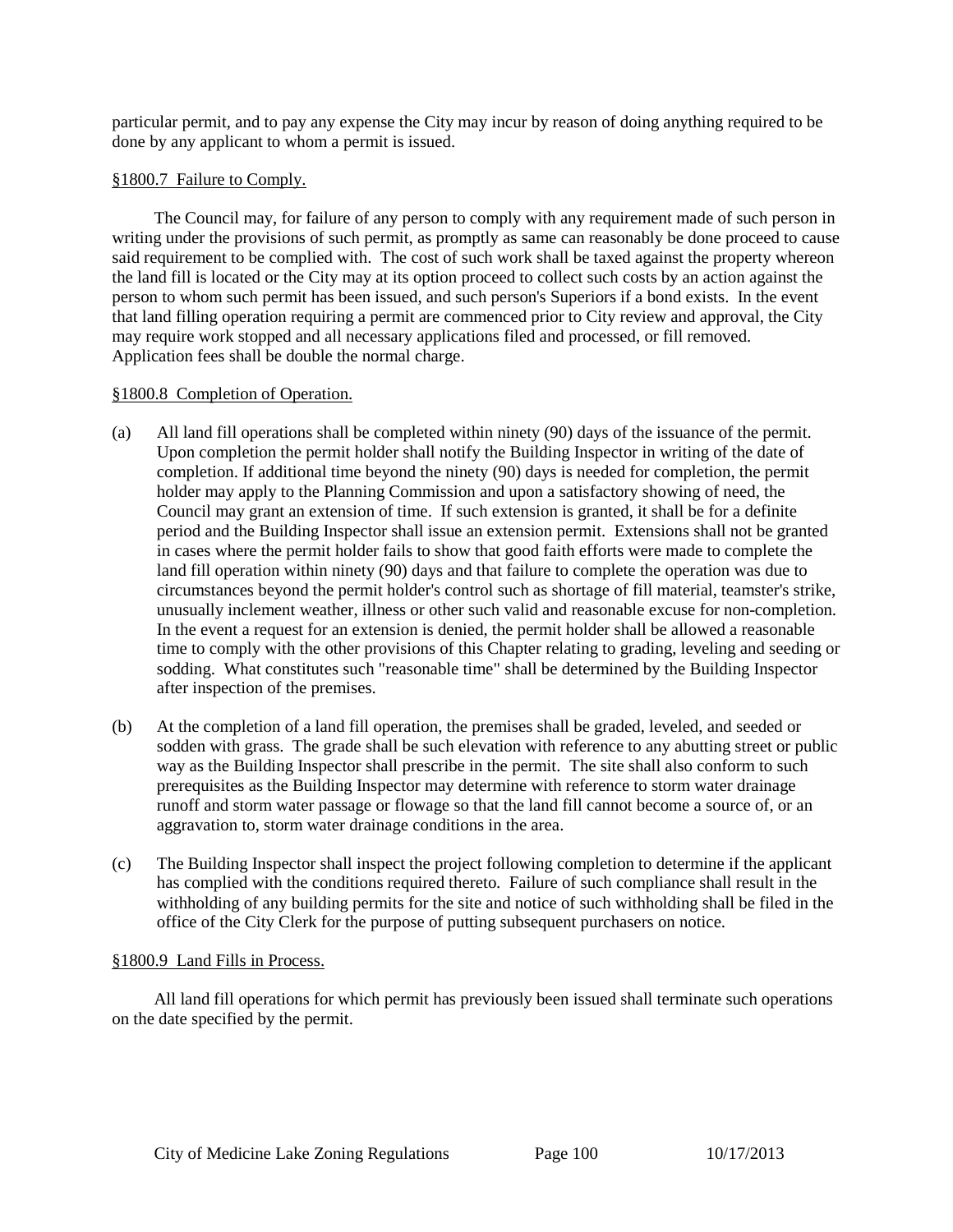## **§1900 - LAND EXCAVATION/GRADING**

| §1900.1 | <b>Permit Required</b>         |
|---------|--------------------------------|
| §1900.2 | <b>Exceptions</b>              |
| §1900.3 | <b>Application for Permit</b>  |
| §1900.4 | <b>Technical Reports</b>       |
| §1900.5 | <b>Issuance of Permit</b>      |
| §1900.6 | <b>Conditions of Permit</b>    |
| §1900.7 | <b>Security</b>                |
| §1900.8 | <b>Failure to Comply</b>       |
| §1900.9 | <b>Completion of Operation</b> |
|         |                                |

## <span id="page-100-0"></span>§1900.1 Permit Required.

The extraction of sand, gravel, black dirt or other natural material from the land or the grading of land by a person in the amount of fifty (50) cubic yards or 10,000 square feet or more shall be termed land excavation/grading and shall require a permit.<sup>[1](#page-100-3)</sup>

## <span id="page-100-1"></span>§1900.2 Exceptions.

 $\overline{a}$ 

It is intended hereunder to cover the removal of natural materials from lands including such activity when carried on as a business, but shall not apply to basement excavation or other excavation which is already covered by the Building Code or other such regulations of the City.

## <span id="page-100-2"></span>§1900.3 Application for Permit.

- (a) Any person desiring a permit hereunder shall present an application on such form as shall be provided by the Planning Commission requiring the following information:
	- (1) The name and address of the applicant.
	- (2) The name and address of the owner of the land.
	- (3) The address and legal description of the land involved.
	- (4) The purpose of the excavation or grading.
	- (5) A description of the type and amount of material to be excavated from or graded on the premises.
	- (6) The highway, street or streets, or other public ways in the City upon and along which any material is to be hauled or carried.
	- (7) An estimate of the time required to complete the excavation or grading.

<span id="page-100-3"></span>*<sup>1</sup> Section §1900.1 amended by Ordinance 92, March 6, 2006.*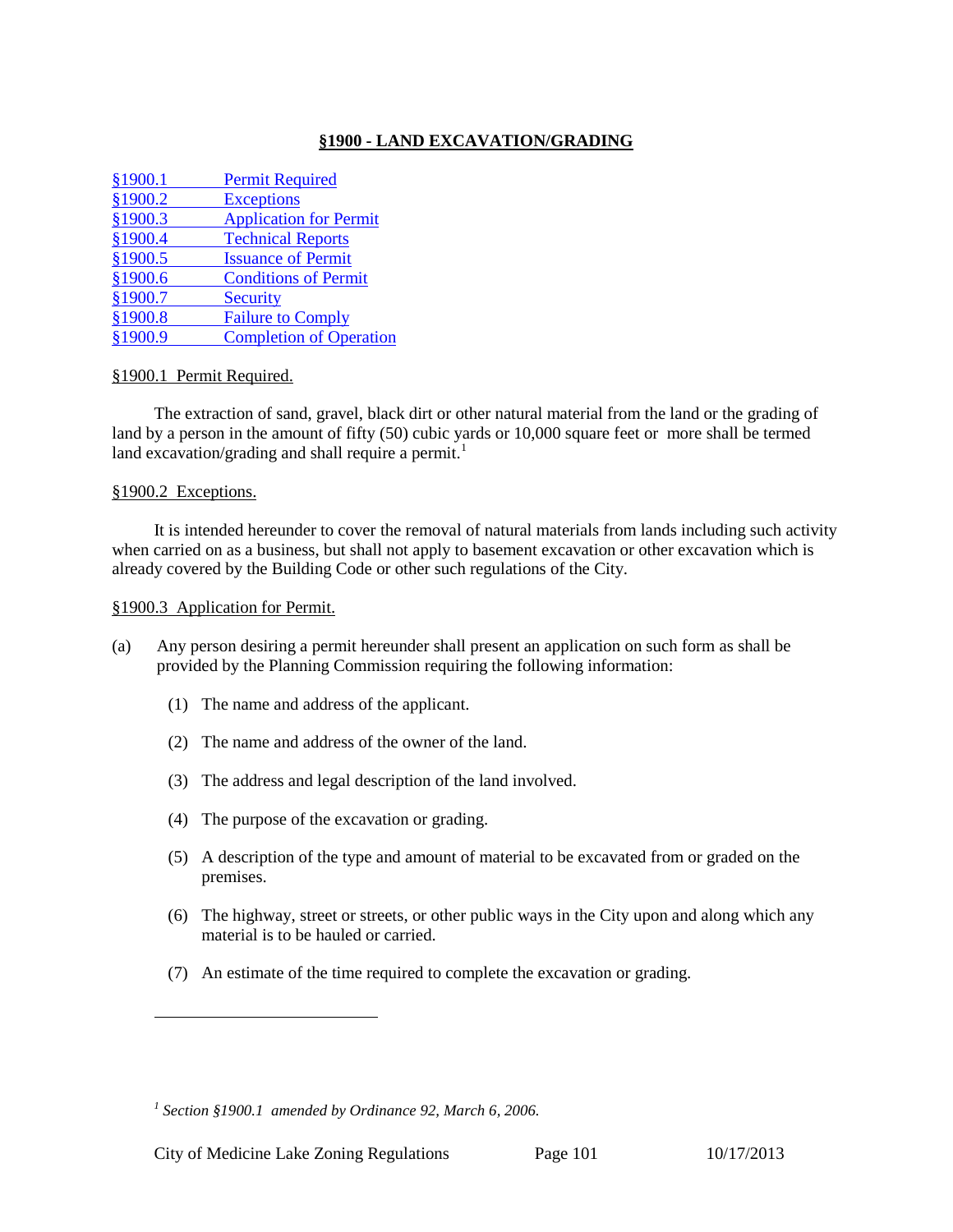- (8) A site plan showing present topography and also including boundary lines for all properties, water courses, wetlands and other significant features within three hundred fifty (350) feet.
- (9) A site plan showing the proposed finished grade and landscape plan. Erosion control measures shall be provided in such plan. Final grade shall not adversely affect the surrounding land or the development of the site on which the excavation is being conducted. Top soil shall be of a quality capable of establishing normal vegetative growth.
- (10) A security statement demonstrating the proposed activity will in no way jeopardize the public health, safety and welfare or is appropriately fenced to provide adequate protection.
- (11) A statement that the applicant will comply with all conditions prescribed by the City or its officers or agents.
- (b) The application shall be considered as being officially submitted when all the information requirements are complied with. A fee for such application shall be paid to the City at the time the application is submitted based upon the schedule as established by City Council Resolution.

## <span id="page-101-0"></span>§1900.4 Technical Reports.

- (a) The Building Inspector shall immediately upon receipt of such applications forward a copy thereof to the City Council. Where watersheds and/or wetlands are in question, the Minnesota Department of Natural Resources and Bassett's Creek Watershed Management Organization shall also be contacted. These technical advisors shall be instructed by the Building Inspector to prepare reports for the Council.
- (b) Filing fees in excess of the actual incurred expenses shall be refunded to the applicant. When the expenses incurred in the review of the application exceed the fee, such excess expenses shall be billed to the applicant.

## <span id="page-101-1"></span>§1900.5 Issuance of Permit.

Upon receiving information and reports from the Building Inspector, the Council shall make its determination as to whether, and when, and under what conditions such permit for an excavation or grading is to be issued to the applicant by the Building Inspector.

## <span id="page-101-2"></span>§1900.6 Conditions of Permit.

- (a) The Council, as a prerequisite to the granting of a permit, or after a permit has been granted, may require the applicant to whom such permit is issued, or the owner or user of the property on which the excavation or grading is located to:
	- (1) Properly fence the excavation.
	- (2) Slope the banks, and otherwise properly guard to keep the excavation in such condition as not to be dangerous from caving or sliding banks.
	- (3) Properly drain, fill in, level or grade the excavation after it has been created, so as to make the same safe and healthful as the Council shall determine.
	- (4) Keep the excavation or grading within the limits for which the particular permit is granted.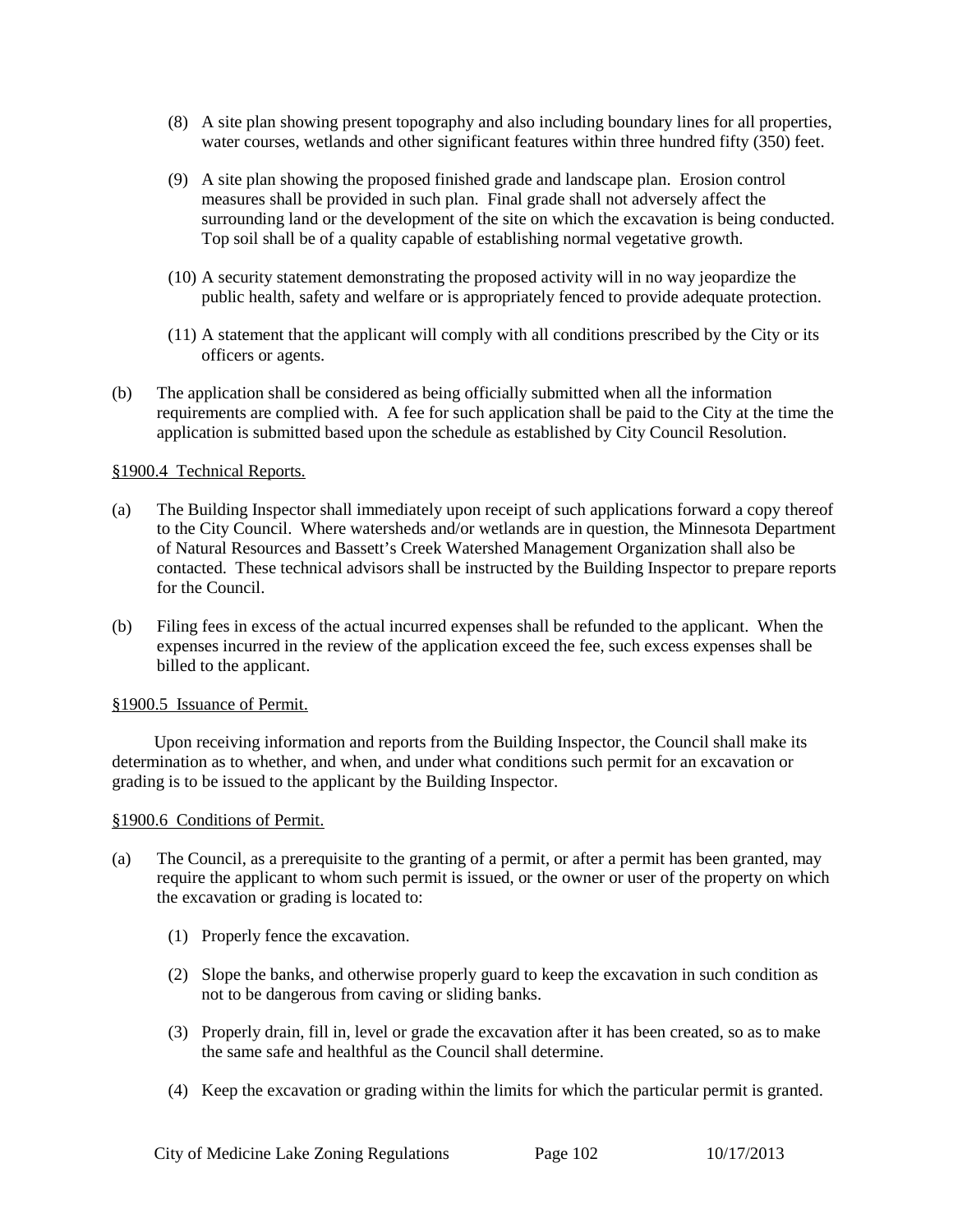- (5) Remove excavated or graded material from the excavation away from the premises upon and along such highways, streets or other public ways as the Council shall order and direct.
- (b) Unless expressly extended by permit, the hours of operation shall be limited to 7:00 AM to 6:00 PM, Monday through Friday.

#### <span id="page-102-0"></span>§1900.7 Security.

The Council may require either the applicant or the Owner or user of the property on which the excavation or grading is occurring to post a security in such form and sum as the Council shall determine, with sufficient surety provided to the City, conditioned to pay to the City the extraordinary cost and expense of repairing, from time to time, and highways, streets or other public ways where such repair work is made necessary by the special burden resulting from hauling and travel in transporting excavated material, the amount of such cost and expense to be determined by the City Building Inspector; and conditioned further to comply with all requirements of this Chapter, and the particular permit, and to pay any expense the City may incur by reason of doing anything required to be done by any applicant to whom a permit is based.

#### <span id="page-102-1"></span>§1900.8 Failure to Comply.

The Council may, for failure of any person to comply with any requirement made of such person in writing under the provisions of such permit, as promptly as same can reasonably be done proceed to cause said requirement to be complied with, and the cost of such work shall be taxed against the property whereon the land fill is located, or the City may, at its option, proceed to collect such costs by an action against the person to whom such permit has been issued, and his superiors if a security exists.

## <span id="page-102-2"></span>§1900.9 Completion of Operation.

- (a) All excavation and grading operations shall be completed within ninety (90) days of the issuance of the permit. Upon completion the permit holder shall notify the Building Inspector in writing of the date of completion. if additional time beyond the ninety (90) days is needed for completion, the permit holder may apply to the City and upon a satisfactory showing of need, the Council may grant an extension of time. If such extension is granted, it shall be for a definite period and the Building Inspector shall issue an extension permit. Extensions shall not be granted in cases where the permit holder fails to show that good faith efforts were made to complete the excavation operation within ninety (90) days and that failure to complete the operation was due to circumstances beyond the permit holder's control, such as teamster's strike, unusually inclement weather, illness or other such valid and reasonable excuse for non- completion. In the event request for an extension is denied, the permit holder shall be allowed a reasonable time to comply with the other provisions of this Chapter relating to grading, leveling and seeding or sodding. What constitutes such "reasonable time" shall be determined by the City Building Inspector after inspecting the premises.
- (b) At the completion of an excavation or grading project, the premises shall be graded, leveled, and seeded or sodded with grass. The grade shall be such elevation with reference to any abutting street or public way as the City Building Inspector shall prescribe in the permit. The site shall also conform to such prerequisites as the City Building Inspector may determine with reference to storm water drainage runoff and storm water passage or flowage so that the excavation cannot become a source of, or an aggravation to, storm water drainage conditions in the area. The City Building Inspector shall inspect the project following completion to determine if the applicant has complied with the conditions imposed as part of the permit.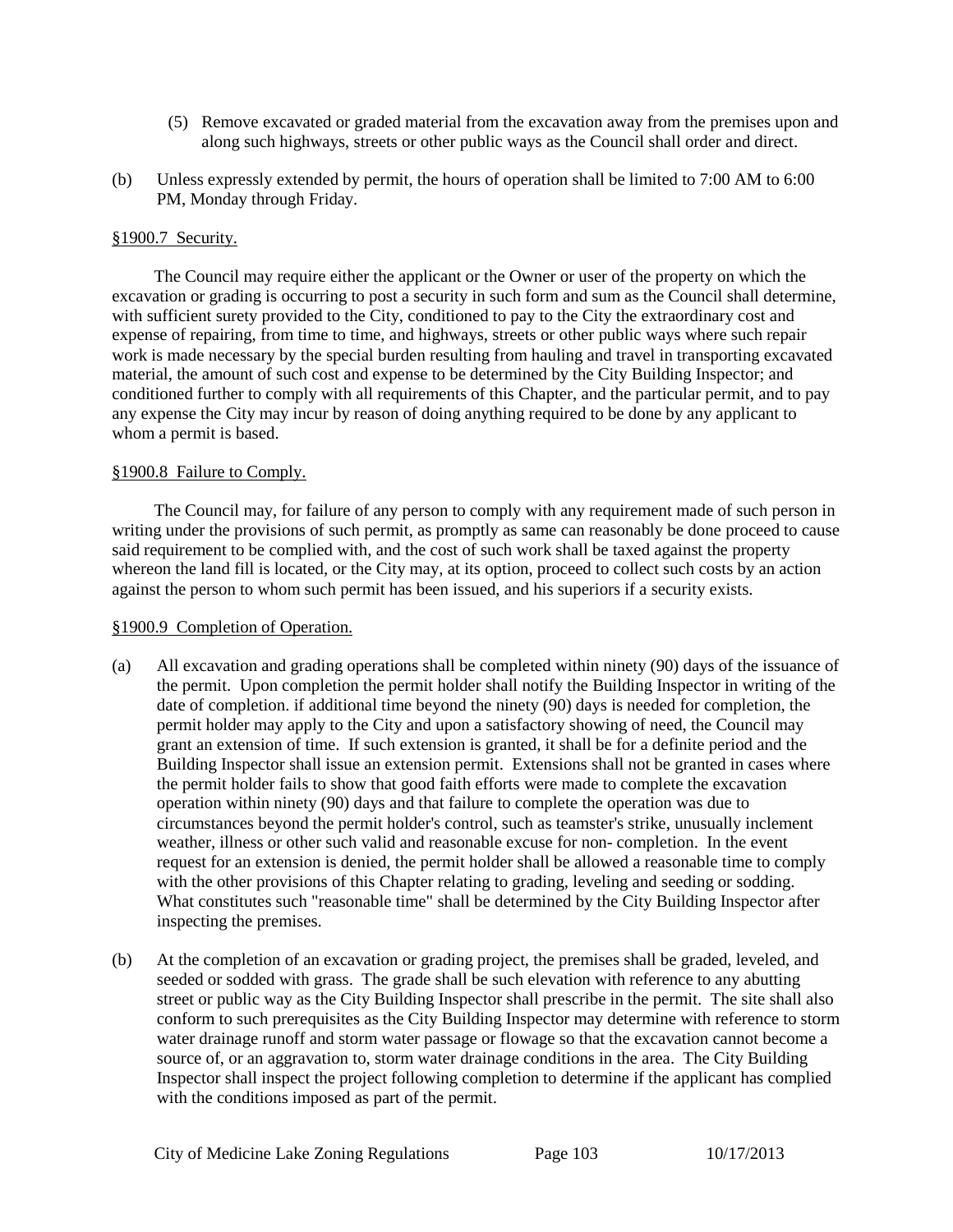## **§2000 - SIGNS**

#### §2000.1 Compliance Required.

No advertising signs shall be displayed or erected in said City, except in the following cases, and under the following conditions:

- (a) Signs displaying the name only of the property or premises upon which displayed, or of the owner or lessee thereof.
- (b) Signs not exceeding eight square feet in area, pertaining only to the sale, rental, or lease of the premises upon which displayed.
- (c) The following signs upon the securing of a special use permit for each such sign:
	- (1) Signs advertising the sale of a subdivision, and locate thereon or signs advertising the location of a permitted use.
	- (2) Directional and informational signs of a public or quasi-public nature, including signs or properties not situated adjacent to the street next to which such signs are located.
- (d) Non-commercial signs (meaning political or campaign signs) as regulated by Minnesota Statues Section 2[1](#page-103-0)1G.045.<sup>1</sup>

 $\overline{a}$ 

<span id="page-103-0"></span>*<sup>1</sup> Section §2000.1 amended by Ordinance 92, March 6, 2006.*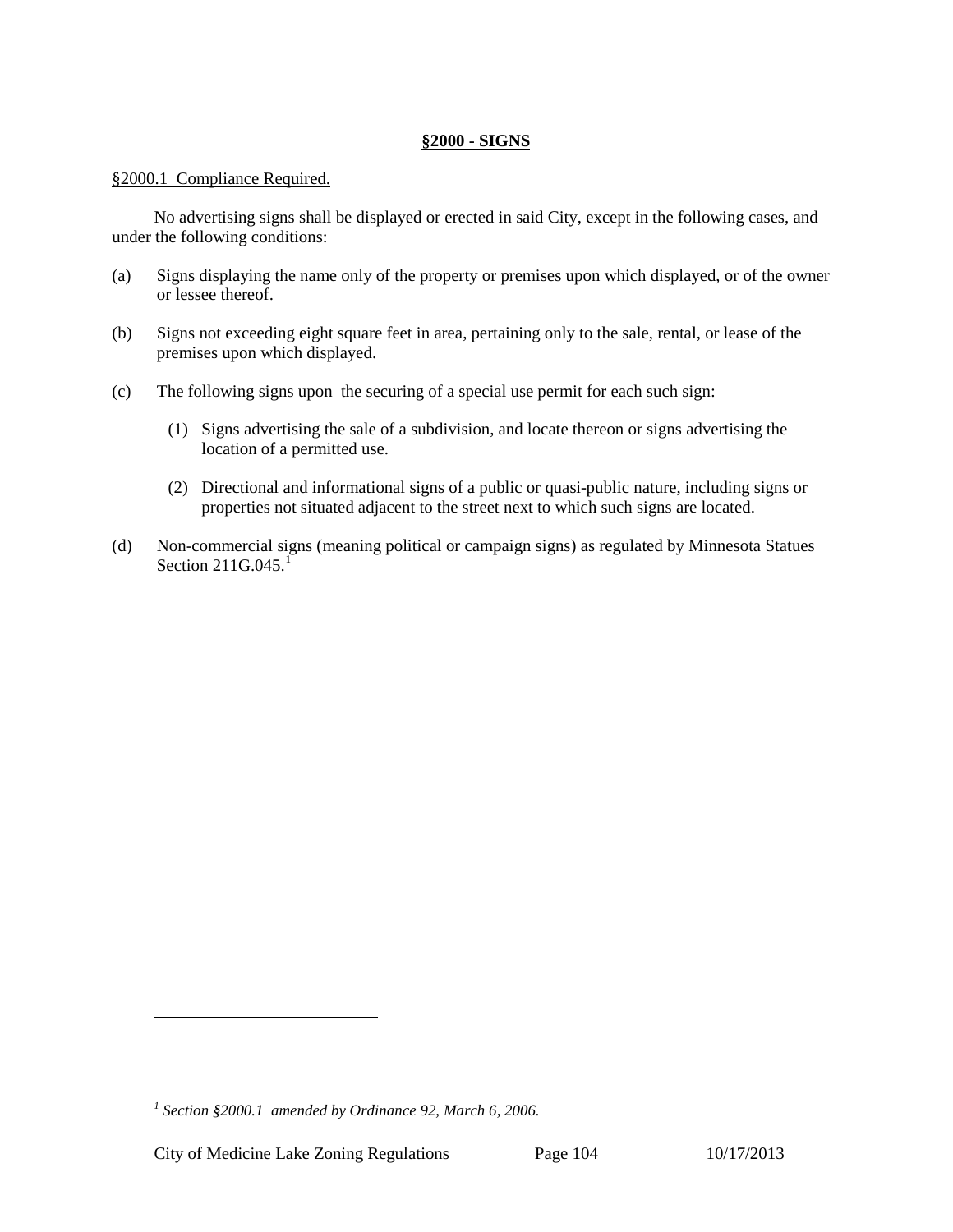## **§2100 - ESSENTIAL SERVICES**

[§2100.1 Purpose](#page-104-0) [§2100.2 Special Permit Required](#page-104-1) [§2100.3 Procedural Requirements](#page-104-2) [§2100.4 Conditional Use Permit Required](#page-105-0)

#### <span id="page-104-0"></span>§2100.1 Purpose.

The purpose of this section is to provide for the installation of essential services such as telephone lines, pipelines, electric transmission lines and substations in such a manner that the health, safety and welfare of the City will not be adversely affected. Essential services should also be installed in cognizance of existing and projected demands for such services.

#### <span id="page-104-1"></span>§2100.2 Special Permit Required.

All underground telephone lines, pipelines for local distribution, underground electric transmission lines, and overhead electric transmission lines and substations less than 3 KV, when installed in any public right-of-way in any zoning district, shall require a special permit approved by the City Council.

#### <span id="page-104-2"></span>§2100.3 Procedural Requirements.

All underground telephone lines, pipelines for local distribution, underground transmission lines, and overhead electric transmission lines less than 3 KV, which are extended to serve more than one parcel and are proposed to be installed at location other than in public right-of-way, shall require a special permit issued by the City Council. Approval by the City Council shall be based upon the information furnished in the following procedural requirements:

- (a) Prior to the installation of any of the previous essential services, the owner of such service shall file with the Building Inspector and the Planning Commission, all maps and other pertinent information as deemed necessary for the City Council to review the proposed project.
- (b) The Building Inspector and the Planning Commission shall transmit the map and accompanying information to the City Council for their review and approval regarding the project's relationship to the Comprehensive Plan and parts thereof and/or City Code provisions.
- (c) The Building Inspector and Planning Commission shall report in writing to the City Council the findings as to the compliance of then proposed project with the Comprehensive Plan and City Code provisions.
- (d) In considering applications for the placement of essential services, as regulated in this Chapter, the aforesaid City staff shall consider the effect of the proposed project upon the health, safety and general welfare of the City, as existing and as anticipated; and the effect of the proposed project upon the Comprehensive Plan.
- (e) Upon receiving the approval of the City Council, the Building Inspector shall issue a permit for the installation and operation of the applicant's essential services. If the Building Inspector and Planning Commission's report recommends the denial of said permit causing the City Council to deny its issuance, the applicant may appeal.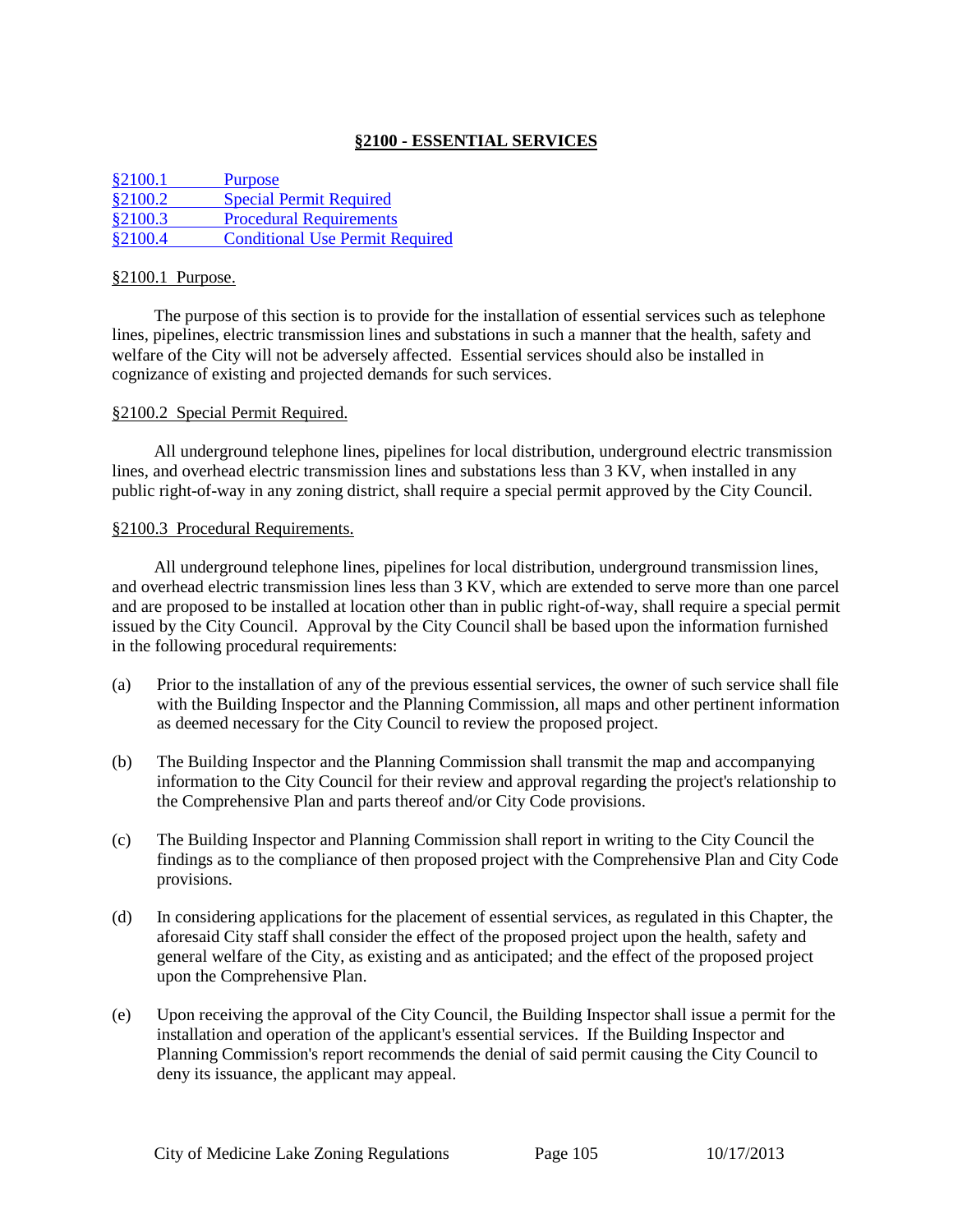## <span id="page-105-0"></span>§2100.4 Conditional Use Permit Required.

All transmission pipelines (i.e., pipelines not required for local distributing network), and overhead transmission and substation lines in excess of 3 KV shall be a conditional use in all districts subject to the requirements of §400 of this Chapter.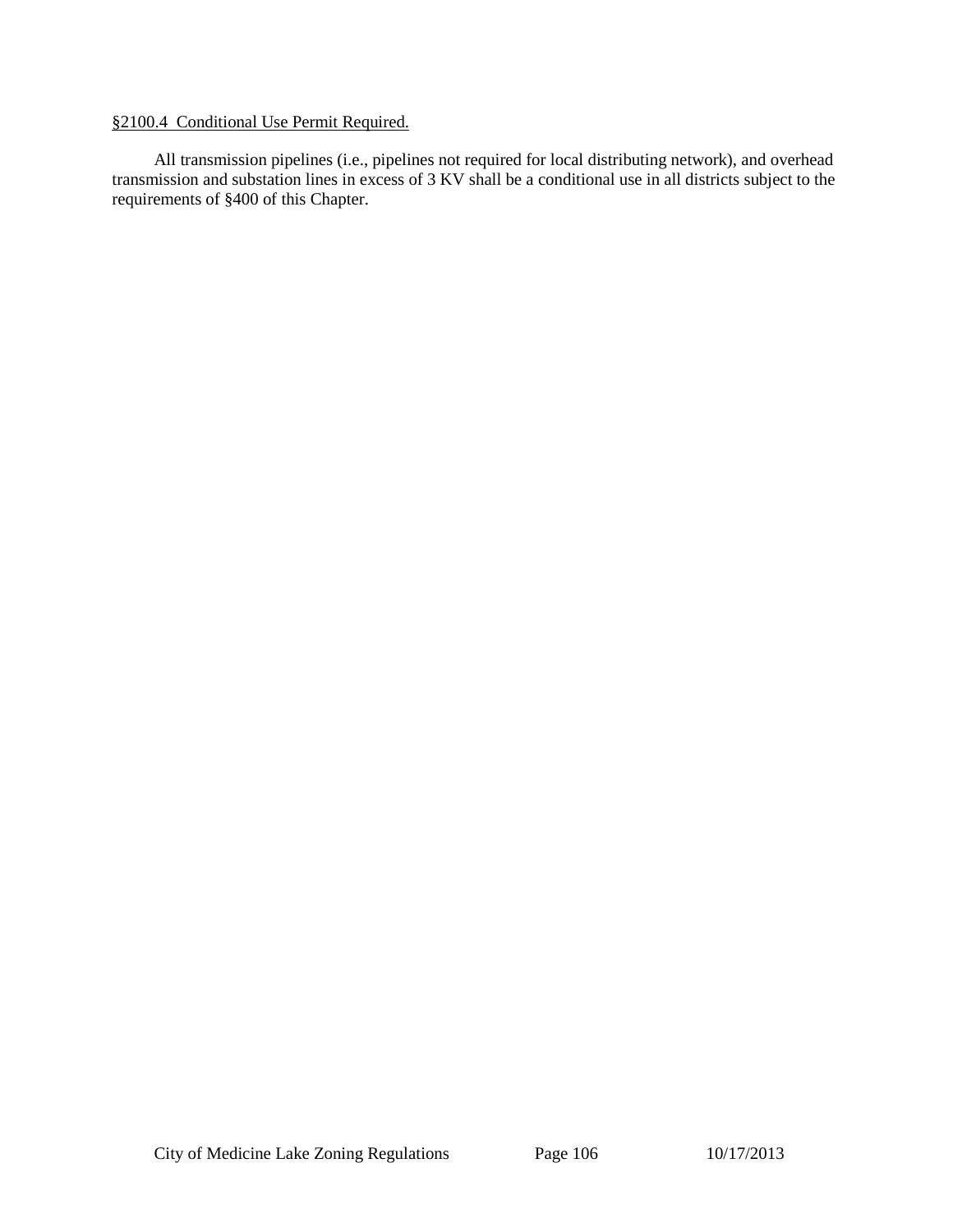## **§2200 - MODEL HOMES**

| §2200.1 | Purpose                     |
|---------|-----------------------------|
| §2200.2 | Procedure                   |
| §2200.3 | <b>Special Requirements</b> |

#### <span id="page-106-0"></span>§2200.1 Purpose.

The purpose of this section is to provide for the erection of model homes in new subdivisions without adversely affecting the character of surrounding residential neighborhoods or creating a general nuisance. As model homes represent a unique temporary commercial use, special consideration must be given to the peculiar problems associated with them and special standards must be applied to ensure reasonable compatibility with their surrounding environment.

#### <span id="page-106-1"></span>§2200.2 Procedure.

The erection of a model home(s) shall require approval of the Council.

#### <span id="page-106-2"></span>§2200.3 Special Requirements.

- (a) Temporary parking facilities equal to four (4) spaces per model home dwelling unit shall be provided. The overall design, drainage and surfacing of the temporary parking facility shall be subject to the approval of the City Building Inspector.
- (b) No model home shall incorporate outside lighting which creates a nuisance due to glare or intensity, as provided for in §1000.10 of this Chapter.
- (c) All criteria for conditional use consideration but not procedural requirements as contained in § 400.2 of this Chapter shall be considered and satisfactorily met.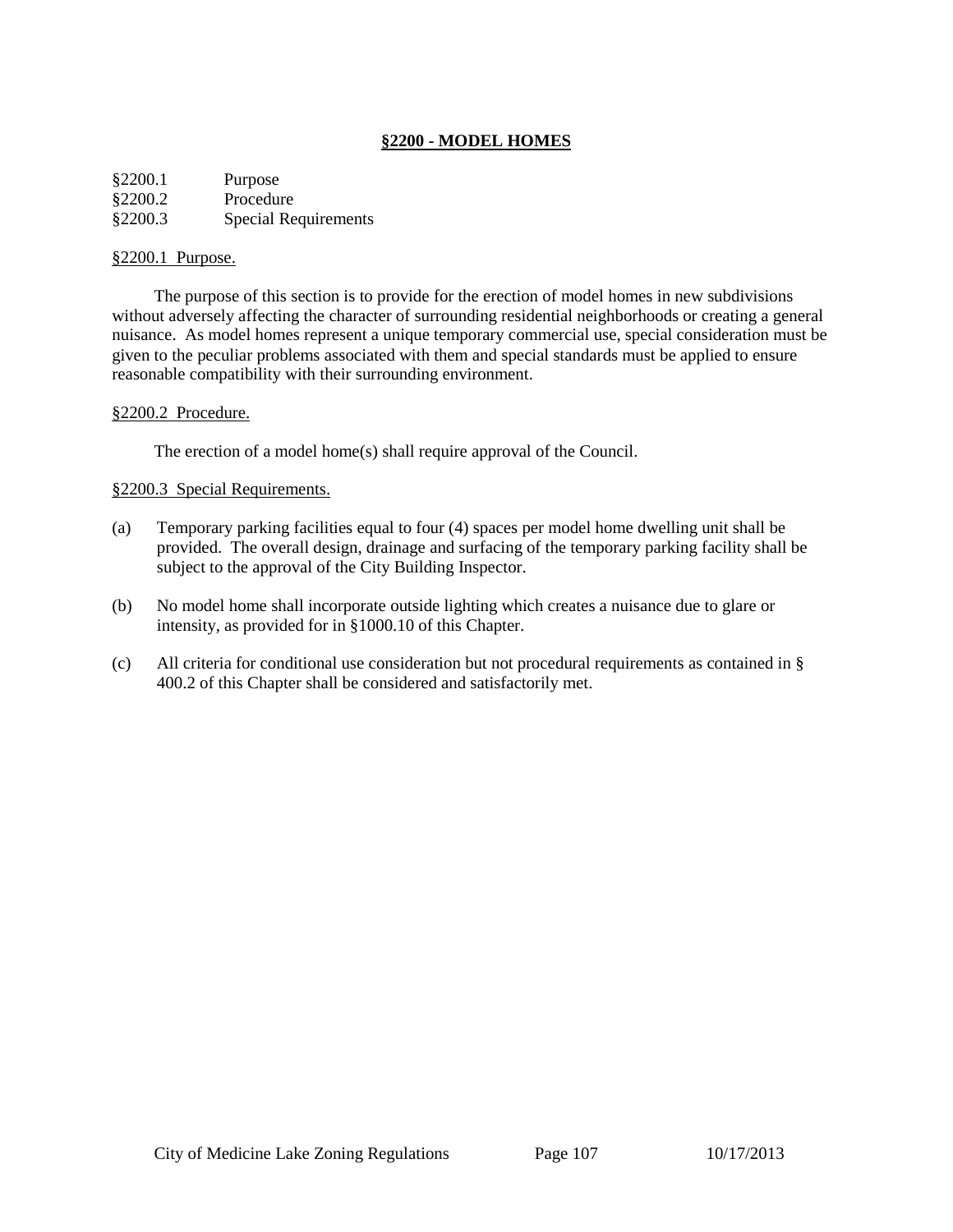## **§2300 - ANIMALS**

[§2300.1 General](#page-107-0) [§2300.2 Keeping Animals](#page-107-1) [§2300.3 Care of Animals](#page-107-2)

#### <span id="page-107-0"></span>§2300.1 General.

This section 2300 is intended to supplement and not to amend or modify the provisions of Ordinance 67 entitled "Dog, Cats, and Animals".

#### <span id="page-107-1"></span>§2300.2 Keeping Animals.

The following animals may be kept in the City:

- (a) Domestic animals are an allowed use in all zoning districts. Permitted domestic animals shall consist of dogs, cats, birds, rabbits, small rodents and fish.
- (b) With the exception of animals as allowed, no other animals are allowed except by conditional use permit.
- (c) Animals may not be kept if they cause a nuisance or endanger the health or safety of the community.

#### <span id="page-107-2"></span>§2300.3 Care of Animals.

All animals shall be subject to the following requirements:

- (a) The size, number, species, facilities for and location of animals kept shall be maintained so as not to constitute a danger or nuisance by means of odor, noise or other elements.
- (b) The person caring for any animal(s) shall be of sufficient age knowledge and experience to adequately and safely care for and control the animal(s).
- (c) Facilities for housing animal(s) shall be:
	- (1) Constructed of such material as is appropriate for the animal(s) involved.
	- (2) Maintained in good repair.
	- (3) Controlled as to temperature, ventilated and lighted compatible with the health and comfort of the animal(s).
	- (4) Of sufficient size to allow each animal to make normal postural and social adjustments with adequate freedom of movement. Inadequate space may be indicated by evidence of malnutrition, poor condition of debility, stress or abnormal behavior patterns.
	- (5) Cleaned as often as necessary to prevent contamination of the animal(s) contained therein and to minimize disease hazards and reduce odors.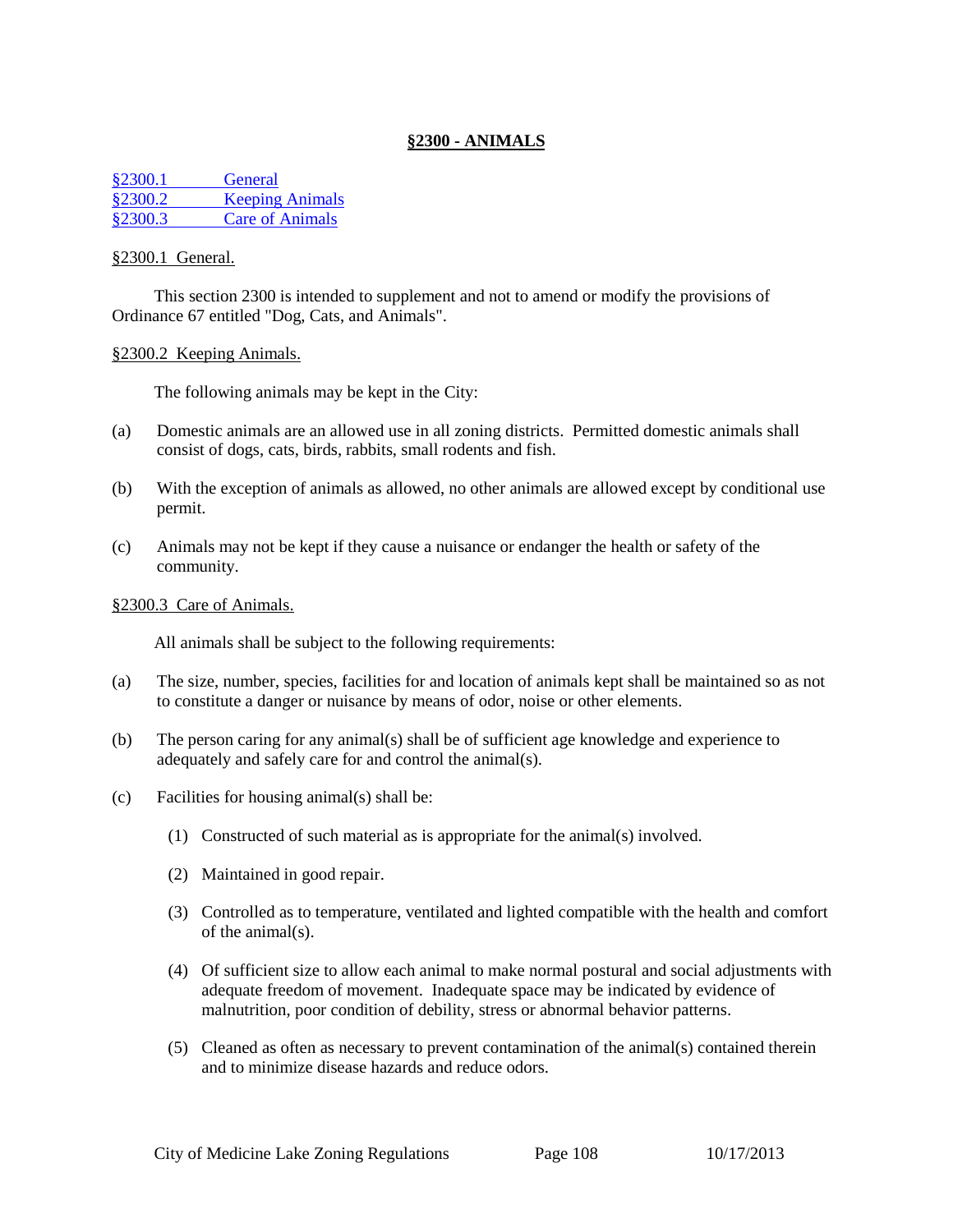(d) Animals shall be provided wholesome, palatable food and water free from contamination and of sufficient quantity and nutritive value to maintain all animals in good health.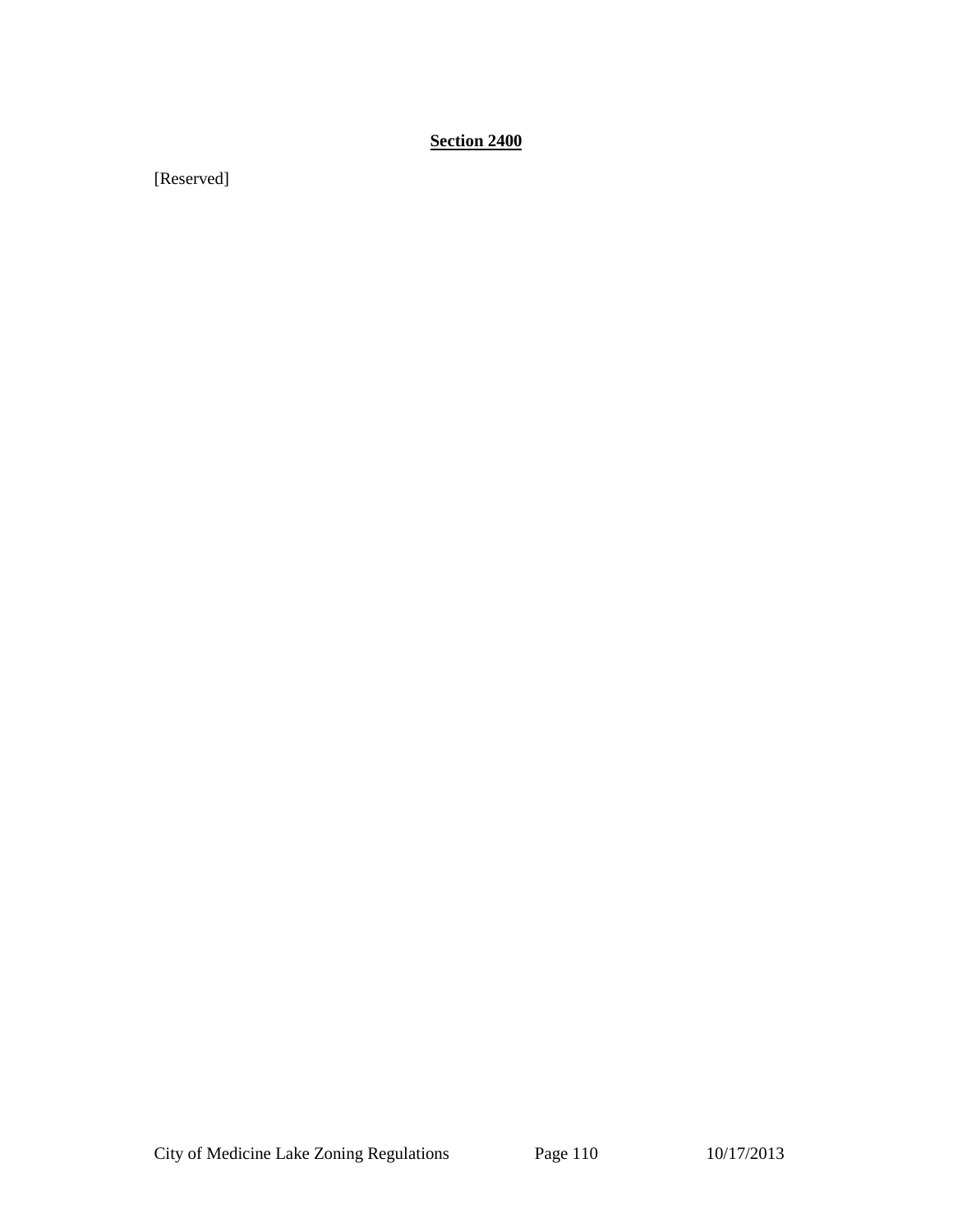# **§2500 - COMMUNICATION RECEPTION/TRANSMISSION DEVICES**

[§2500.1 Permitted Uses](#page-110-0) [§2500.2 Conditional Use Permit](#page-110-1)

### <span id="page-110-0"></span>§2500.1 Permitted Uses.

Satellite dishes, television antennas, radio antennas and other such communication transmission/reception devices are permitted accessory uses within all zoning districts, provided that they meet the following conditions:

- (a) Height. A ground mounted communication device height shall not exceed fifteen (15) feet unless approved as a conditional use permit by the City Council.
- (b) Yards. The communication device shall not be located on lake side, not closer than five (5) feet from side or rear lot line or within street setback.
- (c) Roofs. The communication device may be placed on the roof of any authorized structure on the premises. The height of the communications device shall not exceed six and one-half (6-1/2) feet above the peaks of the roof, unless approved by a conditional use permit by the City Council.
- (d) Neighboring Property Impact. In cases where no building permit is required, the communication device shall be so located that in the event it falls, it will not fall on adjoining property.
- (e) Building Permits. A building permit shall be required for the installation of any communication device which requires a conditional use permit, or for any device which has a structural surface exposure of greater than nine (9) square feet. Building permit applications shall be accompanied by a site plan and structural components data for the communication device, including details of anchoring. The Building Inspector must approve the plans before installation.
- (f) Color/Content. Communication devices shall be of a neutral color and shall not be painted with scenes or contain letters or message which qualify as a sign.
- (g) Lightning Protection. Each communication device shall be grounded to protect against natural lightning strikes in conformance with the National Electrical Code.
- (h) Electrical Code. Communication device electrical equipment and connections shall be designed and installed in conformance with the National Electrical Code.
- (i) Effective Date. The provisions of this section shall be applicable to all communication reception/transmission devices erected after 1 December 1993. All such structures existing prior to this date shall be addressed as legal non conforming uses.

<span id="page-110-1"></span>§2500.2 Conditional Use Permit.

Communication reception transmission devices not qualifying as a permitted accessory use may be considered through conditional use provisions established by § 400 of this Chapter.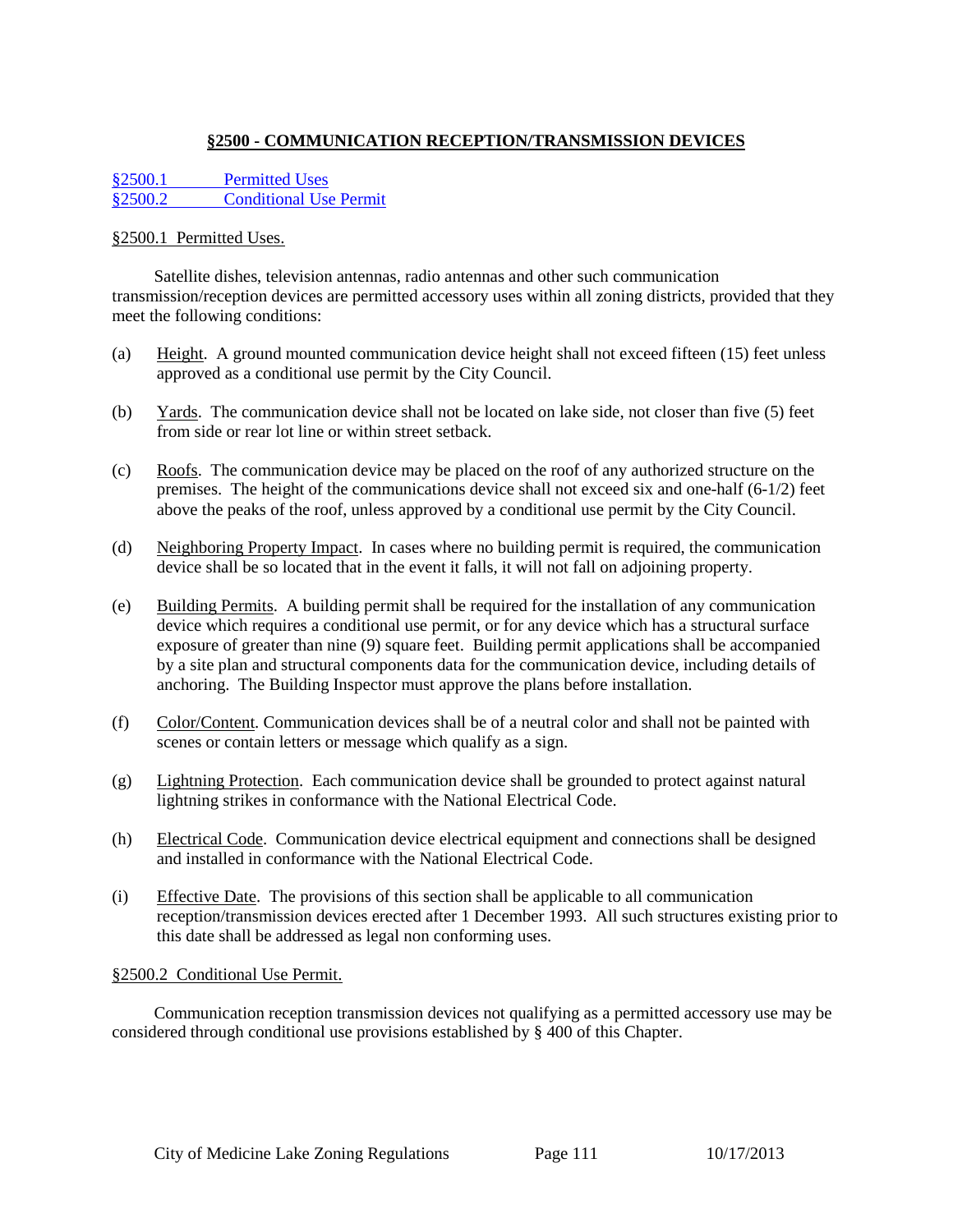# **§2600 - PUBLIC PROPERTY/RIGHTS-OF-WAY**

| \$2600.1 | Coverage  |
|----------|-----------|
| \$2600.2 | Liability |

### <span id="page-111-0"></span>§2600.1 Coverage.

The erection and/or placement of any structure, or permanent signage, overnight vehicle parking in the public right-of-way or on City property by any person, or group other than a governmental unit shall require the processing of a conditional use permit in accordance with §400 of this Chapter.

### <span id="page-111-1"></span>§2600.2 Liability.

As a condition of approval for the erection or placement of a structure in the public right-of-way, or on City property by any party other than a governmental unit, the applicant shall be required to hold harmless the City of Medicine Lake for any potential liability and shall demonstrate to the City proof of adequate liability insurance.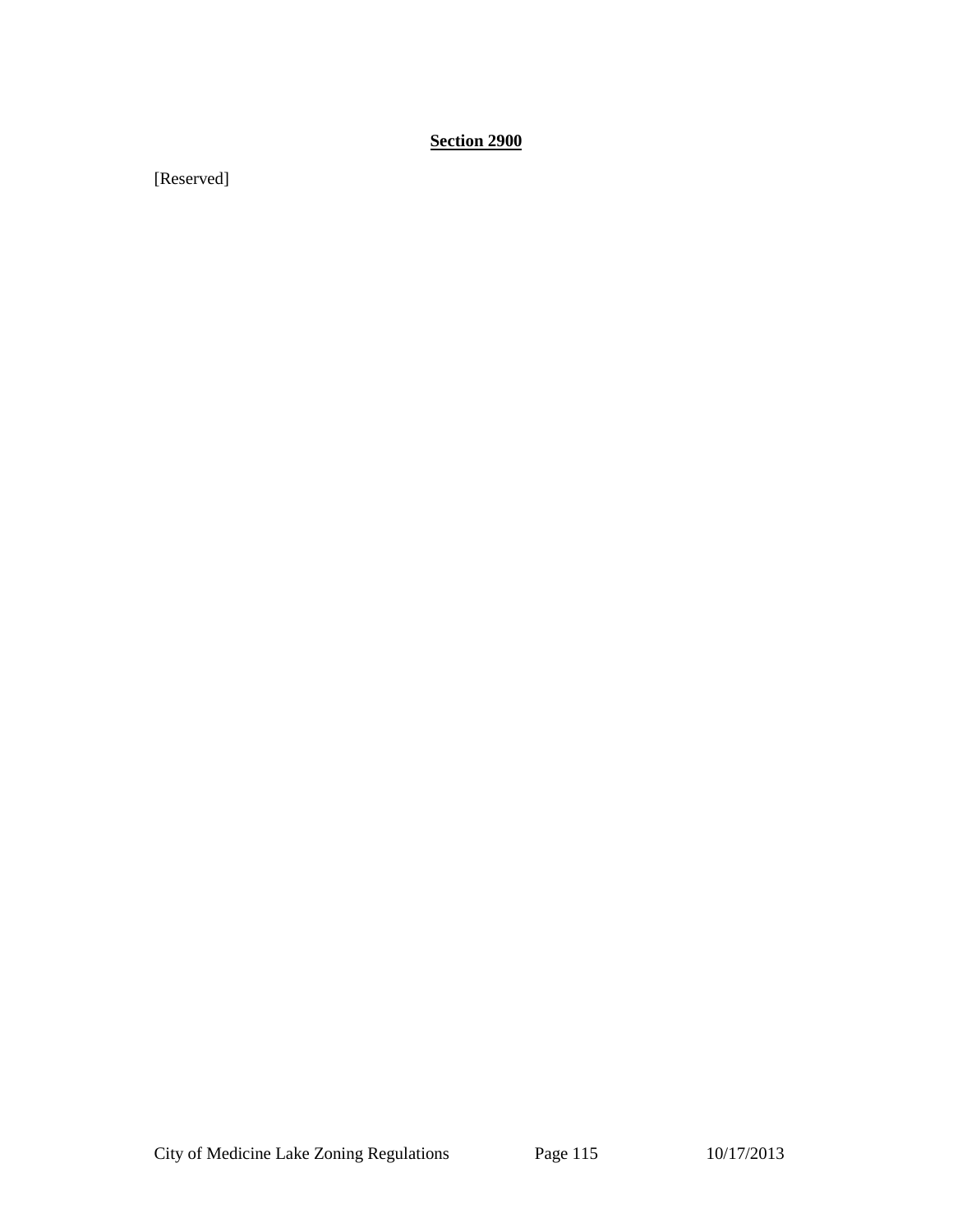# **§3000 - GENERAL ZONING DISTRICT PROVISIONS**

[§3000.1 Establishments of Districts](#page-115-0) [§3000.2 Zoning District Boundaries](#page-115-1) [§3000.3 Map](#page-115-2)

## <span id="page-115-0"></span>§3000.1 Establishment of Districts.

The following zoning districts are hereby established within the City of Medicine Lake:

- (a) Residential Districts.
	- (1) "R-l" Residential Single Family District.
	- (2) "R-2" Residential Single Family and Two Family District.

# (b) Business District.

(1) "B-l" Neighborhood Business District.

# (c) Special Districts.

- (1) "PUD" Planned Unit Development District.
- (2) "S" Shoreland Overlay District.
- (3) "W" Wetland Systems Overlay District.

## <span id="page-115-1"></span>§3000.2 Zoning District Boundaries.

Zoning district boundary lines of this Chapter generally follow lot lines, the center of railroad rights-of-way lines, the center of street rights-of-way, the center of water courses or the corporate limit lines, all as they exist upon the effective date of this Chapter.

(a) Appeals concerning the exact location of a zoning district boundary line shall be heard by the Council serving as the Board of Adjustment and Appeals.

# <span id="page-115-2"></span>§3000.3 Map.

 $\overline{a}$ 

The location and boundaries of the districts established by this text are hereby set forth on the Official Zoning Map. Said map shall be on file with the City Clerk, and hereinafter referred to as the "Zoning Map." Which map and all the notations, references and other information shown thereon shall have the same force and effect as if fully set forth herein and thereby made a part of this Chapter by reference. $1$ 

<span id="page-115-3"></span>*<sup>1</sup> Section §3000.3 amended by Ordinance 9, March 6,2006.*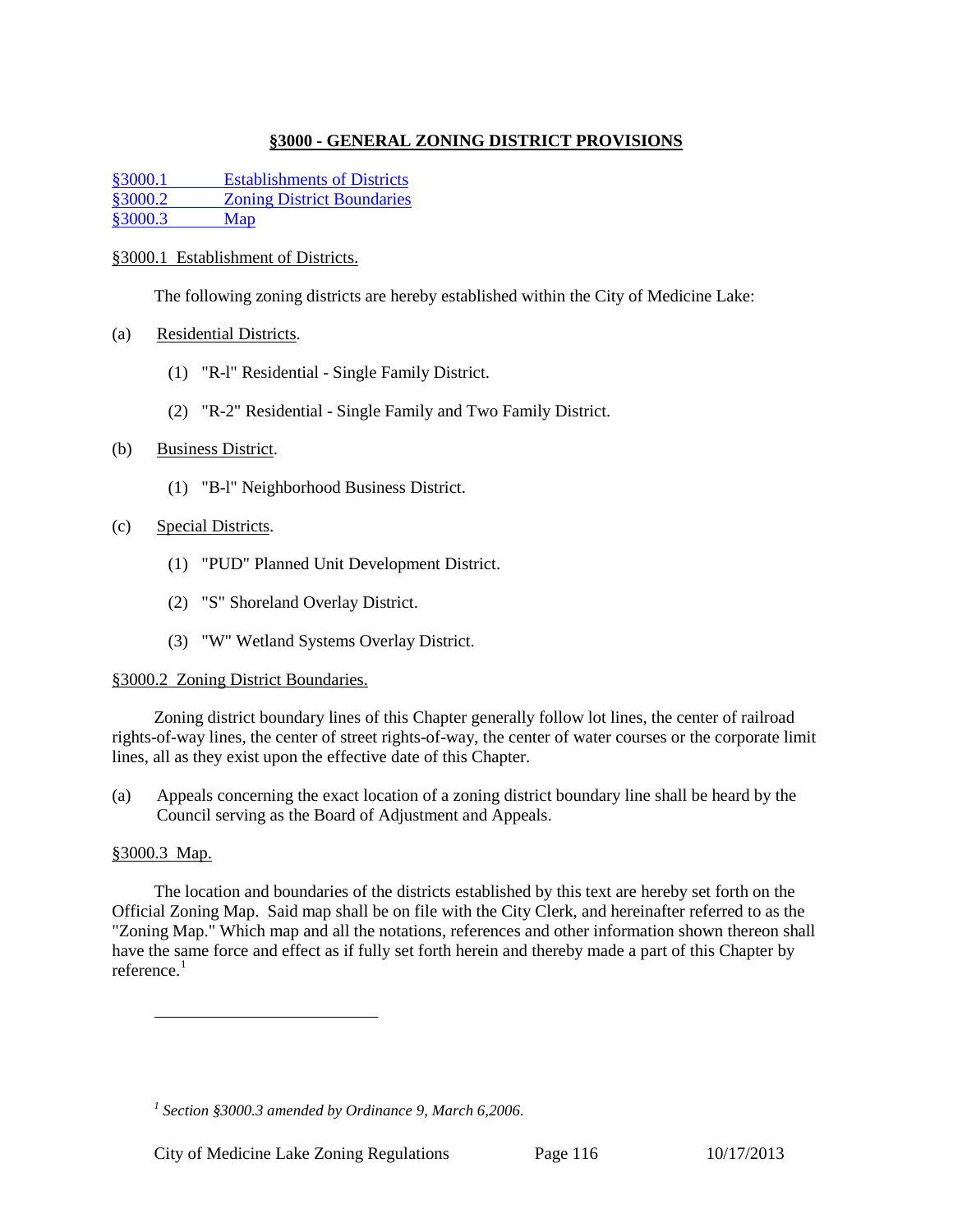# **§3100 - "R-1" RESIDENTIAL SINGLE FAMILY DISTRICT**

| \$3100.1 | <b>Purpose</b>                 |
|----------|--------------------------------|
| §3100.2  | <b>Permitted Uses</b>          |
| §3100.3  | <b>Accessory Uses</b>          |
| §3100.4  | <b>Conditional Uses</b>        |
| \$3100.5 | Lot Requirements and Setbacks  |
| §3100.6  | <b>Maximum Building Height</b> |
| §3100.7  | <b>Maximum Lot Coverage</b>    |

### <span id="page-116-0"></span>§3100.1 Purpose.

The purpose of the "R-1" Residential Single Family District is to provide for exclusive low density single family detached residential dwelling units and directly related, complementary uses.

### <span id="page-116-1"></span>§3100.2 Permitted Uses.

The following are permitted uses in an "R-1" District:

- (a) Single family detached dwellings.
- (b) Public parks and playgrounds.
- <span id="page-116-2"></span>(c) Essential services.

### §3100.3 Accessory Uses.

The following are permitted accessory uses in an "R-1" District:

(a) All permitted accessory uses as allowed in the "R-1" Zoning District except the keeping of animals and buildings and structures related thereto.

### <span id="page-116-3"></span>§3100.4 Conditional Uses.

The following are conditional uses in an "R-1" District (Requires a conditional use permit based upon procedures; set forth in and regulated by §400 of this Chapter.):

- (a) Governmental and public regulated utility buildings and structures necessary for the health, safety and general welfare of the City, provided that:
	- (1) Compatibility with the surrounding neighborhood is maintained and required setbacks and side yard requirements are met.
	- (2) Equipment is completely enclosed in a permanent structure with no outside storage.
	- (3) Adequate screening from neighboring uses and landscaping is provided in compliance with §1000.7 of this Chapter.
	- (4) The provisions of §400.2(f) of this Chapter are considered and satisfactorily met.
- (b) Residential Planned Unit Development, as regulated by this Chapter.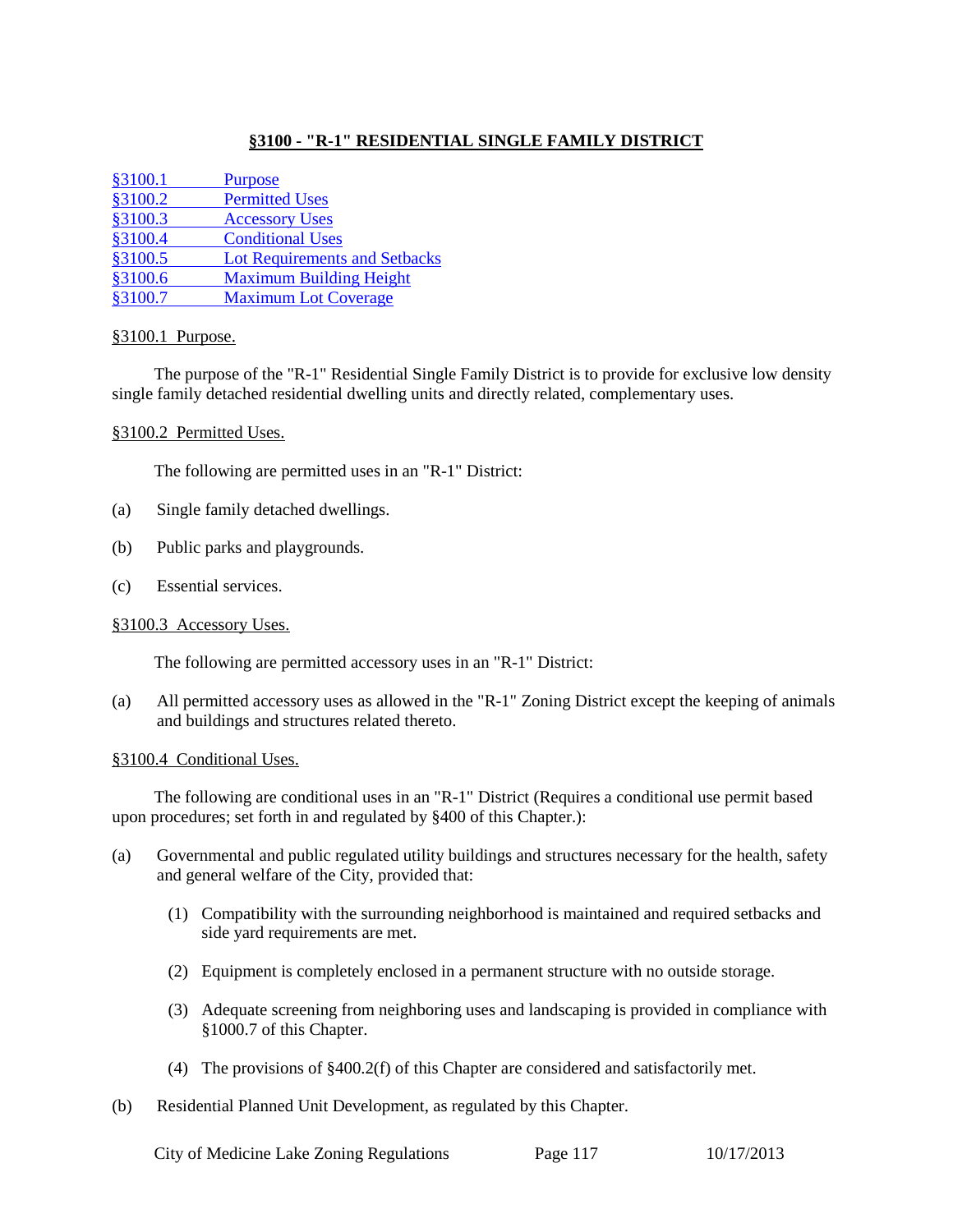### <span id="page-117-0"></span>§3100.5 Lot Requirements and Setbacks.

The following minimum requirements shall be observed in an "R-1" District subject to additional requirements, exceptions and modifications set forth in this Chapter:

- (a) Lot Area: Twelve Thousand Five Hundred (12,500) square feet.
- (b) Average Lot Width: Interior lot Fifty (50) feet; Corner lot One Hundred (100) feet
- (c) Setbacks:
	- (1) Front yards: Fifty (50) feet minimum. For non-lake shore lots the line of sight shall also apply.
	- (2) Side yards: Seven (7) feet minimum for interior lots. Thirty (30) feet minimum for corner lots.
	- (3) Rear yards:
		- a. Principal building: Fifty (50) feet minimum.
		- b. Accessory building: Per §1000.4 of this Chapter.
	- (4) Lakeside yards: As determined by the line of sight but not less than fifty (50) feet.<sup>[1](#page-117-3)</sup>

# <span id="page-117-1"></span>§3100.6 Maximum Building Height.

- (a) Principal building: Thirty-five (35) feet.
- <span id="page-117-2"></span>(b) Accessory building: Per §1000.4 of this Chapter.

# §3100.7 Maximum Lot Coverage.

 $\overline{a}$ 

(a) Impervious Surface: Forty (40) percent maximum.

<span id="page-117-3"></span>*<sup>1</sup> Section §3100.5 amended by Ordinance 92, March 6, 2006.*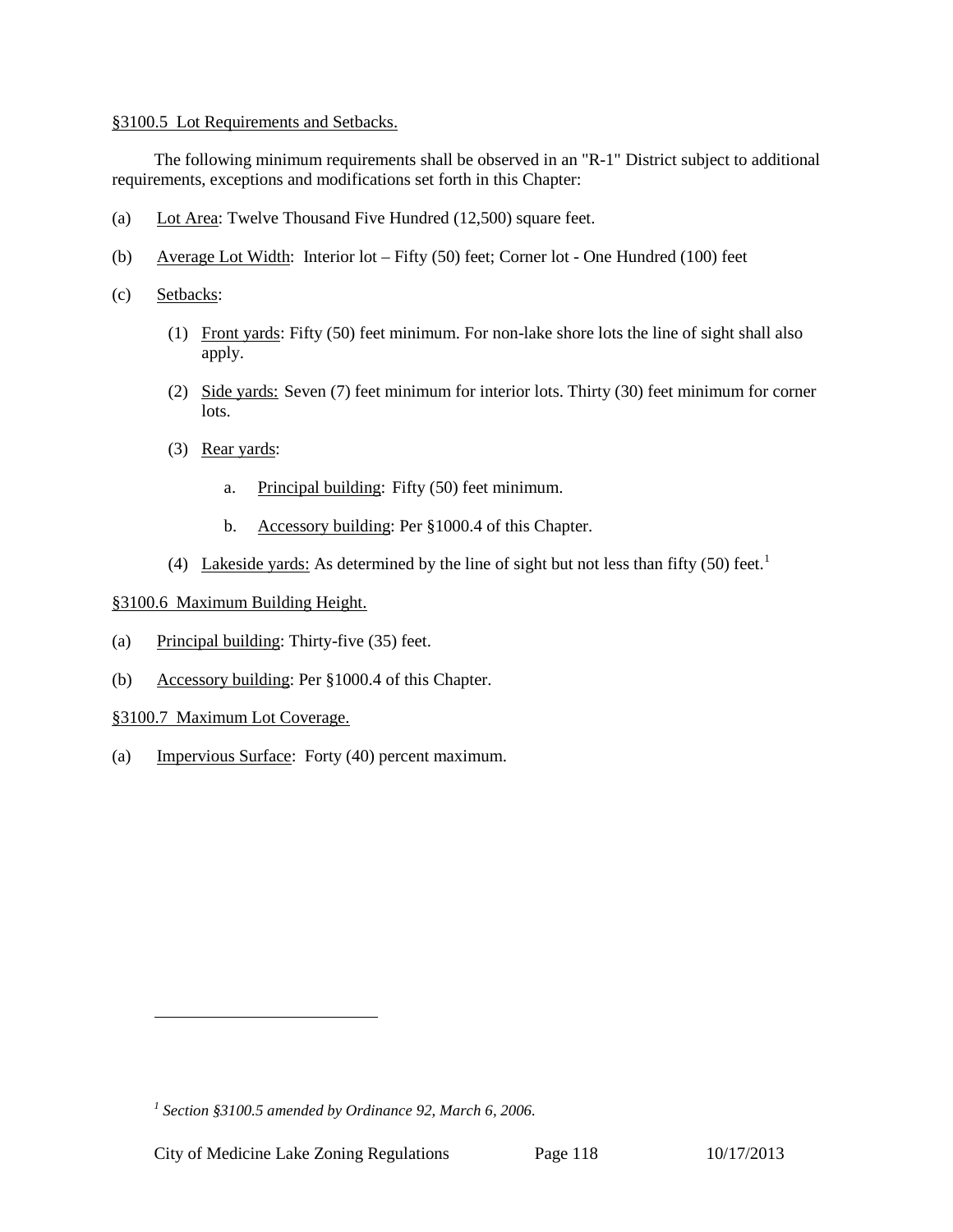# **§3200 - "R-2" RESIDENTIAL SINGLE AND TWO FAMILY DISTRICT**

| \$3200.1 | <b>Purpose</b>                       |
|----------|--------------------------------------|
| §3200.2  | <b>Permitted Uses</b>                |
| §3200.3  | <b>Accessory Uses</b>                |
| §3200.4  | <b>Conditional Uses</b>              |
| §3200.5  | <b>Lot Requirements and Setbacks</b> |
| §3200.6  | <b>Maximum Building Height</b>       |
| §3200.7  | <b>Maximum Lot Coverage</b>          |

### <span id="page-118-0"></span>§3200.1 Purpose.

The purpose of the "R-2" Residential Single and Two Family District is to provide for low density one (1) and two (2) unit dwellings and directly related, complementary uses.

### <span id="page-118-1"></span>§3200.2 Permitted Uses.

The following are permitted uses in an "R-2" District:

- (a) All permitted uses as provided for in the "R-l" District.
- <span id="page-118-2"></span>(b) Two family dwelling units.

### §3200.3 Accessory Uses.

The following are permitted accessory uses in an "R-2" District:

<span id="page-118-3"></span>(a) All permitted accessory uses as allowed in an "R-l" District.

### §3200.4 Conditional Uses.

The following are conditional uses in a "R-2" District. (Requires a conditional use permit based upon procedures; set forth in and regulated by §400 of this Chapter):

<span id="page-118-4"></span>(a) All conditional uses, subject to the same conditions as in an "R-1" District.

### §3200.5 Lot Requirements and Setbacks.

The following minimum requirements shall be observed in an R-2 District subject to additional requirements, exceptions and modifications set forth in this Chapter.

- (a) Lot Area: Eighteen thousand (18,000) square feet minimum.
- (b) Average Lot Width: Seventy five (75) feet minimum for interior lots. One hundred (100) feet minimum for corner lots.
- (c) (c) Setbacks:
	- (1) Front yards: Fifty (50) feet minimum for all lots. For non-lake shore lots the line of sight shall also apply.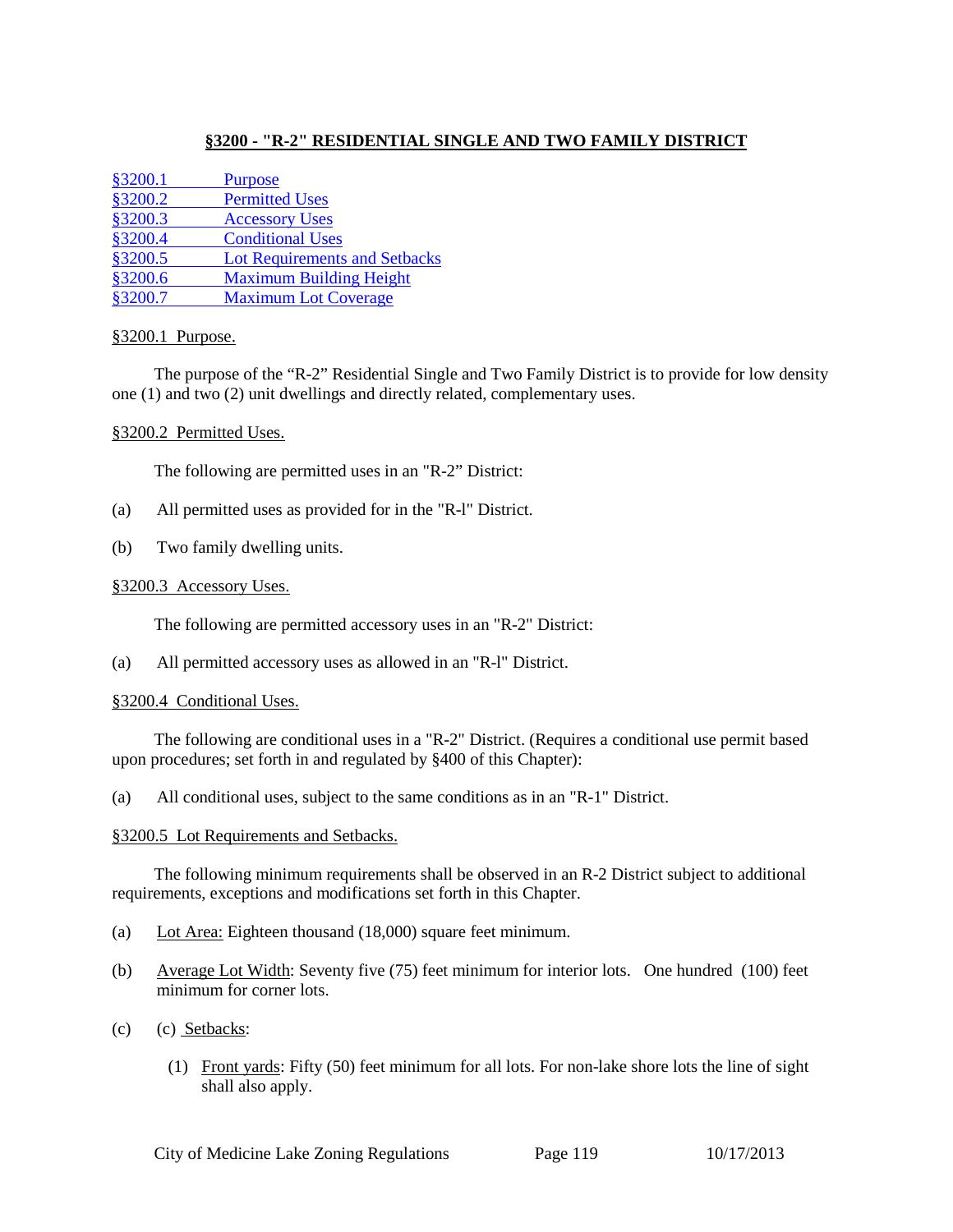- (2) Side yards: Seven (7) feet minimum for interior lots. Thirty (30) feet minimum for corner lots.
- (3) Rear yards:
	- a. Principal building: Fifty (50) feet minimum.
	- b. Accessory building: Per §1000.4 of this Chapter.
- (4) Lakeside yards: Fifty (50) feet minimum or as determined by the line of sight but not less than fifty (50) feet.

<span id="page-119-0"></span>§3200.6 Maximum Building Height.

- (a) Principal building: Thirty-five  $(35)$  feet.
- <span id="page-119-1"></span>(b) Accessory building: Per §1000.4 of this Chapter.

§3200.7 Maximum Lot Coverage.

Impervious Surface: Forty (40) percent maximum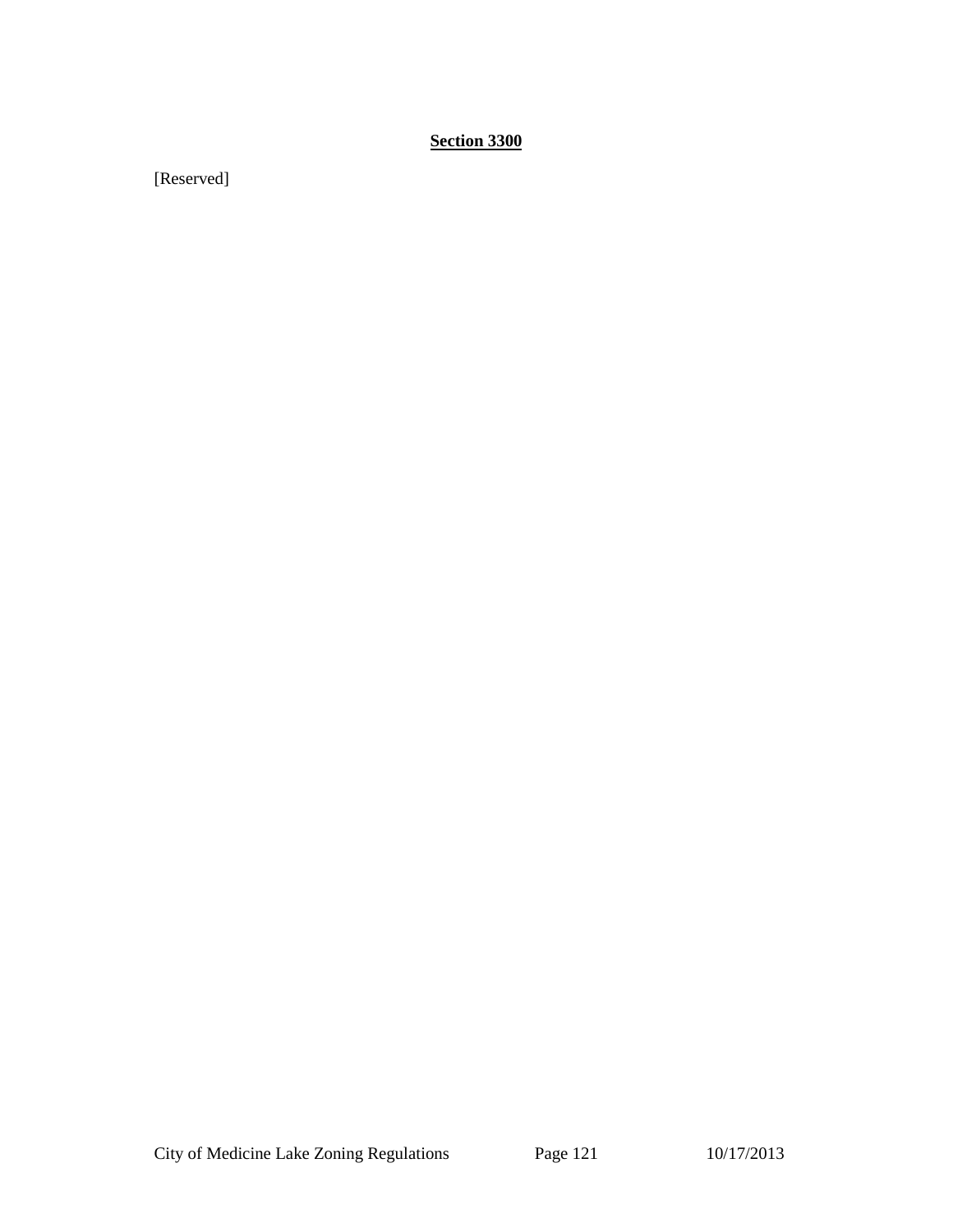# **§ 3400 - "B-1" Neighborhood Business District**

| \$3400.1 | <b>Purpose</b>                       |
|----------|--------------------------------------|
| §3400.2  | <b>Permitted Uses</b>                |
| \$3400.3 | <b>Accessory Uses</b>                |
| \$3400.4 | <b>Lot Requirements and Setbacks</b> |
| \$3400.5 | <b>Maximum Building Height</b>       |
| \$3400.6 | <b>Maximum Lot Coverage</b>          |

### <span id="page-121-0"></span>§3400.1 Purpose.

The purpose of the "B-1" Neighborhood Business District is to provide for a small service area which may supply office and local retail sales uses.

### §3400.2 Permitted Uses.

- (a) Restaurants.
- (b) On or off sale liquor establishments.
- <span id="page-121-1"></span>(c) Office buildings.

### §3400.3 Accessory Uses.

- (a) Accessory buildings.
- <span id="page-121-2"></span>(b) Recreational uses including volleyball, tennis, and basketball courts.

### §3400.4 Lot Requirements and Setbacks.

- (a) Lot Width: Two Hundred (200) feet
- (b) Lot Area: Eighteen Thousand (18,000) square feet
- (c) Setbacks:
	- (1) Front yards: Fifty (50) feet.
	- (2) Side yards: Twenty (20) feet.
	- (3) Rear yards:
		- a. Principal building: Fifty (50) feet.
		- b. Accessory building: Per §1000.4 of this Chapter.
	- (4) Lakeside yards: Not less than seventy-five (75) feet.

### <span id="page-121-3"></span>§3400.5 Maximum Building Height.

(a) Principal building: Thirty-five (35) feet.

City of Medicine Lake Zoning Regulations Page 122 10/17/2013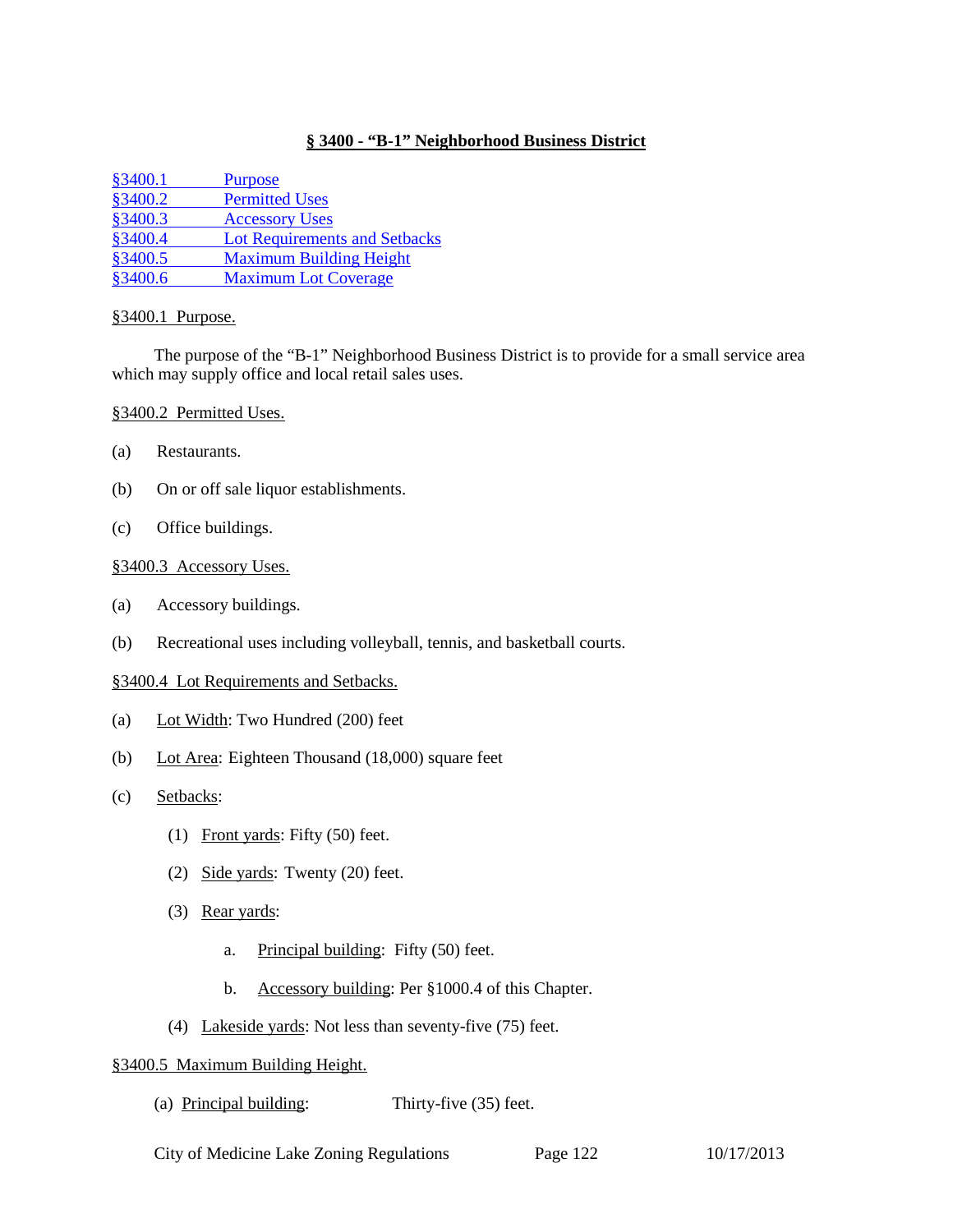# (b) Accessory building: Per §1000.4 of this Chapter.

# <span id="page-122-0"></span>§3400.6 Maximum Lot Coverage.

Impervious Surface: Forty (40) percent maximum.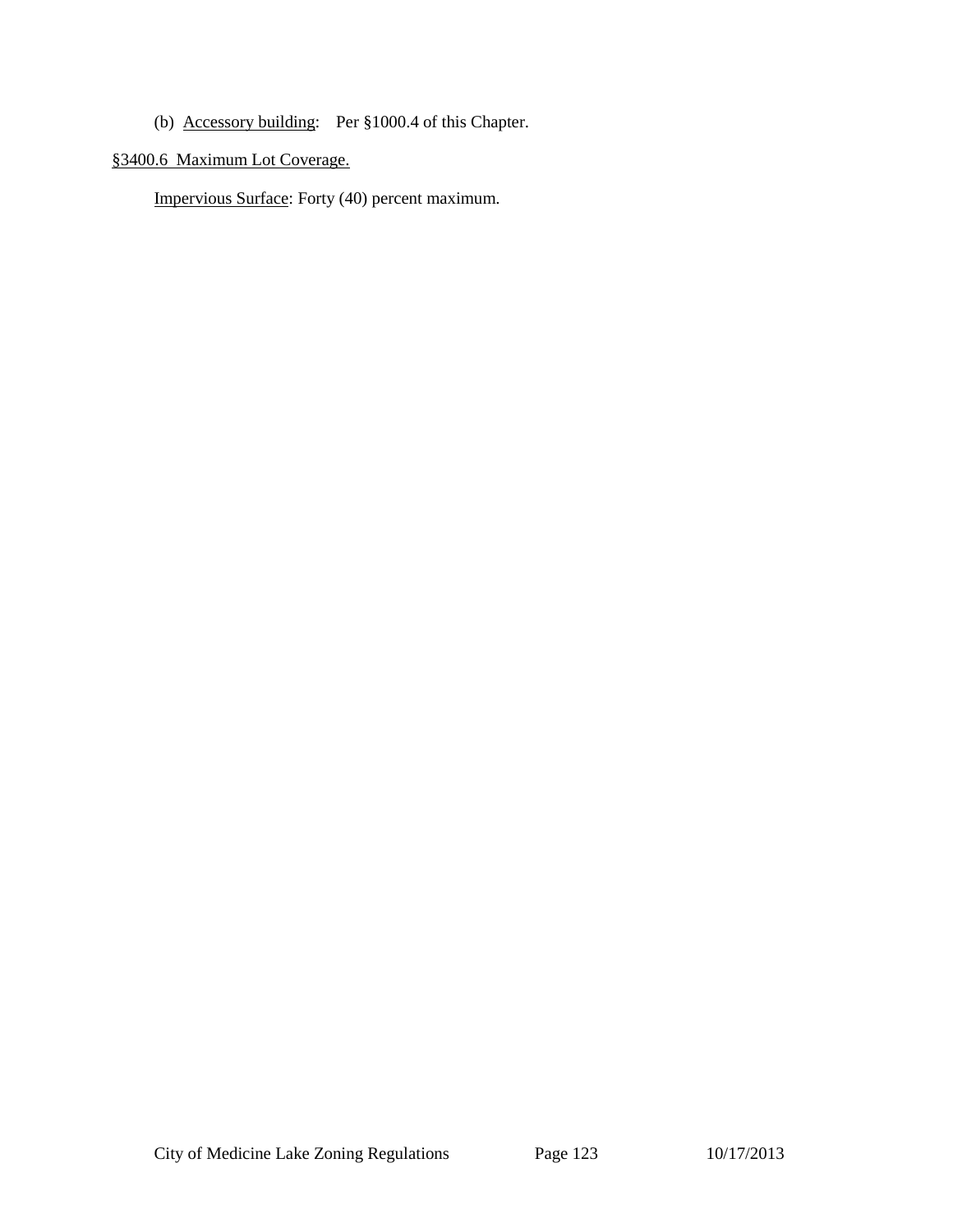# **§ 3500 - PLANNED UNIT DEVELOPMENT OVERLAY DISTRICT**

| \$3500.1 | <b>Purpose</b>                                      |
|----------|-----------------------------------------------------|
| \$3500.2 | <b>General Requirements and Standards</b>           |
| \$3500.3 | <b>Submission Requirements</b>                      |
| \$3500.4 | Procedure for Processing a Planned Unit Development |

### <span id="page-123-0"></span>§3500.1 Purpose.

This section is established to provide comprehensive procedures and standards designed to allow greater flexibility in the development of neighborhoods or areas by incorporating a mixture of densities/intensities or use types when applied to a PUD Overlay District. The PUD process, by allowing deviation from the strict provisions of this Chapter related to setbacks, height, lot area, width and depth, yards, etc., by conditional use permit or the mix of uses by PUD zoning, is intended to encourage:

- (a) Innovations in development to the end that the growing demands for all styles of economic expansion may be met by greater variety in type, design, and siting of structures and by the conservation and more efficient use of land in such developments.
- (b) Higher standards of site and building design through the use of trained and experienced land planners, architects and landscape architects.
- (c) More convenience in location and design of development for service facilities.
- (d) The preservation and enhancement of desirable site characteristics such as natural topography and geologic features and the prevention of soil erosion.
- (e) A creative use of land and related physical development which allows a phased and orderly transition of land.
- (f) An efficient use of land resulting in smaller networks of utilities and streets thereby lowering development costs and public investments.
- (g) A development pattern in harmony with the objectives of the Comprehensive Plan. (PUD is not intended as a means to vary applicable planning and zoning principles.)
- (h) A more desirable and creative environment than might be possible through the strict application of zoning and subdivision regulations of the City.

## <span id="page-123-1"></span>§3500.2 General Requirements and Standards.

- (a) Ownership. An application for PUD must be filed by the landowners or jointly by all landowners of the property included in a project. The application and all submissions must be directed to the development of the property as a unified whole. In the case of multiple ownership, the approved final plan shall be binding on all owners.
- (b) Comprehensive Plan Consistency. The proposed PUD shall be consistent with the City Comprehensive Plan.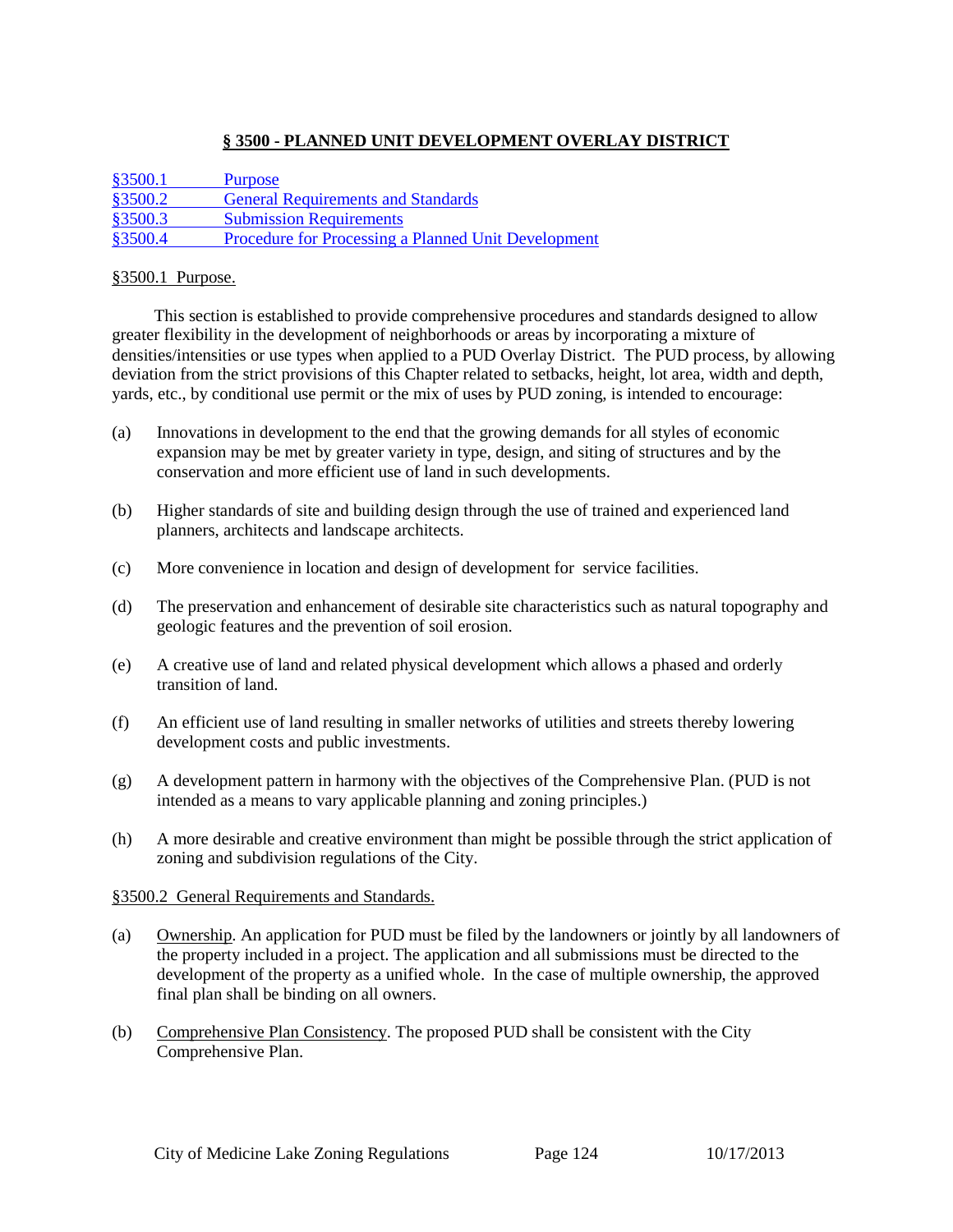- (c) Sanitary Sewer Plan Consistency. The proposed PUD shall be consistent with the City Comprehensive Sewer Plan.
- (d) Compatibility. The proposed PUD shall be compatible with the adjacent land uses.
- (e) Common Open Space. Common open space at least sufficient to meet the minimum requirements established in the Comprehensive Plan and such complementary structures and improvements as are necessary and appropriate for the benefit and enjoyment of the residents of the PUD shall be provided within the area of the PUD development.
- (f) Operating and Maintenance Requirements for PUD Common Open Space Facilities. Whenever common open space or service facilities are provided within the PUD, the PUD plan shall contain provisions to assure the continued operation and maintenance of such open space and service facilities to a pre-determined reasonable standard. Common open space and service facilities within a PUD may be placed under the ownership of one or more of the following, as approved by the City:
	- (1) Dedicated to public, where a community-wide use is anticipated and the Council agrees to accept the dedication.
	- (2) Landlord control, where only use by tenants is anticipated.
	- (3) Property Owners Association, provided all of the following conditions are met:
		- a. Prior to the use or occupancy or sale or the execution of contracts for sale of an individual building unit, parcel, tracts, or common area, a declaration of covenants, condition and restrictions or an equivalent document and a set of flood plans such as specified by Minnesota Statutes §515A.2-10 through §515A.2-107, shall be filed with the City, said filing with the City to be made prior to the filing of said declaration or document or floor plans with the recording officers of Hennepin County, Minnesota.
		- b. The declaration of covenants, conditions and restriction or equivalent document shall specify that deeds, leases or documents of conveyance affecting buildings, units, parcels, tracts, townhouses or apartments shall subject said properties to the terms of said declaration.
		- c. The declaration of covenants, conditions and restriction shall provide that an Owners Association or Corporation shall be formed and that all owners shall be members of said association or corporation which shall maintain all properties and common areas in good repair and which shall assess individual property owners proportionate shares of joint or common costs. This declaration shall be subject to the review and approval of the City Attorney. The intent of this requirement is to protect the property values of the individual owner through establishing private control.
		- d. The declaration shall additionally, amongst other things, provide that in the event the Association or Corporation fails to maintain properties in accordance with the applicable rules and regulations of the City or fails to pay taxes or assessments on properties as they become due and in the event the City incurs any expenses in enforcing its rules and regulations, which said expenses are not immediately reimbursed by the Association or Corporation, then the City shall have the right to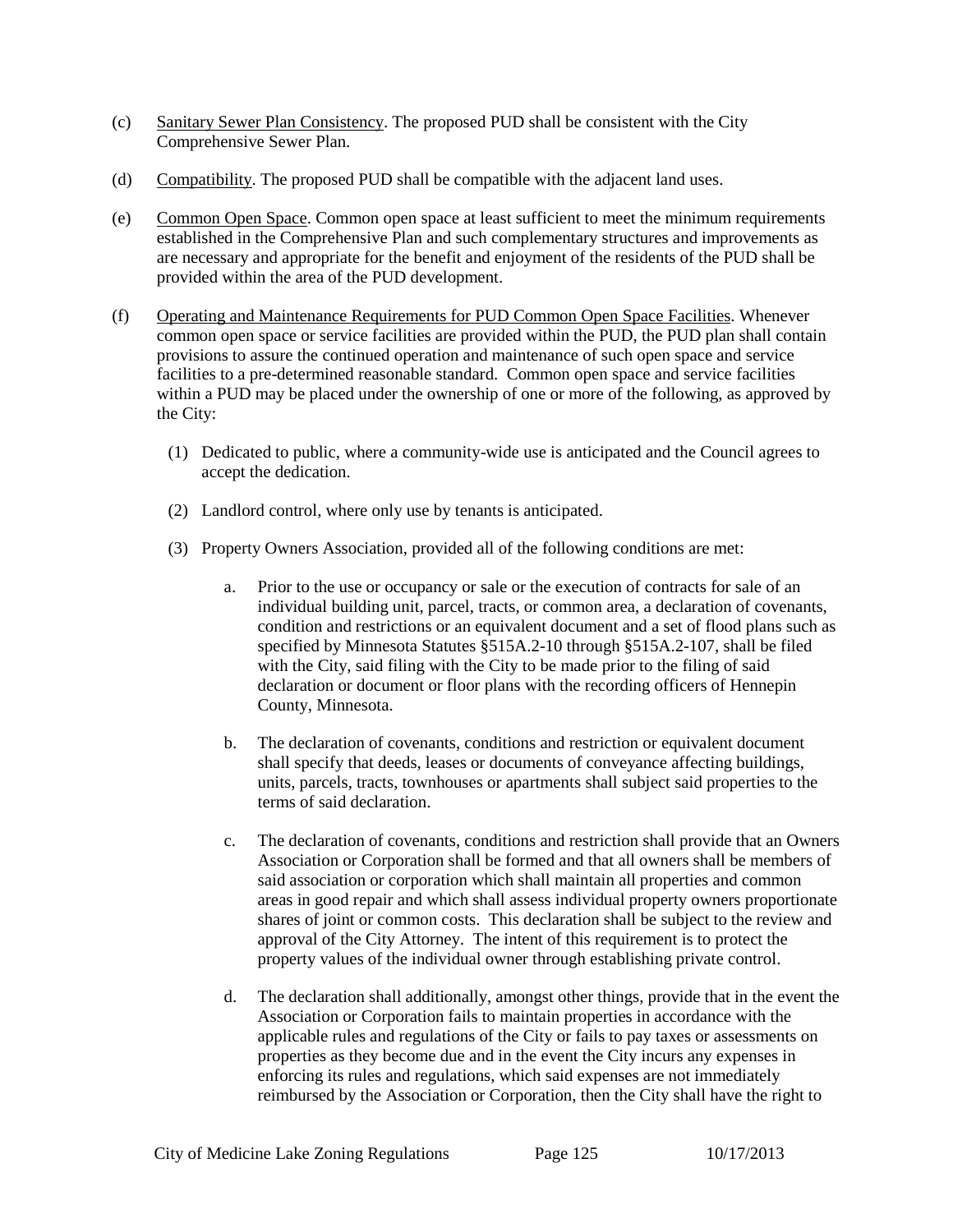assess each property its prorate share of said expenses. Such assessments, together with interest thereon and costs of collection, shall be a lien on each property against which each such assessment is made.

- e. Membership must be mandatory for each owner and any successive buyer.
- f. The open space restrictions must be permanent and not for a given period of years.
- g. The Association must be responsible for liability insurance, local taxes, and the maintenance of the open space facilities to be deeded to it.
- h. Property owners must pay prorated share of the cost of the Association by means of an assessment to be levied by the Association which meets the requirements for becoming a lien on the property in accordance with Minnesota Statutes.
- i. The Association must be able to adjust the assessment to meet changed needs.
- j. The by-laws and rules of the Association and all covenants and restrictions to be recorded must be approved by the Council prior to the approval of the final PUD plan.
- (g) Staging of Public and Common Open Space. When a PUD provides for common or public open space, and is planned as a staged development over a period of time, the total area of common or public open space or land escrow security in any stage of development shall, at a minimum, bear the same relationship to the total open space to be provided in the entire PUD as the stages or units completed or under development bear to the entire PUD.
- (h) Density. The maximum allowable density in a PUD overlay districts shall be determined by standards negotiated and agreed upon between the applicant and the City. In all cases the negotiated standard shall be consistent with the development policies as contained in the Comprehensive Plan. Whenever a PUD is to be developed in stages, such stage shall, when averaged with all previously completed stages, have a residential density that exceeds one hundred (100) percent of the proposed residential density of the entire PUD.
- (i) Utilities. In any PUD, all utilities, including telephone, electricity, gas and cable shall be installed underground.
- (j) Utility Connections.
	- (1) Water Connections. Where more than one property is served from the same service line, individual unit shut off valves shall be provided as required by the City.
	- (2) Sewer Connections. Where more than one unit is served by sanitary sewer lateral which exceeds three hundred (300) feet in length, provision must be made for a manhole to allow adequate cleaning and maintenance of the lateral. All maintenance and cleaning shall be the responsibility of the Property Owners Association or owner.
- (k) Landscaping. In any PUD, landscaping shall be provided according to a plan approved by the City, which shall include a detailed planting list with sizes and species indicated as part of the final plan. In assessing the landscaping plan, the City shall consider the natural features of the particular site, the architectural characteristics of the proposed structures and the overall scheme of the PUD plan.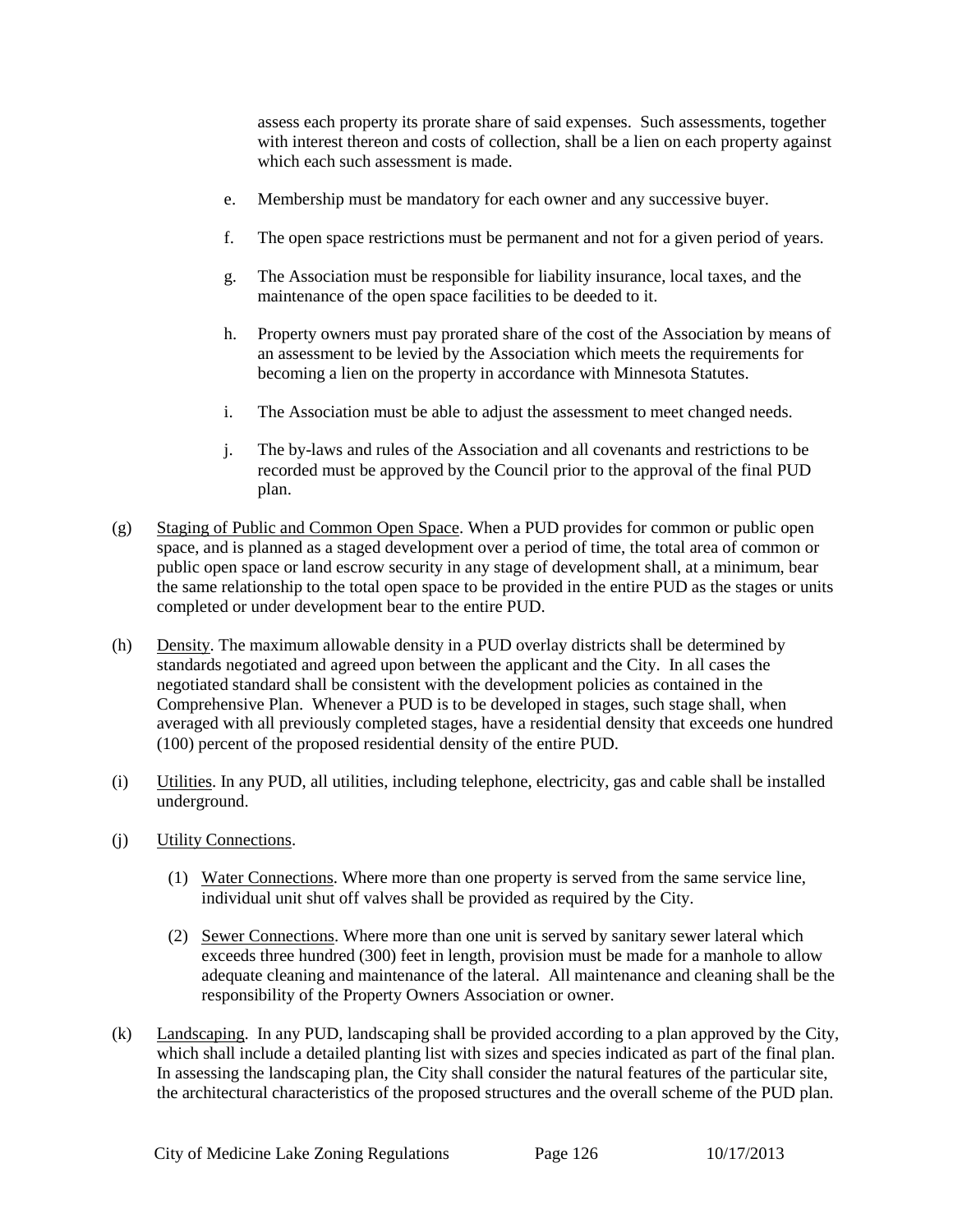## (l) Setbacks.

- (1) The front and side yard restrictions of the periphery of the Planned Unit Development conditional use permit site at a minimum shall be the same as imposed in the base zoning districts. A PUD zoning district shall at minimum have a seventy-five (75) lake side setback, and thirty-five (35) foot street side setback and seven (7) foot side yard setbacks. As appropriate, the City Council may increase these standards.
- (2) No building shall be located less than fifteen (15) feet from the back of the curb line along those roadways which are part of the internal street pattern.
- (3) No building within the project shall be nearer to another building than one-half (1/2) the sum of the building heights of the two buildings.

# <span id="page-126-0"></span>§3500.3 Submission Requirements.

Ten (10) copies of the following exhibits, analysis and plans shall be submitted to the Planning Commission and Council during the PUD process, at the times specified in §400 of this Chapter entitled "Conditional Use Permits".

# (a) General Concept Stage.

- (1) General Information.
	- a. The landowner's name and address and such person's interest in the subject property.
	- b. The applicant's name and address if different from the landowner.
	- c. The names and addresses of all professional consultants who have contributed to the development of the PUD plan being submitted, including attorney, land planner, engineer and surveyor.
	- d. Evidence that the applicant has sufficient control over the subject property to effectuate the proposed PUD, including a statement of all legal, beneficial, tenancy an contractual interests held in or affecting the subject property and including an upto-date certified abstract of title or registered property report, and such other evidences as the City Attorney may require to show the status of title or control of the subject property.
- (2) Present Status.
	- a. The address and legal description of the subject property.
	- b. A map depicting the existing development of the subject property and all land within three hundred (300) feet thereof which clearly indicates the location of existing streets, property lines, easements, water mains and storm and sanitary sewers, with invert elevations on and within one hundred (100) feet of the subject property.
- (3) A written statement generally describing the proposed PUD and the market which it is intended to serve and its demand showing its relationship to the Comprehensive Plan and how the proposed PUD is to be designed, arranged and operated in order to permit the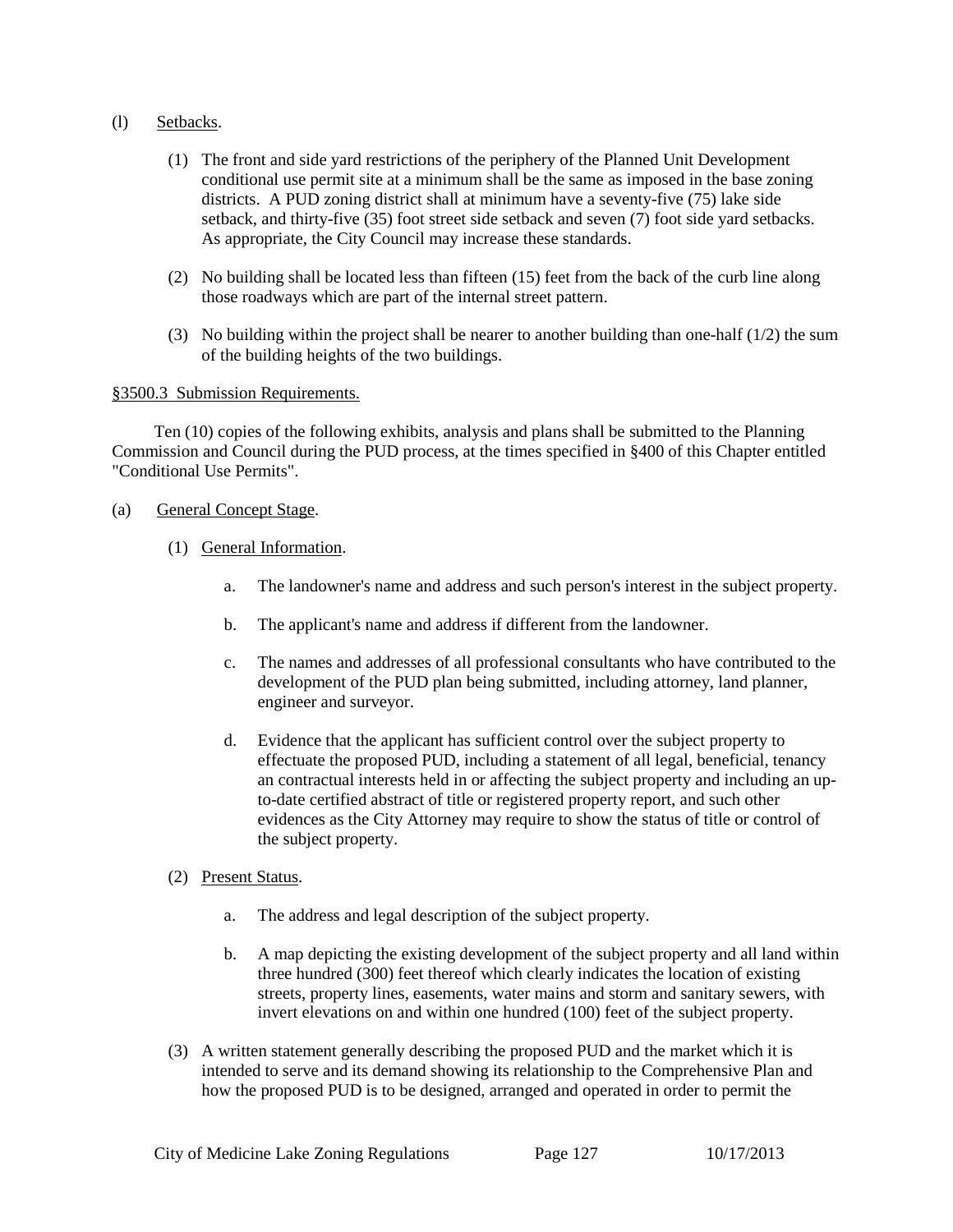development and use of neighboring property in accordance with the applicable regulations of the City.

- (4) Site Conditions. Graphic reproductions of the existing site conditions at a scale of one (1) to one hundred (100) feet(1:100). All of the graphics should be the same scale as the final plan to allow easy cross reference.
	- a. Contours minimum two (2) foot intervals.
	- b. Location, type and extent of tree cover.
	- c. Slope analysis.
	- d. Location and extent of water bodies, wetlands, streams and flood plains within three hundred (300) feet of the subject property.
	- e. Significant rock outcroppings.
	- f. Existing drainage patterns.
	- g. Vistas and significant views.
	- h. Soil conditions as they affect development. The use of overlays is recommended for clear reference.
	- i. Water table and water supply analysis.
- (5) Schematic drawing of the proposed development concept including but not limited to the general location of major circulation elements, public and common open space, residential and other land uses.
- (6) A statement of the estimated total number of dwelling units proposed for the PUD and a tabulation of the proposed approximate allocations of land use expressed in acres and as a percent of the total project area, which shall include at least the following:
	- a. Area devoted to uses.
	- b. Area devoted to use by building type.
	- c. Area devoted to common open space.
	- d. Area devoted to public open space.
	- e. Approximate area devoted to streets.
	- f. Approximate area devoted to, and number of, off-street parking and loading spaces and related access.
- (7) When the PUD is to be constructed in stages during a period of time extending beyond a single construction season, a schedule for the development of such stages or units shall be submitted stating the approximate beginning and completion date for each such stage or unit and the proportion of the total PUD public or common open space and dwelling units to be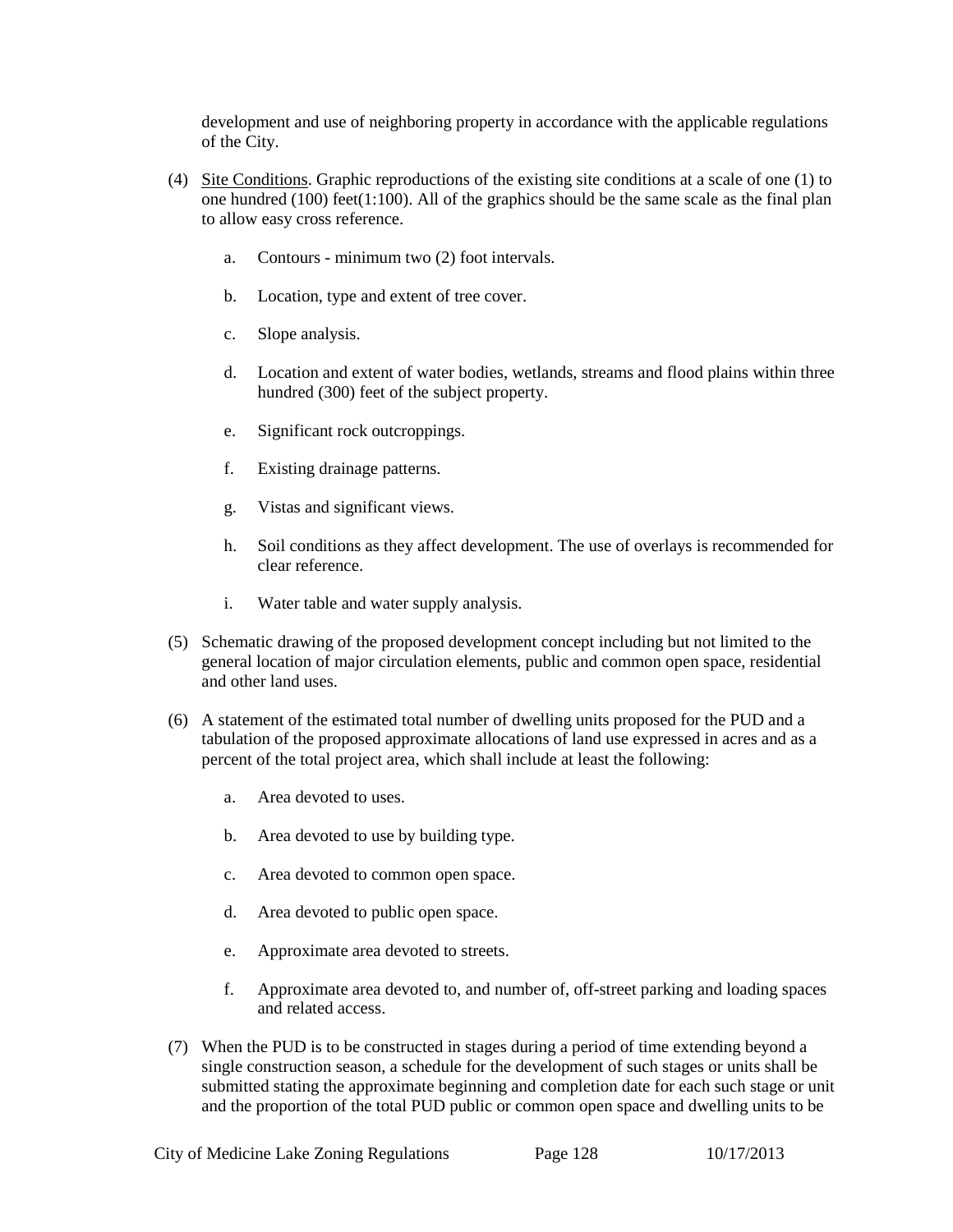provided or constructed during each such stage, and the overall chronology of development to be followed from stage to stage.

- (8) When the proposed PUD includes provisions for public or common open space or service facilities, a statement describing the provision that is to be made for the care and maintenance of such open space or service facilities.
- (9) General intents of any restrictive covenants that are to be recorded with respect to property included in the proposed PUD.
- (10) Schematic utilities plans indicating placement of water, sanitary and storm sewers.
- (11) The Building Inspector may excuse an applicant from submitting any specific item of information or document required in this stage, which it finds to be unnecessary to the consideration of the specific proposal for PUD approval.
- (12) The Building Inspector may require the submission of additional information or documentation which it may find necessary or appropriate to full consideration of the proposed PUD or any aspect or stage thereof.
- (b) Development Stage. Development stage submissions should depict and outline the proposed implementations of the general concept stage for the PUD. Information from the general concept stage may be included for background and to provide a basis for the submitted plan. The development stage submissions shall include but not be limited to:
	- (1) Zoning classification required for development stage submission and any other public decisions necessary for implementation of the proposed plan.
	- (2) Ten (10) sets of preliminary plans, drawn to a scale of no less than one (1) inch equals one hundred (100) feet or scale requested by the Building Inspector containing at least the following information:
		- a. Proposed name of the development (which shall not duplicate nor be similar in pronunciation to the name of any plat therefore recorded in Hennepin County).
		- b. Property boundary lines and dimensions of the property and any significant topographical or physical features of the property.
		- c. The location, size, use and arrangement including height in stories and feet and total square feet of ground area coverage and floor area, of proposed buildings, and existing buildings which will remain, if any.
		- d. Location, dimensions of all driveways, entrances, curb cuts, parking stalls, loading spaces and access aisles, and all other circulation elements including bike and pedestrian; and the total site coverage of all elements.
		- e. Location, designation and total area of all common open space.
		- f. Location, designation and total area proposed to be conveyed or dedicated for public open space; including parks, playgrounds, school sites and recreational facilities.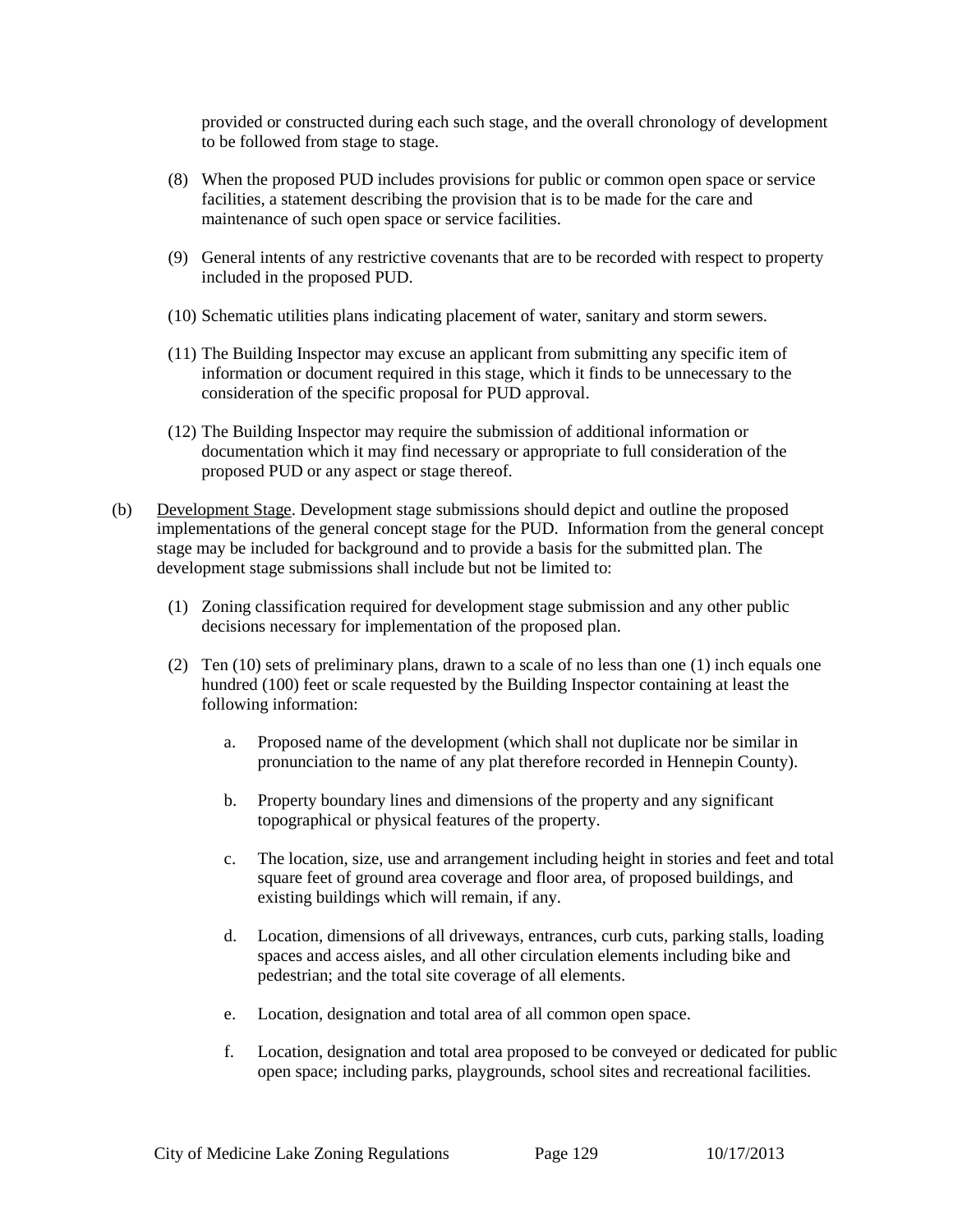- g. Proposed lots and blocks, if any, and numbering system.
- h. The location, use and size of structures and other land uses on adjacent properties.
- i. Detailed sketches and provisions of proposed landscaping.
- j. General grading and drainage plans for the developed PUD.
- k. Any other information that may have been required by the Planning Commission and City in conjunction with their approval of the general concept plan.
- (3) An accurate legal description of the entire area within the PUD for which final development plan approval is sought.
- (4) A tabulation indicating the number of residential dwellings units and expected population.
- (5) Preliminary architectural "typical" plans indicating use floor plan, elevations and exterior wall finishes of proposed buildings.
- (6) A detailed site plan, suitable for recording, showing the physical layout, design and purpose of all streets, easement rights-of-way, utility lines and facilities, lots, blocks, public and common open space, general landscaping plan and structures
- (7) Preliminary grading and site alteration plan illustrating changes to existing topography and natural site vegetation. The plan should clearly reflect the site treatment and its conformance with the approved concept plan.
- (8) A preliminary plat prepared in accordance with the Subdivision Regulations of the City.
- (9) Shoreland Management Plan as described in §3600.11(a)(5), as may be necessary.
- (10) A Wetland Systems Impact Plan as described in §3700.4(a), as may be necessary.
- (11) A Soil Erosion Control Plan acceptable to watershed districts, Department of Natural Resources, Soil Conservation Service, or any other agency with review authority clearly illustrating erosion control measures to be used during construction and as permanent measures.
- (12) A statement summarizing all changes which have been made in any document, plan data or information previously submitted together with revised copies of any such document, plan or data.
- (13) Such other and further information as the Planning Commission or City Council shall find necessary to a full consideration of the entire proposed PUD or any stage thereof.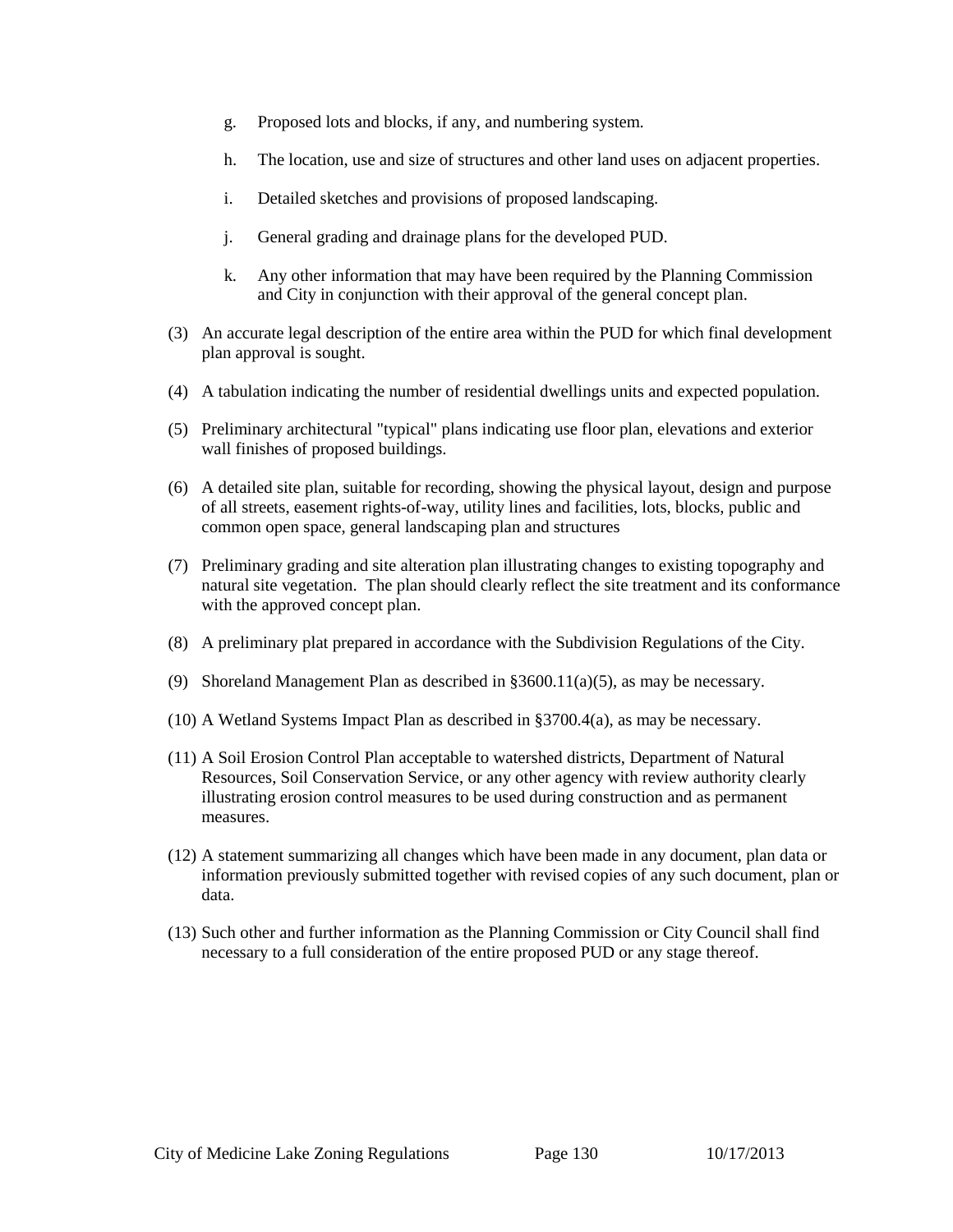- (14) The Planning Commission may excuse an applicant from submitting any specific item of information or document required in this section it finds to be unnecessary to the consideration of the specific proposal for PUD approval.<sup>[1](#page-130-1)</sup>
- (c) Final Plan Stage. After approval of a general concept plan for the PUD and approval of a development stage plan for a section of the proposed PUD, the applicant will submit the following material for review by the City staff prior to issuance of a building permit:
	- (1) Proof of recording of any easements and/or restrictive covenants prior to the sale of any land or dwelling unit within the PUD and of the establishment and activation of any entity that is to be responsible for the management and maintenance of any public or common open space or service facility.
	- (2) All certificates, seals and signatures required for the dedication of land and recordation of documents.
	- (3) Final architectural working drawings of all structures.
	- (4) Final plant and final engineering plans and specifications for streets, utilities and other public improvements, together with a City/Applicant Agreement for the installation of such improvements and financial guarantees for the completion of such improvements.
	- (5) Any other plan, agreements, or specifications necessary for the City staff to review the proposed construction. All work must be in conformance with the Minnesota State Uniform Building Code.

# <span id="page-130-0"></span>§3500.4 Procedure for Processing a Planned Unit Development.

- (a) General Processing Requirements. The PUD request shall be processed according to §300 or §400 of this Chapter as may be applicable, except as herein modified.
- (b) Application Conference. Prior to filing of an application for a PUD, the applicant of the proposed PUD is encouraged to arrange for and attend a conference with the Building Inspector. The primary purpose of the conference shall be to provide the applicant with an opportunity to gather information and obtain guidance as to the general suitability of the proposal for the area for which it is proposed and its conformity to the provisions of this section before incurring substantial expense in the preparation of plans, surveys and other data.
- (c) General Concept Plan.

 $\overline{a}$ 

(1) Purpose. The General Concept Plan provides an opportunity for the applicant to submit a plan to the City showing his/her basic intent and the general nature of the entire development without incurring substantial cost. The following elements of the proposed General Concept Plan represents the immediately significant elements for City review and comment:

<span id="page-130-1"></span>*<sup>1</sup> Section §3500.3 amended by Ordinance 92, March 6, 2006.*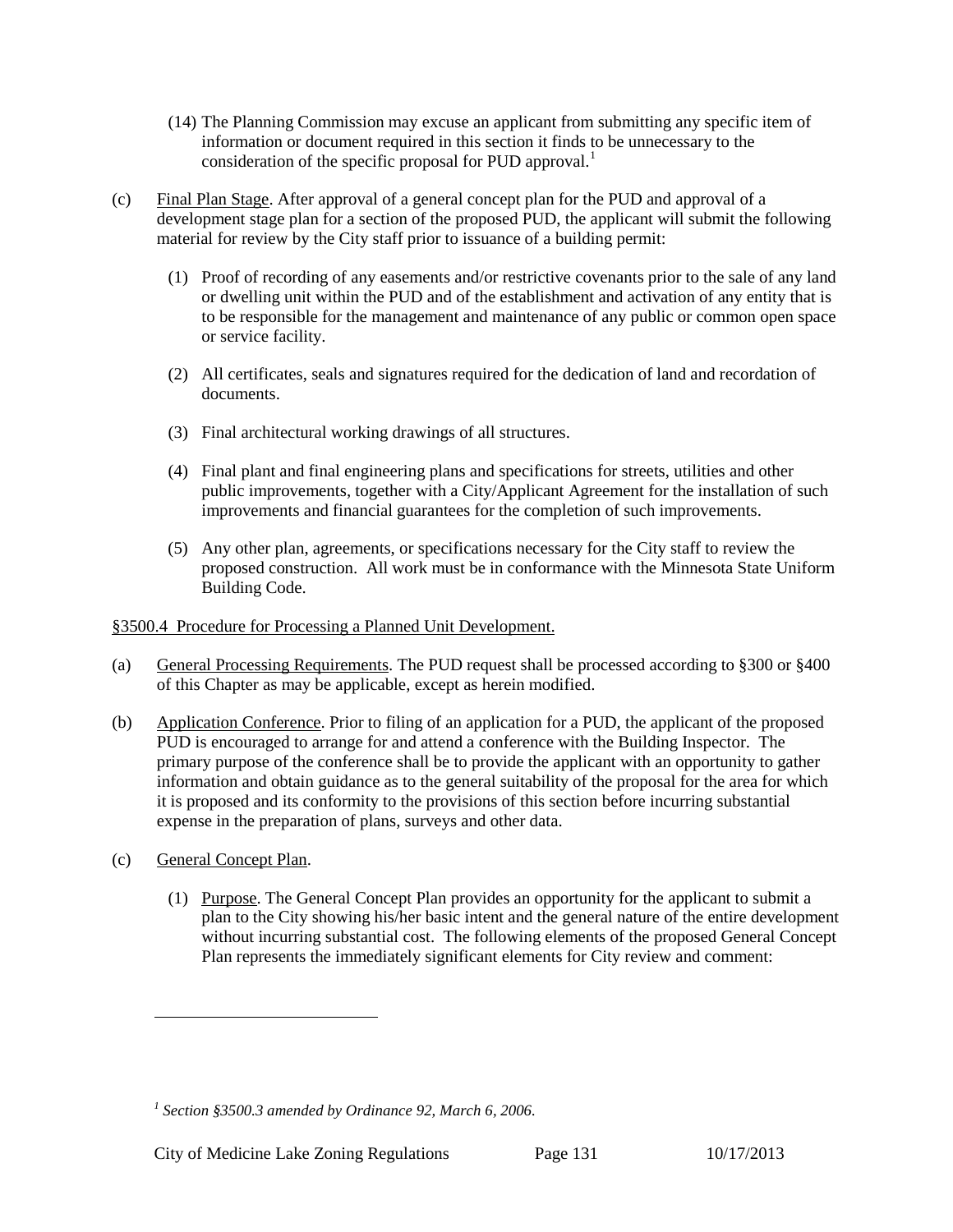- a. Overall maximum PUD density range.
- b. General location of major streets and pedestrian ways.
- c. General location and extent of public and common open space.
- d. General location of residential and non-residential land uses with approximate type and intensities of development.
- e. Staging and time schedule of development.
- f. Other special criteria for development.
- (2) Schedule.
	- a. Applicant shall meet with the Building Inspector to discuss the proposed developments.
	- b. The applicant shall file the concept stage application together with all supporting data and filing fee as established by Council resolution.
	- c. Within thirty (30) days after verification by the City that the required plan and supporting data is adequate, the request shall be processed in accordance with the applicable procedures and schedules as defined by §300 or §400 of this Chapter.
- (3) Optional Submission of Development Stage Plan. In cases of single stage PUDs or where the applicant wishes to begin the first stage of a multiple stage PUD immediately, he may, at his option, initially submit Development Stage Plans for the proposed PUD. In such case, the Planning Commission and City Council shall consider such plans and grant or deny Development Stage Plan approval in accordance with the provisions of this section.
- (4) Effect of Concept Plan Approval. Unless the applicant shall fail to meet time schedules for filing Development Stage an Final Plans or shall fail to proceed with development in accordance with the plans as approved or shall in any other manner fail to comply with any condition of this Chapter or any approval granted pursuant to it, a General Concept Plan which has been approved shall not be modified, revoked or otherwise impaired pending the application of Development Stage and Final Plans by any action of the City without the consent of the applicant.
- (5) Limitation on General Concept Plan Approval. Unless Development Stage Plans covering at least ten (10) dwelling units or the area designated in the General Concept Plan as the first stage of the PUD, whichever is greater, has been filed within six (6) months from the date Council grants General Concept Plan approval, or in any case where the applicant fails to file Development Stage and Final Plans and to proceed with development in accordance with the provisions of this Chapter and of an approved General Concept Plan, the approval shall lapse. Upon request of the applicant, the City Council, at its discretion, may extend, for additional periods not in excess of six (6) months each, the filing deadline for any development stage plan, when for good cause shown such extension is necessary.
- (d) Development Stage.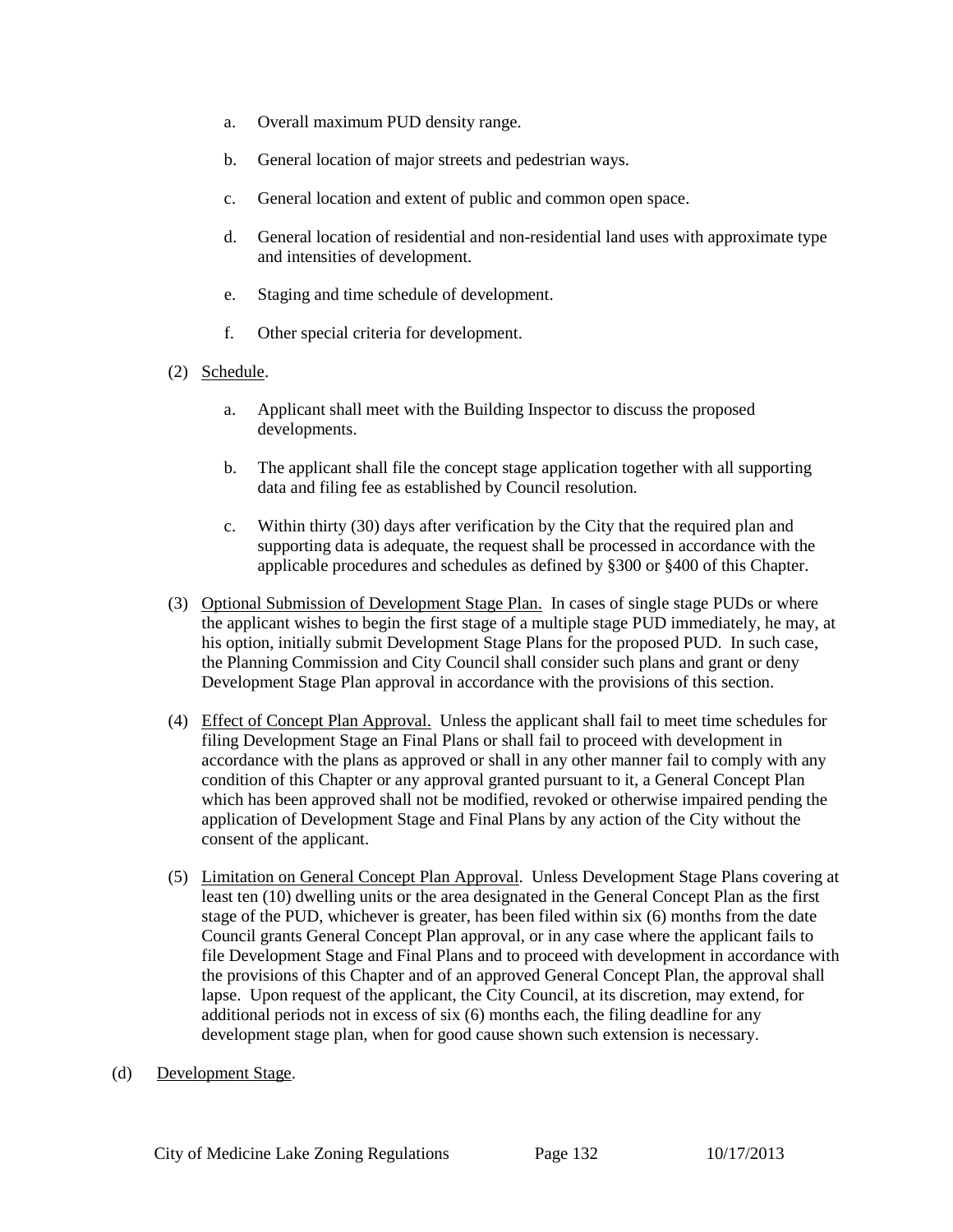- (1) Purpose. The purpose of the Development Stage Plan is to provide a specific and particular plan upon which the Planning Commission will base its recommendation to the Council and with which substantial compliance is necessary for the preparation of the Final Plan.
- (2) Submission of Development Stage. Upon approval of the General Concept Plan, the applicant shall file with the Planning Commission a Development Stage Plan consisting of the information and submissions required by this Chapter for the entire PUD or for one or more stages thereof in accordance with a staging plan approved as part of the General Concept Plan. The Development Stage Plan shall refine, implement and be in substantial conformity with the approved General Concept Plan.
- (3) Review and Action by Planning Commission.
	- a. Immediately upon receipt of a completed Development Stage Plan, said plan shall be referred to the following City staff and/or official bodies for the indicated action:
		- 1. The City Attorney for legal review of all documents.
		- 2. The City Building Inspector and/or consulting engineering firm for review of all engineering data and the City/Developer Agreement.
		- 3. The Building Inspector for review of all building plans.
		- 4. The Building Inspector or their agent for review of all plans for compliance with the intent, purpose and requirements of this Chapter and conformity with the General Concept Plan and Comprehensive Plan.
		- 5. The Planning Commission for review and recommendation to the Council.
		- 6. When appropriate, as determined by the Building Inspector to other special review agencies such as the Watershed Districts, Soil Conservation Services or other review agencies and governmental jurisdictions.
	- b. The review and action by City staff and/or official bodies or agencies so designated shall be completed within ninety (90) days of receipt of a completed development stage plan.
- (4) Council Action. Within one hundred fifty (150) days of the receipt of a completed Development Stage Plan, the City Council shall act to deny or approve the request.
- (5) PUD Enactment. Final approval of a PUD conditional use permit or PUD overlay district map amendment shall be considered granted only at the time of Development Stage Plan approval by the City Council.
- (6) Limitation on Development Stage Plan Approval. Unless the Final Plan covering the area designated in the Development Stage Plan as the first stage of the PUD has been filed within six (6) months from the date Council grants Development Stage Plan for approval, or in any case where the applicant fails to file Final Plans and to proceed with development in accordance with the provisions of this Chapter and/or an approved Development Stage Plan, the approval shall expire. Upon application by the applicant, the Council at its discretion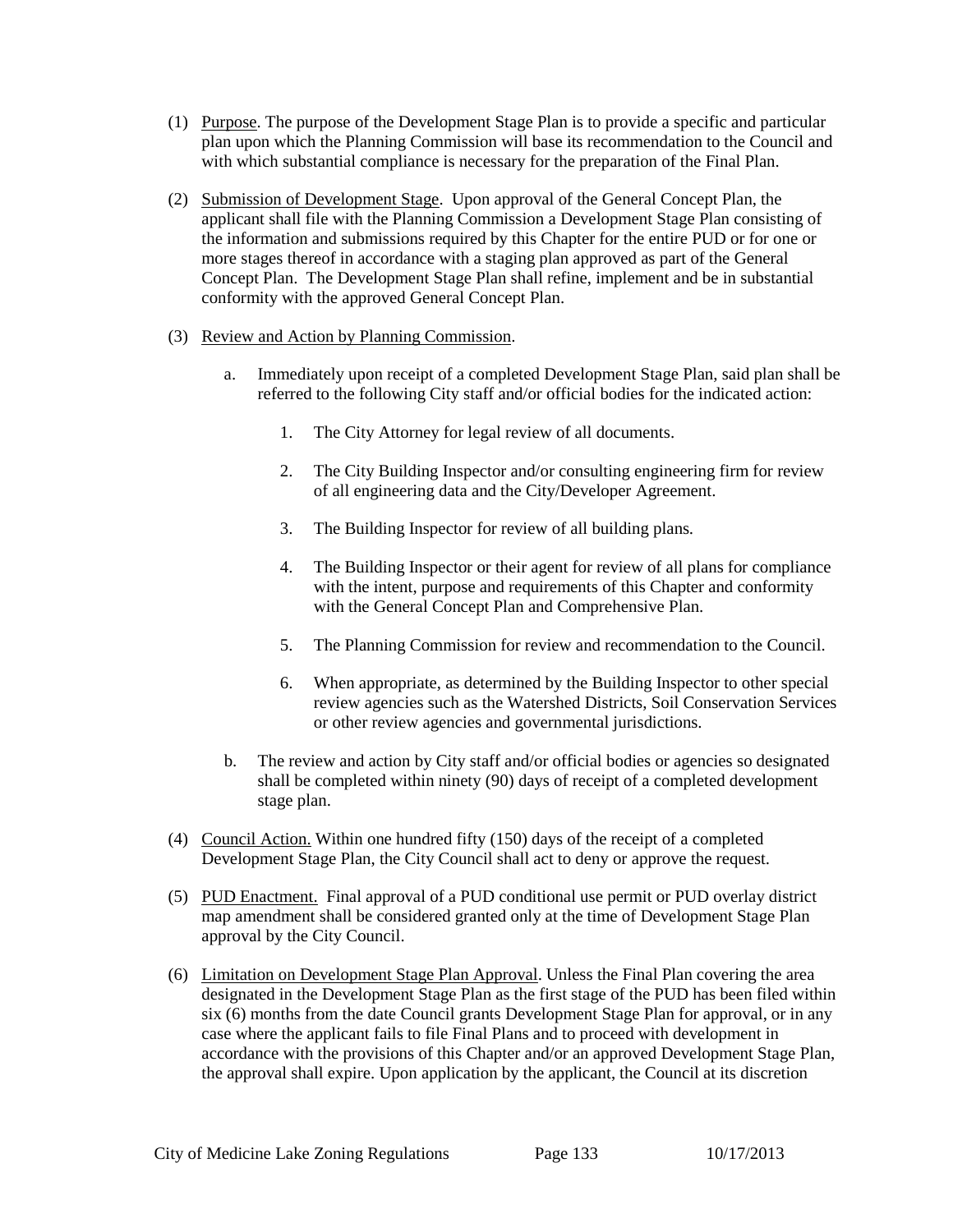may extend for not more than six (6) months, the filing deadline for any Final Plan when, for good cause shown, such extension is necessary.

(7) Site Improvements. At any time following the approval of Development Stage Plan by the Council, the applicant may, pursuant to the applicable City Code provisions, apply for, and the City Building Inspector may issue, grading permits for the area within the PUD for which Development Stage Plan approval has been given.

# (e) Final Plan.

(1) Purpose. The Final Plan is to serve as a complete, thorough and permanent public record of the PUD and the manner in which it is to be developed. It shall incorporate all prior approved plans and all approved modifications thereof resulting from the PUD process. It shall serve in conjunction with other City Code provisions as the land use regulation application to the PUD. The Final Plan is intended only to add detail to, and to put in final form, the information contained in the Development Stage Plan and shall conform to the Development Stage Plan in all respects.

# (2) Schedule.

- a. Upon approval of the Development Stage Plan, and within the time established in this Chapter, the applicant shall file with the Building Inspector a Final Plan consisting of the information and submissions required of this Chapter for the entire PUD or for one or more stages. This plan will be reviewed and approved or denied by City staff.
- b. Within thirty (30) days of its approval, the applicant shall cause the Final Plan, or such portions thereof as are appropriate, to be recorded with the County Recorder of Registrar of Titles. The applicant shall provide the City with a signed copy verifying County recording within forty (40) days of the date of approval.
- (3) Building and Other Permits. Except as otherwise expressly provided herein, upon receiving notice from the Building Inspector that the approved Final Plan has been recorded and upon application of the applicant pursuant to the applicable City Code provisions, all appropriate officials of the City may issue building and other permits to the applicant for development construction and other work in the area encompassed by the approved Final Plan provided, however, that no such permit shall be issued unless the appropriate official is first satisfied that the requirements of all codes and City Code provisions in which are applicable to the permit sought, have been satisfied.
- (4) Limitation of Final Plan Approval. Within one (1) year after the approval of a Final Plan for PUD, or such shorter time as may be established by the approved development schedule, construction shall commence in accordance with such approved plan. Failure to commence construction within such period shall, unless an extension shall have been granted as hereinafter provided, automatically render void the PUD permit and all approvals of the PUD plan and the area encompassed within the PUD shall thereafter be subject to those provisions of this Chapter and other City Code provisions, applicable in the district in which it is located. In cases involving PUD rezoning, the Council shall forthwith adopt an ordinance repealing the PUD and all PUD approvals and re-establishing the zoning and other City Code provisions that would otherwise be applicable. The time limit established by this Item (4) may, at the discretion of the Council, be extended for not more than one (1) year.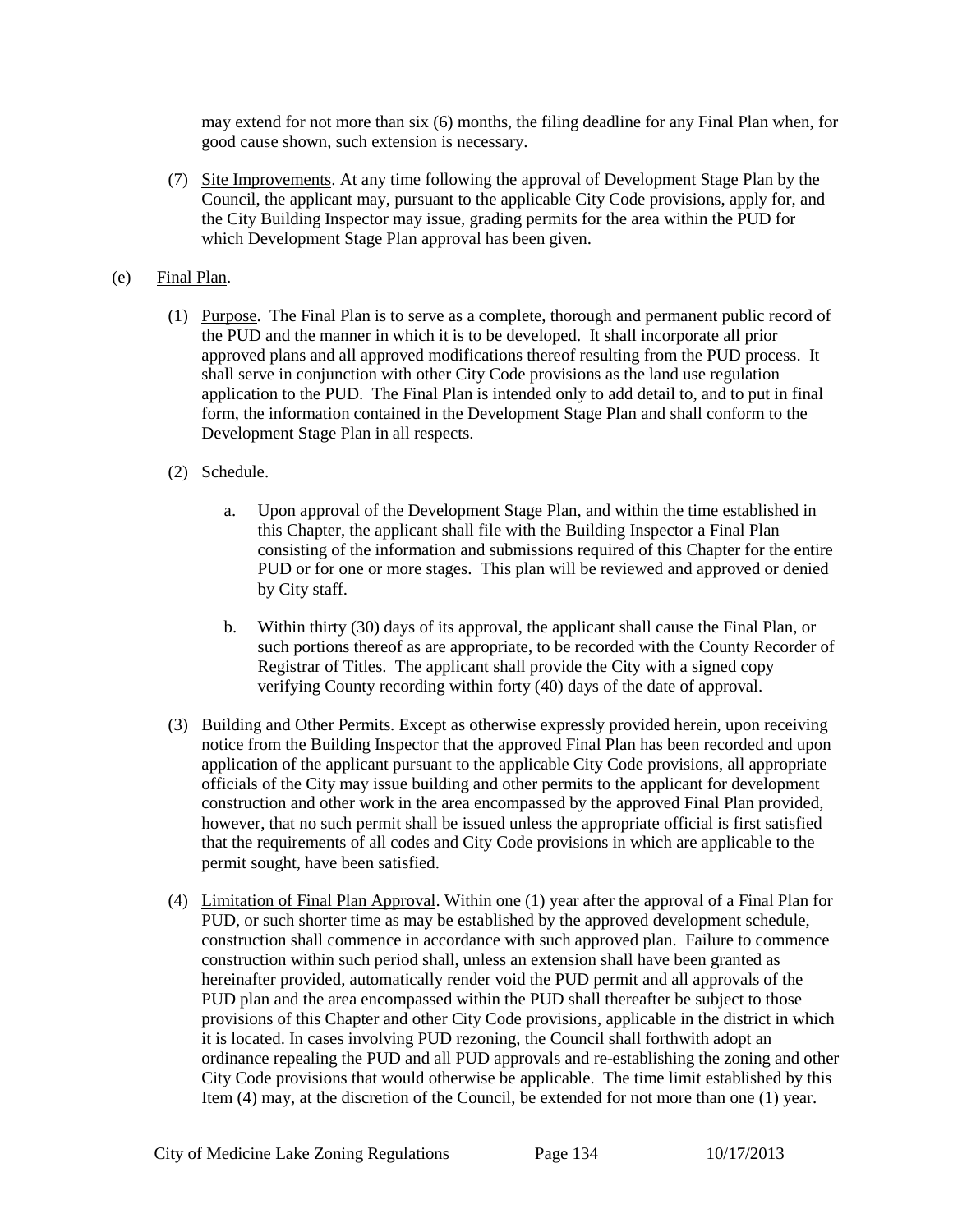# (5) Inspections During Development.

- a. Compliance with Overall Plan. Following Final Plan approval of a PUD, or a stage thereof, the Building Inspector shall, at least annually until the completion of the development, review all permits issued and construction undertaken and compare actual development with the approved development schedule.
- b. If the Building Inspector finds that development is not proceeding in accordance with the approved schedule, or that it fails in any other respect to comply with the PUD plan as finally approved, the City shall: by ordinance revoke the PUD permit, and the land shall thereafter be governed by the regulations applicable in the district in which it is located; or shall take such steps as it deems necessary to compel compliance with the Final Plans as approved; or shall require the landowner or applicant to seek an amendment to the Final Plan.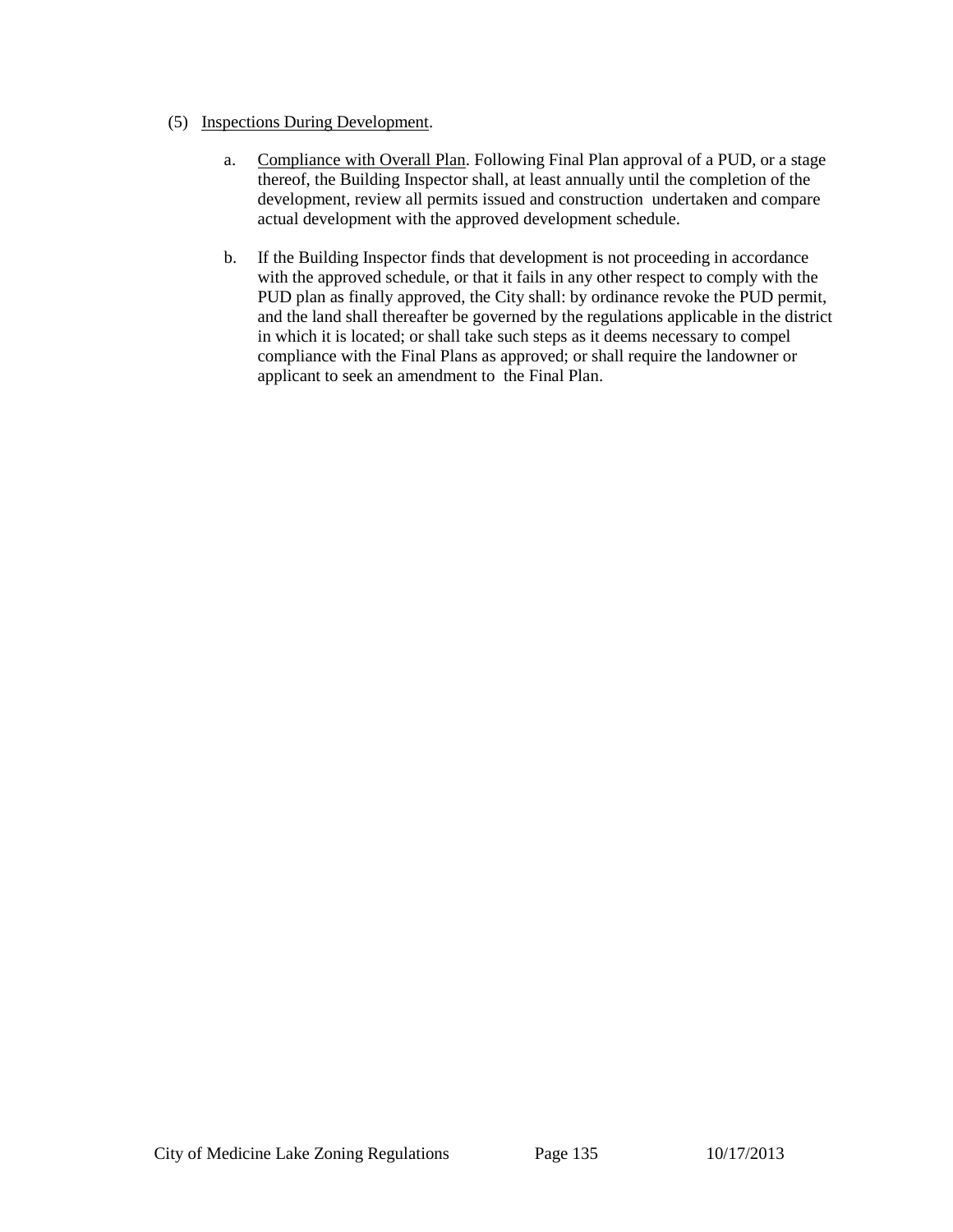## **§3600 - "S" SHORELAND OVERLAY DISTRICT**

| §3600.1  | <b>Purpose</b>                                       |
|----------|------------------------------------------------------|
| §3600.2  | <b>District Application</b>                          |
| \$3600.3 | <b>Boundaries</b>                                    |
| §3600.4  | <b>Shoreland Management Classification</b>           |
| §3600.5  | <b>Shoreland Overlay Districts</b>                   |
| §3600.6  | <b>Zoning Regulations and Development Provisions</b> |
| §3600.7  | <b>Shoreland Alterations</b>                         |
| §3600.8  | <b>Sewage Treatment and Water Supply</b>             |
| §3600.9  | <b>Subdivisions</b>                                  |
| §3600.10 | <b>Planned Unit Development</b>                      |
| §3600.11 | <b>Variances</b>                                     |
| §3600.12 | <b>Effect of Permit</b>                              |
| §3600.13 | <b>Notification Procedures</b>                       |

### <span id="page-135-0"></span>§3600.1 Purpose.

The uncontrolled use of shoreland areas affects the public health, safety and general welfare by contributing to the pollution of public waters, causing over-crowding of surface waters and impairing the local tax base. The shorelands within the City of Medicine Lake are hereby designated as "S" Shoreland Overlay Districts and the requirements set forth in this Chapter shall govern development and other activities within these districts. The classification of the shoreland areas shall govern the use, alteration and development of these areas according to said classification.

## <span id="page-135-1"></span>§3600.2 District Application.

The "S" Shoreland Overlay District shall be applied to and superimposed (overlaid) upon all zoning districts as contained herein as existing or amended by the text and map of this Chapter. The regulations and requirements imposed by the "S" Shoreland Overland District shall be in addition to those established for districts which jointly apply. Under the joint application of districts, the more restrictive requirements shall apply.

## <span id="page-135-2"></span>§3600.3 Boundaries.

The boundaries of the Shoreland District are established within one thousand (1000) feet from the ordinary high water mark of the surfaced water depending on the size of the surface water as indicated on the Medicine Lake Zoning Map.

## <span id="page-135-3"></span>§3600.4 Shoreland Management Classification.

The protected waters of the City of Medicine Lake have been classified by the Commissioner of Natural Resources as a General Development Lake.

## <span id="page-135-4"></span>§3600.5 Shoreland Overlay Districts.

The shorelands of the City of Medicine Lake are hereby designated as Shoreland Overlay Districts. All permitted uses allowed and regulated by the applicable zoning district underlying this Shoreland Overlay District as indicated on the official Zoning Map of the City, and any subsequent changes thereto.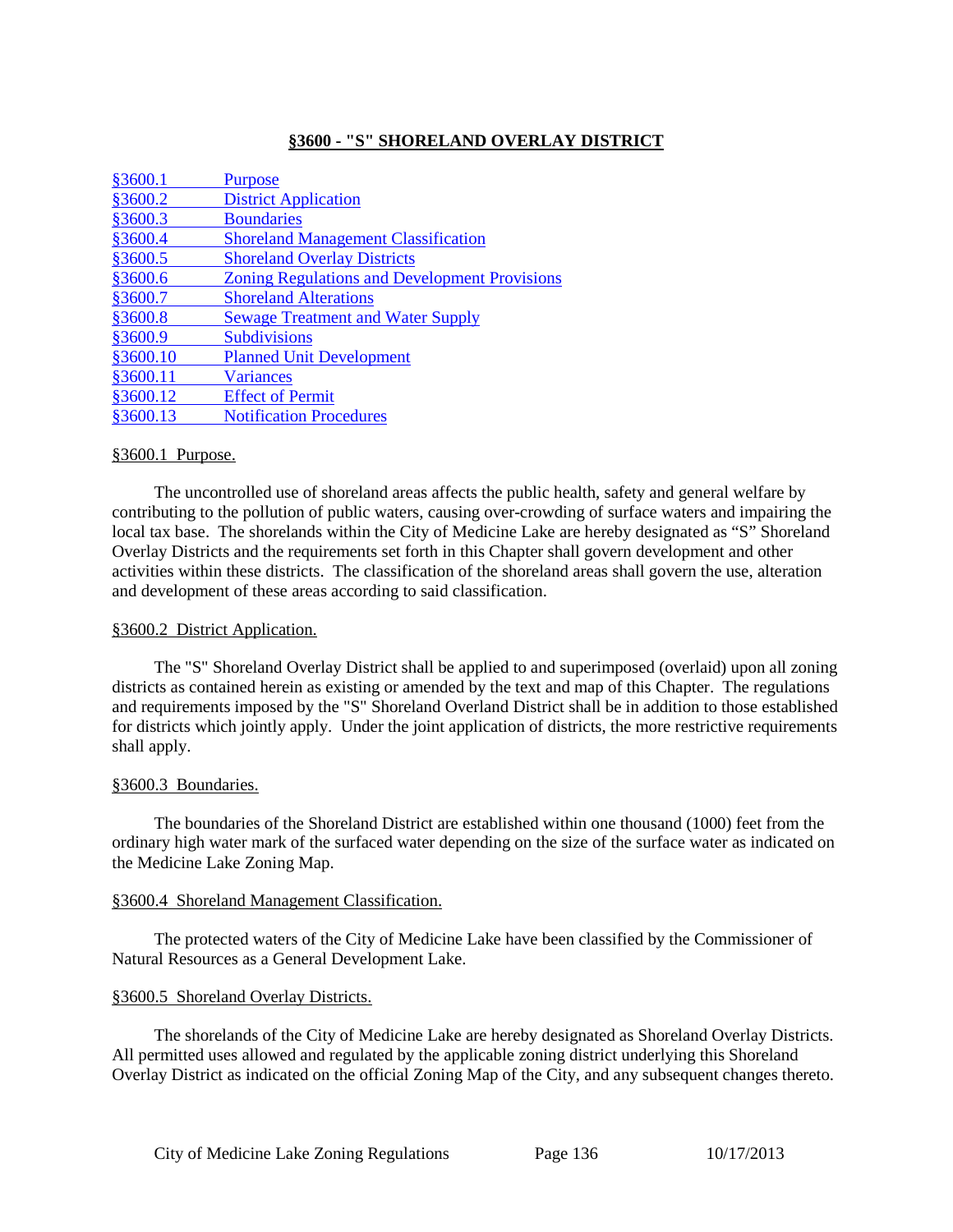### <span id="page-136-0"></span>§3600.6 Zoning Regulations and Development Provisions.

- (a) Setback requirements from the ordinary high water mark shall not apply to docks. Location of docks shall be controlled by applicable state and local regulations.
- (b) Exceptions to the structure setback requirements as set forth in §3600.6 herein above may be allowed pursuant to §3600.10.

### <span id="page-136-1"></span>§3600.7 Shoreland Alterations.

- (a) The removal of natural vegetation shall be restricted to prevent erosion into protected waters, to consume nutrients in the soil, and to preserve shoreland aesthetics. Removal of natural vegetation in the Shoreland Overlay District shall be subject to the following provisions:
	- (1) Selective removal of natural vegetation is allowed, provided that sufficient vegetation cover remains to screen cars, dwellings, and other structures when viewed from the water.
	- (2) Clear-cutting of natural vegetation is prohibited.
	- (3) Natural vegetation shall be restored insofar as feasible after any construction project is completed to retard surface runoff and soil erosion.
	- (4) The provisions of this section shall not apply to permitted uses which normally require the removal of natural vegetation.
- (b) Grading and filling in shoreland areas or any alteration of these natural topography where the slope of the land is toward a protected water or watercourse leading to a protected water must be authorized by a grading and filling permit and is subject to the provisions of §1800 and §1900 of this Chapter. The grading and filling permit may be granted by the City subject to the conditions of §1800 and §1900 and the following:
	- (1) No more than one-third (1/3) of the surface area of a lot shall be devoid of vegetative ground cover at any time.
	- (2) Temporary ground cover such as mulch shall be used and permanent cover such as sod shall be planted as soon as possible.
	- (3) Methods to prevent erosion and trap sediment shall be employed.
	- (4) Fill shall not be placed in areas lower in elevation than the normal (ordinary) high water mark except for beach sand blankets as regulated by the DNR.
	- (5) Fill shall be stabilized according to accepted engineering standards.
	- (6) No grading or filling shall be permitted within twenty (20) feet of horizontal distance to the normal high water mark of water body. Sand beaches are exceptions to this provision under the following conditions:
		- a. The sand material shall be clean, free of pollutants and nutrients, inorganic sand or gravel.
		- b. A sand beach shall be placed in the lesser of: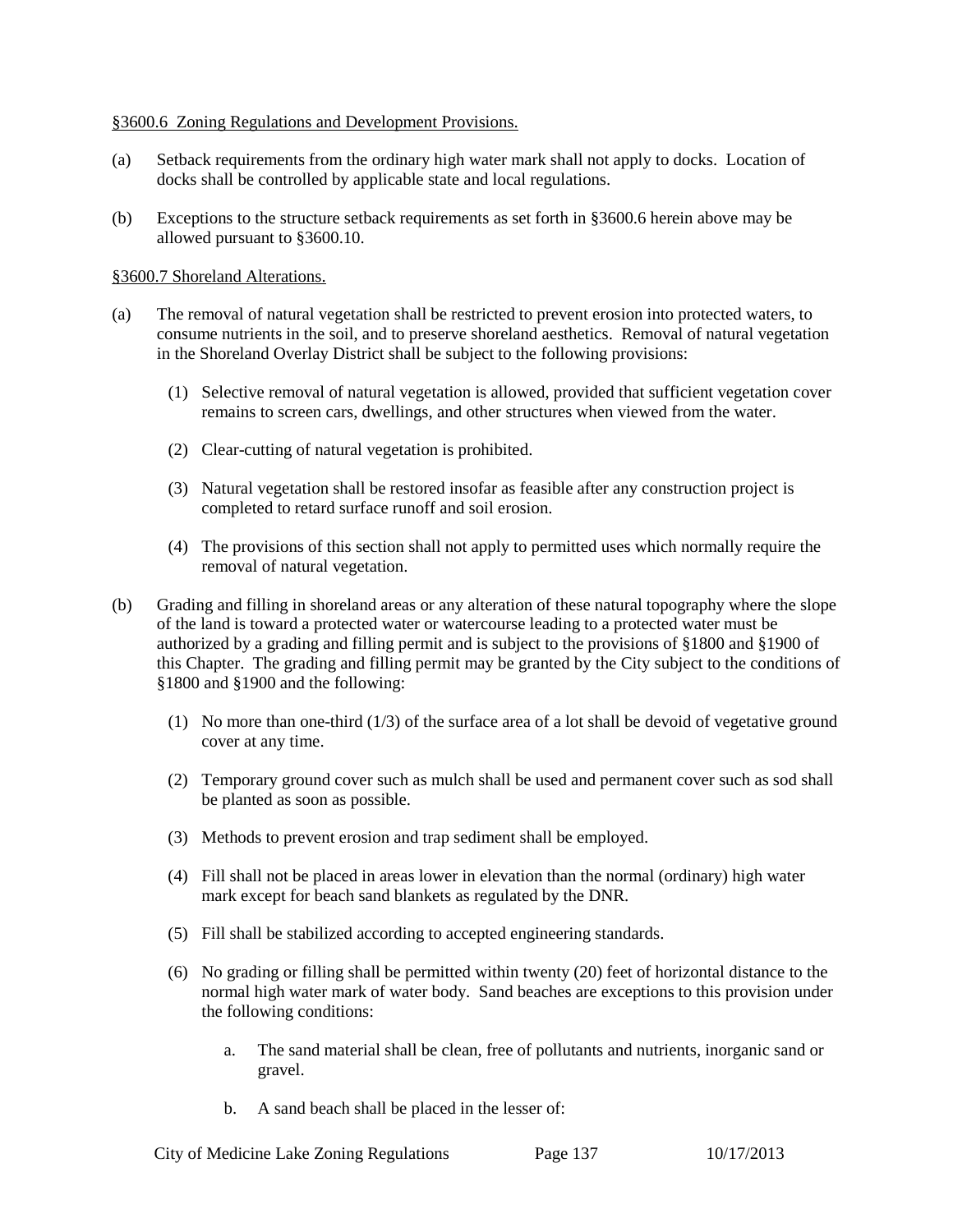- 1. An area no wider than fifty (50) feet as measured at the rear lot line or ordinary high water mark and extending no more than twenty (20) feet landward of the ordinary high water mark, or
- 2. An area no wider than two-thirds (2/3rd) of the lot width as measured at the rear lot line or ordinary high water mark and extending not more than twenty (20) feet landward of the ordinary high water mark.
- c. Sand beaches shall not be placed in bluff impact zones.
- d. Sand beaches shall not be placed on slopes exceeding ten (10) percent. Slopes exceeding ten (10) percent may not be altered to allow for the placement of a sand beach. (c) Any work which will change or diminish the course, current, or cross section of a public water must be approved by the Department of Natural Resources before the work is begun. This includes construction of channels and ditches, lagooning, dredging of the lake bottom for the removal of muck, silt or weeds, and filling in the lake bed, including low lying marsh areas. Approval shall be construed to mean the issuance, by the Commissioner of the Department of Natural Resources, of a permit under the procedures of Minnesota Statute, 1974, §4 and other related statutes.
- (c) Excavations on shorelands where the intended purpose is to connect to a public water, such as boat slips, canals, lagoons, and harbors, shall require a permit from the Building Inspector prior to commencement of construction. Such permit shall be obtained only after the Commissioner of the Department of Natural Resources has approved the proposed connection to public waters. Approval will be given only if the proposed work is consistent with applicable State regulations for work in beds of public waters.<sup>[1](#page-137-1)</sup>

# <span id="page-137-0"></span>§3600.8 Sewage Treatment and Water Supply.

- (a) Any premises intended for human occupancy shall be provided with hook-up to the municipal sewage treatment system. Private on-site sewage treatment facilities are prohibited.
- (b) Water Supply. Public or private supplies of water for domestic purposes shall conform to Minnesota Department of Health standards for water quality. Public or municipal water supplies shall be used where available and where feasible. Private wells shall be located in a manner to be free from flooding and the top shall be so constructed and located as to be above all possible sources of pollution. Wells already existing in areas subject to flooding shall be flood-proofed. No private wells shall be located closer than three (3) feet to the outside basement wall of a dwelling. The outside basement footings shall be continuous across the opening of the well alcove. No well shall be located closer than fifteen (15) feet from a property line.
- (c) High Water Elevation. For lakes, ponds, or flowages, no structure, except docks, shall be placed at an elevation inconsistent with the minimum elevation requirements of the flood plain management

 $\overline{a}$ 

<span id="page-137-1"></span>*<sup>1</sup> Section §3600.7 amended by Ordinance 78, April 7, 2003.*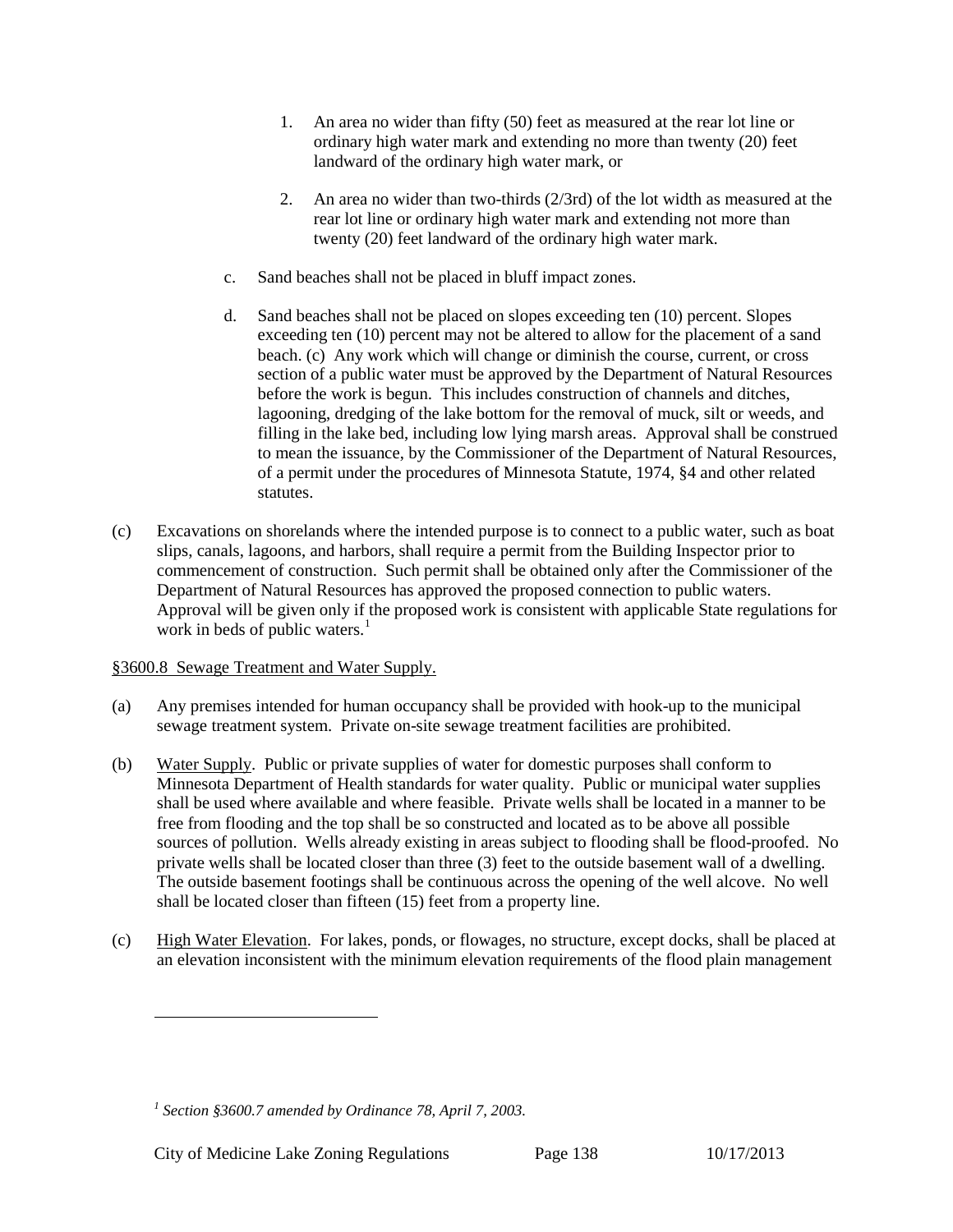regulations. When fill is required to meet this elevation, the fill shall be allowed to stabilize, and construction shall not begin until the property has been inspected by the Building Inspector. Plans shall also be submitted to the Department of Natural Resources and Bassett's Creek Watershed Management Association. Instances where flood plain elevations are not available, the lowest floor including basement, of structures shall be at a level at least one (1) foot above the 100 year flood elevation.

### <span id="page-138-0"></span>§3600.9 Subdivisions.

No land shall be subdivided which is held unsuitable by the City for the proposed use because of flooding, inadequate drainage, soil and rock formations, severe erosion potential, unfavorable topography, inadequate water supply or sewage treatment capabilities, or any other feature likely to be harmful to the health, safety, or welfare of future residents of the proposed subdivision or of the community.

### <span id="page-138-1"></span>§3600.10 Planned Unit Development (PUD).

Altered zoning standards variances or conditional uses may be allowed as exceptions to this Chapter for PUD's provided preliminary plans have been submitted to the Commissioner of Natural Resources for recommendation to the City prior to their approval by the City and further provide:

- (a) Sewage collection facilities shall be installed which are connected to a municipal sanitary sewer.
- (b) Open space is preserved through the use of restrictive covenants, public dedications or other methods.
- (c) The following factors are carefully evaluated to ensure the increased density of development is consistent with the resource limitation of the protected water:
	- (1) Suitability of the site for proposed use.
	- (2) Physical and aesthetic impact of increased density.
	- (3) Level of current development.
	- (4) Amount of current development.
	- (5) Levels and types of water surface use and public accesses.
	- (6) Possible effects on overall public use.
- (d) The final plan for a Planned Unit Development shall not be modified, amended, repealed, or otherwise altered unless approved in writing by the developer and the municipality, after having received written approval from the Department of Natural Resources.
- (e) Shoreline recreation facilities, such as beaches, docks and boat launching facilities, shall be centralized for common utilization.

### <span id="page-138-2"></span>§3600.11 Variances.

(a) Variances may be granted by the City Council upon application as required in §500 of this Chapter in extraordinary cases, but only when the proposed use is determined to be in the public interest and no variance shall be granted which the Council determines will or has a tendency to:

City of Medicine Lake Zoning Regulations Page 139 10/17/2013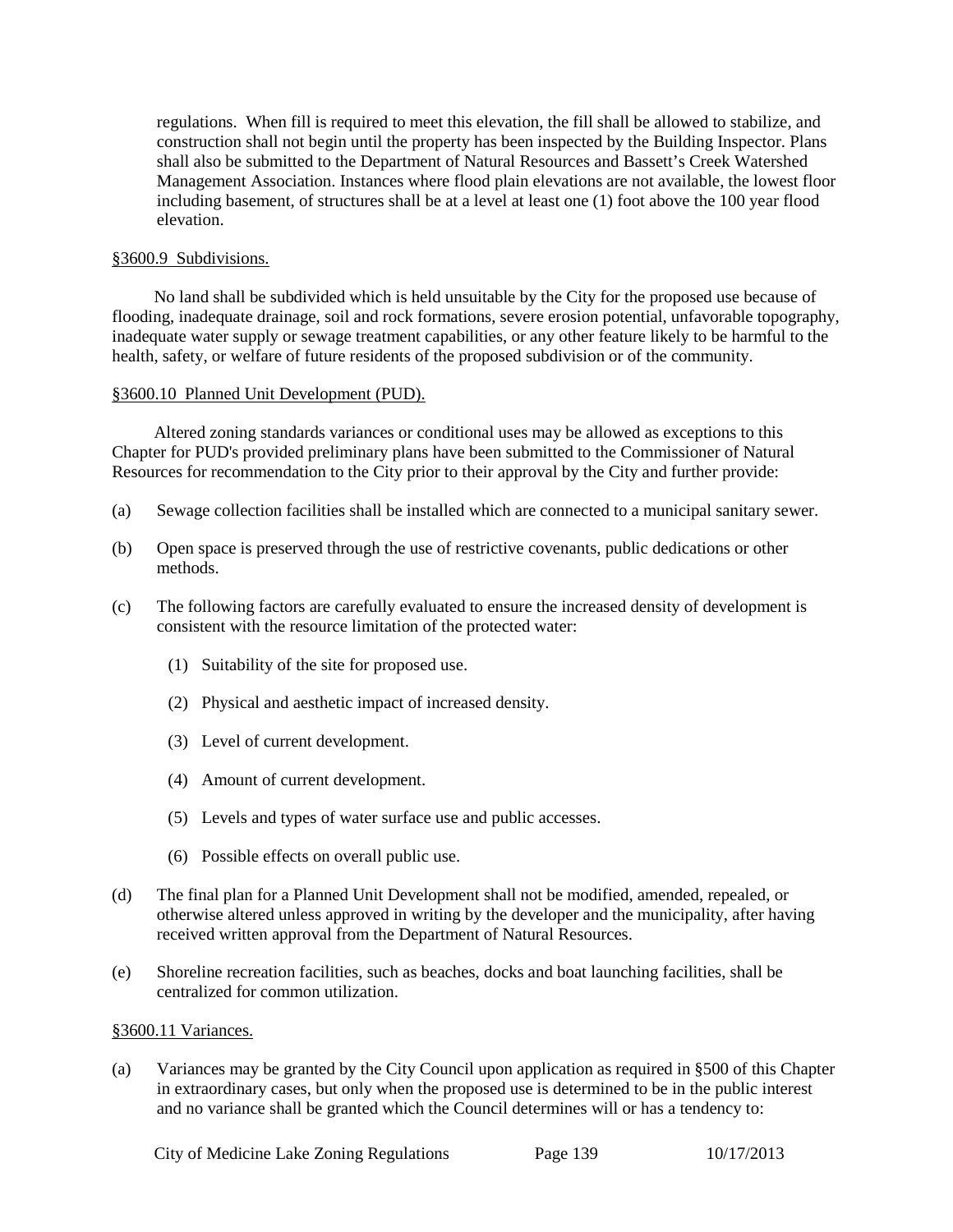- (1) Result in the placement of an artificial obstruction which will restrict the passage of storm and flood water in such manner as to increase the height of flooding, except obstructions approved by the Watershed Districts in conjunction with sound floodplain management.
- (2) Result in incompatible land uses or which would be detrimental to the protection of surface and ground water supplies.
- (3) Be not in keeping with land use plans and planning objectives for the City of Medicine Lake or which will increase or cause damage to life or property.
- (4) Be inconsistent with the objectives of encouraging land uses compatible with the preservation of the natural land forms, vegetation, and the marshes and wetlands within the City of Medicine Lake.
- (5) No permit or variance shall be issued unless the applicant has submitted a Shoreland Impact Plan as required and set forth in this Chapter. In granting any variance, the Council may attach such conditions as they deem necessary to insure compliance with the purpose and intent of this Chapter.
- (6) In addition to the procedures and requirements for variances established in §500 of this Chapter, the Commissioner of Natural Resources shall be given a minimum of ten (10) day notice of any public hearing, and a review and written report must be obtained from the Minnesota Department of Natural Resources and any other governmental body or commission having jurisdiction for such changes, additions or modifications affecting a shoreland district. The Commissioner of Natural Resources shall be advised in writing within ten (10) days of all decisions made regarding variances.

## <span id="page-139-0"></span>§3600.12 Effect of Permit.

The granting of any permit, variance, or subdivision approval under provisions of this section shall in no way affect the owner's capability to obtain the approval required by any other statute, ordinance or legislation of any State agency or subdivision thereof. Approval may be expressly given in conjunction with other permits applied for, but no approval shall be implied from the grant of such permits nor from the necessity to apply for a permit as described herein.

## <span id="page-139-1"></span>§3600.13 Notification Procedures.

- (a) A copy of the notice of a public hearing to consider a variance, inconsistent plat, ordinance or amendment, conditional use, rezoning in the Shoreland Overlay Districts shall be sent to the Commissioner of Natural Resources for receipt at least ten (10) days prior to such hearing.
- (b) A copy of all amendments to this Chapter, all plats, and final decisions granting variances or conditional uses within the Shoreline Overlay Districts shall be sent to the Commissioner of Natural Resources for receipt within ten (10) days of the amendment or final action.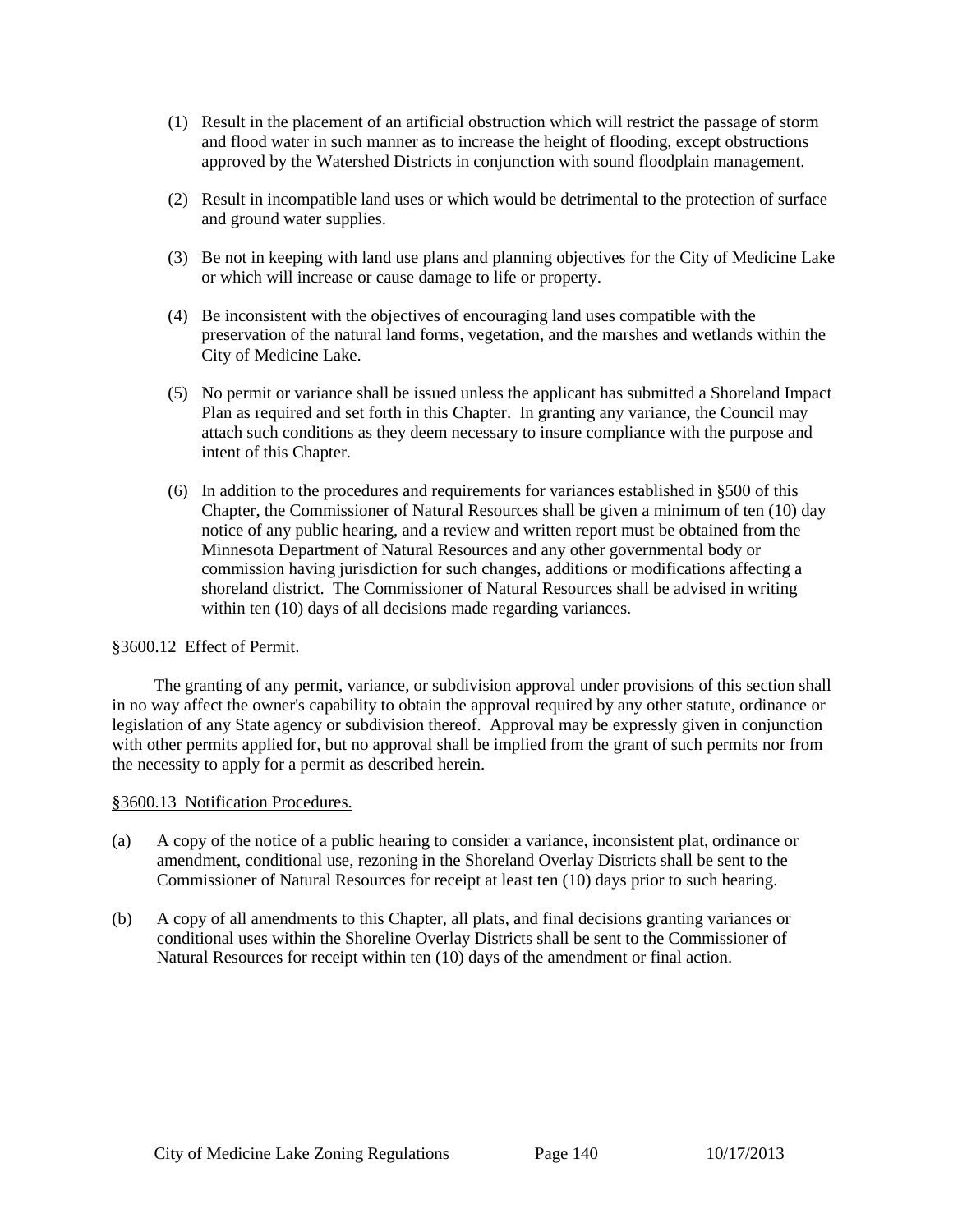# **§3700 "W" WETLAND SYSTEMS OVERLAY DISTRICT**

[§3700.1 Purpose](#page-140-0) [§3700.2 District Application](#page-140-1) [§3700.3 Prohibited Uses](#page-141-0) [§3700.4 Development Regulations](#page-141-1)

## <span id="page-140-0"></span>§3700.1 Purpose.

The "W" Wetland Systems Overlay District is a district relating to low lands, marshes, wetlands, drainage ways, water bodies, water courses of irrigate alteration and the development of such lands and providing for them issuance of permits therefore, and specifically to:

- (a) Reduce danger to the health, safety and welfare of the residents of Medicine Lake by protecting surface and ground water supplies from the impairment which results from incompatible land uses and alterations, and by providing safe and sanitary drainage.
- (b) Restrict and control land development so it will not impede the flow of flood water or cause danger to life or property.
- (c) Designate suitable land uses that are compatible with the preservation of the natural vegetation and marshes which are a principal factor in the maintenance of constant rates of water flow through the year and which sustain species of wildlife and plant growth.
- (d) Regulate runoff of surface waters from developed areas to prevent pollutants such as motor oils, sand, salt and other foreign materials from being carried directly into the nearest natural stream, lake or other public or private waters.
- (e) Regulate the alteration of wetland systems to prevent excessive pollution, increased and rapid water runoff, excessive nutrient runoff pollution and to maintain the aesthetic appearance of the wetlands.
- (f) Prevent the development of structures in areas which will adversely affect the public passage and use of creeks, marshes, low lands and water courses within the City.

## <span id="page-140-1"></span>§3700.2 District Application.

- (a) The "W" Wetland Systems District shall be applied to and superimposed (overlaid) upon all residential, commercial, or industrial districts contained herein existing or amended by the text and map of this Chapter. The regulations and requirements imposed by the "W" Wetland Systems Overlay District shall be in addition to "S" Shoreland Overlay District and those established for the districts that jointly apply. Under the joint application of districts, the more restrictive requirements shall apply.
- (b) The "W" Wetland Systems District within the City of Medicine Lake is defined and established to include those areas which include any water course, natural drainage system, waterbody, or wetland, that may be subject to periodic flooding, overflow, or seasonally high water tables. The district boundary lines shall be established at the edge of the aforesaid areas as depicted on the Medicine Lake Wetland Systems Map.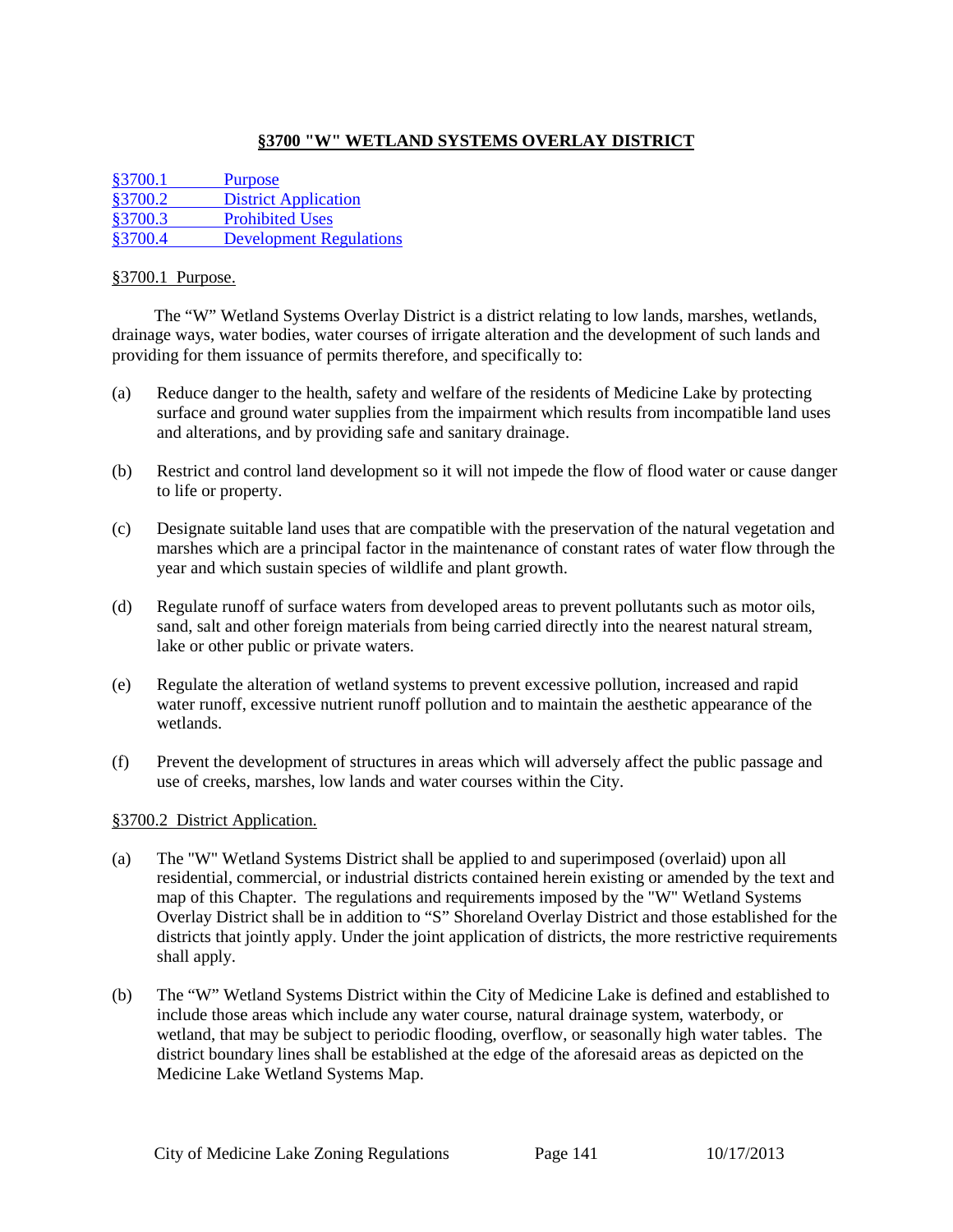### <span id="page-141-0"></span>§3700.3 Prohibited Uses.

Except as may hereinafter be conditionally permitted, it shall be unlawful for any person to:

- (a) Place, deposit or permit to be deposited, fill or add any material including structures into, within or upon any water body, water course, or wetland or natural drainage system.
- (b) Dig, dredge, or in any other way alter or remove any material from water bodies, water courses, wetlands or natural drainage systems.
- (c) Erect structures for human habitation.
- (d) Create ponds, dam or relocate any water course, or change the natural drainage system.
- (e) Clear and/or cut trees or other vegetation.
- (f) Permanently store materials.
- (g) Erect signs.
- (h) Dispose in water materials, including but not limited to sewage, garbage, rubbish and other discarded materials.

### <span id="page-141-1"></span>§3700.4 Development Regulations.

- (a) Land owners desiring to develop land or construct any dwelling or any other artificial obstruction on land located within any of the wetlands districts within the City of Medicine Lake shall first submit a conditional use permit application as regulated in § 400 of this Chapter and a plan of development, hereinafter referred to as a "Wetland Systems Impact Plan", which shall set forth proposed provision for sediment control, water management, maintenance of landscaped features, and any additional matters intended to improve or maintain the quality of the environment. Such a plan shall set forth proposed changes requested by the applicant and affirmatively disclosed what, if any, change will be made in the natural condition of the earth, including loss or change of earth ground cover, destruction of trees, grade changes and its effect, if any, upon lakes, streams, water courses and marshes, lowlands and wetlands in the area. The plan shall minimize tree removal, ground cover change, loss of natural vegetation and grade changes as much as possible, and shall affirmatively provide for the relocation or replanting of as many trees as possible which are proposed to be removed. The purpose of the Wetland Systems Impact Plan shall be to eliminate as much as possible potential pollution, erosion and siltation.
- (b) High Water Elevation for lakes, ponds, or flowages, no structure, except docks, shall be placed at an elevation such that the lowest floor, including basement floor, is less than one (1) foot above the highest known water level. In those instances where sufficient data on known high water levels are not available, the elevation of the line of permanent shoreland vegetation shall be used as the estimated high water elevation. When fill is required to meet this elevation, the fill shall be allowed to stabilize, and construction shall not begin until the property has been inspected by the Building Inspector. Plans shall also be submitted to the Department of Natural Resources and Bassett's Creek Watershed Management Association.